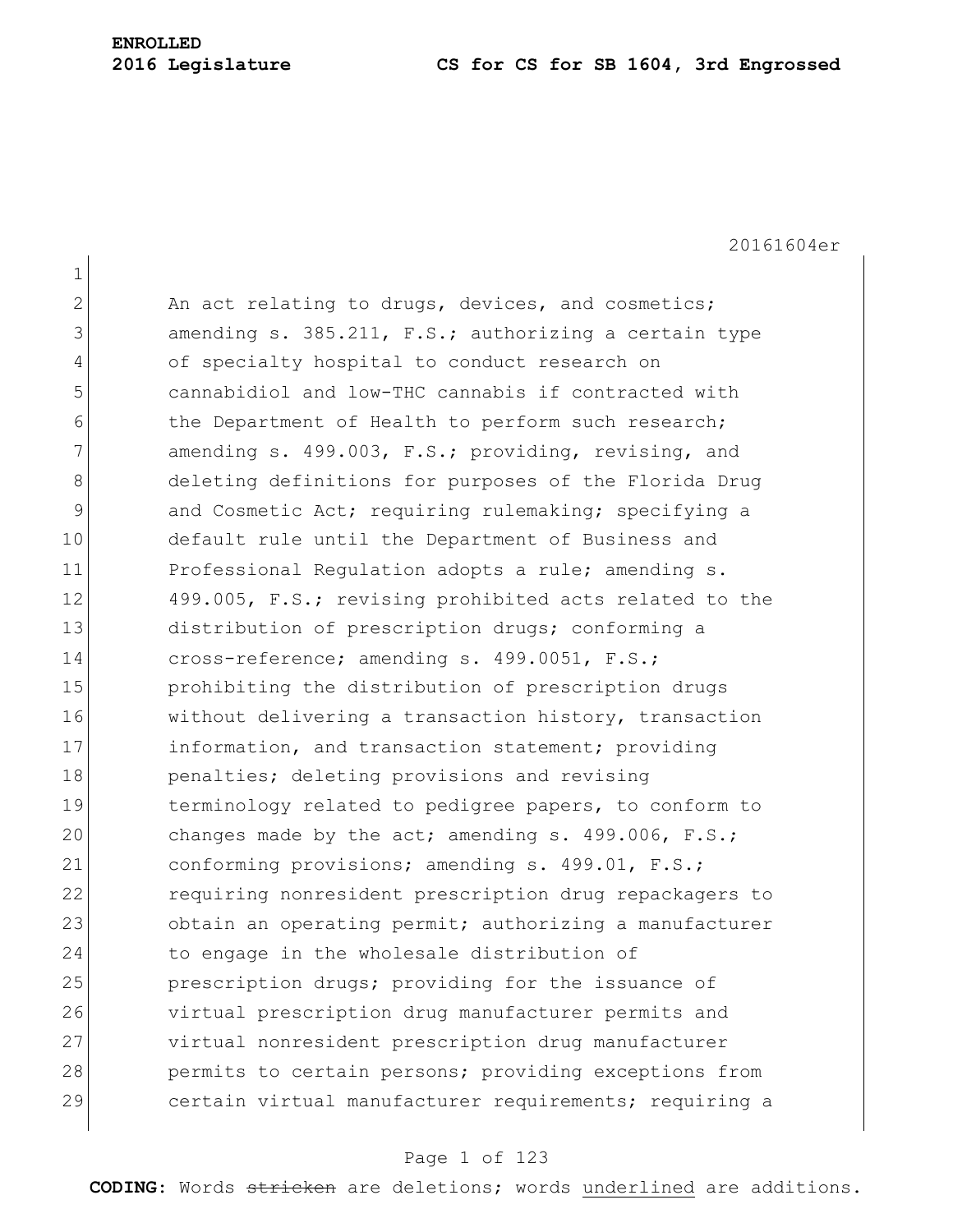20161604er 30 nonresident prescription drug repackager permit for 31 certain persons; deleting surety bond requirements for 32 **prescription drug wholesale distributors;** requiring 33 that certain persons obtain an out-of-state 34 prescription drug wholesale distributor permit; 35 providing that a restricted prescription drug 36 distributor permit is not required for distributions 37 between certain pharmacies; requiring the Department 38 of Business and Professional Regulation to establish 39 by rule when such distribution constitutes regular and 40 systematic supplying of a prescription drug; requiring 41 certain third party logistic providers to be licensed; 42 requiring research and development labeling on certain 43 prescription drug active pharmaceutical ingredient 44 **packaging;** requiring certain manufacturers to create 45 and maintain certain records; requiring certain 46 prescription drug distributors to provide certain 47 information to health care entities for which they 48 repackage prescription drugs; requiring the department 49 to adopt rules concerning repackaged prescription drug 50 safety and integrity; amending s. 499.012, F.S.; 51 providing for issuance of a prescription drug 52 manufacturer permit or retail pharmacy drug wholesale 53 distributor permit when an applicant at the same 54 address is a licensed nuclear pharmacy or community 55 pharmacy; providing for the expiration of deficient 56 permit applications; requiring trade secret 57 information submitted by an applicant to be maintained 58 as a trade secret; authorizing the quadrennial renewal

#### Page 2 of 123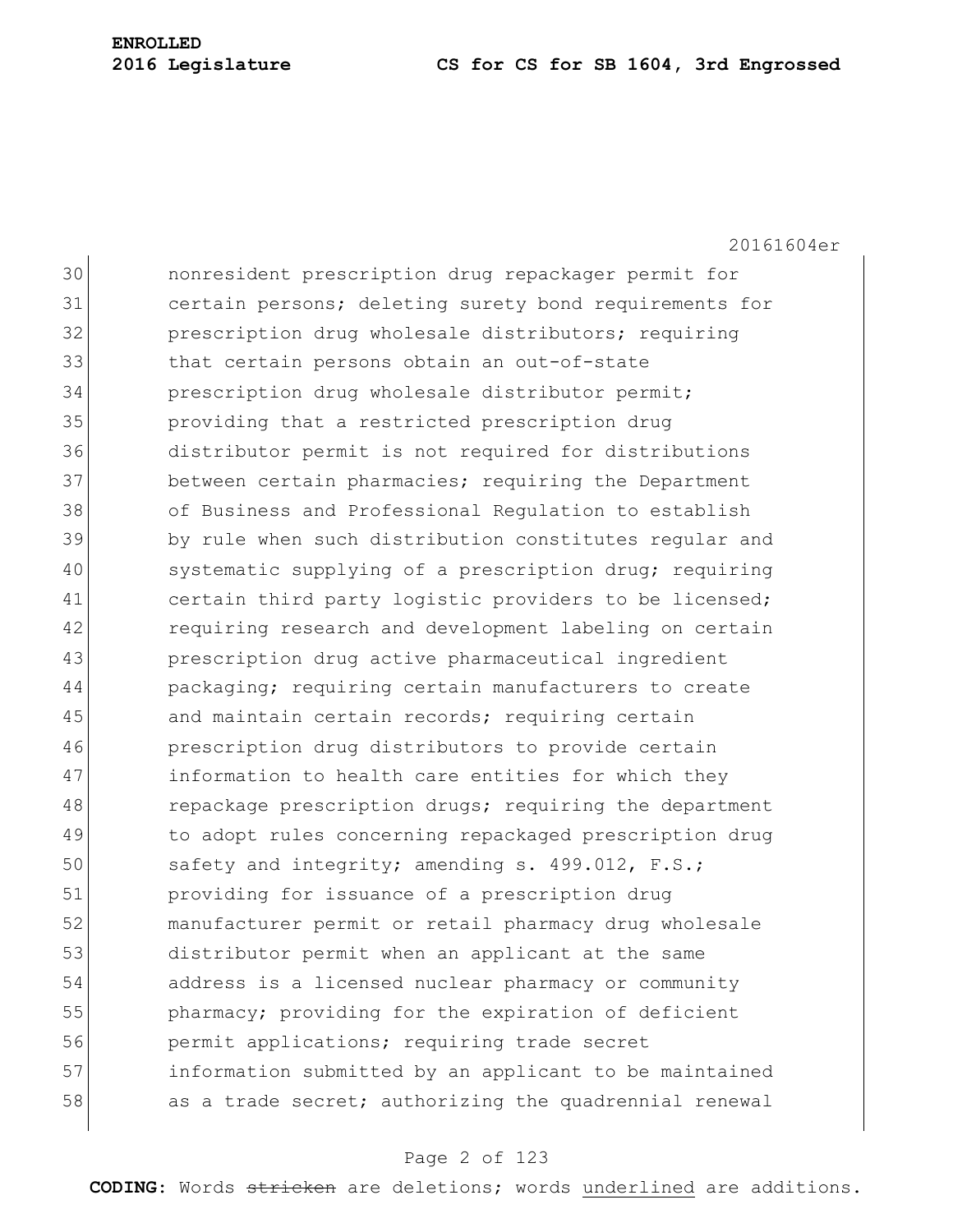20161604er 59 of permits; providing for calculation of fees for such 60 permit renewals; revising procedures and application 61 requirements for permit renewals; providing for late 62 **renewal fees; allowing a permittee who submits a** 63 **renewal application to continue operations;** removing 64 certain application requirements for renewal of a 65 **permit;** requiring bonds or other surety of a specified 66 **amount;** requiring proof of inspection of 67 establishments used in wholesale distribution; 68 authorizing the Department of Business and 69 Professional Regulation to contract for the collection 70 of electronic fingerprints under certain 71 circumstances; providing information that may be 72 Submitted in lieu of certain application requirements 73 **for specified permits and certifications; removing** 74 provisions relating to annual renewal and expiration 75 of permits; conforming cross-references; amending s. 76 499.01201, F.S.; conforming provisions; amending s. 77 499.0121, F.S.; revising prescription drug 78 recordkeeping requirements; specifying recordkeeping 79 **requirements for manufacturers and repackagers of** 80 medical devices, over-the-counter drugs, and 81 cosmetics; increasing the quantity of unit doses of a 82 controlled substance that may be ordered in any given 83 month by a customer without triggering a requirement 84 that a wholesale distributor perform a reasonableness 85 assessment; conforming provisions; amending s. 86 499.015, F.S.; providing for the expiration, renewal, 87 and issuance of certain drug, device, and cosmetic

# Page 3 of 123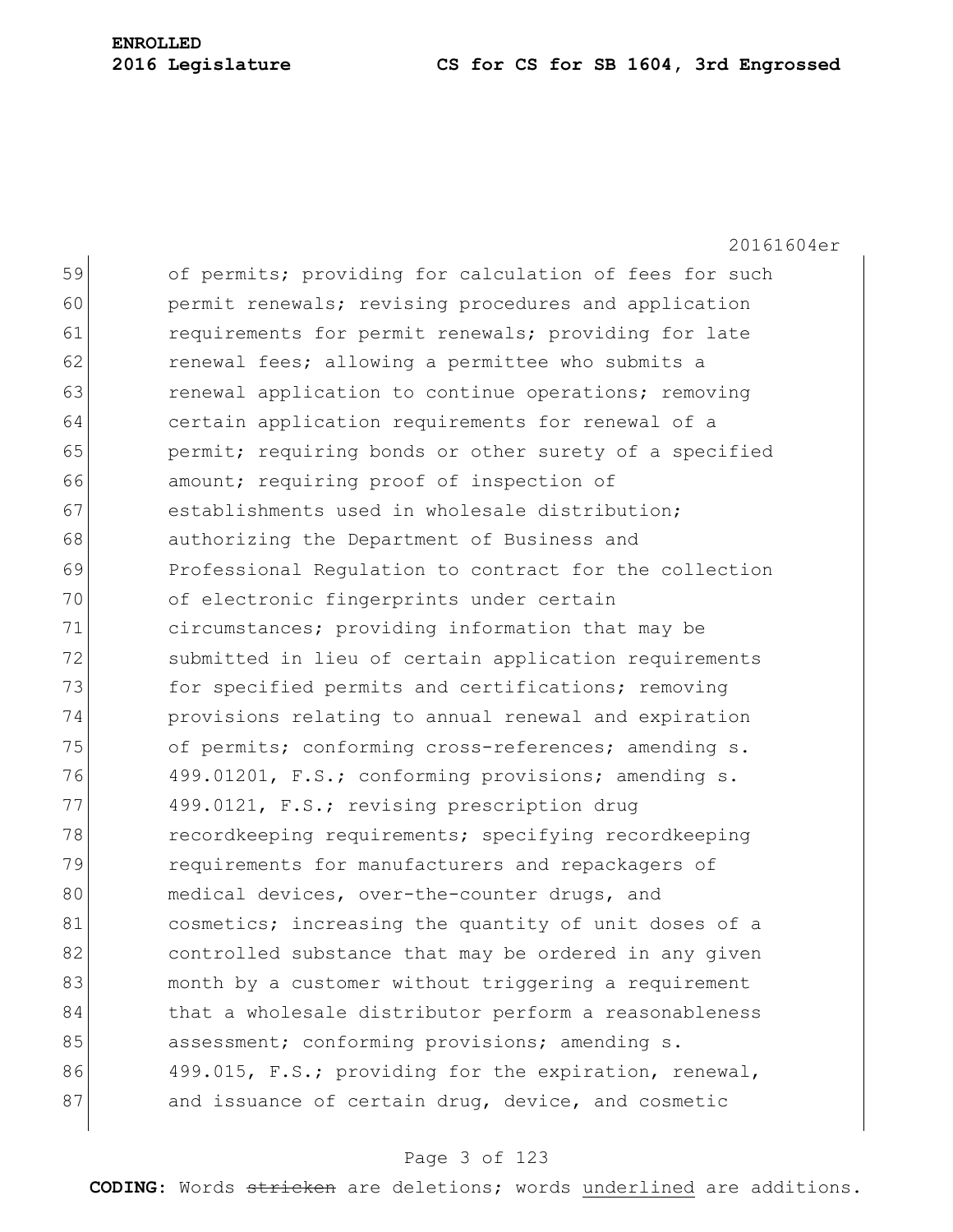20161604er

| 88  | product registrations; providing for product           |
|-----|--------------------------------------------------------|
| 89  | registration fees; amending ss. 499.03, 499.05, and    |
| 90  | 499.051, F.S.; conforming provisions to changes made   |
| 91  | by the act; amending s. 499.82, F.S.; revising the     |
| 92  | definition of "wholesale distribution" for purposes of |
| 93  | medical gas requirements; amending s. 499.83, F.S.;    |
| 94  | authorizing licensed hospices to obtain on behalf of,  |
| 95  | and sell medical oxygen to, their patients without     |
| 96  | obtaining a medical oxygen retail establishment permit |
| 97  | in certain circumstances; specifying recordkeeping     |
| 98  | requirements; amending s. 499.89, F.S.; conforming     |
| 99  | provisions; repealing s. 499.01212, F.S., relating to  |
| 100 | pedigree papers; amending ss. 409.9201, 499.067,       |
| 101 | 794.075, and 921.0022, F.S.; conforming cross-         |
| 102 | references; creating s. 893.30, F.S.; creating the     |
| 103 | "Victoria Siegel Controlled Substances Safety          |
| 104 | Education and Awareness Act"; requiring the Department |
| 105 | of Health to develop an educational pamphlet relating  |
| 106 | to certain controlled substance issues; requiring the  |
| 107 | department to encourage health care providers to       |
| 108 | disseminate certain educational information; requiring |
| 109 | the department to encourage consumers to discuss       |
| 110 | controlled substance risks with certain health care    |
| 111 | providers; requiring the State Surgeon General to      |
| 112 | provide certain educational resources on the           |
| 113 | department's website; requiring the department to fund |
| 114 | controlled substance safety education and awareness    |
| 115 | with certain grants; encouraging the department to     |
| 116 | collaborate with other entities to create a systematic |
|     |                                                        |

# Page 4 of 123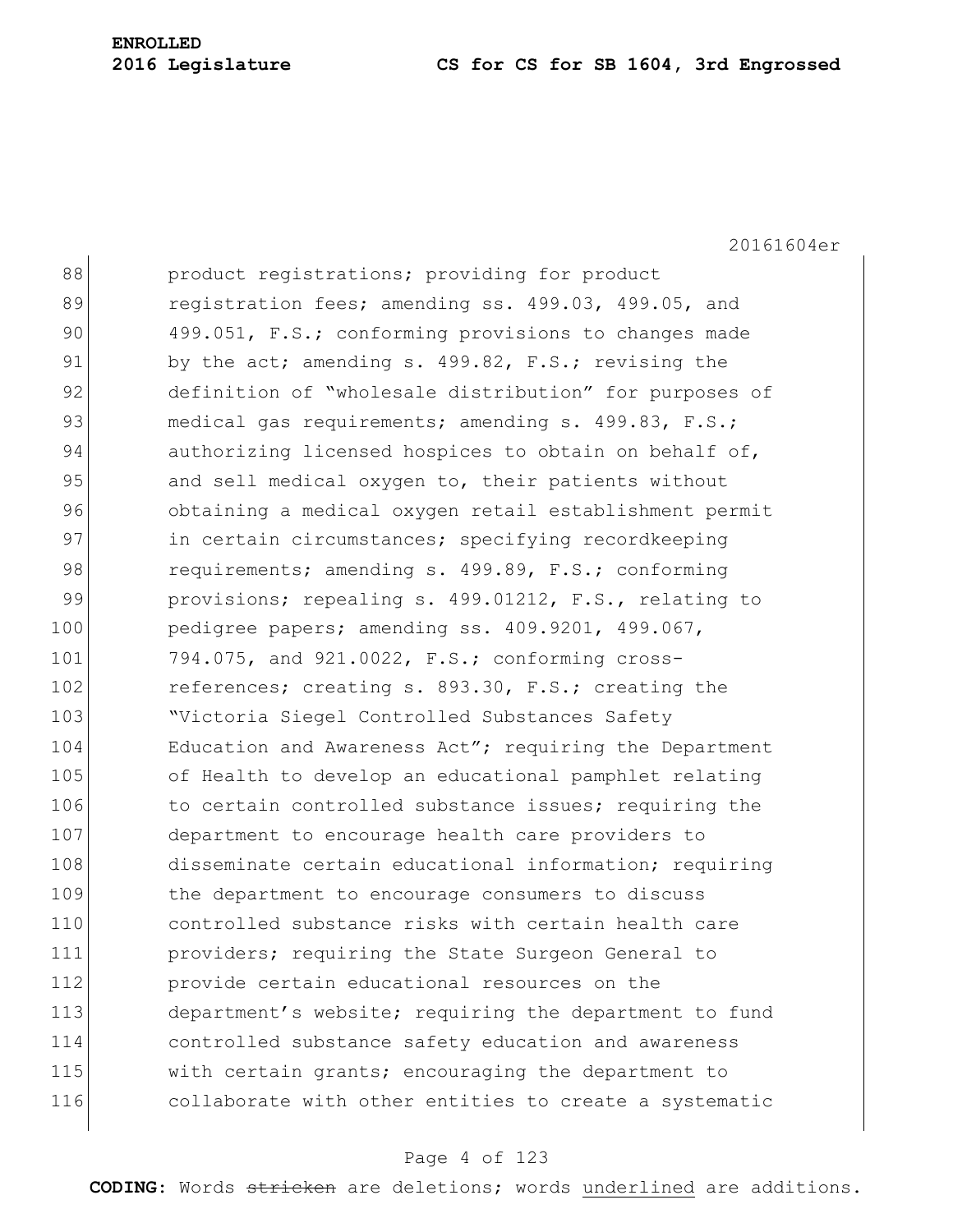20161604er

| 117 | approach to increasing public awareness regarding                |
|-----|------------------------------------------------------------------|
| 118 | controlled substance safety; providing an effective              |
| 119 | date.                                                            |
| 120 |                                                                  |
| 121 | Be It Enacted by the Legislature of the State of Florida:        |
| 122 |                                                                  |
| 123 | Section 1. Subsection (2) of section 385.211, Florida            |
| 124 | Statutes, is amended to read:                                    |
| 125 | 385.211 Refractory and intractable epilepsy treatment and        |
| 126 | research at recognized medical centers.-                         |
| 127 | (2) Notwithstanding chapter 893, medical centers recognized      |
| 128 | pursuant to s. 381.925, or an academic medical research          |
| 129 | institution legally affiliated with a licensed children's        |
| 130 | specialty hospital as defined in s. 395.002(28) that contracts   |
| 131 | with the Department of Health, may conduct research on           |
| 132 | cannabidiol and low-THC cannabis. This research may include, but |
| 133 | is not limited to, the agricultural development, production,     |
| 134 | clinical research, and use of liquid medical derivatives of      |
| 135 | cannabidiol and low-THC cannabis for the treatment for           |
| 136 | refractory or intractable epilepsy. The authority for recognized |
| 137 | medical centers to conduct this research is derived from 21      |
| 138 | C.F.R. parts 312 and 316. Current state or privately obtained    |
| 139 | research funds may be used to support the activities described   |
| 140 | in this section.                                                 |
| 141 | Section 2. Section 499.003, Florida Statutes, is amended to      |
| 142 | read:                                                            |
| 143 | 499.003 Definitions of terms used in this part. As used in       |
| 144 | this part, the term:                                             |
| 145 | (1) "Active pharmaceutical ingredient" includes any              |
|     |                                                                  |

# Page 5 of 123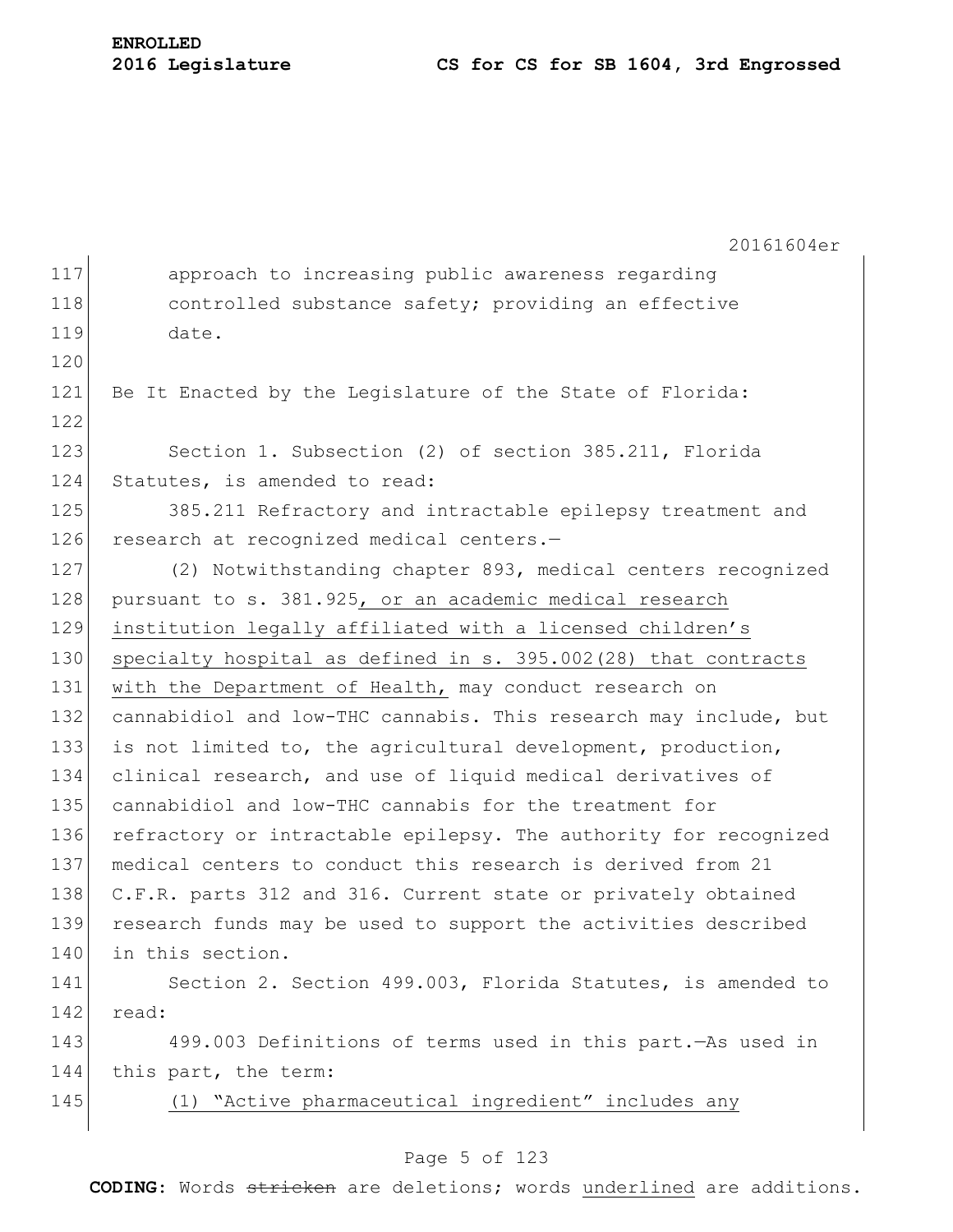|     | 20161604er                                                       |
|-----|------------------------------------------------------------------|
| 146 | substance or mixture of substances intended, represented, or     |
| 147 | labeled for use in drug manufacturing that furnishes or is       |
| 148 | intended to furnish, in a finished dosage form, any              |
| 149 | pharmacological activity or other direct effect in the           |
| 150 | diagnosis, cure, mitigation, treatment, therapy, or prevention   |
| 151 | of disease in humans or other animals, or to affect the          |
| 152 | structure or any function of the body of humans or animals.      |
| 153 | $(2)$ $(1)$ "Advertisement" means any representation             |
| 154 | disseminated in any manner or by any means, other than by        |
| 155 | labeling, for the purpose of inducing, or which is likely to     |
| 156 | induce, directly or indirectly, the purchase of drugs, devices,  |
| 157 | or cosmetics.                                                    |
| 158 | (3) "Affiliate" means a business entity that has a               |
| 159 | relationship with another business entity in which, directly or  |
| 160 | indirectly:                                                      |
| 161 | (a) The business entity controls, or has the power to            |
| 162 | control, the other business entity; or                           |
| 163 | (b) A third party controls, or has the power to control,         |
| 164 | both business entities.                                          |
| 165 | (2) "Affiliated group" means an affiliated group as defined      |
| 166 | by s. 1504 of the Internal Revenue Code of 1986, as amended,     |
| 167 | which is composed of chain drug entities, including at least 50  |
| 168 | retail pharmacies, warehouses, or repackagers, which are members |
| 169 | of the same affiliated group. The affiliated group must disclose |
| 170 | the names of all its members to the department.                  |
| 171 | $(4)$ $(3)$ "Affiliated party" means:                            |
| 172 | (a) A director, officer, trustee, partner, or committee          |
| 173 | member of a permittee or applicant or a subsidiary or service    |
| 174 | corporation of the permittee or applicant;                       |
|     |                                                                  |

# Page 6 of 123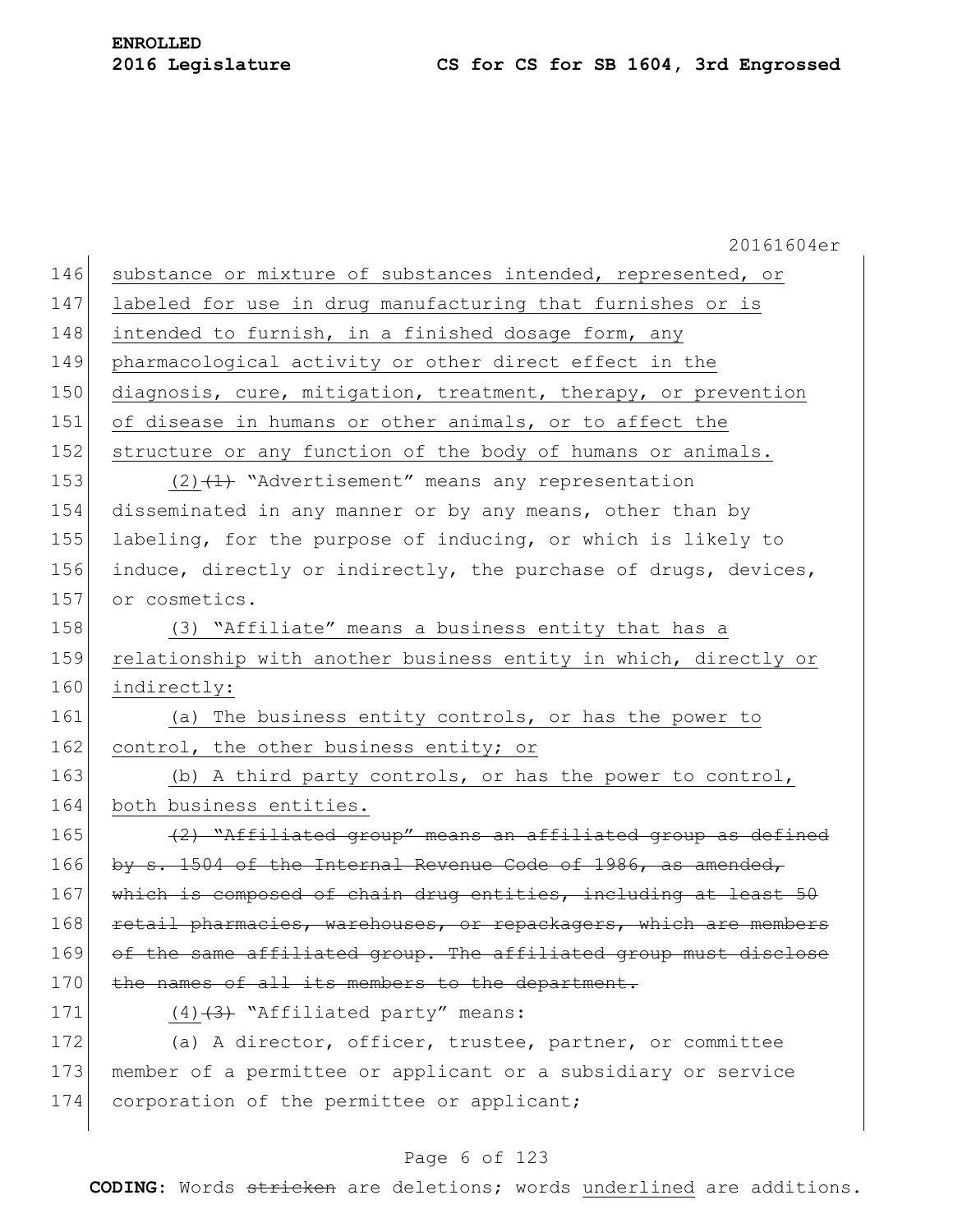**ENROLLED**

20161604er 175 (b) A person who, directly or indirectly, manages, 176 controls, or oversees the operation of a permittee or applicant, 177 regardless of whether such person is a partner, shareholder, 178 manager, member, officer, director, independent contractor, or 179 employee of the permittee or applicant; 180 (c) A person who has filed or is required to file a 181 personal information statement pursuant to s. 499.012(9) or is 182 required to be identified in an application for a permit or to 183 renew a permit pursuant to s.  $499.012(8)$ ; or 184 (d) The five largest natural shareholders that own at least 185 5 percent of the permittee or applicant. 186  $(5)$   $(4)$  "Applicant" means a person applying for a permit or 187 certification under this part. 188 (5) "Authenticate" means to affirmatively verify upon 189 receipt of a prescription drug that each transaction listed on 190 the pedigree paper has occurred.  $191$  (a) A wholesale distributor is not required to open a 192 sealed, medical convenience kit to authenticate a pedigree paper 193 for a prescription drug contained within the kit. 194 (b) Authentication of a prescription drug included in a 195 sealed, medical convenience kit shall be limited to verifying 196 the transaction and pedigree information received. 197 (6) "Certificate of free sale" means a document prepared by 198 the department which certifies a drug, device, or cosmetic, that 199 is registered with the department, as one that can be legally 200 sold in the state. 201 (7) "Chain pharmacy warehouse" means a wholesale 202 distributor permitted pursuant to s. 499.01 that maintains a 203 physical location for prescription drugs that functions solely

# Page 7 of 123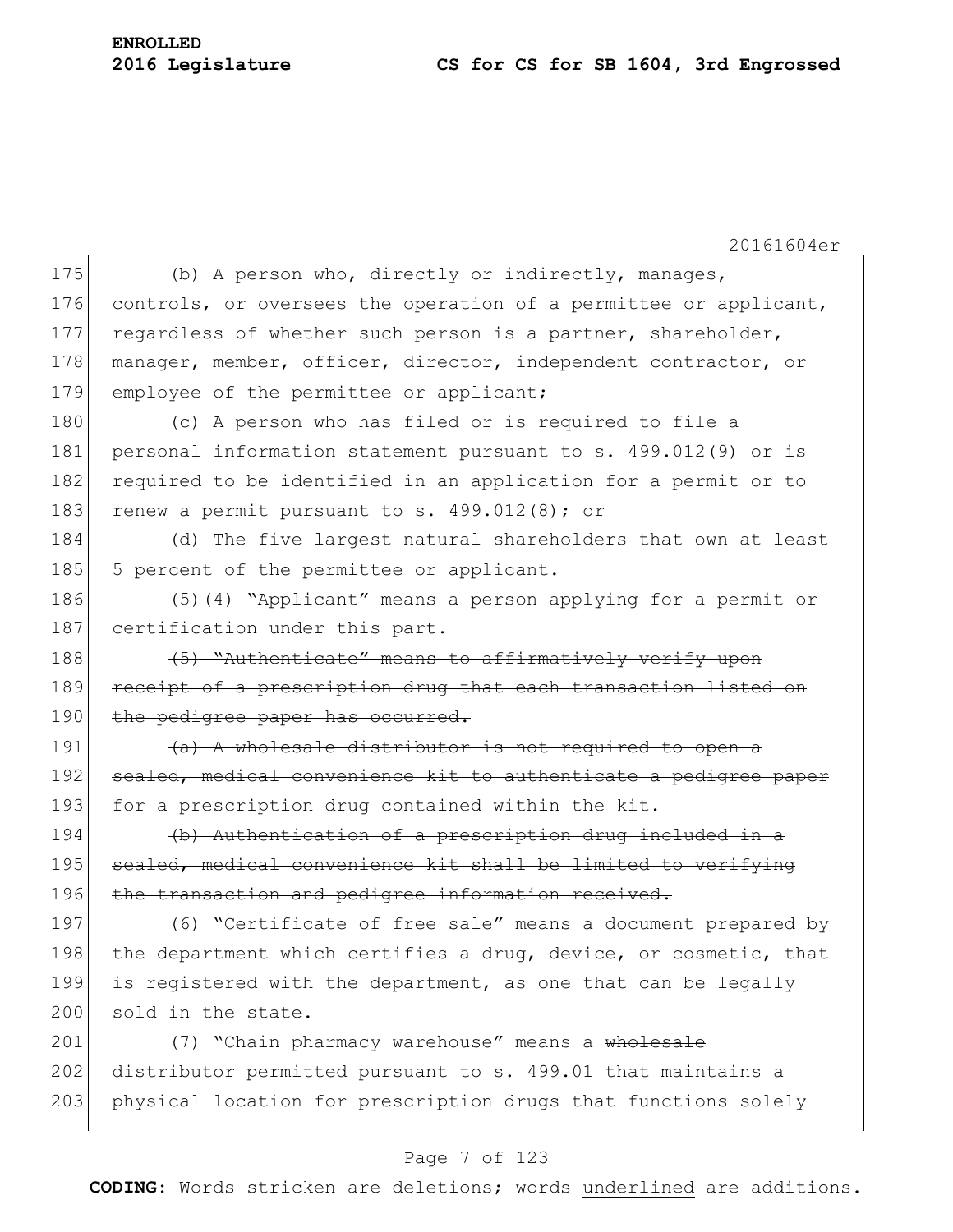20161604er 204 as a central warehouse to perform intracompany transfers of such 205 drugs between members of an affiliate to a member of its  $206$  affiliated group. 207 (8) "Closed pharmacy" means a pharmacy that is licensed 208 under chapter 465 and purchases prescription drugs for use by a 209 limited patient population and not for wholesale distribution or 210 sale to the public. The term does not include retail pharmacies. 211 (9) "Color" includes black, white, and intermediate grays. 212 (10) "Color additive" means, with the exception of any 213 material that has been or hereafter is exempt under the federal 214 act, a material that: 215 (a) Is a dye pigment, or other substance, made by a process 216 of synthesis or similar artifice, or extracted, isolated, or 217 otherwise derived, with or without intermediate or final change 218 of identity from a vegetable, animal, mineral, or other source; 219 or 220 (b) When added or applied to a drug or cosmetic or to the 221 human body, or any part thereof, is capable alone, or through 222 reaction with other substances, of imparting color thereto. 223 (11) "Contraband prescription drug" means any adulterated 224 drug, as defined in s. 499.006, any counterfeit drug, as defined 225 in this section, and also means any prescription drug for which 226 a transaction history, transaction information, or transaction 227 statement pedigree paper does not exist, or for which the 228 transaction history, transaction information, or transaction 229 statement pedigree paper in existence has been forged, 230 counterfeited, falsely created, or contains any altered, false, 231 or misrepresented matter. 232 (12) "Cosmetic" means an article, with the exception of

### Page 8 of 123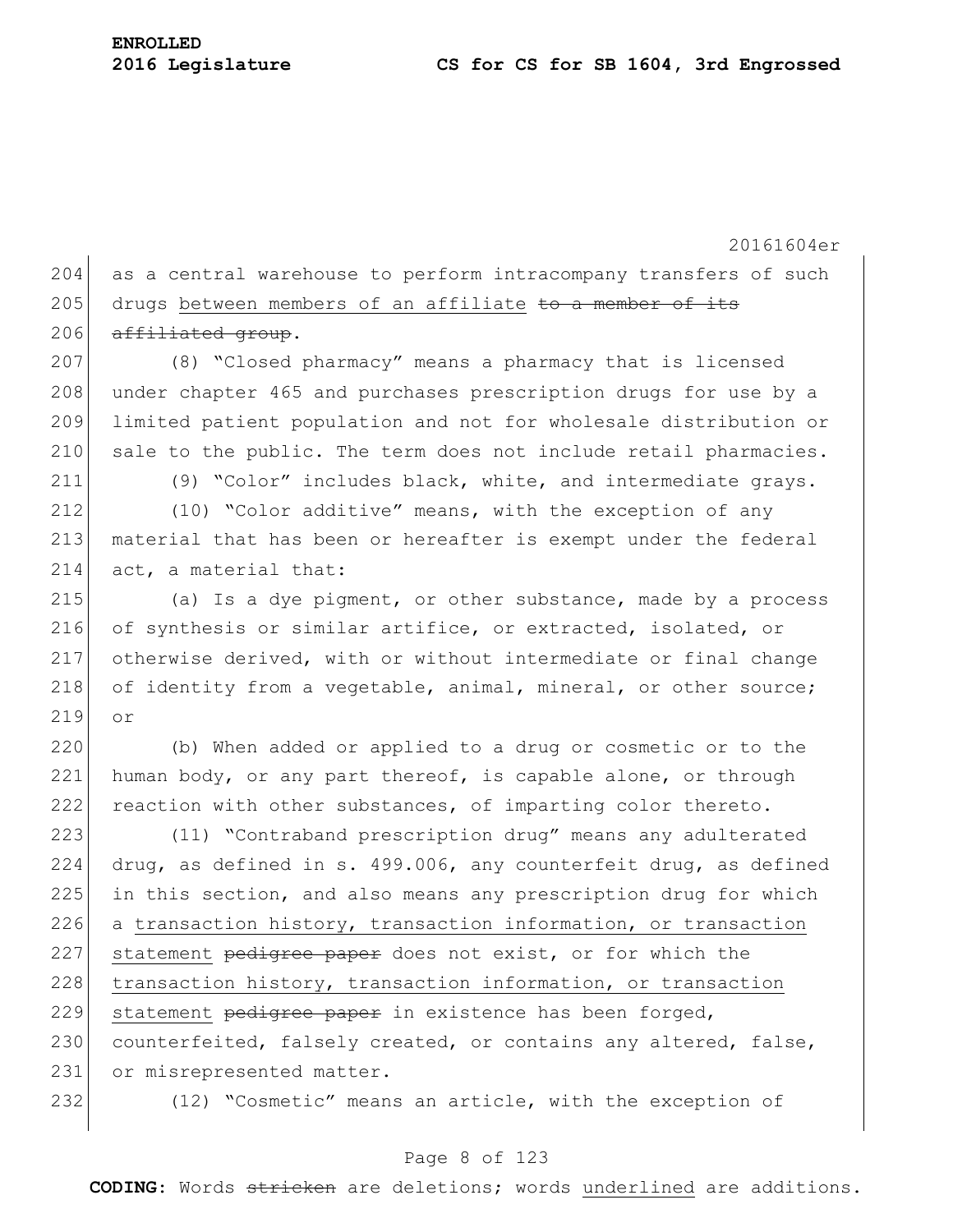20161604er 233 soap, that is: 234 (a) Intended to be rubbed, poured, sprinkled, or sprayed 235 on; introduced into; or otherwise applied to the human body or 236 any part thereof for cleansing, beautifying, promoting 237 attractiveness, or altering the appearance; or 238 (b) Intended for use as a component of any such article. 239 (13) "Counterfeit drug," "counterfeit device," or 240 | "counterfeit cosmetic" means a drug, device, or cosmetic which, 241 or the container, seal, or labeling of which, without 242 authorization, bears the trademark, trade name, or other 243 identifying mark, imprint, or device, or any likeness thereof, 244 of a drug, device, or cosmetic manufacturer, processor, packer, 245 or distributor other than the person that in fact manufactured, 246 processed, packed, or distributed that drug, device, or cosmetic 247 and which thereby falsely purports or is represented to be the 248 product of, or to have been packed or distributed by, that other 249 drug, device, or cosmetic manufacturer, processor, packer, or 250 distributor. 251 (14) "Department" means the Department of Business and

252 Professional Requiation. 253 (15) "Device" means any instrument, apparatus, implement, 254 machine, contrivance, implant, in vitro reagent, or other 255 similar or related article, including its components, parts, or

- 256 accessories, which is:
- 257 (a) Recognized in the current edition of the United States 258 Pharmacopoeia and National Formulary, or any supplement thereof,

259 (b) Intended for use in the diagnosis, cure, mitigation, 260 treatment, therapy, or prevention of disease in humans or other 261 animals, or

#### Page 9 of 123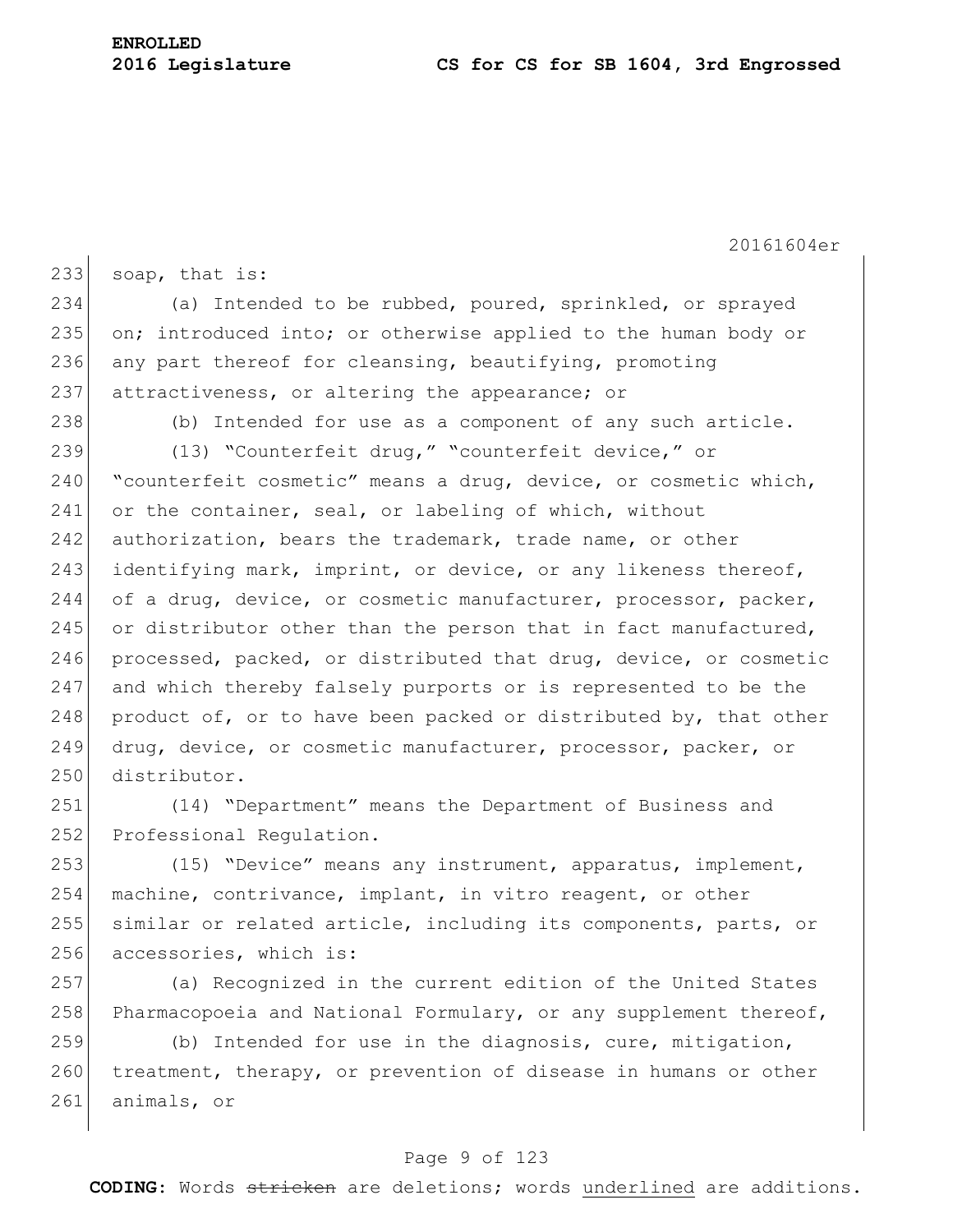20161604er 262 (c) Intended to affect the structure or any function of the 263 body of humans or other animals, 264 265 and that does not achieve any of its principal intended purposes 266 through chemical action within or on the body of humans or other 267 animals and which is not dependent upon being metabolized for 268 the achievement of any of its principal intended purposes. 269 (16) "Distribute" or "distribution" means to sell, 270 purchase, trade, deliver, handle, store, or receive to sell; 271 offer to sell; give away; transfer, whether by passage of title, 272 physical movement, or both; deliver; or offer to deliver. The 273 term does not mean to administer or dispense and does not 274 include the billing and invoicing activities that commonly 275 follow a wholesale distribution transaction.  $276$  (17) "Drop shipment" means the sale of a prescription drug 277 from a manufacturer to a wholesale distributor, where the 278 wholesale distributor takes title to, but not possession of, the 279 prescription drug, and the manufacturer of the prescription drug 280 ships the prescription drug directly to a chain pharmacy 281 warehouse or a person authorized by law to purchase prescription 282 drugs for the purpose of administering or dispensing the drug,  $283$  as defined in s.  $465.003$ . 284  $(17)$   $(18)$  "Drug" means an article that is: 285 (a) Recognized in the current edition of the United States 286 Pharmacopoeia and National Formulary, official Homeopathic 287 Pharmacopoeia of the United States, or any supplement to any of 288 those publications; 289  $\vert$  (b) Intended for use in the diagnosis, cure, mitigation, 290 treatment, therapy, or prevention of disease in humans or other

### Page 10 of 123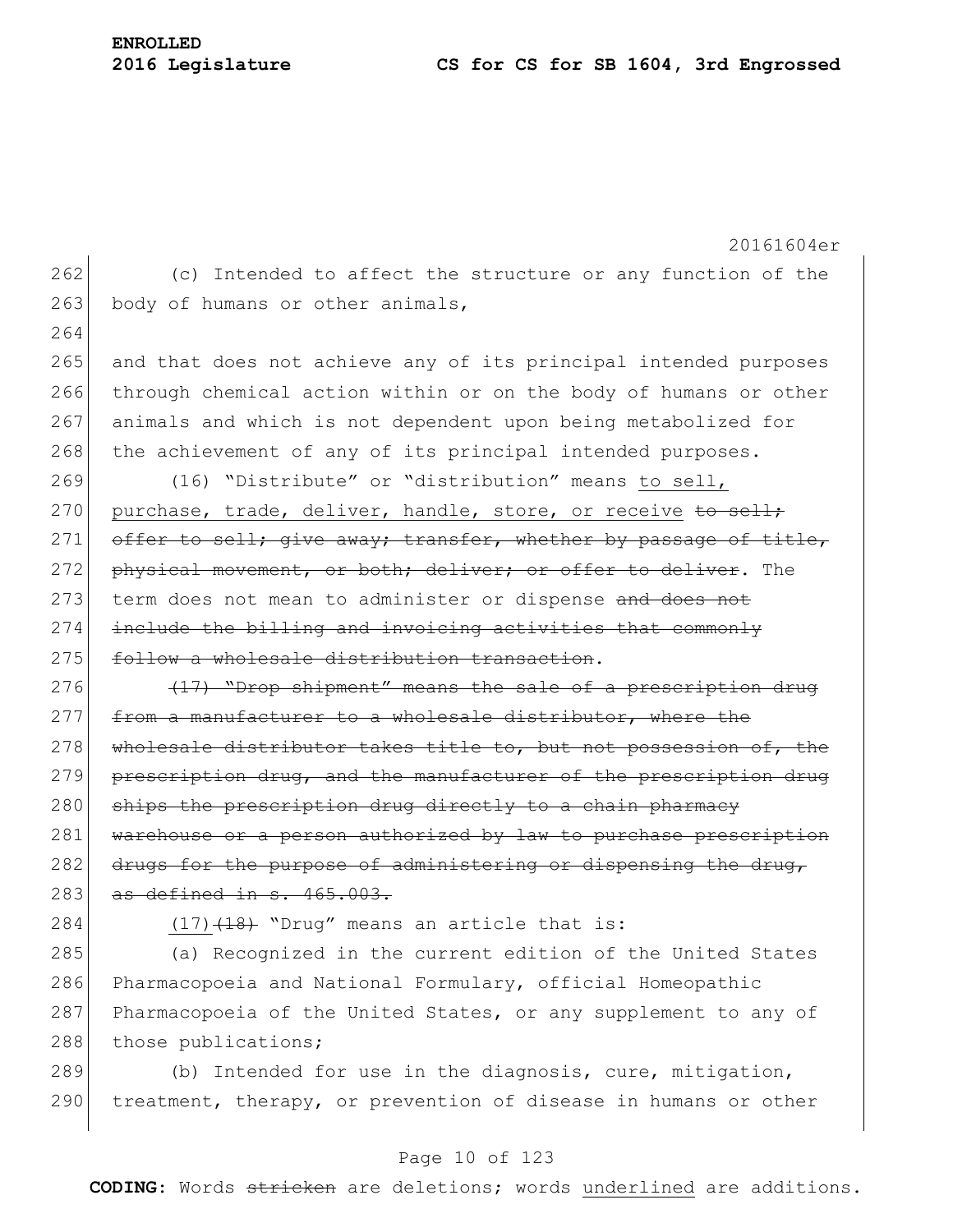20161604er 291 animals; 292 (c) Intended to affect the structure or any function of the 293 body of humans or other animals; or 294 (d) Intended for use as a component of any article 295 specified in paragraph (a), paragraph  $(b)$ , or paragraph  $(c)$ , and 296 includes active pharmaceutical ingredients, but does not include 297 devices or their nondrug components, parts, or accessories. For 298 purposes of this paragraph, an "active pharmaceutical 299 ingredient" includes any substance or mixture of substances 300 intended, represented, or labeled for use in drug manufacturing 301 that furnishes or is intended to furnish, in a finished dosage 302 form, any pharmacological activity or other direct effect in the 303 diagnosis, cure, mitigation, treatment, therapy, or prevention 304 of disease in humans or other animals, or to affect the 305 structure or any function of the body of humans or other  $306$  animals. 307 (18) $(19)$  "Establishment" means a place of business which is

 at one general physical location and may extend to one or more contiguous suites, units, floors, or buildings operated and controlled exclusively by entities under common operation and control. Where multiple buildings are under common exclusive ownership, operation, and control, an intervening thoroughfare does not affect the contiguous nature of the buildings. For purposes of permitting, each suite, unit, floor, or building must be identified in the most recent permit application.

 $(19)$   $(20)$  "Federal act" means the Federal Food, Drug, and Cosmetic Act, 21 U.S.C. ss. 301 et seq.; 52 Stat. 1040 et seq.  $(20)$   $(21)$  "Freight forwarder" means a person who receives prescription drugs which are owned by another person and

# Page 11 of 123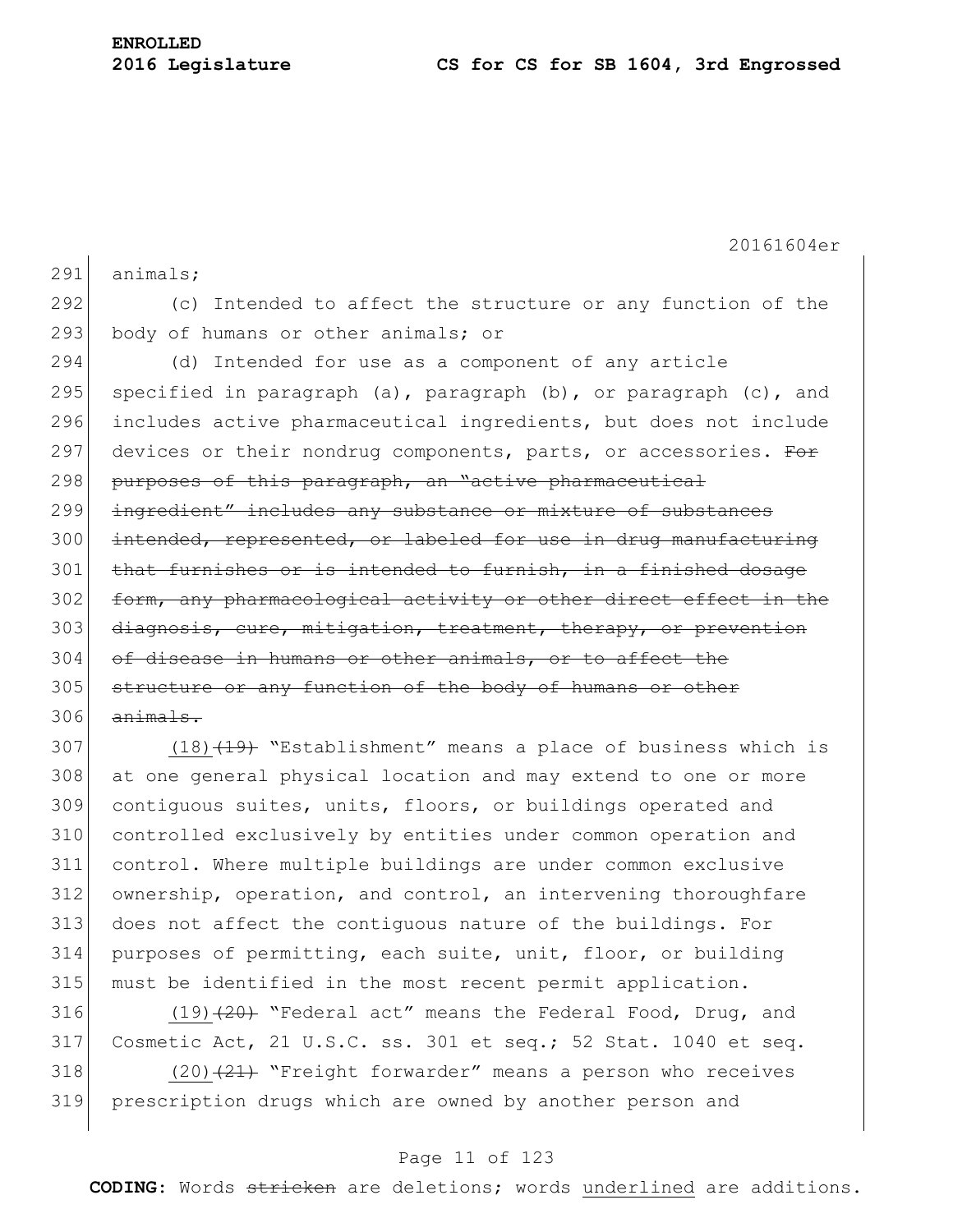20161604er 320 designated by that person for export, and exports those 321 prescription drugs. 322  $(21)$   $(22)$  "Health care entity" means a closed pharmacy or 323 any person, organization, or business entity that provides 324 diagnostic, medical, surgical, or dental treatment or care, or  $325$  chronic or rehabilitative care, but does not include any 326 wholesale distributor or retail pharmacy licensed under state 327 law to deal in prescription drugs. However, a blood 328 establishment is a health care entity that may engage in the 329 wholesale distribution of prescription drugs under s. 330 499.01(2)(h) 1.c.  $499.01(2)(q)1.e.$ 331  $(22)$   $(23)$  "Health care facility" means a health care 332 facility licensed under chapter 395. 333  $(23)$   $(24)$  "Hospice" means a corporation licensed under part 334 IV of chapter 400. 335 (24) $(24)$   $(25)$  "Hospital" means a facility as defined in s. 336 395.002 and licensed under chapter 395. 337 (25)<del>(26)</del> "Immediate container" does not include package 338 liners. 339 (26) $(26)$  "Label" means a display of written, printed, or  $340$  graphic matter upon the immediate container of any drug, device, 341 or cosmetic. A requirement made by or under authority of this 342 part or rules adopted under this part that any word, statement, 343 or other information appear on the label is not complied with 344 unless such word, statement, or other information also appears  $345$  on the outside container or wrapper, if any, of the retail 346 package of such drug, device, or cosmetic or is easily legible 347 through the outside container or wrapper. 348  $(27)$   $(28)$  "Labeling" means all labels and other written,

# Page 12 of 123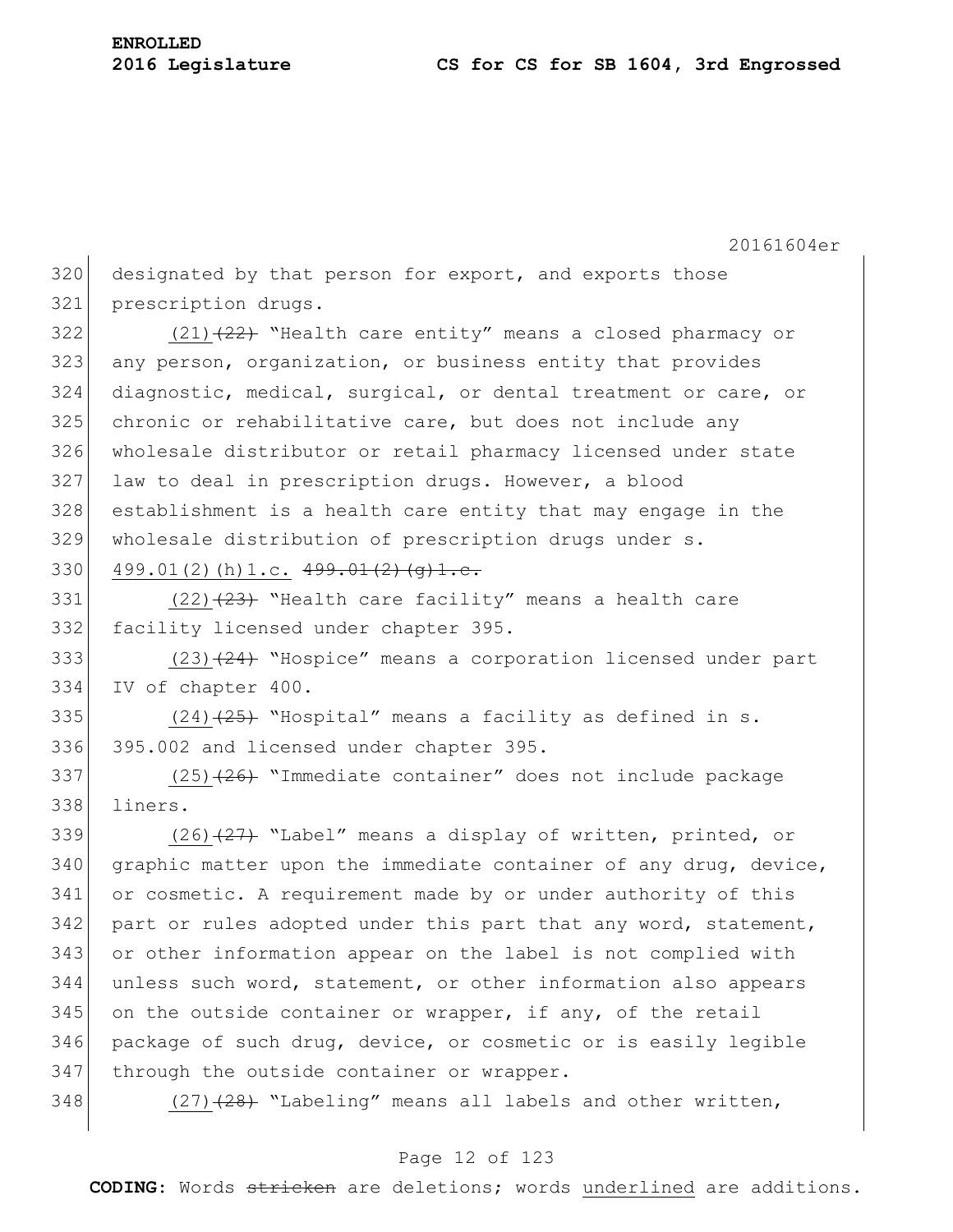| <b>ENROLLED</b> |                  |
|-----------------|------------------|
|                 | 2016 Legislature |

20161604er 349 printed, or graphic matters: 350 (a) Upon a drug, device, or cosmetic, or any of its 351 containers or wrappers; or 352 (b) Accompanying or related to such drug, device, or 353 cosmetic. 354 (28) $(28)$  "Manufacture" means the preparation, deriving, 355 compounding, propagation, processing, producing, or fabrication 356 of any drug, device, or cosmetic.  $357$  (29)<del>(30)</del> "Manufacturer" means: 358 (a) A person who holds a New Drug Application, an 359 Abbreviated New Drug Application, a Biologics License 360 Application, or a New Animal Drug Application approved under the 361 federal act or a license issued under s. 351 of the Public 362 Health Service Act, 42 U.S.C. s. 262, for such drug or 363 biologics, or if such drug or biologics are not the subject of 364 an approved application or license, the person who manufactured 365 | the drug or biologics prepares, derives, manufactures, or 366 produces a drug, device, or cosmetic; 367 (b) A co-licensed partner of the person described in 368 paragraph (a) who obtains the drug or biologics directly from a 369 person described in paragraph (a), paragraph (c), or this 370 paragraph The holder or holders of a New Drug Application (NDA), 371 an Abbreviated New Drug Application (ANDA), a Biologics License 372 Application (BLA), or a New Animal Drug Application (NADA), 373 provided such application has become effective or is otherwise 374 approved consistent with s. 499.023; 375 (c) An affiliate of a person described in paragraph  $(a)$ , 376 paragraph (b), or this paragraph that receives the drug or 377 biologics directly from a person described in paragraph (a),

# Page 13 of 123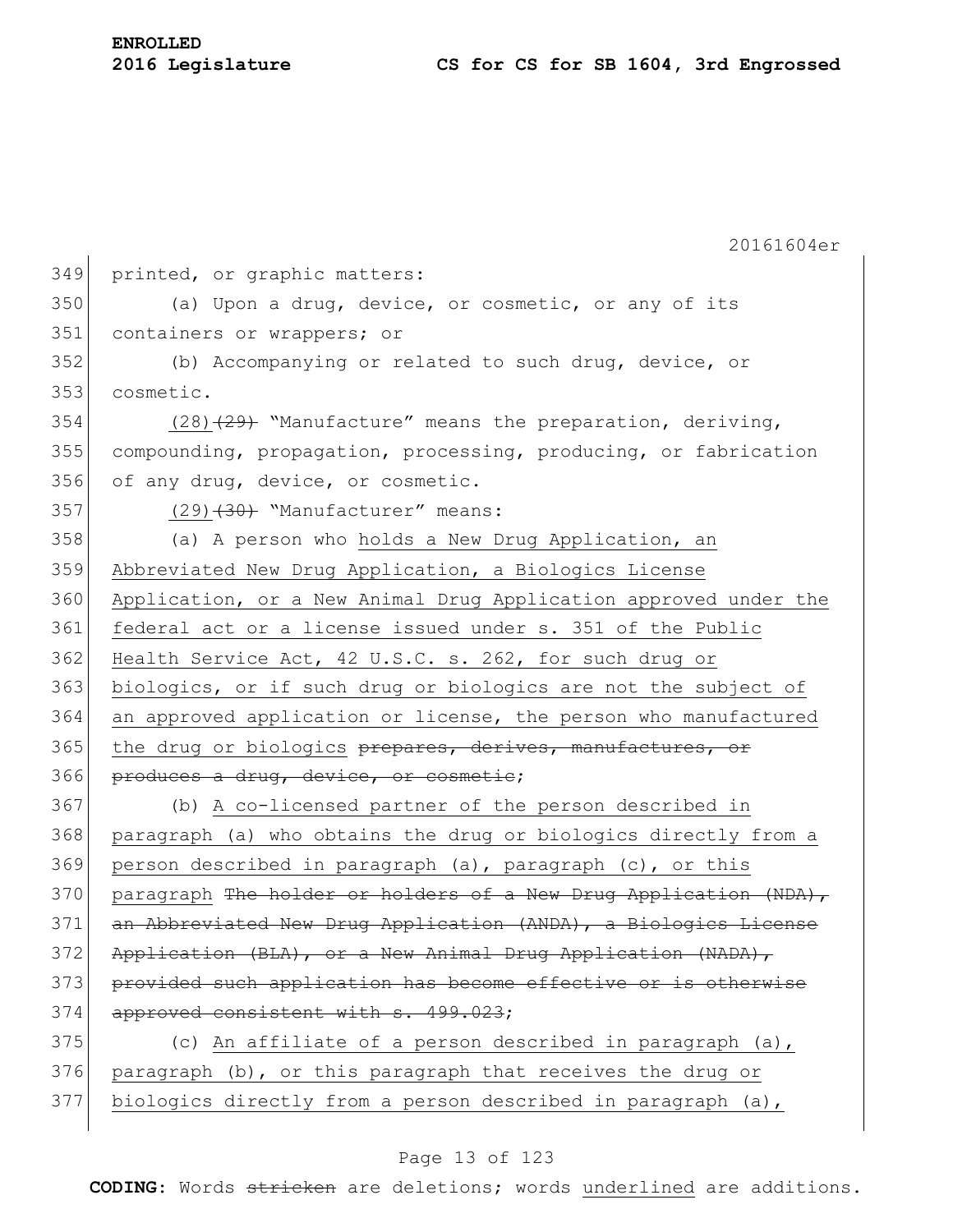20161604er 378 paragraph (b), or this paragraph A private label distributor for 379 whom the private label distributor's prescription drugs are 380 originally manufactured and labeled for the distributor and have 381 not been repackaged; or  $382$  (d) A person who manufactures a device or a cosmetic. A 383 person registered under the federal act as a manufacturer of a 384 prescription drug, who is described in paragraph  $(a)$ , paragraph 385 (b), or paragraph  $(e)$ , who has entered into a written agreement 386 with another prescription drug manufacturer that authorizes 387 either manufacturer to distribute the prescription drug 388 identified in the agreement as the manufacturer of that drug 389 consistent with the federal act and its implementing 390 regulations;  $391$  (e) A member of an affiliated group that includes, but is 392 not limited to, persons described in paragraph (a), paragraph 393 (b), paragraph (c), or paragraph (d), which member distributes 394 prescription drugs, whether or not obtaining title to the drugs, 395 only for the manufacturer of the drugs who is also a member of 396 the affiliated group. As used in this paragraph, the term 397 Taffiliated group" means an affiliated group as defined in s. 398 1504 of the Internal Revenue Code of 1986, as amended. The 399 manufacturer must disclose the names of all of its affiliated 400 group members to the department; or 401  $(f)$  A person permitted as a third party logistics provider, 402 only while providing warehousing, distribution, or other 403 logistics services on behalf of a person described in paragraph 404  $(a)$ , paragraph (b), paragraph (c), paragraph (d), or paragraph 405  $(e)$ . 406

#### Page 14 of 123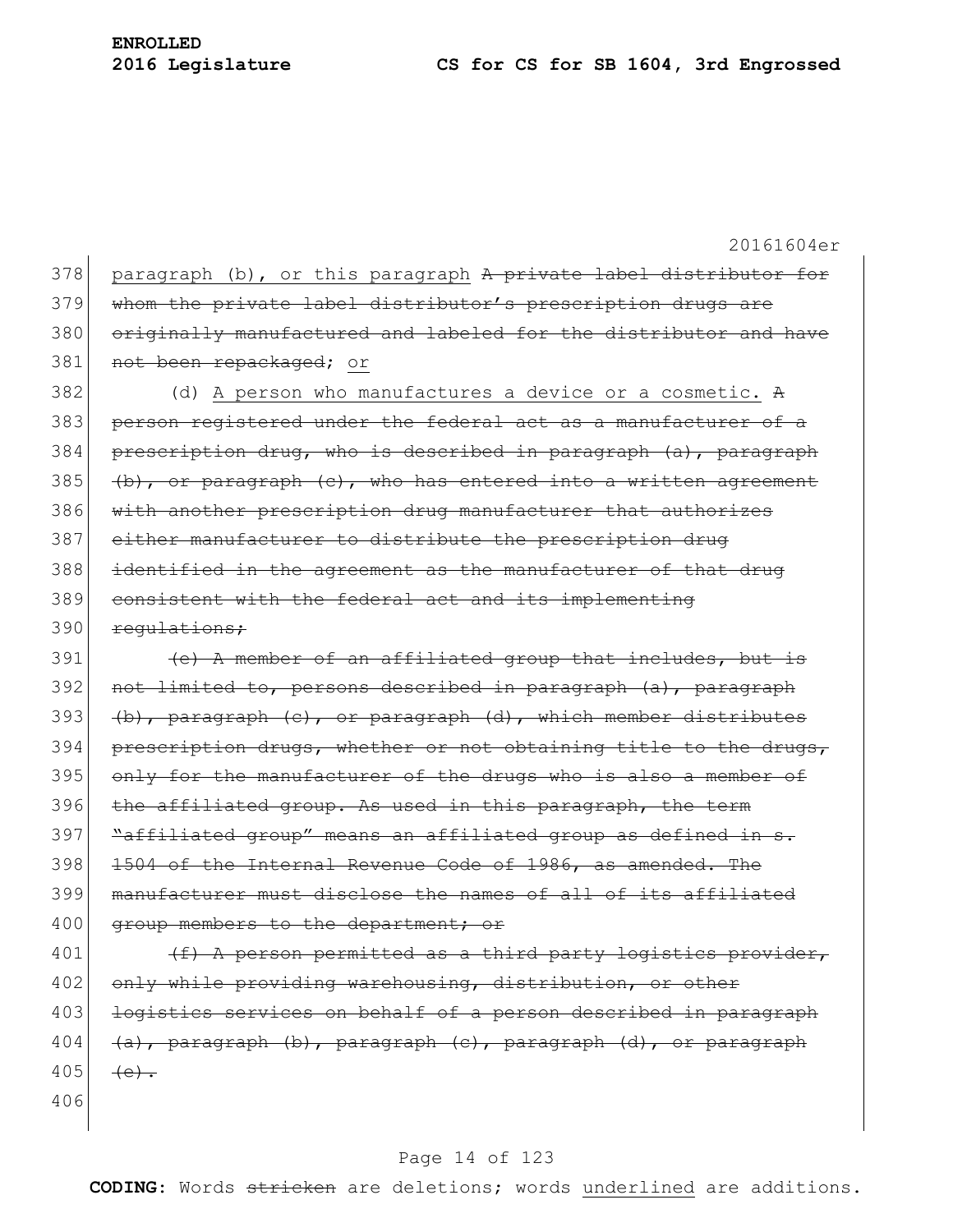20161604er 407 The term does not include a pharmacy that is operating in 408 compliance with pharmacy practice standards as defined in 409 chapter 465 and rules adopted under that chapter. 410 (30)<del>(31)</del> "Medical convenience kit" means packages or units 411 that contain combination products as defined in 21 C.F.R. s.  $412$  3.2(e)(2). 413 (31)<del>(32)</del> "Medical gas" means any liquefied or vaporized gas 414 that is a prescription drug, whether alone or in combination 415 with other gases, and as defined in the federal act. 416 (32) $(32)$  "New drug" means: 417 (a) Any drug the composition of which is such that the drug 418 is not generally recognized, among experts qualified by 419 scientific training and experience to evaluate the safety and 420 effectiveness of drugs, as safe and effective for use under the 421 conditions prescribed, recommended, or suggested in the labeling 422 of that drug; or 423 (b) Any drug the composition of which is such that the 424 drug, as a result of investigations to determine its safety and 425 effectiveness for use under certain conditions, has been 426 recognized for use under such conditions, but which drug has 427 not, other than in those investigations, been used to a material 428 extent or for a material time under such conditions.  $429$  (34) "Normal distribution chain" means a wholesale 430 distribution of a prescription drug in which the wholesale 431 distributor or its wholly owned subsidiary purchases and 432 receives the specific unit of the prescription drug directly 433 from the manufacturer and distributes the prescription drug 434 directly, or through up to two intracompany transfers, to a 435 chain pharmacy warehouse or a person authorized by law to

# Page 15 of 123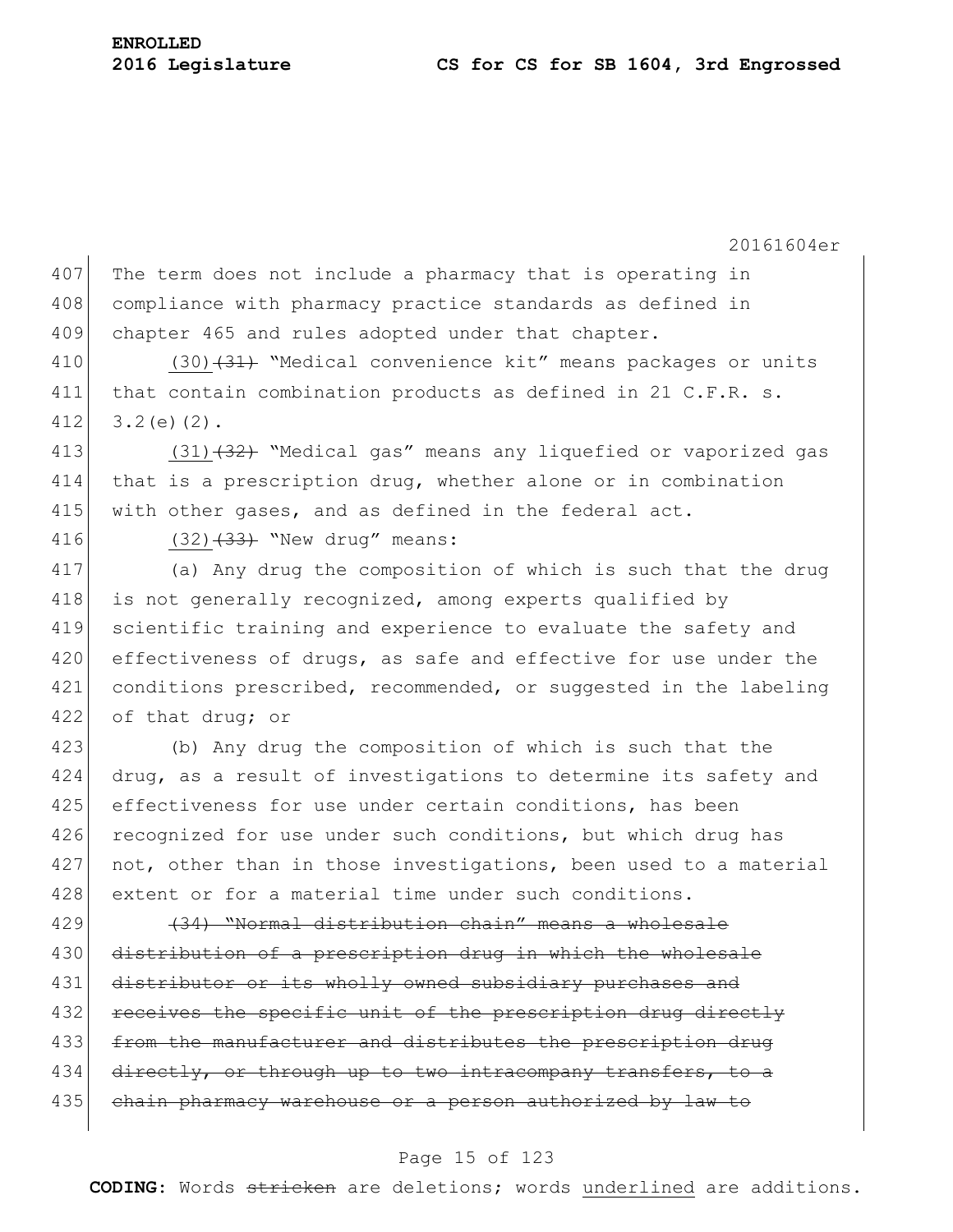|     | 20161604er                                                       |
|-----|------------------------------------------------------------------|
| 436 | purchase prescription drugs for the purpose of administering or  |
| 437 | dispensing the drug, as defined in s. 465.003. For purposes of   |
| 438 | this subsection, the term "intracompany" means any transaction   |
| 439 | or transfer between any parent, division, or subsidiary wholly   |
| 440 | owned by a corporate entity.                                     |
| 441 | $(33)$ $(35)$ "Nursing home" means a facility licensed under     |
| 442 | part II of chapter 400.                                          |
| 443 | (34) (36) "Official compendium" means the current edition of     |
| 444 | the official United States Pharmacopoeia and National Formulary, |
| 445 | or any supplement thereto.                                       |
| 446 | (37) "Pedigree paper" means a document in written or             |
| 447 | electronic form approved by the department which contains        |
| 448 | information required by s. 499.01212 regarding the sale and      |
| 449 | distribution of any given prescription drug.                     |
| 450 | (35) (38) "Permittee" means any person holding a permit          |
| 451 | issued under this chapter pursuant to s. 499.012.                |
| 452 | (36) (39) "Person" means any individual, child, joint            |
| 453 | venture, syndicate, fiduciary, partnership, corporation,         |
| 454 | division of a corporation, firm, trust, business trust, company, |
| 455 | estate, public or private institution, association,              |
| 456 | organization, group, city, county, city and county, political    |
| 457 | subdivision of this state, other governmental agency within this |
| 458 | state, and any representative, agent, or agency of any of the    |
| 459 | foregoing, or any other group or combination of the foregoing.   |
| 460 | $(37)$ $(40)$ "Pharmacist" means a person licensed under chapter |
| 461 | 465.                                                             |
| 462 | $(38)$ $(41)$ "Pharmacy" means an entity licensed under chapter  |
| 463 | 465.                                                             |
| 464 | (39) (42) "Prepackaged drug product" means a drug that           |
|     |                                                                  |

# Page 16 of 123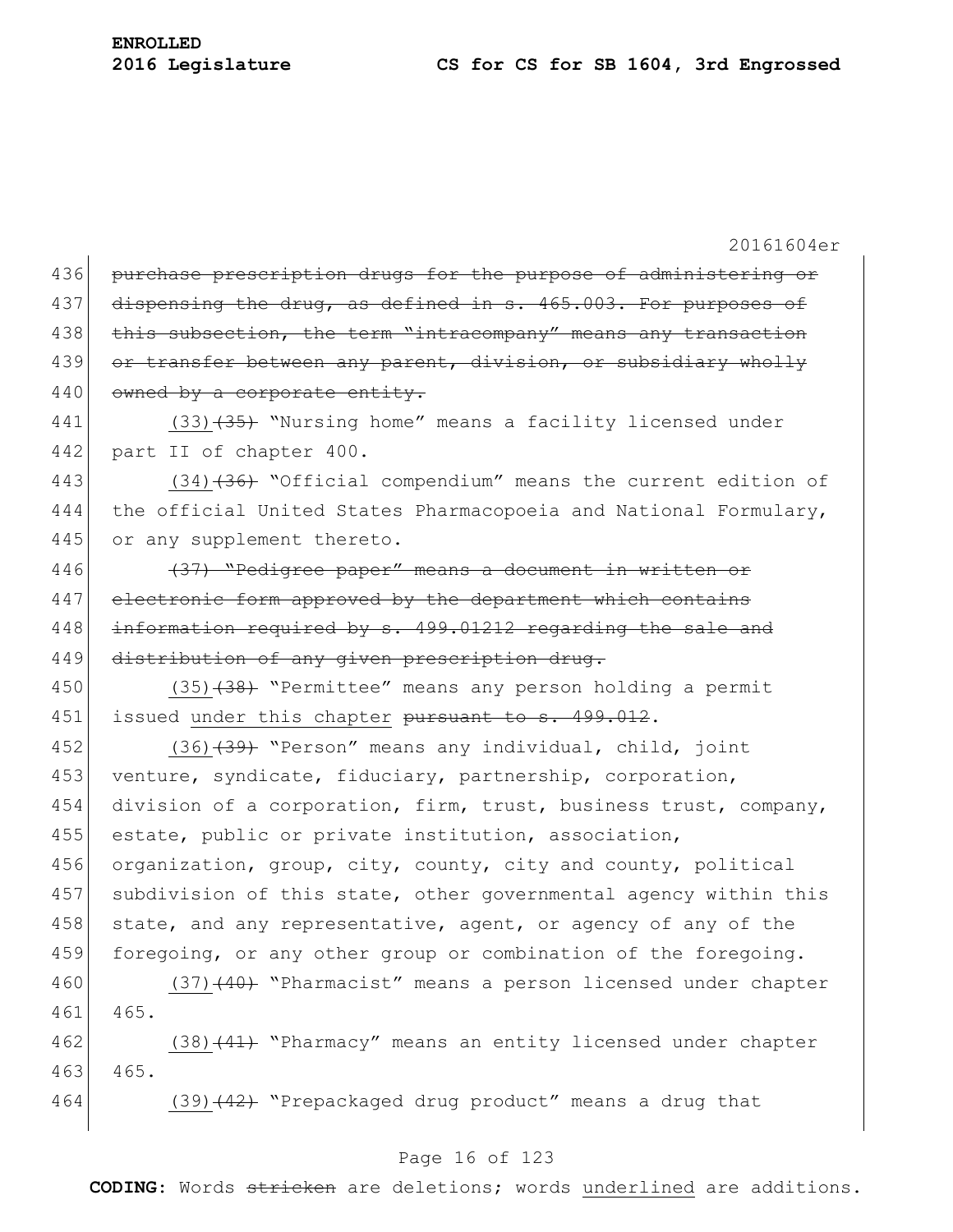20161604er

465 originally was in finished packaged form sealed by a 466 manufacturer and that is placed in a properly labeled container 467 by a pharmacy or practitioner authorized to dispense pursuant to 468 chapter 465 for the purpose of dispensing in the establishment 469 in which the prepackaging occurred.

470 (40)<del>(43)</del> "Prescription drug" means a prescription, 471 medicinal, or legend drug, including, but not limited to, 472 finished dosage forms or active pharmaceutical ingredients 473 subject to, defined by, or described by s. 503(b) of the federal 474 act or s.  $465.003(8)$ , s.  $499.007(13)$ , subsection (31)  $\{32\}$ , or 475 subsection (47)  $\left(52\right)$ , except that an active pharmaceutical 476 ingredient is a prescription drug only if substantially all 477 finished dosage forms in which it may be lawfully dispensed or 478 administered in this state are also prescription drugs.

479 (41)<del>(44)</del> "Prescription drug label" means any display of 480 written, printed, or graphic matter upon the immediate container 481 of any prescription drug before it is dispensed prior to its 482 dispensing to an individual patient pursuant to a prescription 483 of a practitioner authorized by law to prescribe.

484 (42)<del>(45)</del> "Prescription label" means any display of written, 485 printed, or graphic matter upon the immediate container of any 486 prescription drug dispensed pursuant to a prescription of a 487 practitioner authorized by law to prescribe.

488 (46) "Primary wholesale distributor" means any wholesale 489 distributor that:

490 (a) Purchased 90 percent or more of the total dollar volume 491 of its purchases of prescription drugs directly from 492 manufacturers in the previous year; and 493 (b)1. Directly purchased prescription drugs from not fewer

#### Page 17 of 123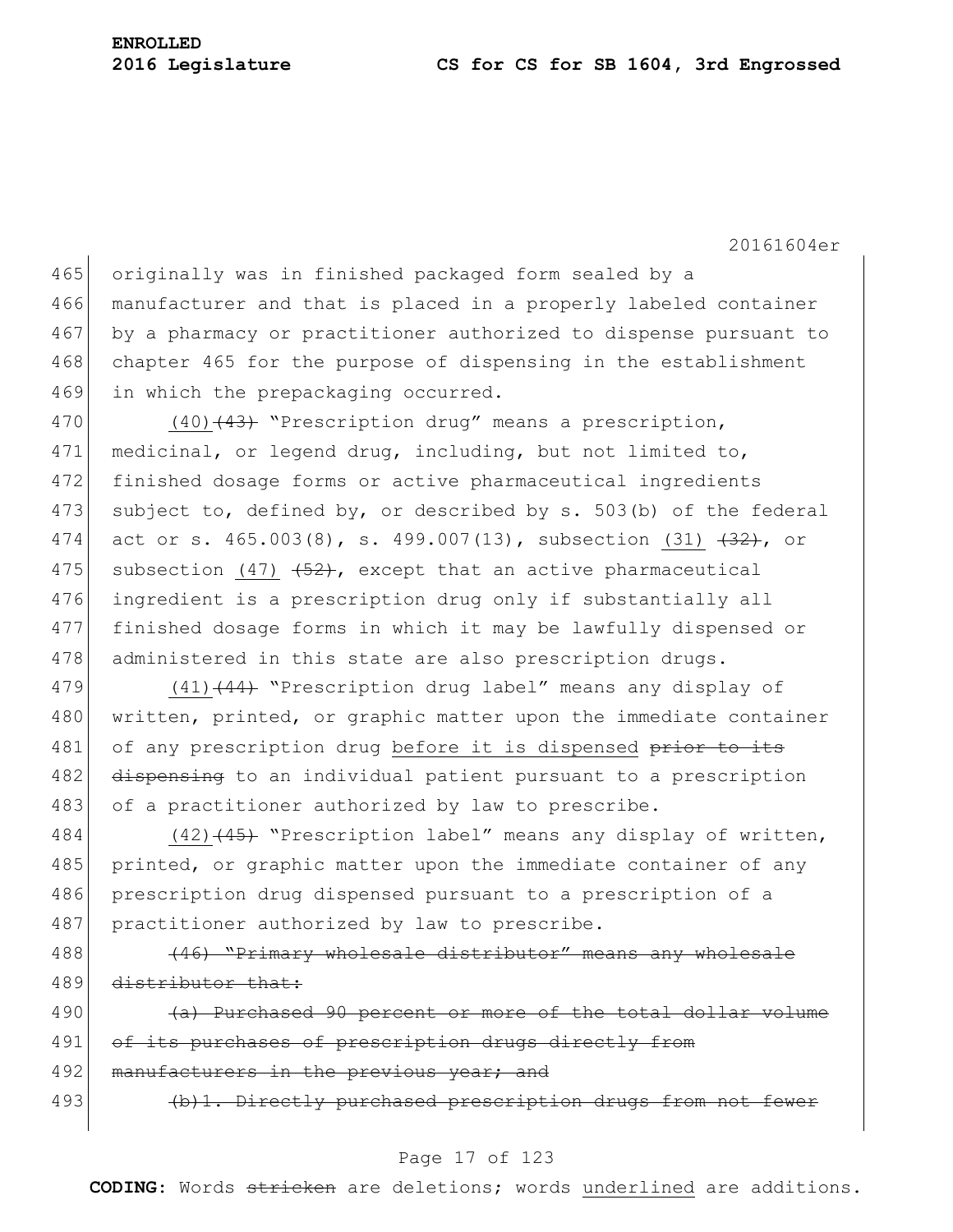20161604er 494 than 50 different prescription drug manufacturers in the 495 previous year; or 496  $\vert$  2. Has, or the affiliated group, as defined in s. 1504 of 497 the Internal Revenue Code, of which the wholesale distributor is 498 a member has, not fewer than 250 employees. 499 (4) For purposes of this subsection, "directly from 500 manufacturers" means: 501 1. Purchases made by the wholesale distributor directly 502 from the manufacturer of prescription drugs; and 503 2. Transfers from a member of an affiliated group, as 504 defined in s. 1504 of the Internal Revenue Code, of which the  $505$  wholesale distributor is a member, if: 506 **a.** The affiliated group purchases 90 percent or more of the 507 total dollar volume of its purchases of prescription drugs from 508 the manufacturer in the previous year; and 509 b. The wholesale distributor discloses to the department 510 the names of all members of the affiliated group of which the 511 wholesale distributor is a member and the affiliated group 512 agrees in writing to provide records on prescription drug 513 purchases by the members of the affiliated group not later than 514 48 hours after the department requests access to such records, 515 regardless of the location where the records are stored. 516  $(43)$   $(47)$  "Proprietary drug," or "OTC drug," means a patent 517 or over-the-counter drug in its unbroken, original package, 518 which drug is sold to the public by, or under the authority of, 519 the manufacturer or primary distributor thereof, is not 520 misbranded under the provisions of this part, and can be 521 purchased without a prescription. 522 (44) (48) "Repackage" includes repacking or otherwise

# Page 18 of 123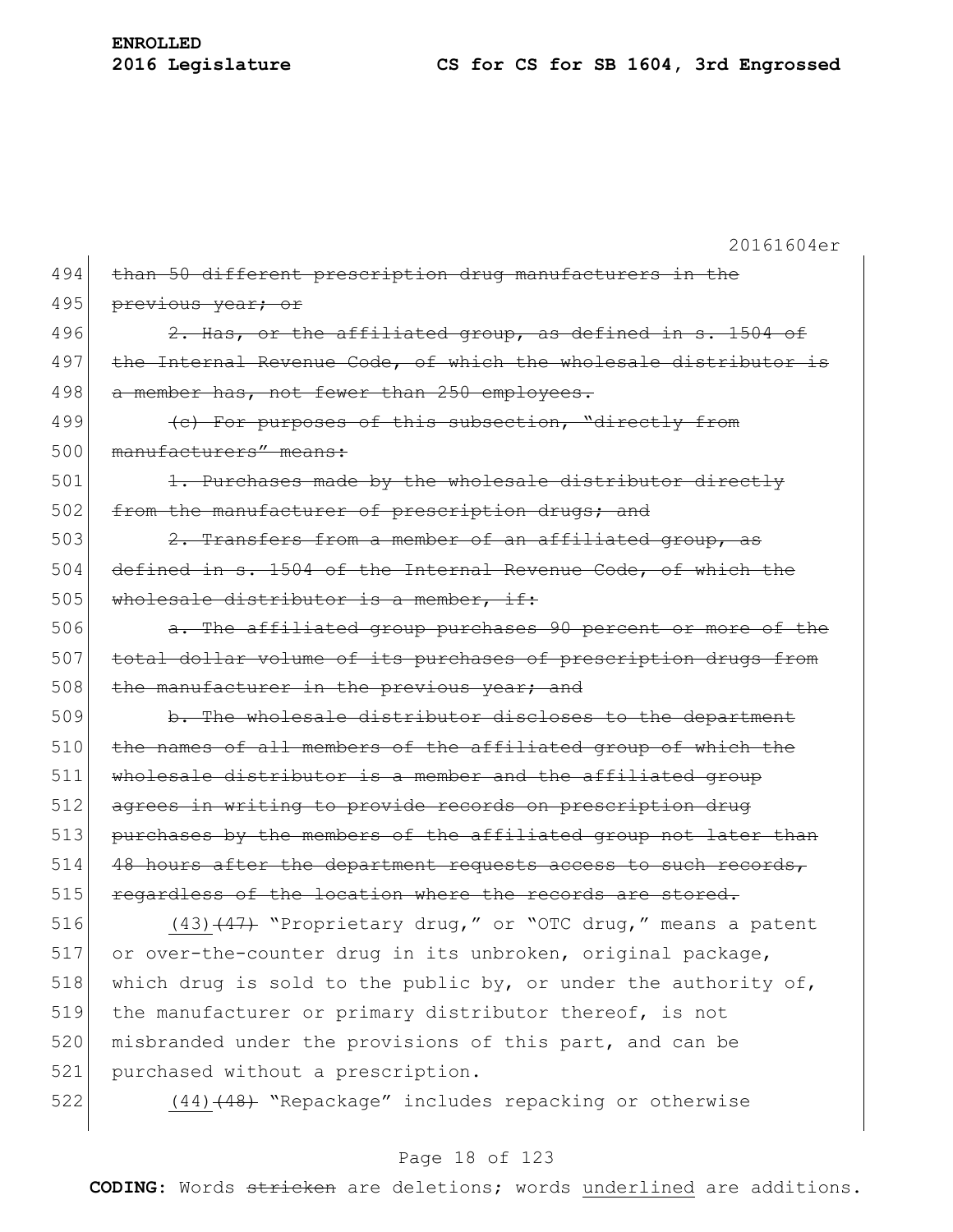20161604er 523 changing the container, wrapper, or labeling to further the 524 distribution of the drug, device, or cosmetic. 525  $(45)$   $(49)$  "Repackager" means a person who repackages. The 526 term excludes pharmacies that are operating in compliance with 527 pharmacy practice standards as defined in chapter 465 and rules 528 adopted under that chapter. 529 (46)<del>(50)</del> "Retail pharmacy" means a community pharmacy 530 licensed under chapter 465 that purchases prescription drugs at 531 fair market prices and provides prescription services to the 532 public. 533 (651) "Secondary wholesale distributor" means a wholesale 534 distributor that is not a primary wholesale distributor. 535 (47)<del>(52)</del> "Veterinary prescription drug" means a 536 prescription drug intended solely for veterinary use. The label 537 of the drug must bear the statement, "Caution: Federal law 538 restricts this drug to sale by or on the order of a licensed 539 veterinarian." 540 (48)<del>(53)</del> "Wholesale distribution" means the distribution of

541 a prescription drug to a person drugs to persons other than a  $542$  consumer or patient, or the receipt of a prescription drug by a 543 person other than the consumer or patient, but does not include:

544 (a) Any of the following activities, which is not a 545 violation of s. 499.005(21) if such activity is conducted in 546 accordance with s. 499.01(2)(h)  $499.01(2)(h)$ 

547 1. The purchase or other acquisition by a hospital or other 548 health care entity that is a member of a group purchasing 549 organization of a prescription drug for its own use from the 550 group purchasing organization or from other hospitals or health 551 care entities that are members of that organization.

### Page 19 of 123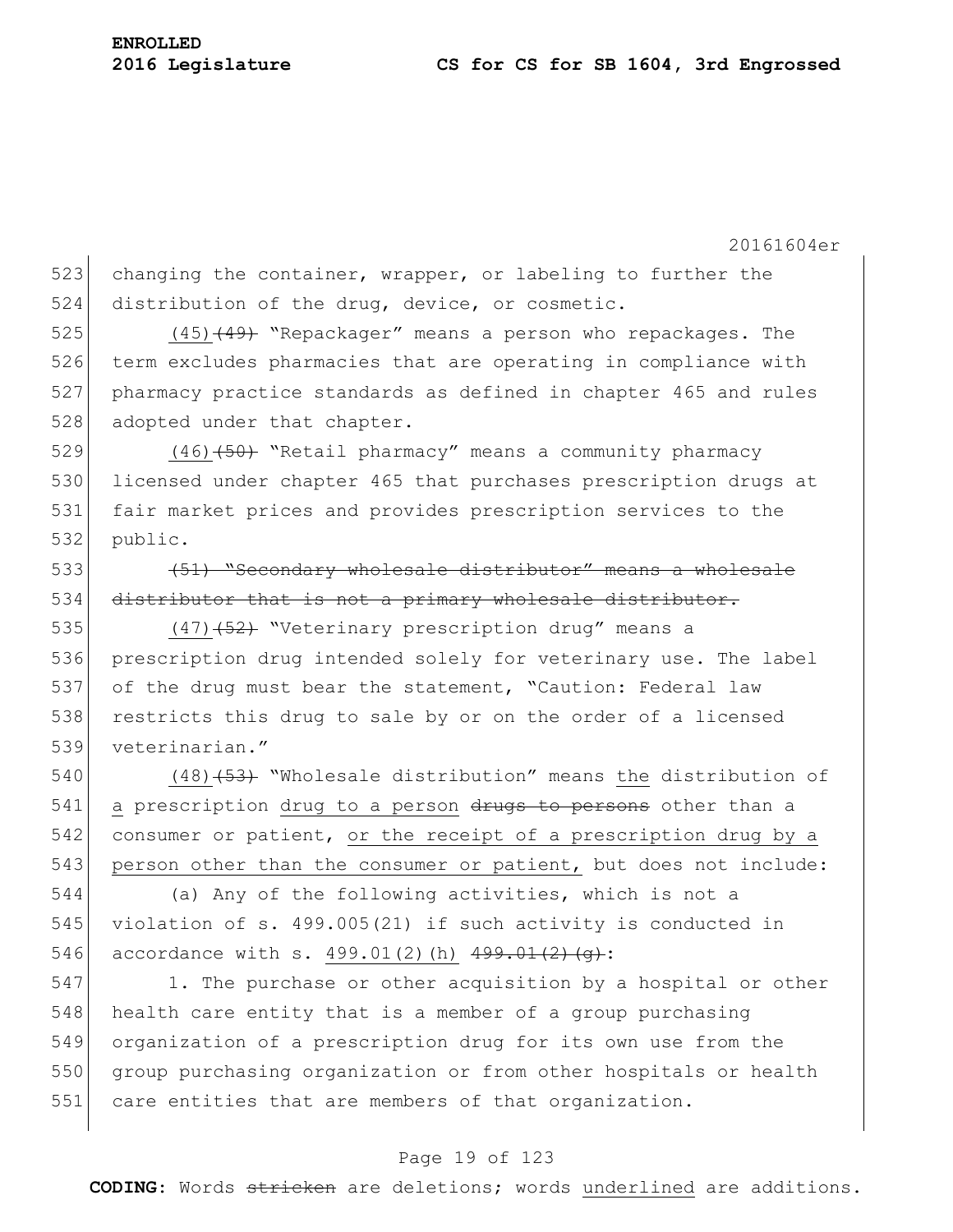**ENROLLED**

20161604er

552 2. The distribution sale, purchase, or trade of a 553 prescription drug or an offer to distribute sell, purchase, or  $554$  trade a prescription drug by a charitable organization described 555 in s. 501(c)(3) of the Internal Revenue Code of 1986, as amended 556 and revised, to a nonprofit affiliate of the organization to the 557 extent otherwise permitted by law. 558 3. The distribution sale, purchase, or trade of a 559 prescription drug or an offer to sell, purchase, or trade a 560 prescription drug among hospitals or other health care entities 561 that are under common control. For purposes of this 562 subparagraph, "common control" means the power to direct or 563 cause the direction of the management and policies of a person 564 or an organization, whether by ownership of stock, by voting 565 rights, by contract, or otherwise. 566 4. The distribution sale, purchase, trade, or other 567 transfer of a prescription drug from or for any federal, state, 568 or local government agency or any entity eligible to purchase 569 prescription drugs at public health services prices pursuant to 570 Pub. L. No.  $102-585$ , s. 602 to a contract provider or its 571 subcontractor for eligible patients of the agency or entity 572 under the following conditions: 573 a. The agency or entity must obtain written authorization 574 for the distribution sale, purchase, trade, or other transfer of 575 a prescription drug under this subparagraph from the Secretary 576 of Business and Professional Requlation or his or her designee. 577 b. The contract provider or subcontractor must be 578 authorized by law to administer or dispense prescription drugs.

579 c. In the case of a subcontractor, the agency or entity 580 must be a party to and execute the subcontract.

# Page 20 of 123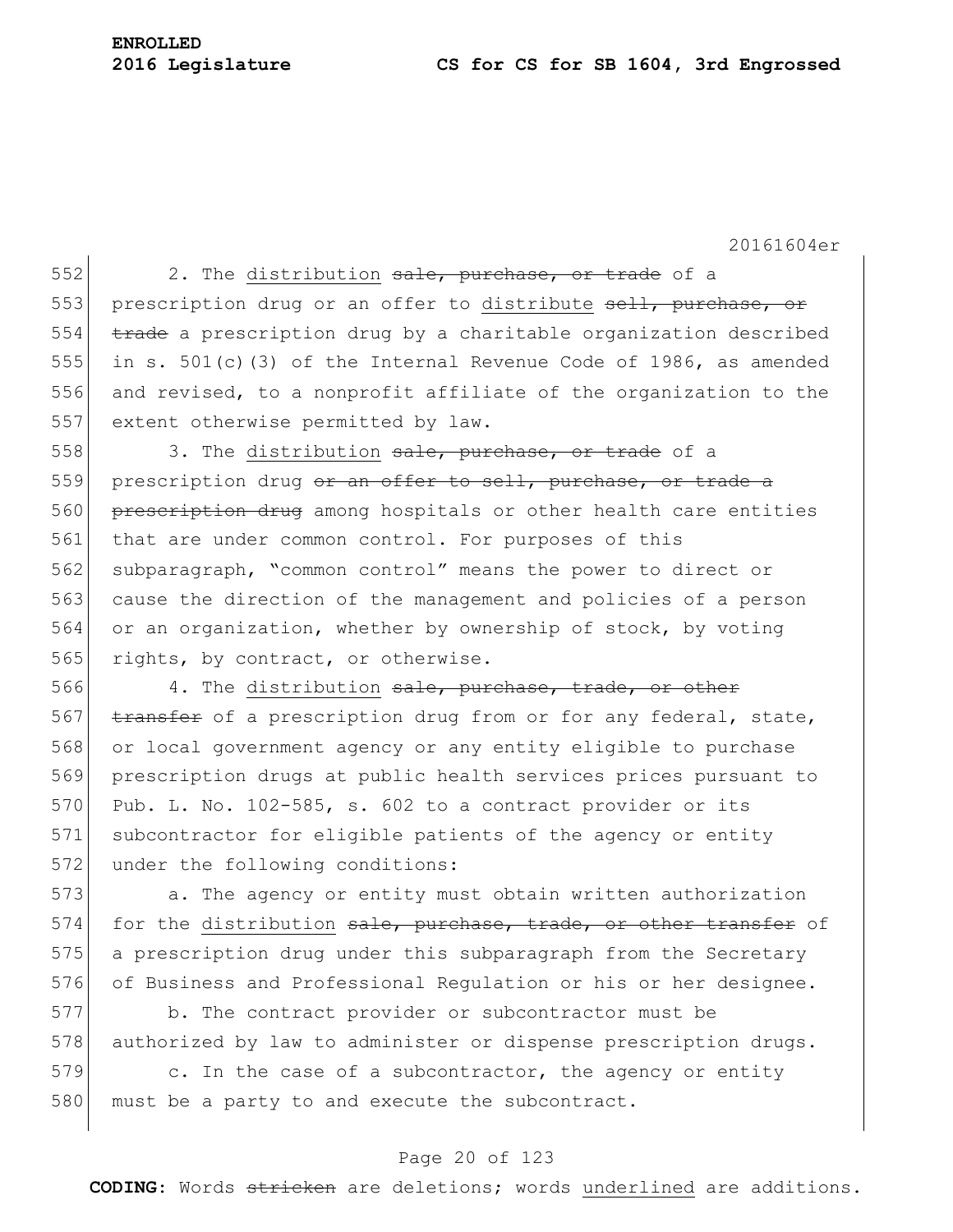20161604er

581 d. The contract provider and subcontractor must maintain 582 and produce immediately for inspection all records of movement 583 or transfer of all the prescription drugs belonging to the 584 agency or entity, including, but not limited to, the records of 585 receipt and disposition of prescription drugs. Each contractor 586 and subcontractor dispensing or administering these drugs must 587 maintain and produce records documenting the dispensing or 588 administration. Records that are required to be maintained 589 include, but are not limited to, a perpetual inventory itemizing 590 drugs received and drugs dispensed by prescription number or 591 administered by patient identifier, which must be submitted to 592 the agency or entity quarterly.

 e. The contract provider or subcontractor may administer or dispense the prescription drugs only to the eligible patients of 595 the agency or entity or must return the prescription drugs for or to the agency or entity. The contract provider or subcontractor must require proof from each person seeking to fill a prescription or obtain treatment that the person is an eligible patient of the agency or entity and must, at a minimum, 600 maintain a copy of this proof as part of the records of the 601 contractor or subcontractor required under sub-subparagraph d.

 f. In addition to the departmental inspection authority set 603 forth in s. 499.051, the establishment of the contract provider and subcontractor and all records pertaining to prescription drugs subject to this subparagraph shall be subject to 606 inspection by the agency or entity. All records relating to prescription drugs of a manufacturer under this subparagraph 608 shall be subject to audit by the manufacturer of those drugs, without identifying individual patient information.

#### Page 21 of 123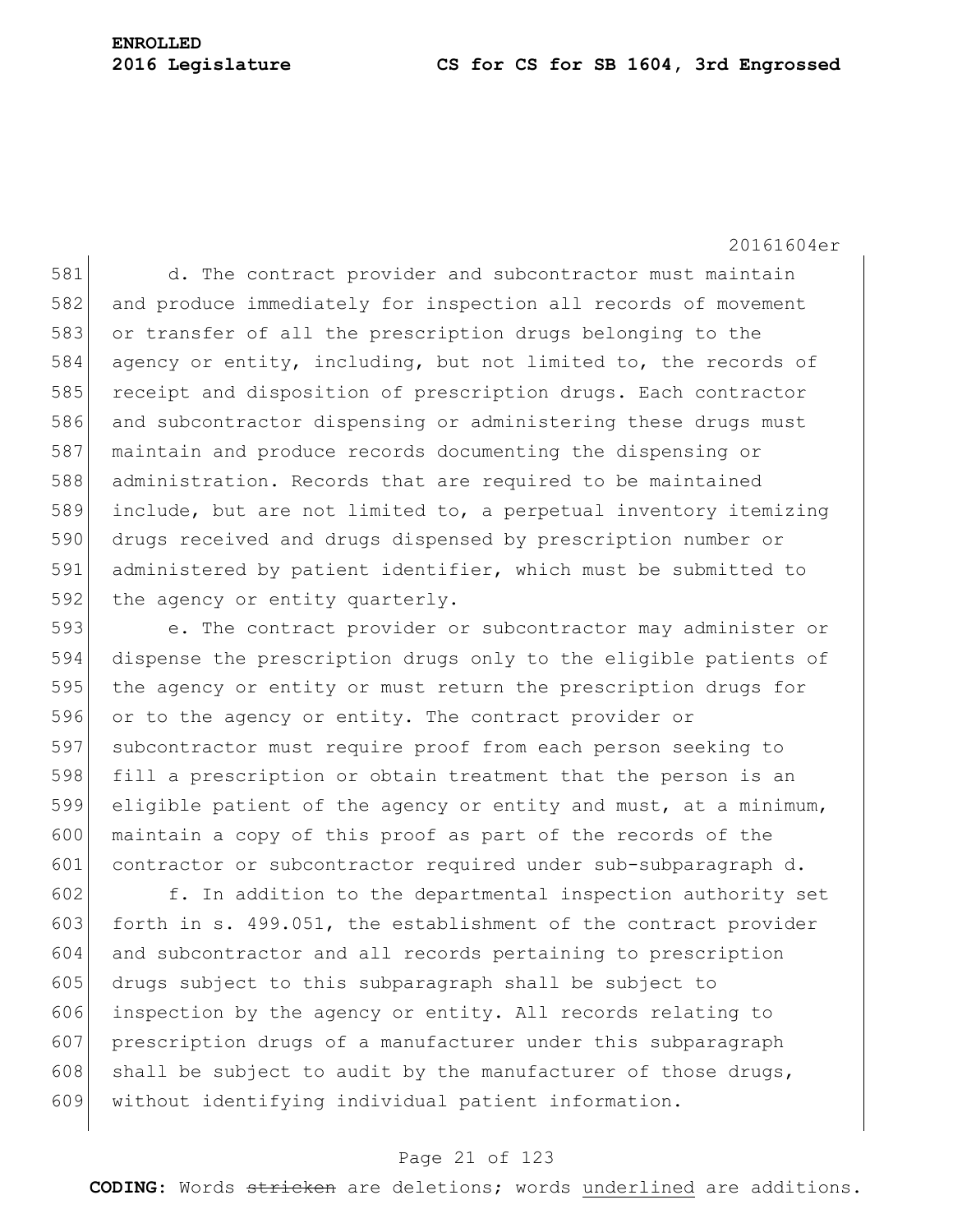**ENROLLED**

20161604er

 (b) Any of the following activities, which is not a violation of s. 499.005(21) if such activity is conducted in 612 accordance with rules established by the department: 1. The distribution sale, purchase, or trade of a

614 prescription drug among federal, state, or local government 615 health care entities that are under common control and are 616 authorized to purchase such prescription drug.

617 2. The distribution  $\frac{1}{3}$ , purchase, or trade of a 618 prescription drug or an offer to distribute sell, purchase, or 619  $\frac{1}{6}$  trade a prescription drug for emergency medical reasons, which 620 may include. For purposes of this subparagraph, The term 621 Examergency medical reasons" includes transfers of prescription 622 drugs by a retail pharmacy to another retail pharmacy to 623 alleviate a temporary shortage. For purposes of this 624 subparagraph, a drug shortage not caused by a public health 625 emergency does not constitute an emergency medical reason.

626 3. The distribution  $\frac{1}{2}$  and  $\frac{1}{2}$  are prescription drug 627 acquired by a medical director on behalf of a licensed emergency 628 medical services provider to that emergency medical services 629 provider and its transport vehicles for use in accordance with 630 the provider's license under chapter 401.

631  $\vert$  4. The revocation of a sale or the return of a prescription 632  $\frac{1}{2}$  drug to the person's prescription drug wholesale supplier.

633 4.5. The donation of a prescription drug by a health care 634 entity to a charitable organization that has been granted an 635 exemption under s. 501(c)(3) of the Internal Revenue Code of 636 1986, as amended, and that is authorized to possess prescription  $637$  drugs.

638  $\vert$  5.<del>6.</del> The distribution <del>transfer</del> of a prescription drug by a

# Page 22 of 123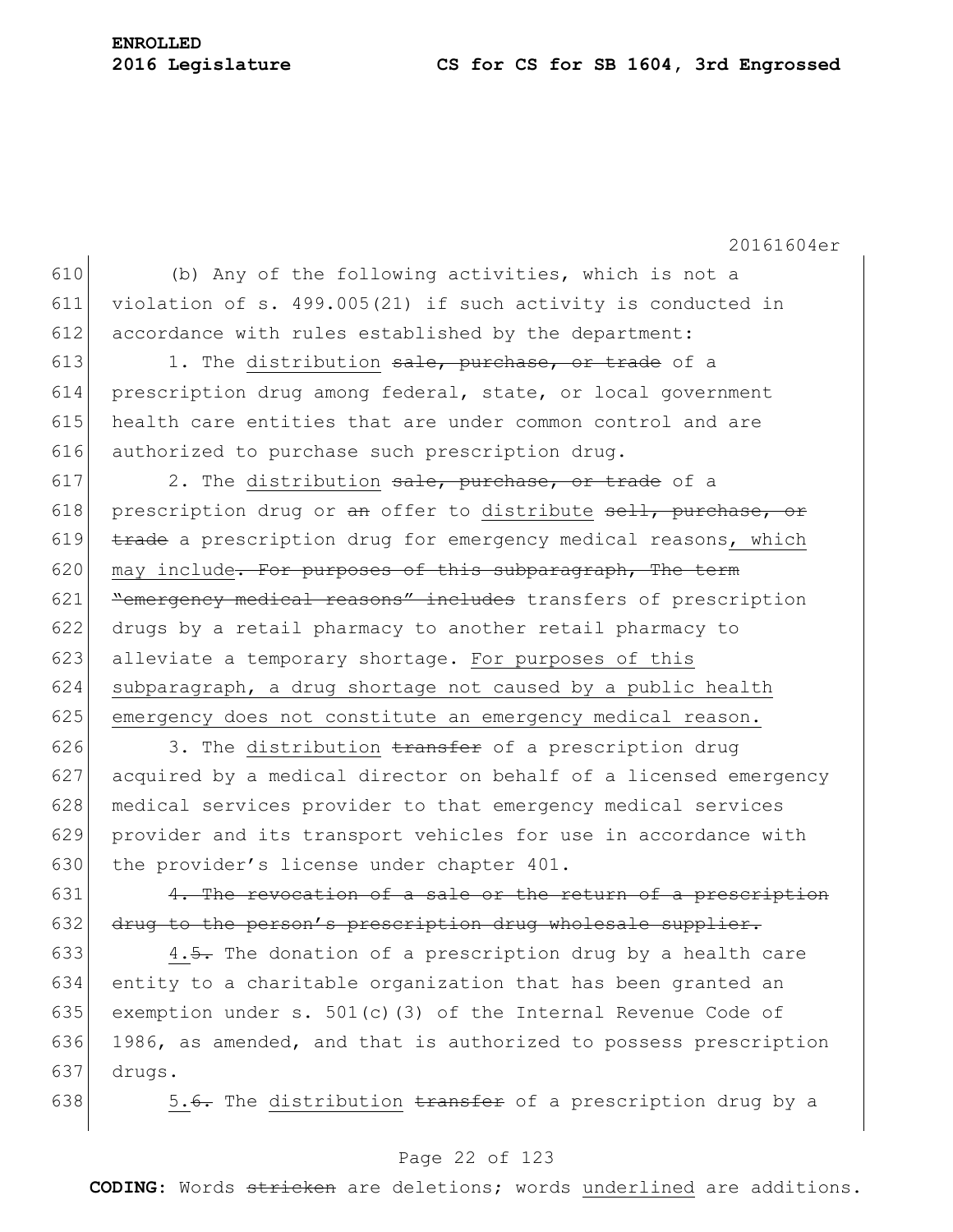20161604er

639 person authorized to purchase or receive prescription drugs to a 640 person licensed or permitted to handle reverse distributions or 641 destruction under the laws of the jurisdiction in which the 642 person handling the reverse distribution or destruction receives 643 the drug. 644 6.7. The distribution  $\frac{1}{2}$  transfer of a prescription drug by a 645 hospital or other health care entity to a person licensed under 646 this part to repackage prescription drugs for the purpose of 647 repackaging the prescription drug for use by that hospital, or 648 other health care entity and other health care entities that are 649 under common control, if ownership of the prescription drugs 650 remains with the hospital or other health care entity at all 651 times. In addition to the recordkeeping requirements of s. 652 499.0121(6), the hospital or health care entity that distributes

653 transfers prescription drugs pursuant to this subparagraph must 654 reconcile all drugs distributed transferred and returned and 655 resolve any discrepancies in a timely manner.

656 (c) Intracompany distribution of any drug between members 657 of an affiliate or within a manufacturer.

658 (d) The distribution of a prescription drug by the 659 manufacturer of the prescription drug.

660 (e)  $\left\{ \frac{e}{e} \right\}$  The distribution of prescription drug samples by 661 manufacturers' representatives or distributors' representatives 662 conducted in accordance with s. 499.028.

663  $( f )$  The distribution of a prescription drug by a third-664 party logistics provider permitted or licensed pursuant to and 665 operating in compliance with the laws of this state and federal 666 law if such third-party logistics provider does not take 667 ownership of the prescription drug.

# Page 23 of 123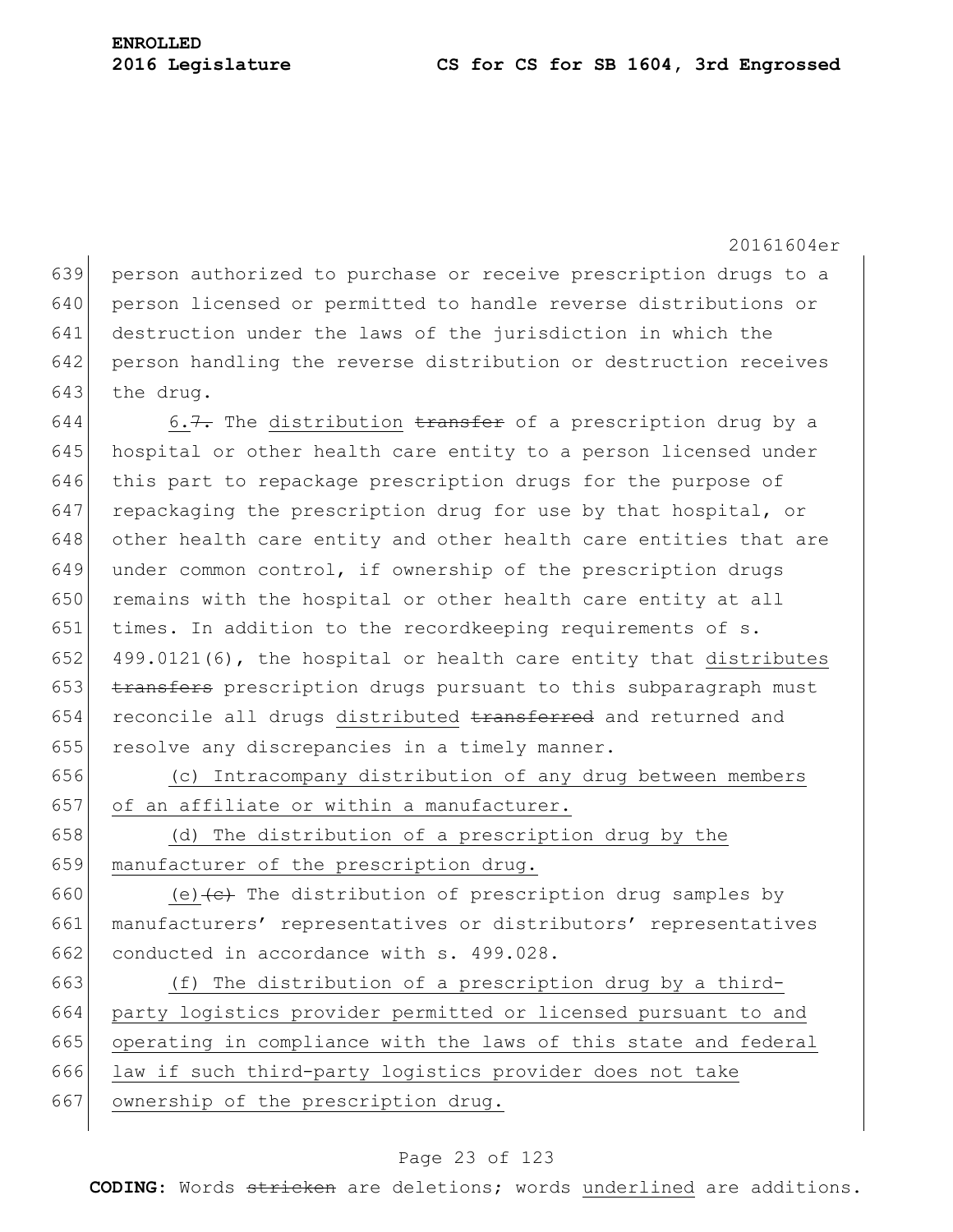20161604er 668 (g) The distribution of a prescription drug, or an offer to 669 distribute a prescription drug by a repackager registered as a 670 drug establishment with the United States Food and Drug 671 Administration that has taken ownership or possession of the 672 prescription drug and repacks it in accordance with this part. 673 (h) The purchase or other acquisition by a dispenser, 674 hospital, or other health care entity of a prescription drug for 675 use by such dispenser, hospital, or other health care entity. 676 (i) The distribution of a prescription drug by a hospital 677 or other health care entity, or by a wholesale distributor or 678 manufacturer operating at the direction of the hospital or other 679 health care entity, to a repackager for the purpose of 680 repackaging the prescription drug for use by that hospital, or 681 other health care entity and other health care entities that are 682 under common control, if ownership of the prescription drug 683 remains with the hospital or other health care entity at all 684 times.

685 (j)  $(d)$  The distribution sale, purchase, or trade of blood 686 and blood components intended for transfusion. As used in this 687 paragraph, the term "blood" means whole blood collected from a 688 single donor and processed for transfusion or further 689 manufacturing, and the term "blood components" means that part 690 of the blood separated by physical or mechanical means.

691  $(k)$   $\left(\mathrm{e}\right)$  The lawful dispensing of a prescription drug in 692 accordance with chapter 465.

693 (1)  $(f)$  The distribution sale, purchase, or trade of a 694 prescription drug between pharmacies as a result of a sale, 695 transfer, merger, or consolidation of all or part of the 696 business of the pharmacies from or with another pharmacy,

# Page 24 of 123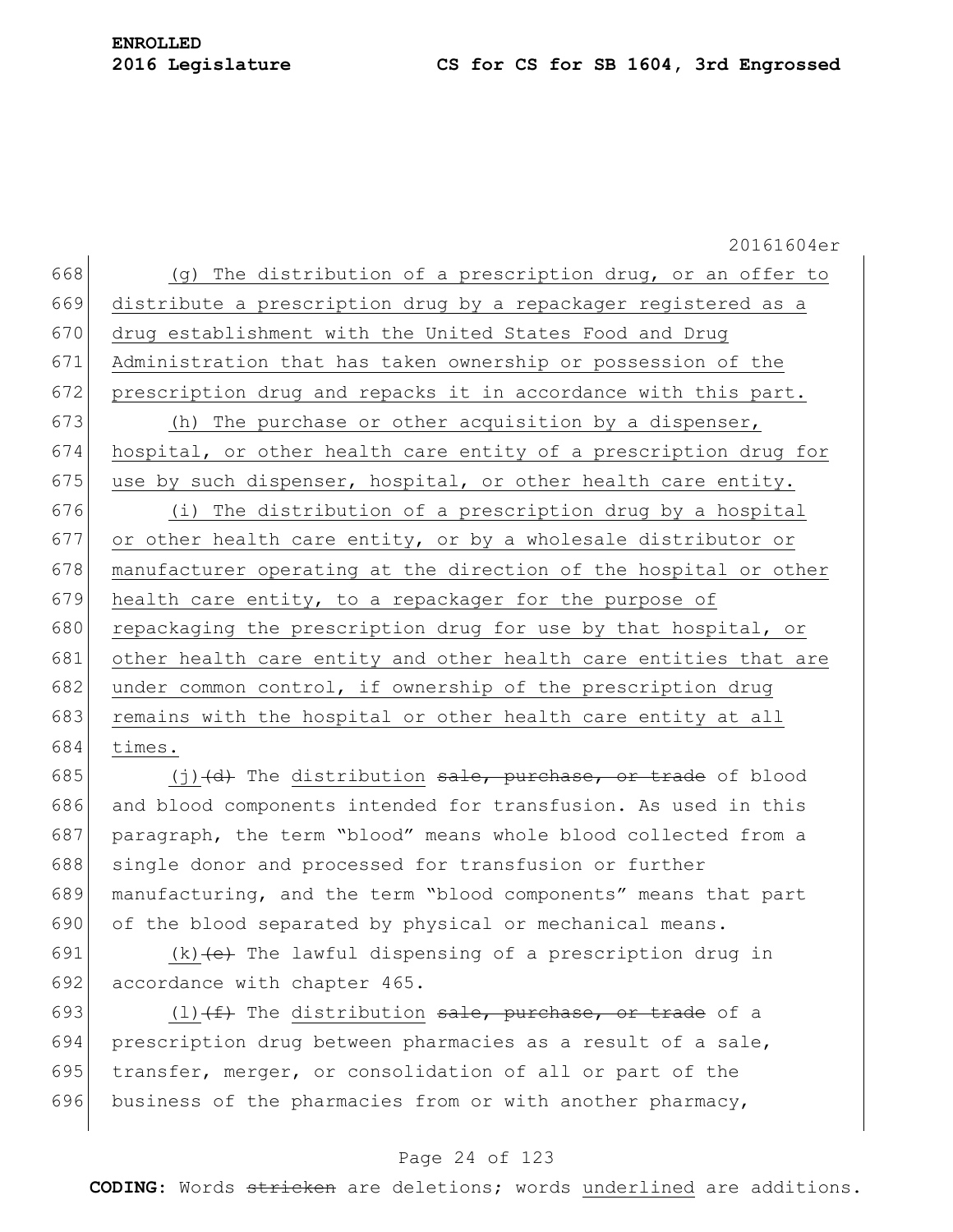|     | 20161604er                                                       |
|-----|------------------------------------------------------------------|
| 697 | whether accomplished as a purchase and sale of stock or of       |
| 698 | business assets.                                                 |
| 699 | (m) The distribution of minimal quantities of prescription       |
| 700 | drugs by a licensed retail pharmacy to a licensed practitioner   |
| 701 | for office use in compliance with chapter 465 and rules adopted  |
| 702 | thereunder. The department shall adopt rules specifying the      |
| 703 | quantities of prescription drugs which are considered to be      |
| 704 | minimal quantities. However, until such rules are adopted,       |
| 705 | minimal quantities distributed may not exceed 3 percent of the   |
| 706 | retail pharmacy's total annual purchases of prescription drugs.  |
| 707 | (n) The distribution of an intravenous prescription drug         |
| 708 | that, by its formulation, is intended for the replenishment of   |
| 709 | fluids and electrolytes, such as sodium, chloride, and potassium |
| 710 | or calories, such as dextrose and amino acids.                   |
| 711 | (o) The distribution of an intravenous prescription drug         |
| 712 | used to maintain the equilibrium of water and minerals in the    |
| 713 | body, such as dialysis solutions.                                |
| 714 | (p) The distribution of a prescription drug that is              |
| 715 | intended for irrigation or sterile water, whether intended for   |
| 716 | such purposes or for injection.                                  |
| 717 | (q) The distribution of an exempt medical convenience kit        |
| 718 | pursuant to 21 U.S.C. s. 353(e)(4)(M).                           |
| 719 | $(r)$ A common carrier that transports a prescription drug,      |
| 720 | if the common carrier does not take ownership of the             |
| 721 | prescription drug.                                               |
| 722 | (s) Saleable drug returns when conducted by a dispenser.         |
| 723 | (t) Facilitating the distribution of a prescription drug by      |
| 724 | providing solely administrative services, including processing   |
| 725 | of orders and payments.                                          |
|     |                                                                  |

# Page 25 of 123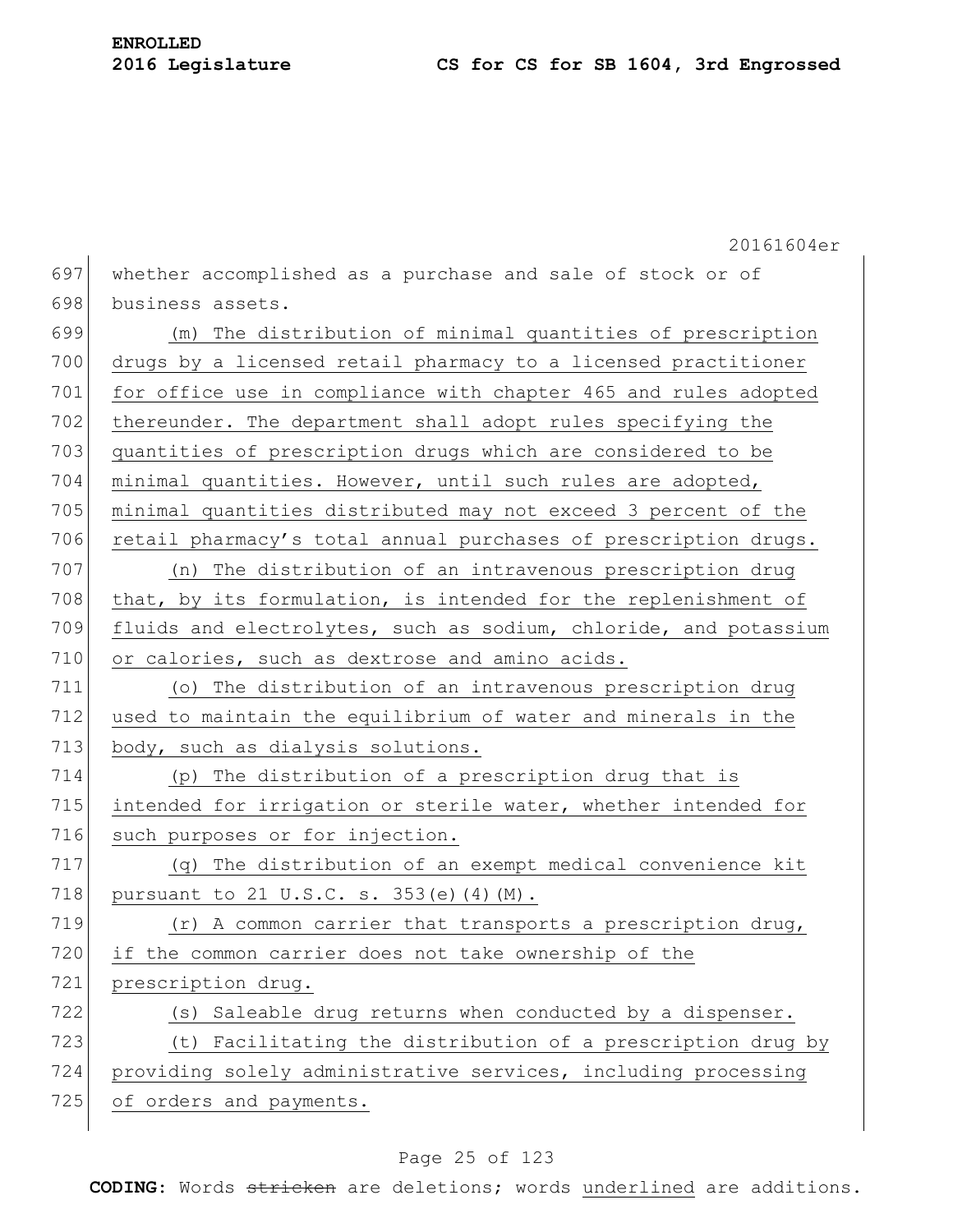|     | 20161604er                                                       |
|-----|------------------------------------------------------------------|
| 726 | (u) The distribution by a charitable organization described      |
| 727 | in s. 501(c)(3) of the Internal Revenue Code of prescription     |
| 728 | drugs donated to or supplied at a reduced price to the           |
| 729 | charitable organization to:                                      |
| 730 | 1. A licensed health care practitioner, as defined in s.         |
| 731 | 456.001, who is authorized under the appropriate practice act to |
| 732 | prescribe and administer prescription drugs;                     |
| 733 | 2. A health care clinic establishment permitted pursuant to      |
| 734 | chapter 499; or                                                  |
| 735 | 3. The Department of Health or the licensed medical              |
| 736 | director of a government agency health care entity, authorized   |
| 737 | to possess prescription drugs, for storage and use in the        |
| 738 | treatment of persons in need of emergency medical services,      |
| 739 | including controlling communicable diseases or providing         |
| 740 | protection from unsafe conditions that pose an imminent threat   |
| 741 | to public health,                                                |
| 742 |                                                                  |
| 743 | if the distributor and the receiving entity receive no direct or |
| 744 | indirect financial benefit other than tax benefits related to    |
| 745 | charitable contributions. Distributions under this section that  |
| 746 | involve controlled substances must comply with all state and     |
| 747 | federal regulations pertaining to the handling of controlled     |
| 748 | substances.                                                      |
| 749 | (v) The distribution of medical gas pursuant to part III of      |
| 750 | this chapter.                                                    |
| 751 | $(49)$ $(54)$ "Wholesale distributor" means a any person, other  |
| 752 | than a manufacturer, a manufacturer's co-licensed partner, a     |
| 753 | third-party logistics provider, or a repackager, who is engaged  |
| 754 | in wholesale distribution of prescription drugs in or into this  |
|     |                                                                  |

# Page 26 of 123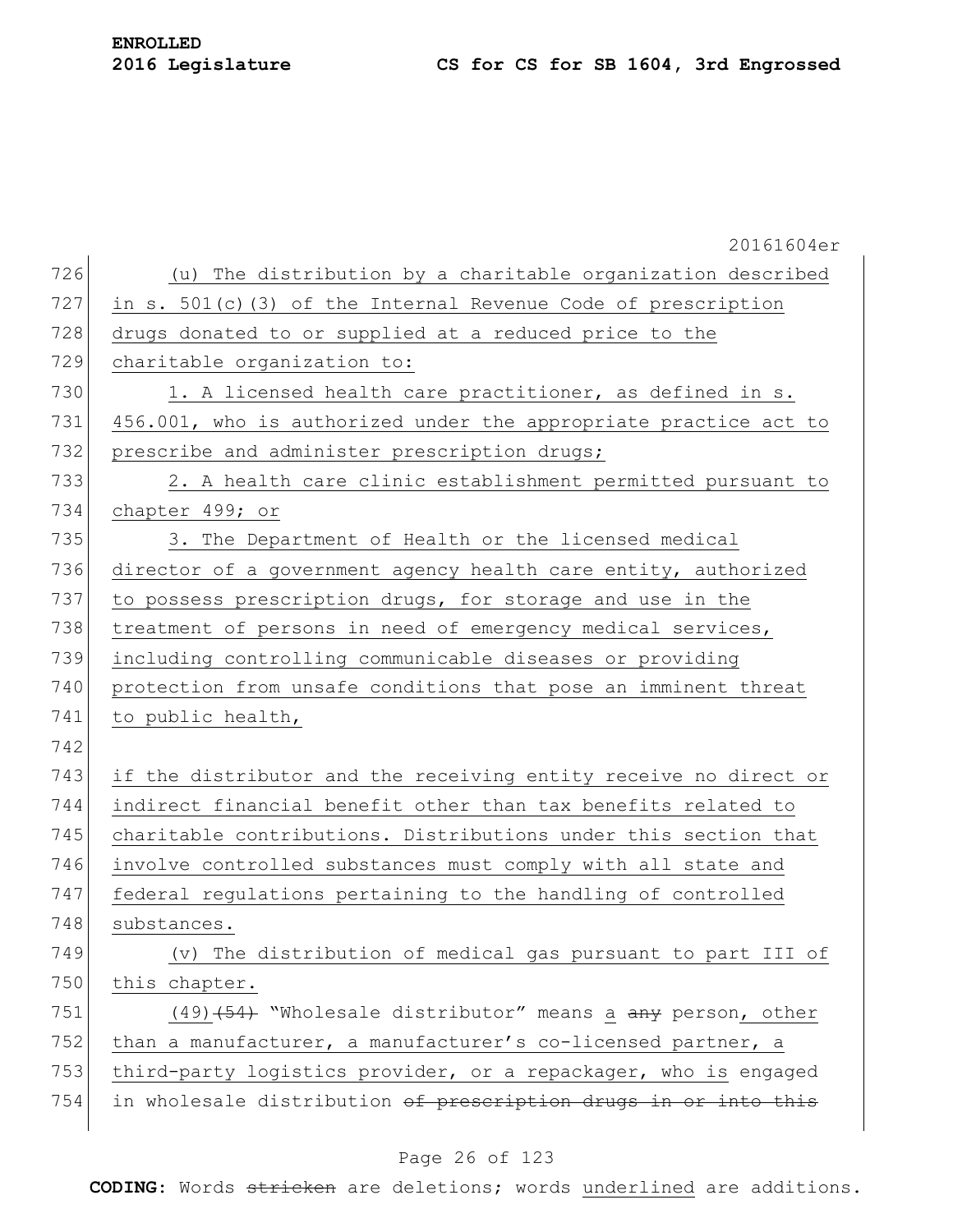20161604er 755 state, including, but not limited to, manufacturers; 756 repackagers; own-label distributors; jobbers; private-label 757 distributors; brokers; warehouses, including manufacturers' and 758 distributors' warehouses, chain drug warehouses, and wholesale 759 drug warehouses; independent wholesale drug traders; exporters; 760 retail pharmacies; and the agents thereof that conduct wholesale 761 distributions. 762 Section 3. Subsections (21), (28), and (29) of section 763 499.005, Florida Statutes, are amended to read: 764 499.005 Prohibited acts.—It is unlawful for a person to 765 perform or cause the performance of any of the following acts in 766 this state: 767 (21) The wholesale distribution of any prescription drug  $768$  that was: 769 (a) Purchased by a public or private hospital or other 770 health care entity; or 771 (b) Donated or supplied at a reduced price to a charitable 772 organization, 773 774 unless the wholesale distribution of the prescription drug is 775 authorized in s. 499.01(2)(h)1.c.  $499.01(2)(q)1.c.$ 776  $(28)$  Failure to acquire or deliver a transaction history, 777 transaction information, or transaction statement pedigree paper 778 as required under this part and rules adopted under this part. 779  $(29)$  The receipt of a prescription drug pursuant to a 780 wholesale distribution without having previously received or 781 simultaneously receiving a pedigree paper that was attested to 782 as accurate and complete by the wholesale distributor as 783 required under this part.

#### Page 27 of 123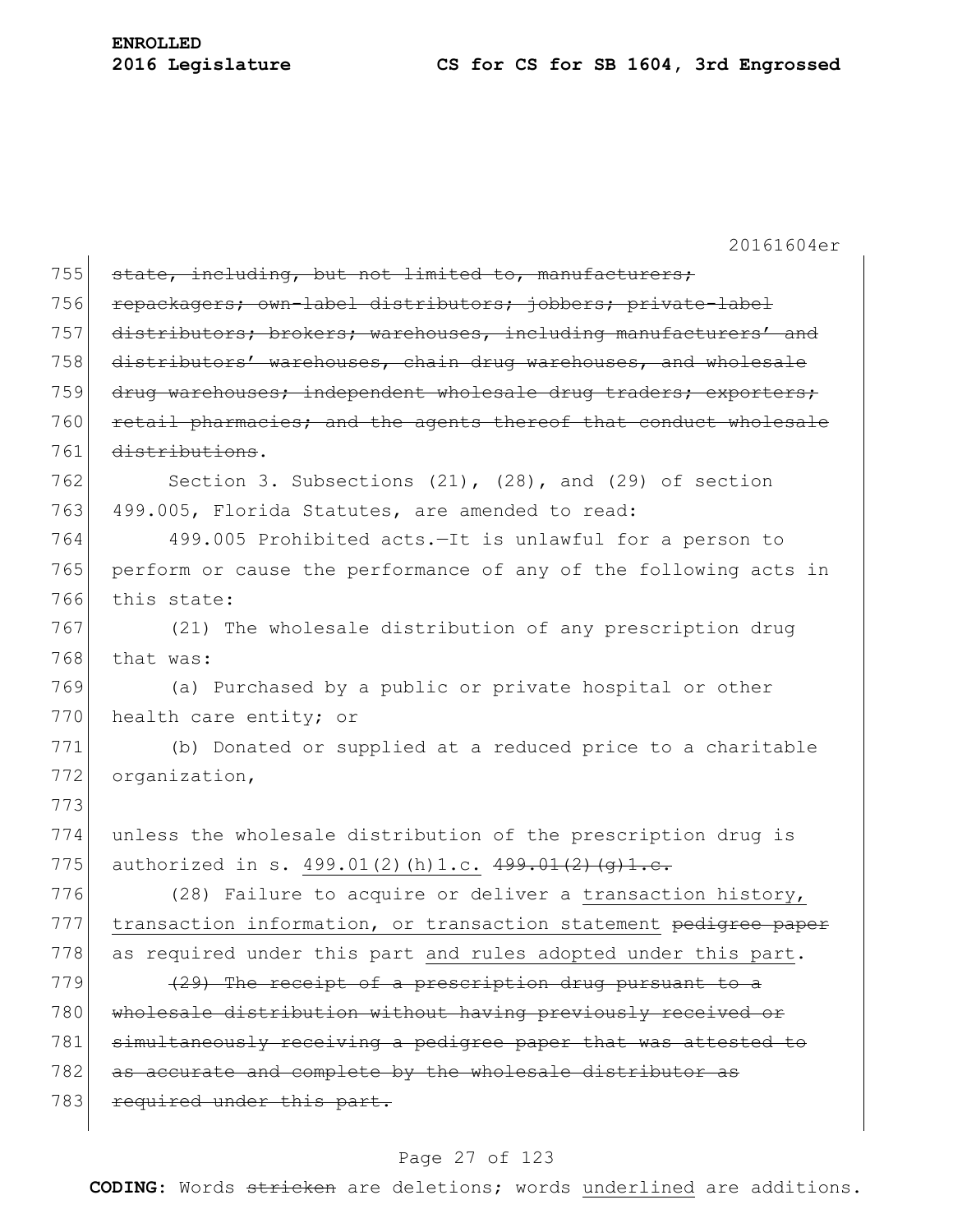20161604er 784 Section 4. Subsections (4) through (17) of section 785 499.0051, Florida Statutes, are renumbered as subsections (3) 786 through (16), respectively, and subsections (1) and (2), present 787 subsection (3), paragraphs (h) and (i) of present subsection 788  $(12)$ , paragraph (d) of present subsection  $(13)$ , and present 789 subsection (15) of that section are amended, to read: 790 499.0051 Criminal acts.-791 (1) FAILURE TO MAINTAIN OR DELIVER TRANSACTION HISTORY, 792 TRANSACTION INFORMATION, OR TRANSACTION STATEMENT PEDIGREE  $793$  PAPERS. 794 (a) A person<del>, other than a manufacturer,</del> engaged in the 795 wholesale distribution of prescription drugs who fails to 796 deliver to another person a complete and accurate transaction 797 history, transaction information, or transaction statement 798 pedigree papers concerning a prescription drug or contraband 799 prescription drug, as required by this chapter and rules adopted 800 under this chapter, before prior to, or simultaneous with, the 801 transfer of the prescription drug or contraband prescription 802 drug to another person commits a felony of the third degree, 803 punishable as provided in s. 775.082, s. 775.083, or s. 775.084. 804 (b) A person engaged in the wholesale distribution of 805 prescription drugs who fails to acquire a complete and accurate 806 transaction history, transaction information, or transaction 807 statement pedigree papers concerning a prescription drug or 808 contraband prescription drug, as required by this chapter and 809 rules adopted under this chapter, before prior to, or 810 simultaneous with, the receipt of the prescription drug or 811 contraband prescription drug from another person commits a

812 felony of the third degree, punishable as provided in s.

# Page 28 of 123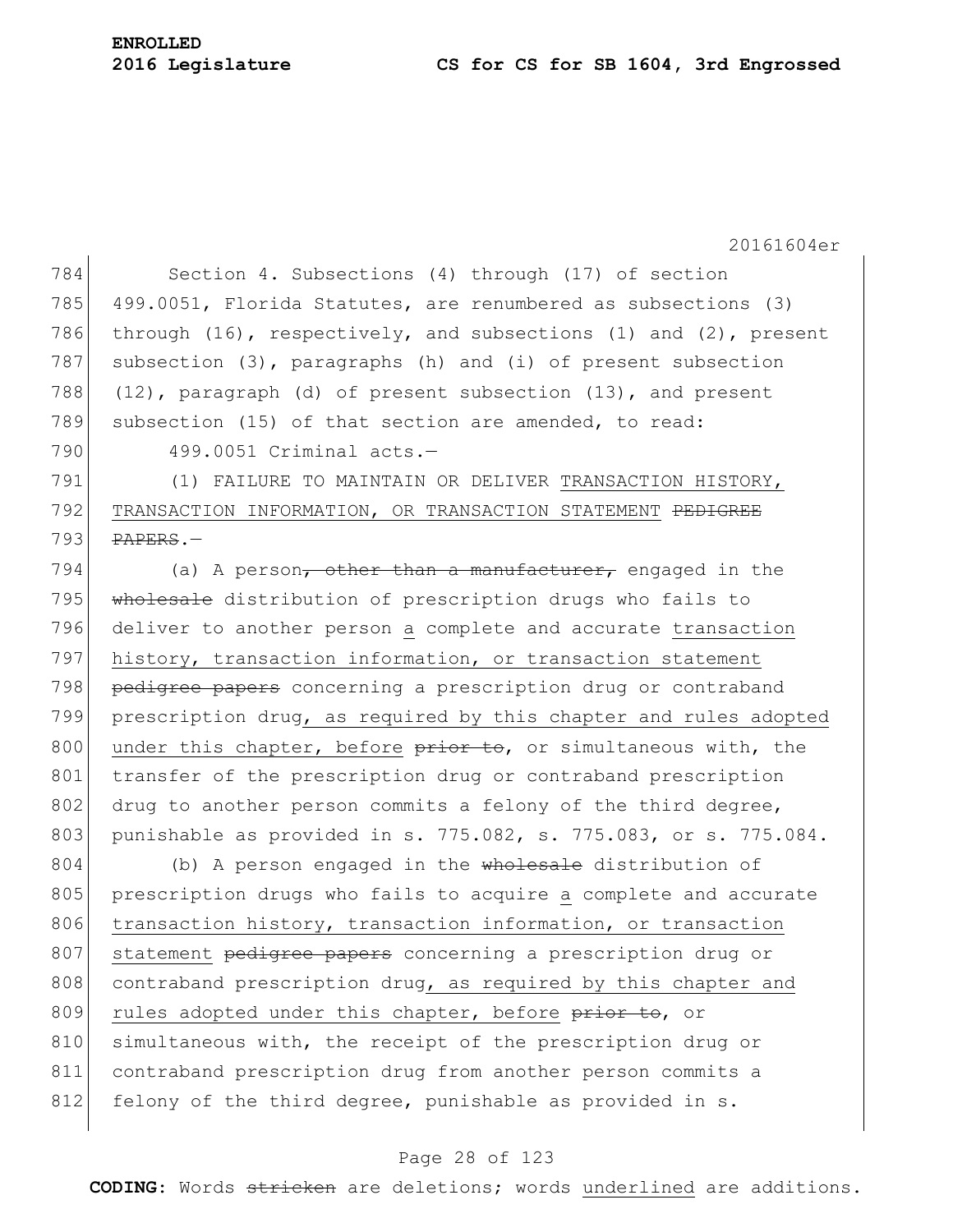20161604er 813 775.082, s. 775.083, or s. 775.084. 814 (c) Any person who knowingly destroys, alters, conceals, or 815 fails to maintain a complete and accurate transaction history, 816 transaction information, or transaction statement pedigree 817 **papers** concerning any prescription drug or contraband 818 prescription drug, as required by this chapter and rules adopted 819 under this chapter, in his or her possession commits a felony of 820 the third degree, punishable as provided in s. 775.082, s. 821 775.083, or s. 775.084. 822 (2) FAILURE TO AUTHENTICATE PEDIGREE PAPERS. Effective July  $823$   $1, 2006$ :  $824$  (a) A person engaged in the wholesale distribution of 825 prescription drugs who is in possession of pedigree papers 826 concerning prescription drugs or contraband prescription drugs

 $827$  and who fails to authenticate the matters contained in the 828 pedigree papers and who nevertheless attempts to further 829 distribute prescription drugs or contraband prescription drugs 830 commits a felony of the third degree, punishable as provided in 831 <del>s. 775.082, s. 775.083, or s. 775.084.</del>

832 (b) A person in possession of pedigree papers concerning 833 prescription drugs or contraband prescription drugs who falsely 834 swears or certifies that he or she has authenticated the matters 835 contained in the pedigree papers commits a felony of the third 836 degree, punishable as provided in s. 775.082, s. 775.083, or  $837$   $775.084$ .

838 (2)<del>(3)</del> KNOWING FORGERY OF TRANSACTION HISTORY, TRANSACTION 839 INFORMATION, OR TRANSACTION STATEMENT PEDIGREE PAPERS. A person 840 who knowingly forges, counterfeits, or falsely creates any 841 transaction history, transaction information, or transaction

# Page 29 of 123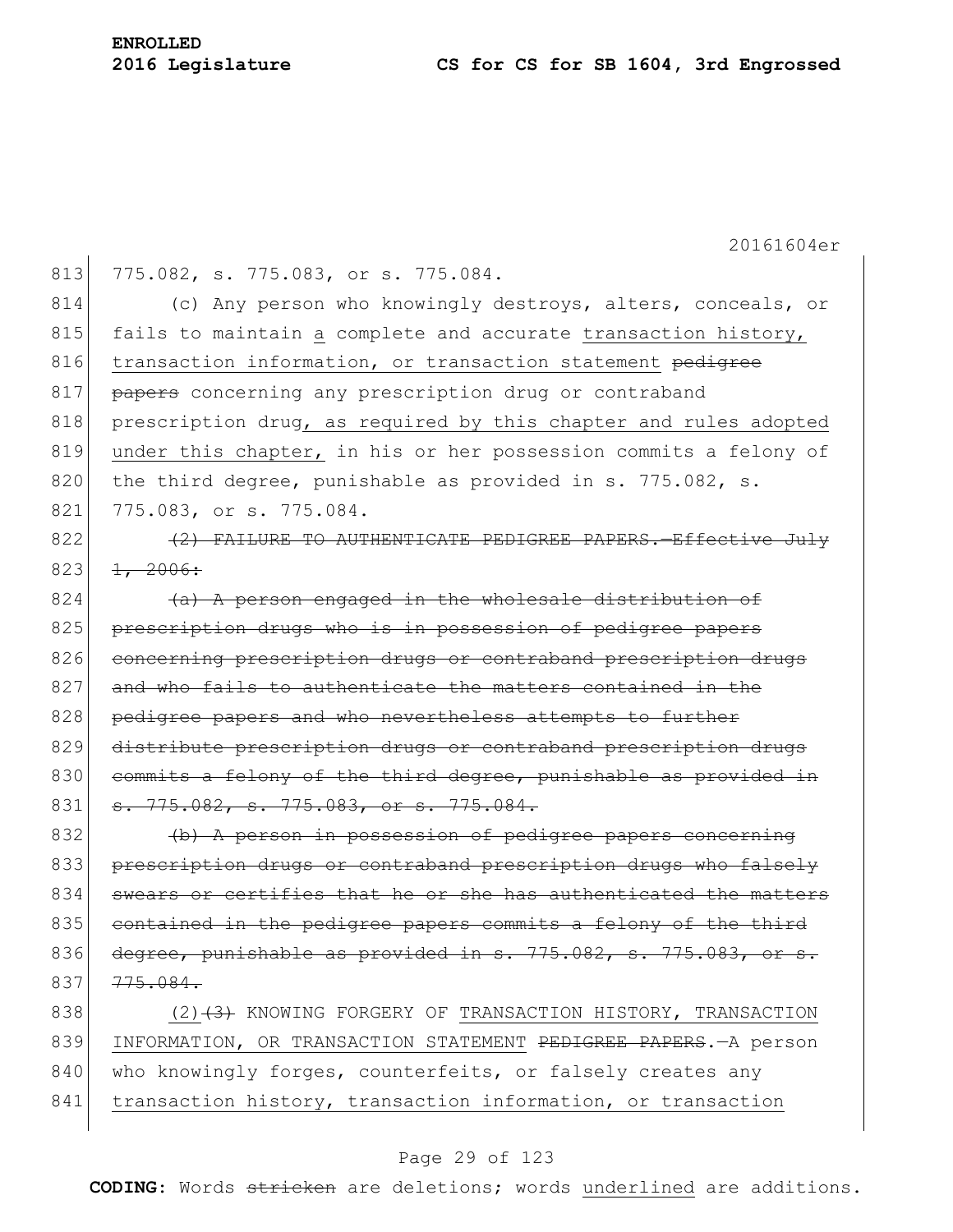20161604er

842 statement pedigree paper; who falsely represents any factual 843 matter contained on any transaction history, transaction 844 information, or transaction statement pedigree paper; or who 845 knowingly omits to record material information required to be 846 recorded in a transaction history, transaction information, or  $847$  transaction statement pedigree paper, commits a felony of the 848 second degree, punishable as provided in s. 775.082, s. 775.083, 849 or s. 775.084.

850 (11)<del>(12)</del> ADULTERATED AND MISBRANDED DRUGS; FALSE 851 ADVERTISEMENT; FAILURE TO MAINTAIN RECORDS RELATING TO DRUGS. 852 Any person who violates any of the following provisions commits 853 a misdemeanor of the second degree, punishable as provided in s. 854 775.082 or s. 775.083; but, if the violation is committed after 855 a conviction of such person under this subsection has become 856 final, such person commits a misdemeanor of the first degree, 857 punishable as provided in s. 775.082 or s. 775.083, or as 858 otherwise provided in this part:

859 (h) The failure to maintain records related to a drug as 860 required by this part and rules adopted under this part, except 861 for transaction histories, transaction information, or 862 transaction statements pedigree papers, invoices, or shipping 863 documents related to prescription drugs.

864 (i) The possession of any drug in violation of this part, 865 except if the violation relates to a deficiency in transaction 866 histories, transaction information, or transaction statements 867 pedigree papers.

868 (12)<del>(13)</del> REFUSAL TO ALLOW INSPECTION; SELLING, PURCHASING, 869 OR TRADING DRUG SAMPLES; FAILURE TO MAINTAIN RECORDS RELATING TO 870 PRESCRIPTION DRUGS.—Any person who violates any of the following

### Page 30 of 123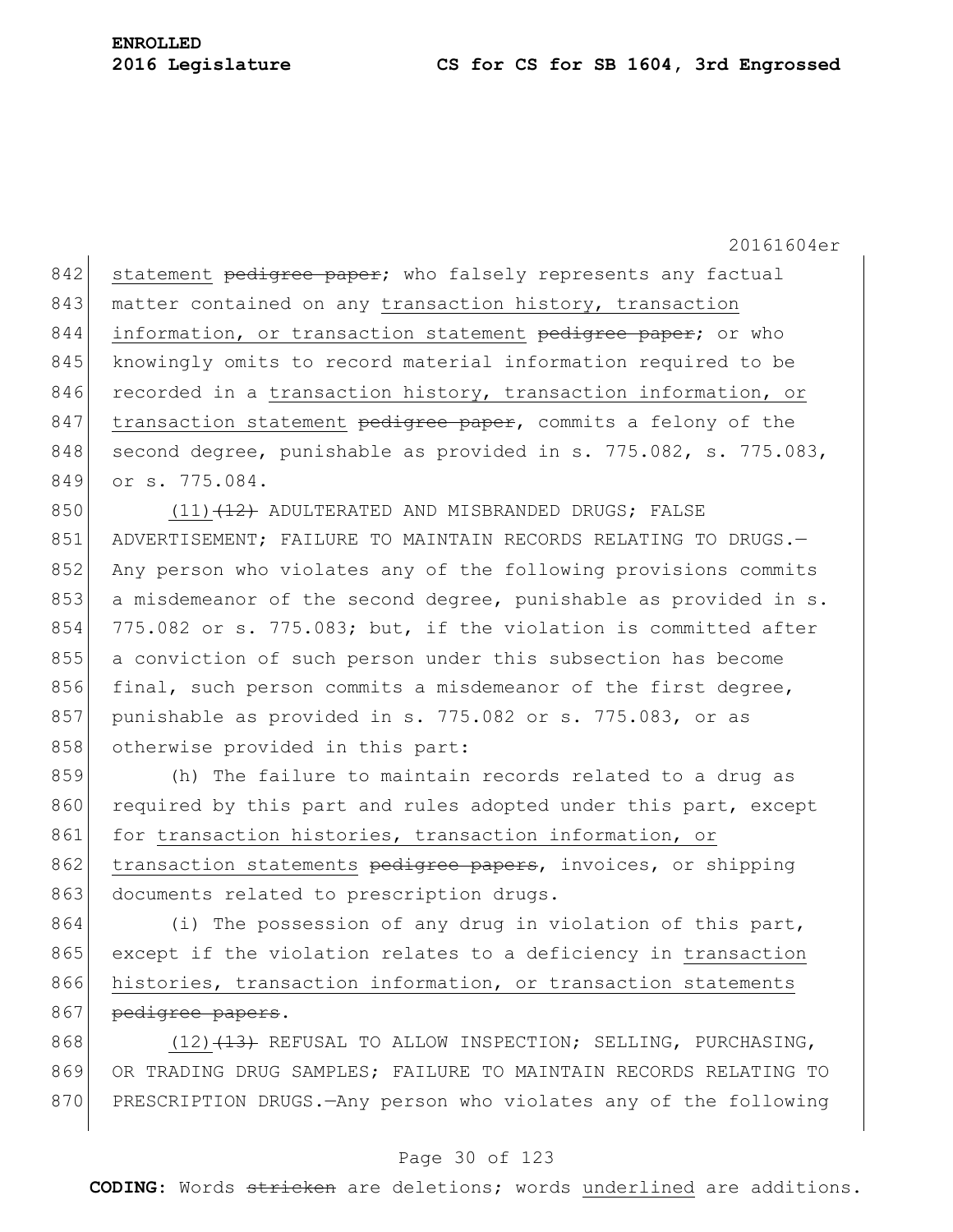20161604er 871 provisions commits a felony of the third degree, punishable as 872 provided in s. 775.082, s. 775.083, or s. 775.084, or as 873 otherwise provided in this part: 874 (d) The failure to receive, maintain, or provide invoices 875 and shipping documents, other than pedigree papers, if 876 applicable, related to the distribution of a prescription drug. 877 (14) (15) FALSE ADVERTISEMENT.—A publisher, radio broadcast 878 licensee, or agency or medium for the dissemination of an 879 advertisement, except the manufacturer, repackager, wholesale 880 distributor, or seller of the article to which a false 881 advertisement relates, is not liable under subsection (11)  $\{12\}$ , 882 subsection (12)  $(13)$ , or subsection (13)  $(14)$  by reason of the 883 dissemination by him or her of such false advertisement, unless  $884$  he or she has refused, on the request of the department, to 885 furnish to the department the name and post office address of 886 the manufacturer, repackager, wholesale distributor, seller, or 887 advertising agency that asked him or her to disseminate such 888 advertisement. 889 Section 5. Section 499.006, Florida Statutes, is amended to 890 read: 891 499.006 Adulterated drug or device.—A drug or device is 892 adulterated, if any of the following apply: 893 (1)  $H$  It consists in whole or in part of any filthy, 894 putrid, or decomposed substance. $\div$ 895 (2)  $\pm$  It has been produced, prepared, packed, or held 896 under conditions whereby it could have been contaminated with 897 filth or rendered injurious to health. $\div$ 898 (3)  $\pm$  It is a drug and the methods used in, or the 899 facilities or controls used for, its manufacture, processing,

#### Page 31 of 123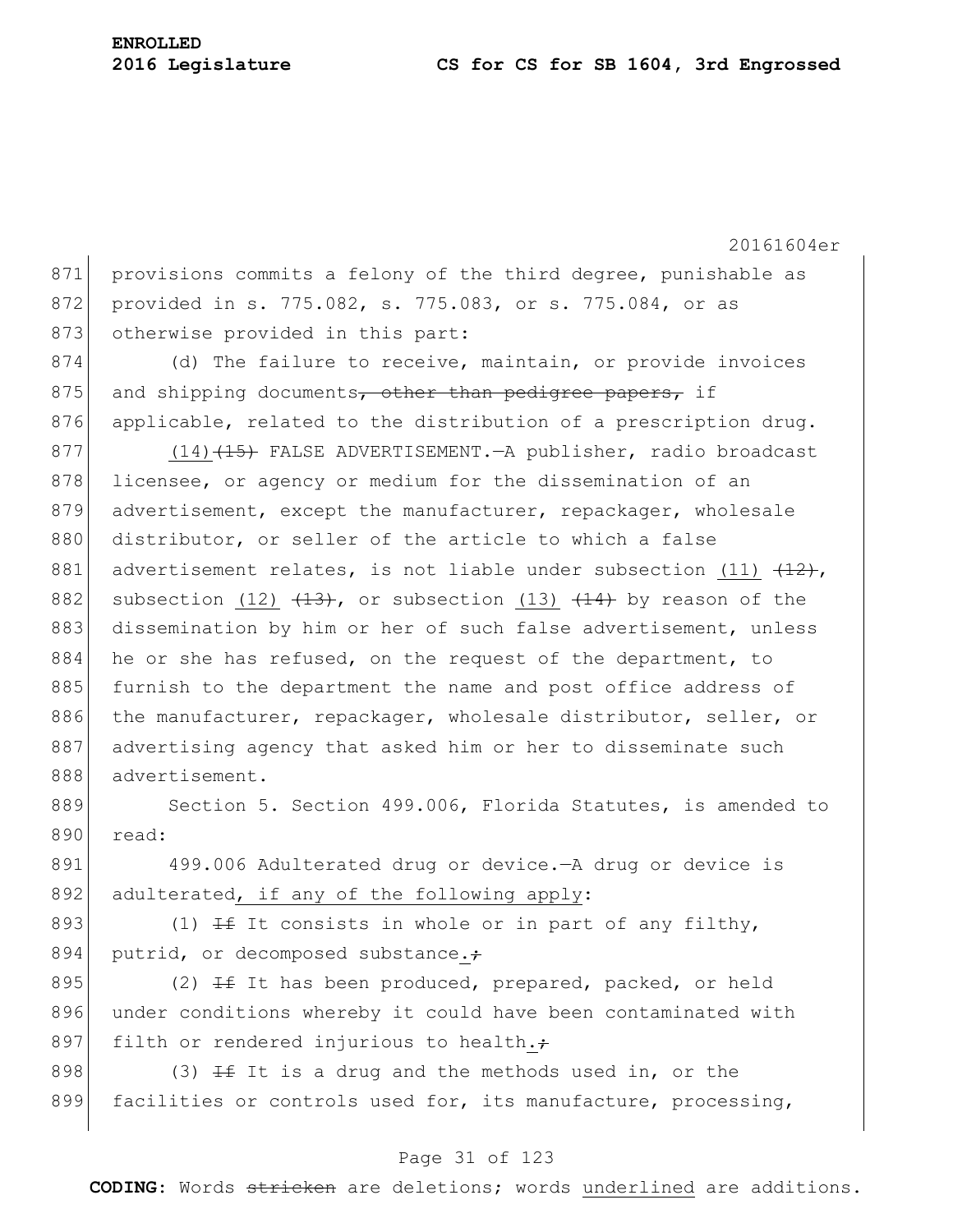20161604er

900 packing, or holding do not conform to, or are not operated or 901 administered in conformity with, current good manufacturing 902 practices to assure that the drug meets the requirements of this 903 part and that the drug has the identity and strength, and meets 904 the standard of quality and purity, which it purports or is 905 represented to possess. $\div$ 

906 (4)  $\pm$  It is a drug and its container is composed, in whole 907 or in part, of any poisonous or deleterious substance which 908 could render the contents injurious to health. $\div$ 

909 (5)  $H$  It is a drug and it bears or contains, for the 910 purpose of coloring only, a color additive that is unsafe within 911 the meaning of the federal act; or, if it is a color additive, 912 the intended use of which in or on drugs is for the purpose of 913 coloring only, and it is unsafe within the meaning of the 914 federal act. $\div$ 

915 (6)  $\pm$  It purports to be, or is represented as, a drug the 916 name of which is recognized in the official compendium, and its 917 strength differs from, or its quality or purity falls below, the 918 standard set forth in such compendium. The determination as to 919 strength, quality, or purity must be made in accordance with the 920 tests or methods of assay set forth in such compendium, or, when 921 such tests or methods of assay are absent or inadequate, in 922 accordance with those tests or methods of assay prescribed under 923 authority of the federal act. A drug defined in the official 924 compendium is not adulterated under this subsection merely 925 because it differs from the standard of strength, quality, or 926 purity set forth for that drug in such compendium if its 927 difference in strength, quality, or purity from such standard is 928 plainly stated on its label. $\div$ 

#### Page 32 of 123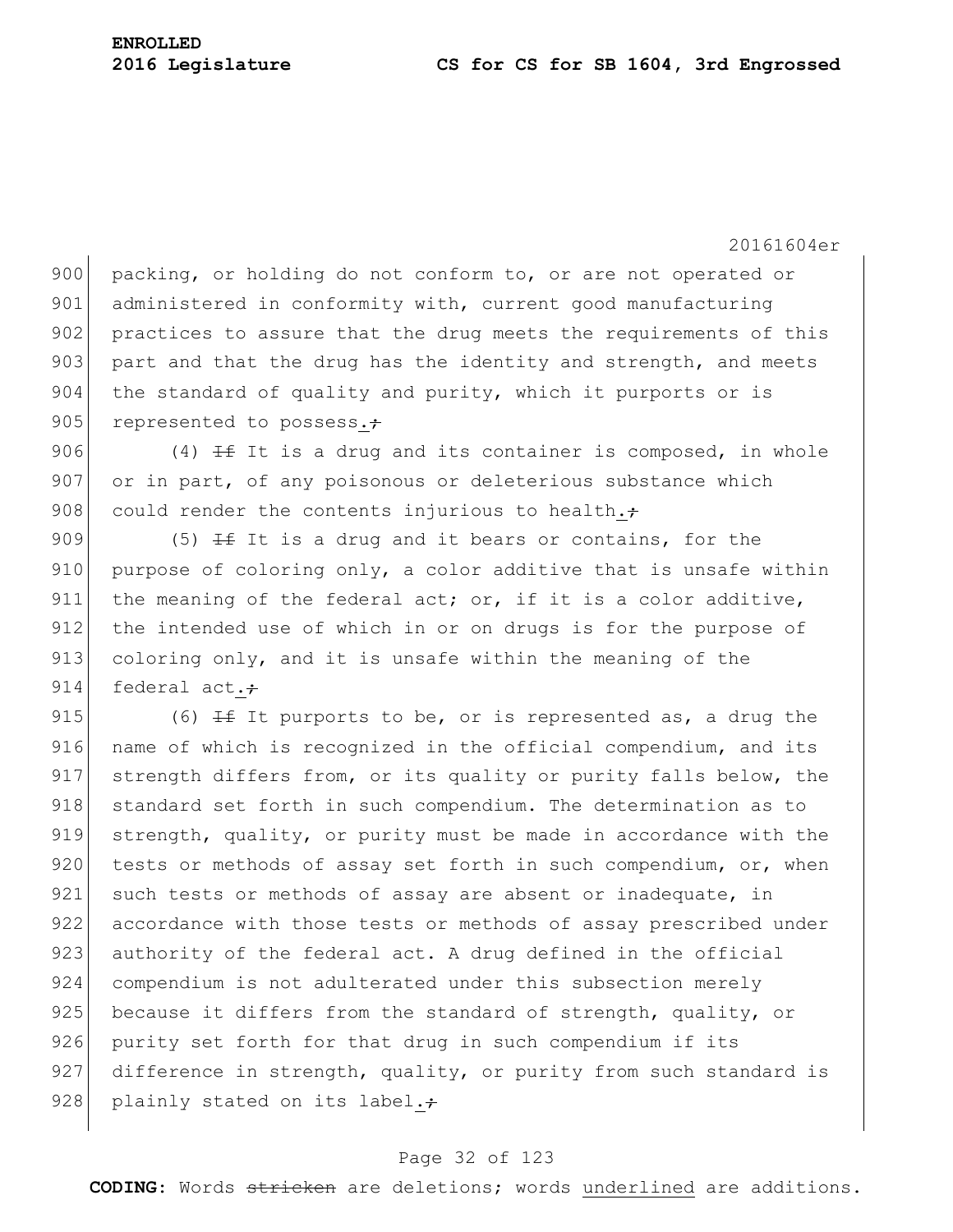| <b>ENROLLED</b> |                  |
|-----------------|------------------|
|                 | 2016 Legislature |

|     | 20161604er                                                       |
|-----|------------------------------------------------------------------|
| 929 | (7) $\pm$ It is not subject to subsection (6) and its strength   |
| 930 | differs from, or its purity or quality falls below the standard  |
| 931 | of, that which it purports or is represented to possess. $\div$  |
| 932 | $(8)$ <del>If</del> It is a drug:                                |
| 933 | (a) With which any substance has been mixed or packed so as      |
| 934 | to reduce the quality or strength of the drug; or                |
| 935 | (b) For which any substance has been substituted wholly or       |
| 936 | in part.+                                                        |
| 937 | (9) $H$ It is a drug or device for which the expiration date     |
| 938 | has passed.+                                                     |
| 939 | (10) $\pm$ It is a prescription drug for which the required      |
| 940 | transaction history, transaction information, or transaction     |
| 941 | statement pedigree paper is nonexistent, fraudulent, or          |
| 942 | incomplete under the requirements of this part or applicable     |
| 943 | rules, or that has been purchased, held, sold, or distributed at |
| 944 | any time by a person not authorized under federal or state law   |
| 945 | to do so. <del>; or</del>                                        |
| 946 | (11) $\pm$ It is a prescription drug subject to, defined by,     |
| 947 | or described by s. 503(b) of the Federal Food, Drug, and         |
| 948 | Cosmetic Act which has been returned by a veterinarian to a      |
| 949 | limited prescription drug veterinary wholesale distributor.      |
| 950 | Section 6. Section 499.01, Florida Statutes, is amended to       |
| 951 | read:                                                            |
| 952 | 499.01 Permits.-                                                 |
| 953 | (1) Before Prior to operating, a permit is required for          |
| 954 | each person and establishment that intends to operate as:        |
| 955 | (a) A prescription drug manufacturer;                            |
| 956 | (b) A prescription drug repackager;                              |
| 957 | (c) A nonresident prescription drug manufacturer;                |
|     |                                                                  |

# Page 33 of 123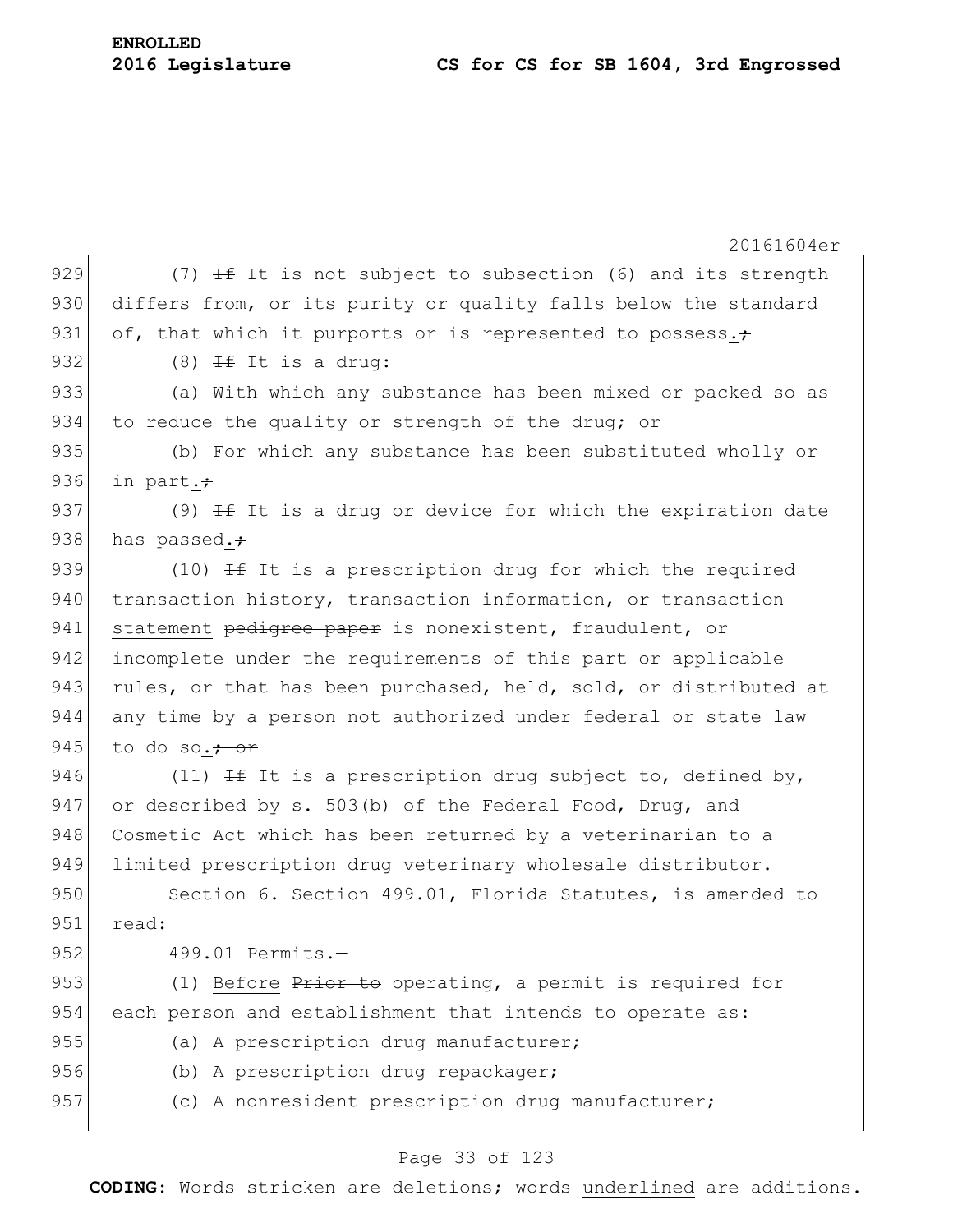20161604er 958 (d) A nonresident prescription drug repackager; 959 (e) $\left(\frac{d}{dt}\right)$  A prescription drug wholesale distributor; 960  $(f)$  (f)  $\leftrightarrow$  An out-of-state prescription drug wholesale 961 distributor: 962 (g)  $(f)$  A retail pharmacy drug wholesale distributor; 963 (h)  $\left( \theta \right)$  A restricted prescription drug distributor; 964  $(i)$   $\leftrightarrow$  A complimentary drug distributor; 965  $(i)$   $(i)$   $(i)$  a freight forwarder; 966 (k) $\leftrightarrow$  A veterinary prescription drug retail establishment; 967 (1) $\{k\}$  A veterinary prescription drug wholesale 968 distributor; 969  $(m)$   $(1)$  A limited prescription drug veterinary wholesale 970 distributor: 971  $(n)$   $+m$  An over-the-counter drug manufacturer; 972 (o) $\left\{\text{A} \right\}$  A device manufacturer; 973 (p) $\left\{\Theta\right\}$  A cosmetic manufacturer; 974 (q) $(p)$  A third party logistics provider; or 975  $(r)$   $\left(\alpha\right)$  A health care clinic establishment. 976 (2) The following permits are established: 977 (a) *Prescription drug manufacturer permit.*—A prescription 978 drug manufacturer permit is required for any person that is a 979 manufacturer of a prescription drug and that manufactures or 980 distributes such prescription drugs in this state. 981 1. A person that operates an establishment permitted as a 982 prescription drug manufacturer may engage in wholesale 983 distribution of prescription drugs for which the person is the 984 manufacturer manufactured at that establishment and must comply 985 with s. 499.0121 and all other of the provisions of this part $_{7}$ 986 except s.  $499.01212$ , and the rules adopted under this part,

# Page 34 of 123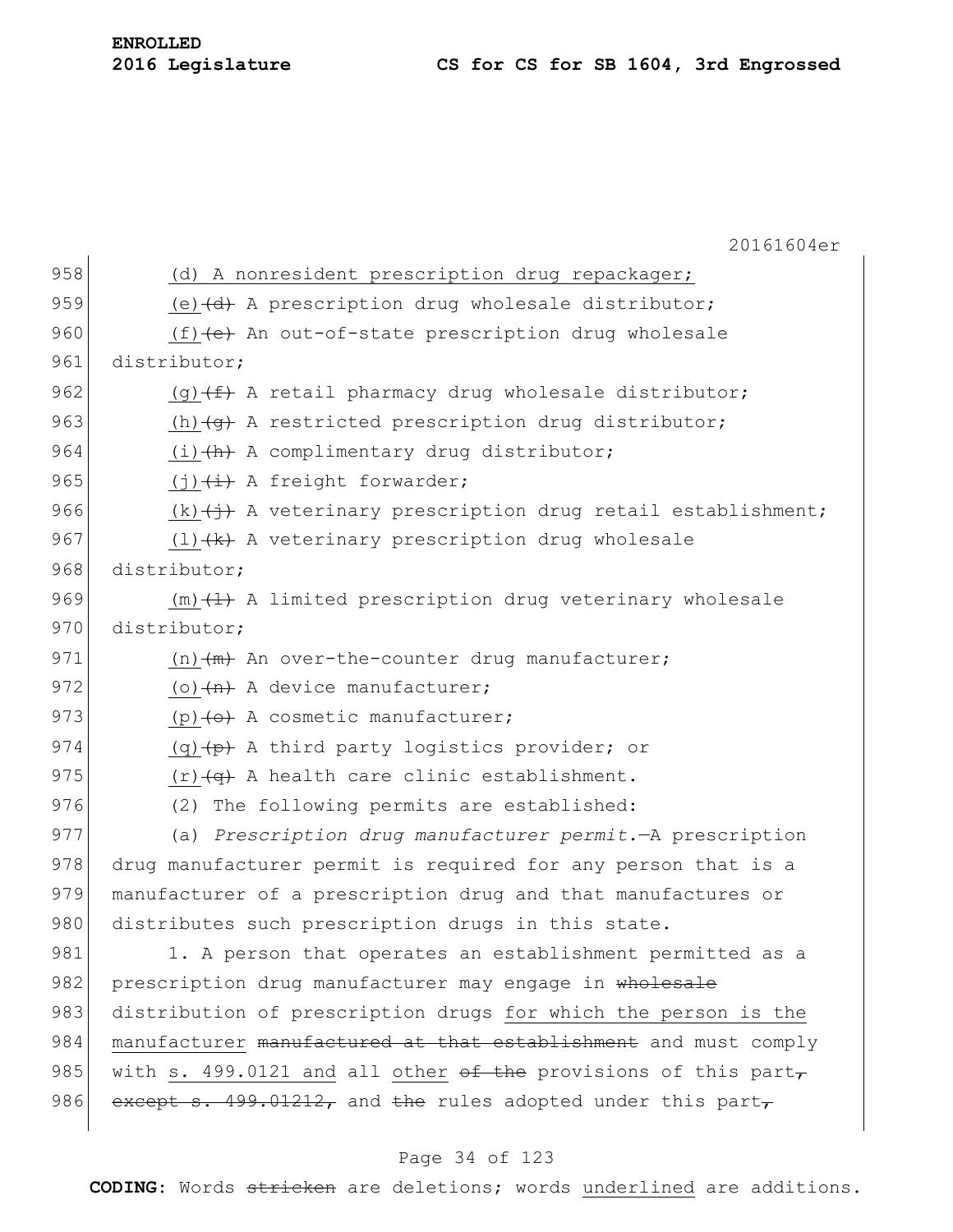20161604er 987 except s. 499.01212, which apply to a wholesale distributor. The 988 department shall adopt rules for issuing a virtual prescription 989 drug manufacturer permit to a person who engages in the 990 manufacture of prescription drugs but does not make or take 991 physical possession of any prescription drugs. The rules adopted 992 by the department under this section may exempt virtual 993 manufacturers from certain establishment, security, and storage 994 requirements set forth in s. 499.0121. 995 2. A prescription drug manufacturer must comply with all 996 appropriate state and federal good manufacturing practices. 997 3. A blood establishment, as defined in s. 381.06014, 998 operating in a manner consistent with the provisions of 21 999 C.F.R. parts 211 and 600-640, and manufacturing only the 1000 prescription drugs described in s. 499.003(48)(j) 499.003(53)(d) 1001 is not required to be permitted as a prescription drug 1002 manufacturer under this paragraph or to register products under 1003 s. 499.015. 1004 (b) *Prescription drug repackager permit.*—A prescription 1005 drug repackager permit is required for any person that 1006 repackages a prescription drug in this state. 1007 1. A person that operates an establishment permitted as a 1008 prescription drug repackager may engage in wholesale 1009 distribution of prescription drugs repackaged at that 1010 establishment and must comply with all of the provisions of this 1011 part and the rules adopted under this part that apply to a 1012 prescription drug manufacturer wholesale distributor. 1013 2. A prescription drug repackager must comply with all 1014 appropriate state and federal good manufacturing practices.

1015 (c) *Nonresident prescription drug manufacturer permit.*—A

# Page 35 of 123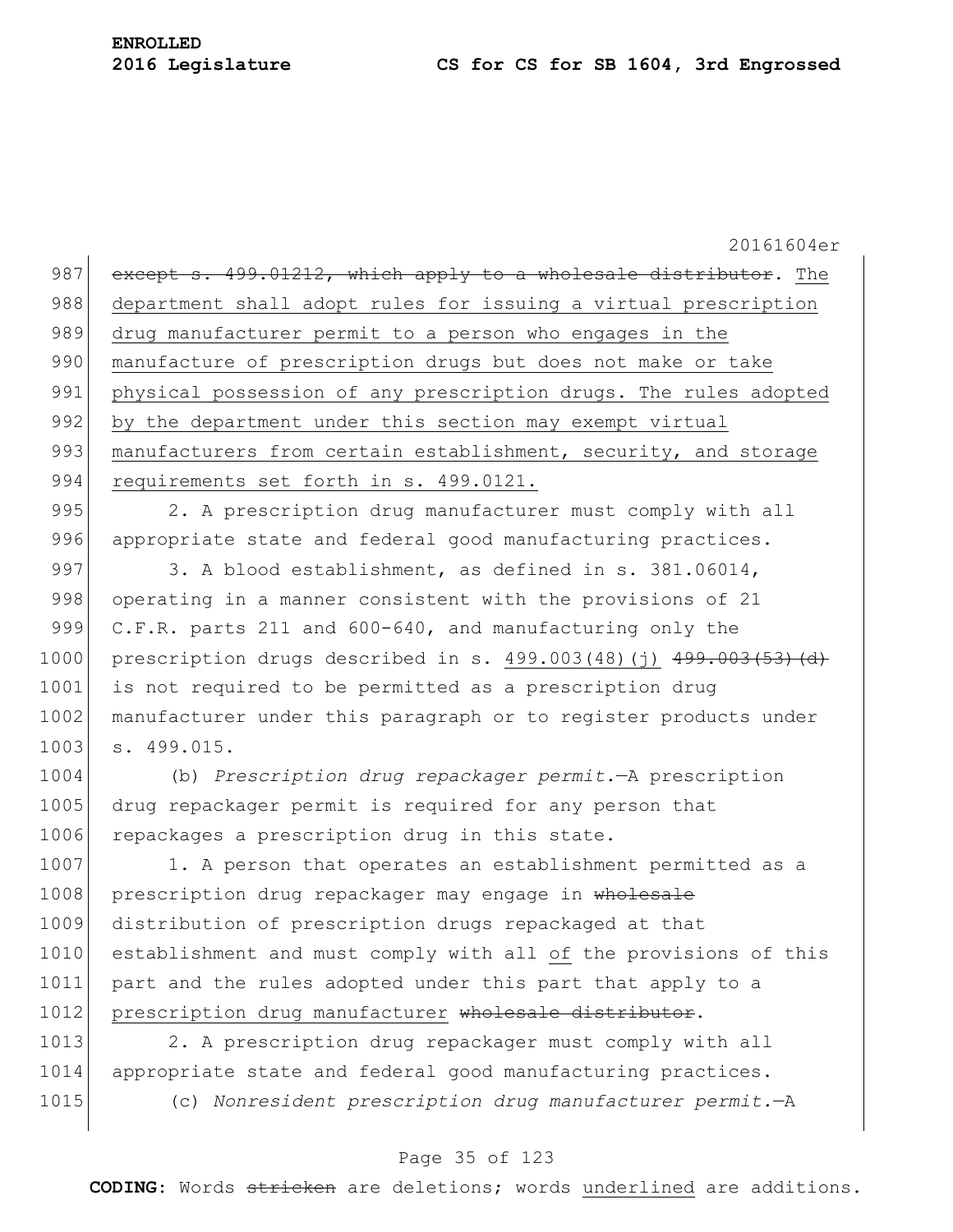20161604er 1016 nonresident prescription drug manufacturer permit is required 1017 for any person that is a manufacturer of prescription drugs, 1018 unless permitted as a third party logistics provider, located 1019 outside of this state or outside the United States and that 1020 engages in the wholesale distribution in this state of such 1021 prescription drugs. Each such manufacturer must be permitted by 1022 the department and comply with all of the provisions required of 1023 a prescription drug manufacturer wholesale distributor under 1024 this part, except s. 499.01212. The department shall adopt rules 1025 for issuing a virtual nonresident prescription drug manufacturer 1026 permit to a person who engages in the manufacture of 1027 prescription drugs but does not make or take physical possession 1028 of any prescription drugs. The rules adopted by the department 1029 under this section may exempt virtual nonresident manufacturers 1030 from certain establishment, security, and storage requirements 1031 set forth in s. 499.0121.

1032 1. A person that distributes prescription drugs for which 1033 the person is not the manufacturer must also obtain an out-of-1034 state prescription drug wholesale distributor permit or third 1035 party logistics provider permit pursuant to this section to 1036 engage in the wholesale distribution of such prescription drugs 1037 when required by this part. This subparagraph does not apply to 1038 a manufacturer that distributes prescription drugs only for the 1039 manufacturer of the prescription drugs where both manufacturers 1040 are affiliates as defined in  $s. 499.003(30)(e)$ .

1041 2. Any such person must comply with the licensing or 1042 permitting requirements of the jurisdiction in which the 1043 establishment is located and the federal act, and any 1044 prescription drug distributed product wholesaled into this state

#### Page 36 of 123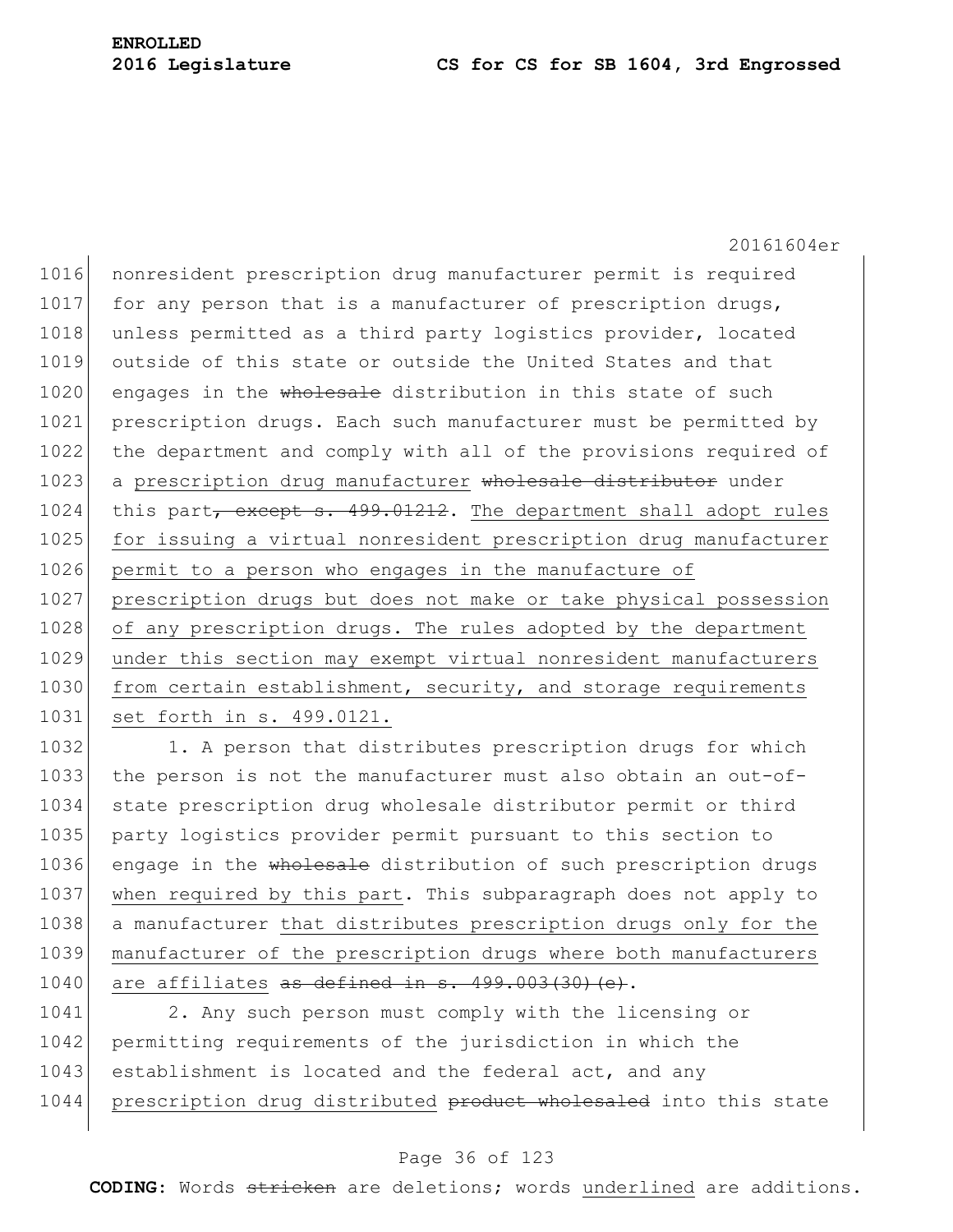20161604er 1045 must comply with this part. If a person intends to import 1046 prescription drugs from a foreign country into this state, the 1047 nonresident prescription drug manufacturer must provide to the 1048 department a list identifying each prescription drug it intends 1049 to import and document approval by the United States Food and 1050 Drug Administration for such importation. 1051 (d) *Nonresident prescription drug repackager permit.*–A 1052 nonresident prescription drug repackager permit is required for 1053 any person located outside of this state, but within the United 1054 States or its territories, that repackages prescription drugs 1055 and engages in the distribution of such prescription drugs into 1056 this state. 1057 1. A nonresident prescription drug repackager must comply 1058 with all of the provisions of this section and the rules adopted 1059 under this section that apply to a prescription drug 1060 manufacturer. 1061 2. A nonresident prescription drug repackager must be 1062 permitted by the department and comply with all appropriate 1063 state and federal good manufacturing practices. 1064 3. A nonresident prescription drug repackager must be 1065 registered as a drug establishment with the United States Food 1066 and Drug Administration. 1067 (e) (d) *Prescription drug wholesale distributor permit.*—A 1068 prescription drug wholesale distributor permit is required for 1069 any person who is a wholesale distributor of prescription drugs 1070 and that may engage in the wholesale distributes such 1071 distribution of prescription drugs in this state. A prescription 1072 drug wholesale distributor that applies to the department for a 1073 new permit or the renewal of a permit must submit a bond of

#### Page 37 of 123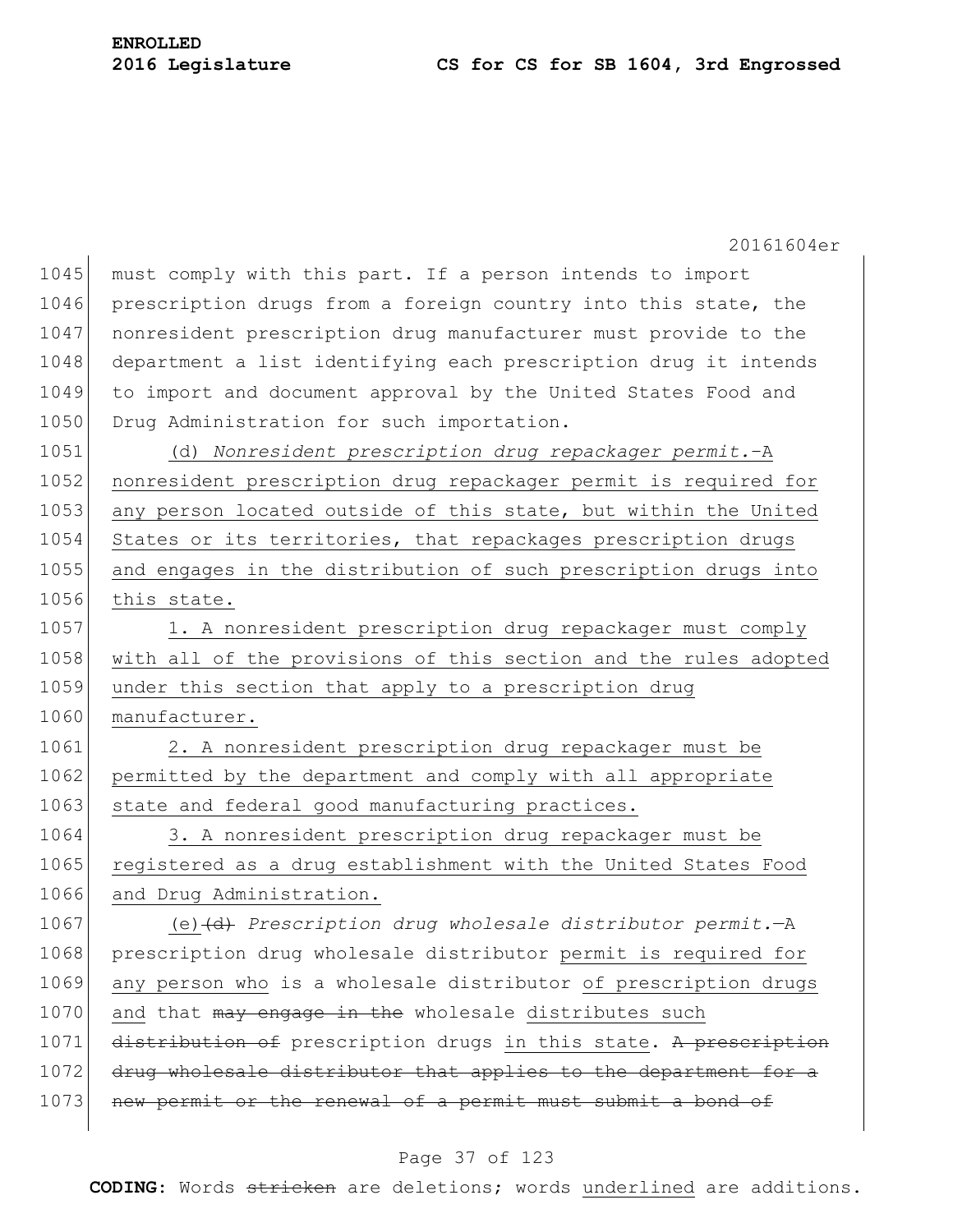1074 \$100,000, or other equivalent means of security acceptable to 1075 the department, such as an irrevocable letter of credit or a 1076 deposit in a trust account or financial institution, payable to 1077 the Professional Regulation Trust Fund. The purpose of the bond 1078 is to secure payment of any administrative penalties imposed by 1079 the department and any fees and costs incurred by the department 1080 regarding that permit which are authorized under state law and 1081 which the permittee fails to pay 30 days after the fine or costs 1082 become final. The department may make a claim against such bond 1083 or security until 1 year after the permittee's license ceases to 1084 be valid or until 60 days after any administrative or legal 1085 proceeding authorized in this part which involves the permittee 1086 is concluded, including any appeal, whichever occurs later. The 1087 department may adopt rules for issuing a prescription drug 1088 wholesale distributor-broker permit to a person who engages in 1089 the wholesale distribution of prescription drugs and does not 1090 take physical possession of any prescription drugs. 1091 (f)(e) *Out-of-state prescription drug wholesale distributor*  1092 *permit.*—An out-of-state prescription drug wholesale distributor

1093 permit is required for any person that is a wholesale 1094 distributor located outside this state, but within the United 1095 States or its territories, which engages in the wholesale 1096 distribution of prescription drugs into this state and which 1097 must be permitted by the department and comply with all the 1098 provisions required of a wholesale distributor under this part. 1099 An out-of-state prescription drug wholesale distributor that 1100 applies to the department for a new permit or the renewal of a 1101 permit must submit a bond of \$100,000, or other equivalent means 1102 of security acceptable to the department, such as an irrevocable

#### Page 38 of 123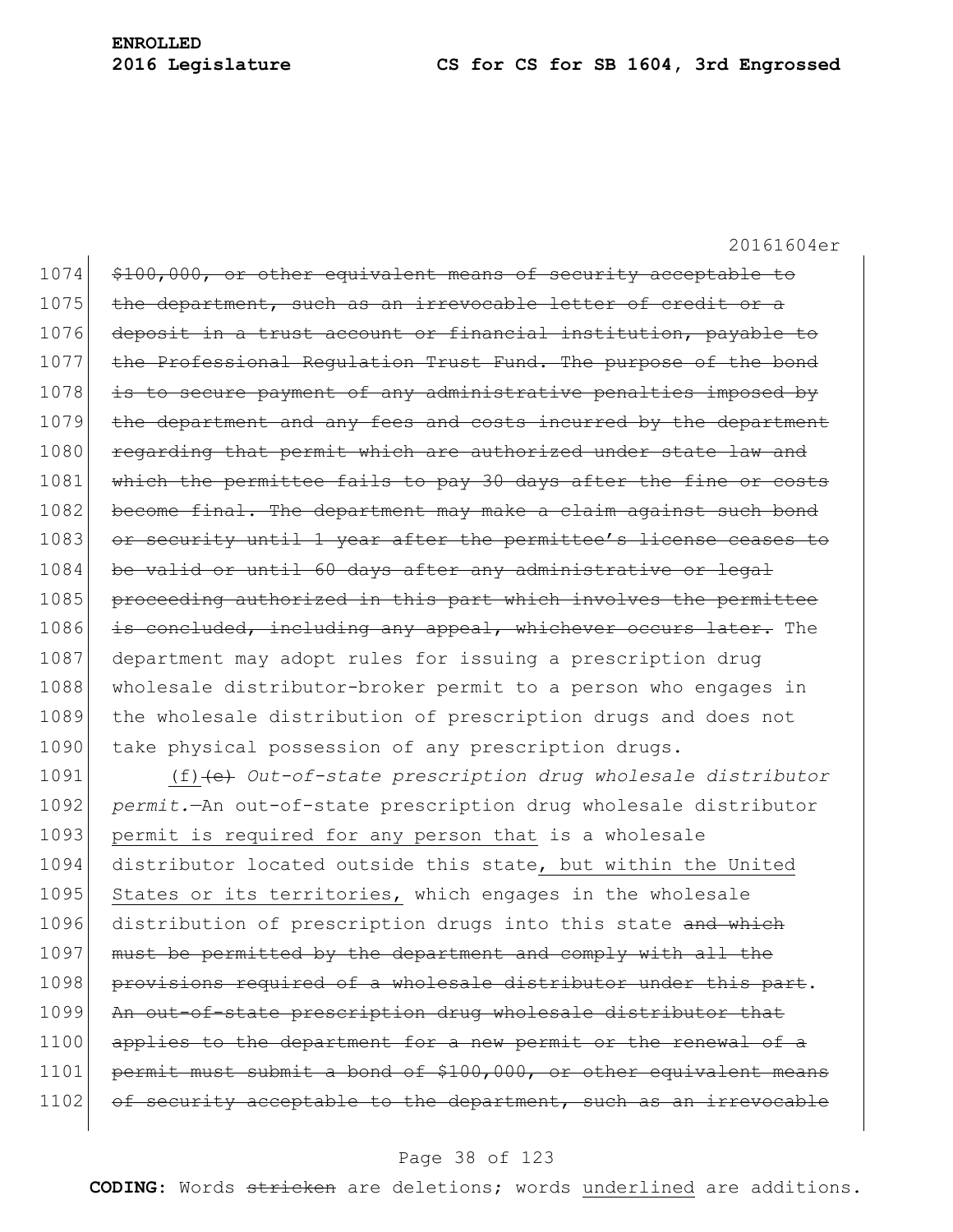1103 letter of credit or a deposit in a trust account or financial 1104 institution, payable to the Professional Regulation Trust Fund. 1105 The purpose of the bond is to secure payment of any 1106 administrative penalties imposed by the department and any fees 1107 and costs incurred by the department regarding that permit which 1108 are authorized under state law and which the permittee fails to 1109 pay 30 days after the fine or costs become final. The department 1110 may make a claim against such bond or security until 1 year 1111 after the permittee's license ceases to be valid or until 60 1112 days after any administrative or legal proceeding authorized in 1113 this part which involves the permittee is concluded, including 1114 any appeal, whichever occurs later. The out-of-state 1115 prescription drug wholesale distributor must maintain at all 1116 times a license or permit to engage in the wholesale 1117 distribution of prescription drugs in compliance with laws of 1118 the state in which it is a resident. If the state from which the 1119 wholesale distributor distributes prescription drugs does not 1120 require a license to engage in the wholesale distribution of 1121 prescription drugs, the distributor must be licensed as a 1122 wholesale distributor as required by the federal act.

 (g)(f) *Retail pharmacy drug wholesale distributor permit.*—A retail pharmacy drug wholesale distributor is a retail pharmacy engaged in wholesale distribution of prescription drugs within 1126 this state under the following conditions:

1127 1. The pharmacy must obtain a retail pharmacy drug 1128 wholesale distributor permit pursuant to this part and the rules 1129 adopted under this part.

1130 2. The wholesale distribution activity does not exceed 30 1131 percent of the total annual purchases of prescription drugs. If

# Page 39 of 123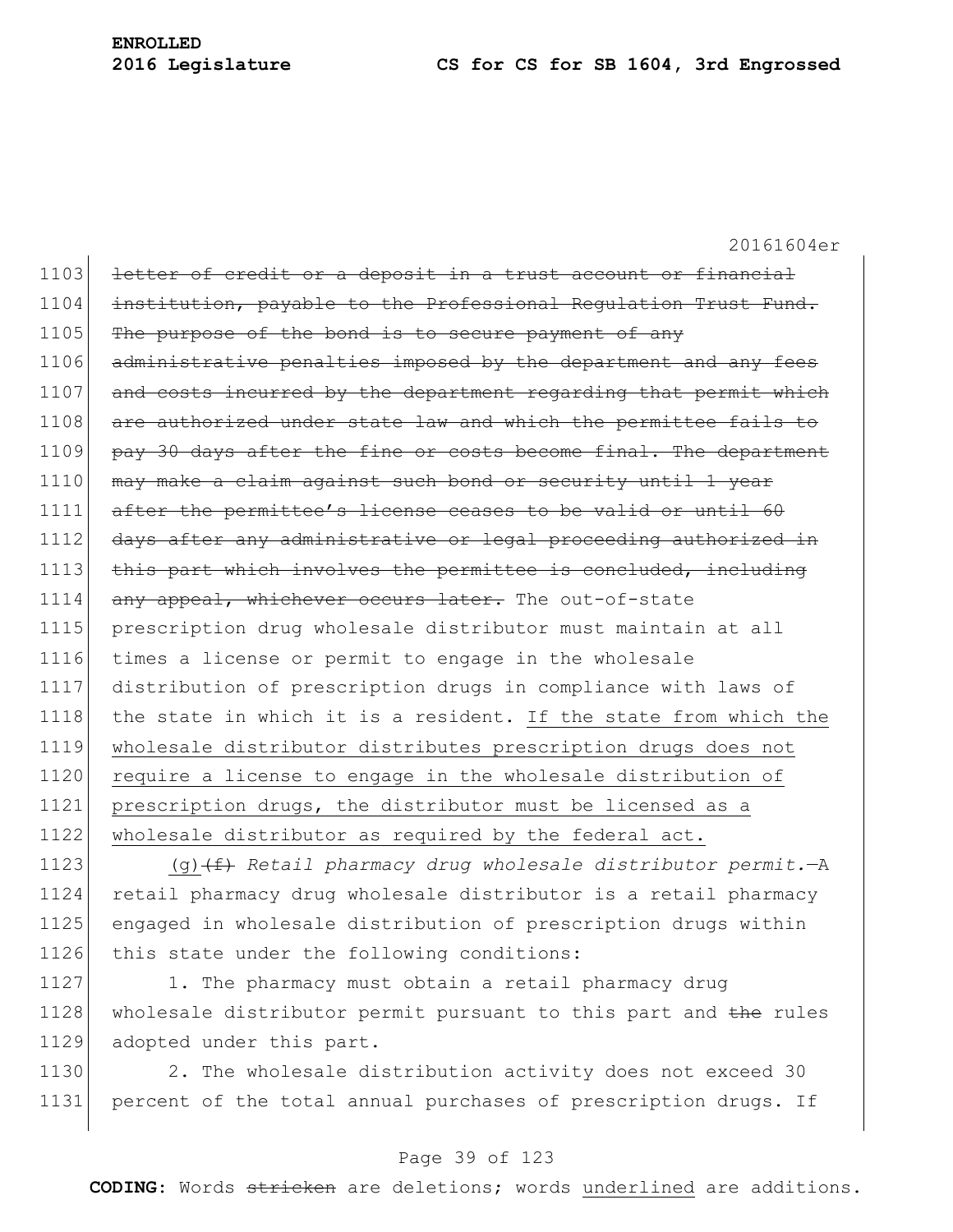1132 the wholesale distribution activity exceeds the 30-percent 1133 maximum, the pharmacy must obtain a prescription drug wholesale 1134 distributor permit.

1135 3. The transfer of prescription drugs that appear in any 1136 schedule contained in chapter 893 is subject to chapter 893 and 1137 the federal Comprehensive Drug Abuse Prevention and Control Act 1138 of 1970.

1139 4. The transfer is between a retail pharmacy and another 1140 retail pharmacy, or a Modified Class II institutional pharmacy, 1141 or a health care practitioner licensed in this state and 1142 authorized by law to dispense or prescribe prescription drugs.

1143 5. All records of sales of prescription drugs subject to 1144 this section must be maintained separate and distinct from other 1145 records and comply with the recordkeeping requirements of this 1146 part.

1147 (h) (g) Restricted prescription drug distributor permit.

1148 1. A restricted prescription drug distributor permit is 1149 required for:

1150 a. Any person located in this state who engages in the distribution of a prescription drug, which distribution is not considered "wholesale distribution" under s. 499.003(48)(a)  $499.003(53)(a)$ .

1154 b. Any person located in this state who engages in the 1155 receipt or distribution of a prescription drug in this state for 1156 the purpose of processing its return or its destruction if such 1157 person is not the person initiating the return, the prescription 1158 drug wholesale supplier of the person initiating the return, or 1159 the manufacturer of the drug.

1160 c. A blood establishment located in this state which

# Page 40 of 123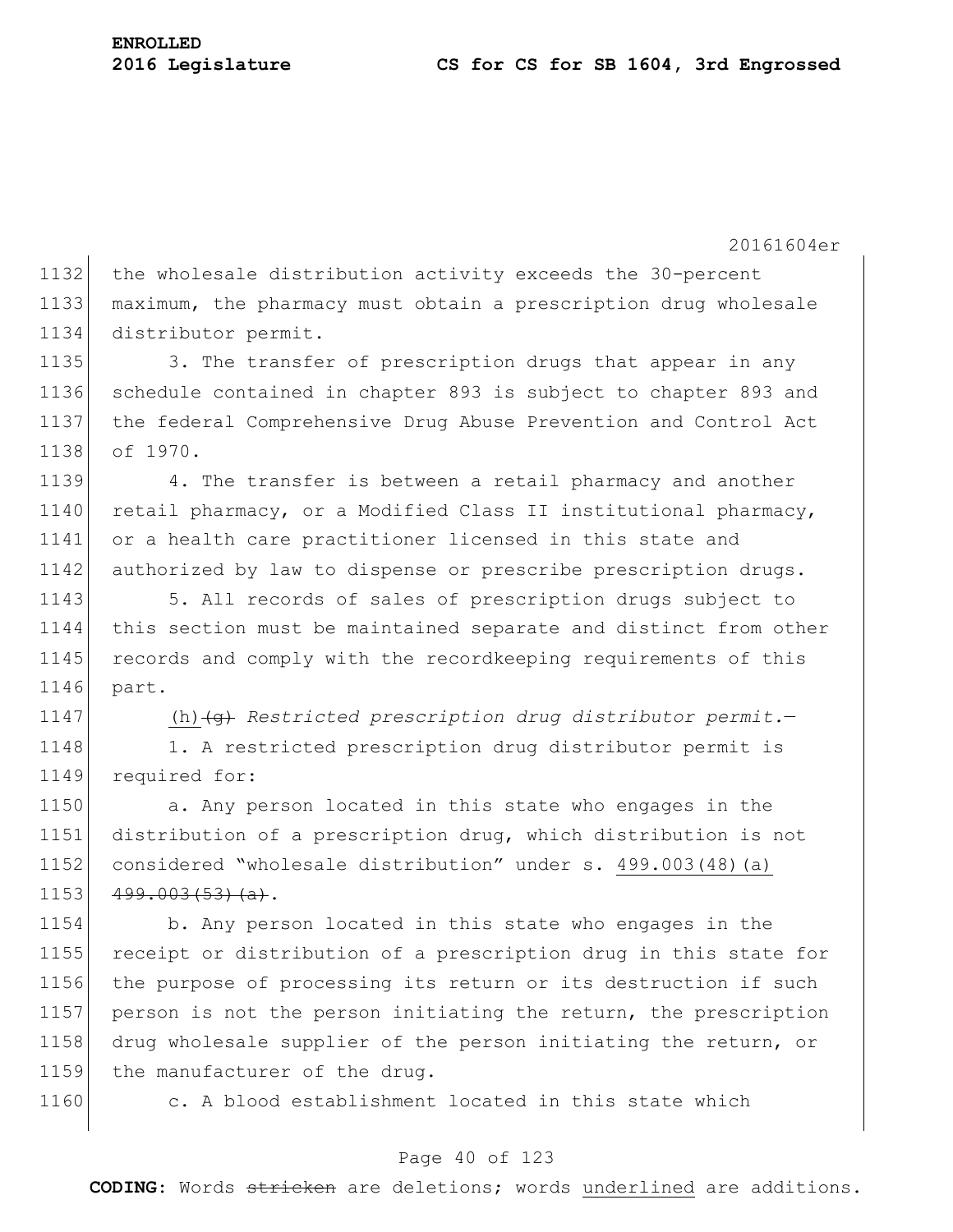#### **2016 Legislature CS for CS for SB 1604, 3rd Engrossed**

20161604er

1161 collects blood and blood components only from volunteer donors 1162 as defined in s. 381.06014 or pursuant to an authorized 1163 practitioner's order for medical treatment or therapy and 1164 engages in the wholesale distribution of a prescription drug not 1165 described in s. 499.003(48)(j)  $499.003(53)$  (d) to a health care 1166 entity. A mobile blood unit operated by a blood establishment 1167 permitted under this sub-subparagraph is not required to be 1168 separately permitted. The health care entity receiving a 1169 prescription drug distributed under this sub-subparagraph must 1170 be licensed as a closed pharmacy or provide health care services 1171 at that establishment. The blood establishment must operate in 1172 accordance with s. 381.06014 and may distribute only:

1173 (I) Prescription drugs indicated for a bleeding or clotting 1174 disorder or anemia;

1175 (II) Blood-collection containers approved under s. 505 of 1176 the federal act;

1177 (III) Drugs that are blood derivatives, or a recombinant or 1178 synthetic form of a blood derivative;

1179 (IV) Prescription drugs that are identified in rules 1180 adopted by the department and that are essential to services 1181 performed or provided by blood establishments and authorized for 1182 distribution by blood establishments under federal law; or

1183 (V) To the extent authorized by federal law, drugs 1184 necessary to collect blood or blood components from volunteer 1185 blood donors; for blood establishment personnel to perform 1186 therapeutic procedures under the direction and supervision of a 1187 licensed physician; and to diagnose, treat, manage, and prevent 1188 any reaction of a volunteer blood donor or a patient undergoing 1189 a therapeutic procedure performed under the direction and

#### Page 41 of 123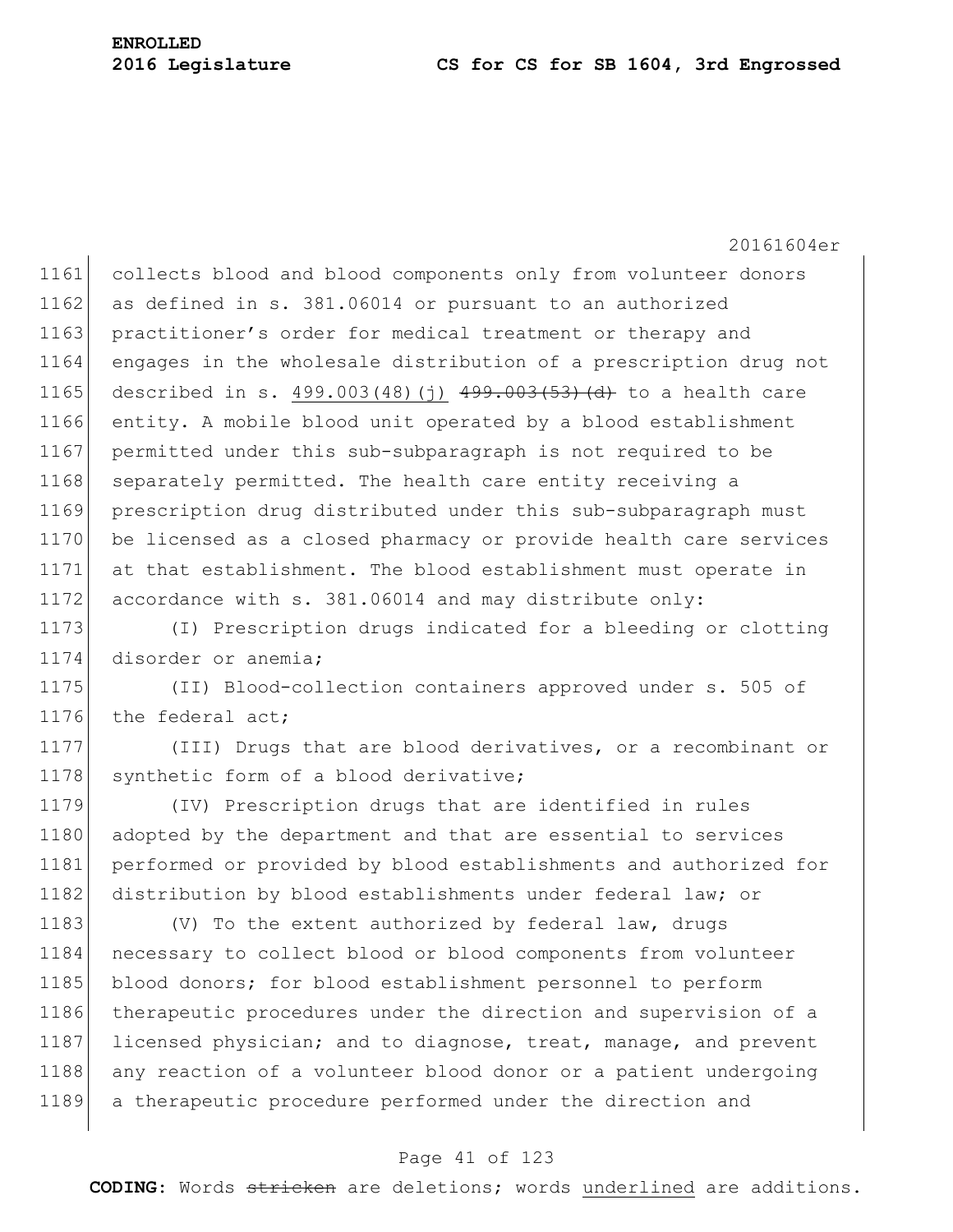# **ENROLLED**

1218 and welfare.

20161604er 1190 supervision of a licensed physician, 1191 1192 as long as all of the health care services provided by the blood 1193 establishment are related to its activities as a registered 1194 blood establishment or the health care services consist of 1195 collecting, processing, storing, or administering human 1196 hematopoietic stem cells or progenitor cells or performing 1197 diagnostic testing of specimens if such specimens are tested 1198 together with specimens undergoing routine donor testing. The 1199 blood establishment may purchase and possess the drugs described 1200 in this sub-subparagraph without a health care clinic 1201 establishment permit. 1202 2. Storage, handling, and recordkeeping of these 1203 distributions by a person required to be permitted as a 1204 restricted prescription drug distributor must be in accordance 1205 with the requirements for wholesale distributors under s. 1206 499.0121, but not those set forth in  $s$ . 499.01212 if the 1207 distribution occurs pursuant to sub-subparagraph 1.a. or sub- $1208$  subparagraph 1.b. 1209 3. A person who applies for a permit as a restricted 1210 prescription drug distributor, or for the renewal of such a 1211 permit, must provide to the department the information required 1212 under s. 499.012. 1213 4. The department may adopt rules regarding the 1214 distribution of prescription drugs by hospitals, health care 1215 entities, charitable organizations, other persons not involved 1216 in wholesale distribution, and blood establishments, which rules 1217 are necessary for the protection of the public health, safety,

#### Page 42 of 123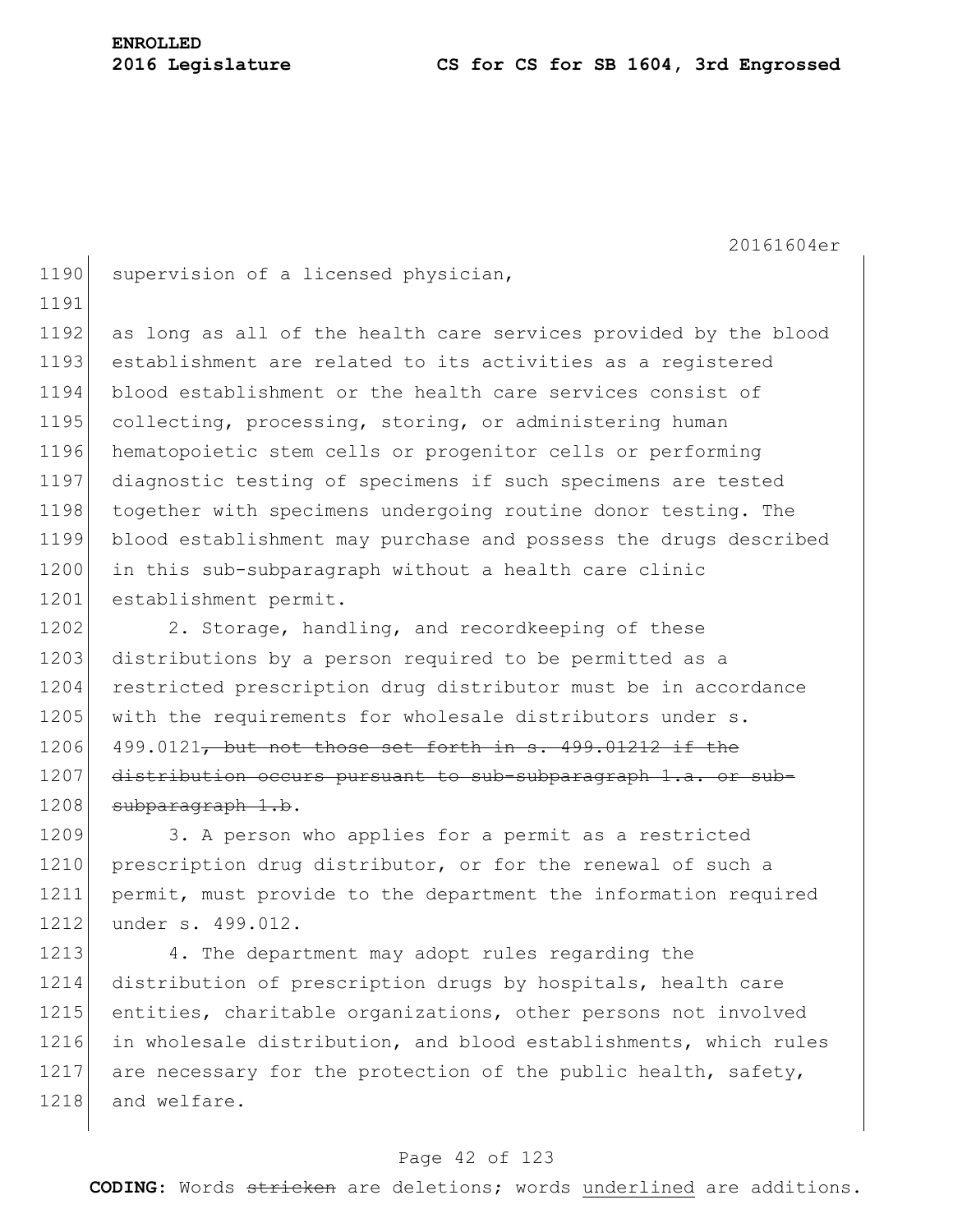**ENROLLED**

1219 5. A restricted prescription drug distributor permit is not 1220 required for distributions between pharmacies that each hold an 1221 active permit under chapter 465, have a common ownership, and 1222 are operating in a freestanding end-stage renal dialysis clinic, 1223 if such distributions are made to meet the immediate emergency 1224 medical needs of specifically identified patients and do not 1225 occur with such frequency as to amount to the regular and 1226 systematic supplying of that drug between the pharmacies. The 1227 department shall adopt rules establishing when the distribution 1228 of a prescription drug under this subparagraph amounts to the 1229 regular and systematic supplying of that drug.

1230 (i)(h) *Complimentary drug distributor permit.*—A 1231 complimentary drug distributor permit is required for any person 1232 that engages in the distribution of a complimentary drug, 1233 subject to the requirements of s. 499.028.

1234 (j) (i) *Freight forwarder permit.*—A freight forwarder permit 1235 is required for any person that engages in the distribution of a 1236 prescription drug as a freight forwarder unless the person is a 1237 common carrier. The storage, handling, and recordkeeping of such 1238 distributions must comply with the requirements for wholesale 1239 distributors under s. 499.0121, but not those set forth in  $s$ . 1240 499.01212. A freight forwarder must provide the source of the 1241 prescription drugs with a validated airway bill, bill of lading, 1242 or other appropriate documentation to evidence the exportation 1243 of the product.

1244 (k)  $\leftrightarrow$  *Veterinary prescription drug retail establishment* 1245 *permit.*—A veterinary prescription drug retail establishment 1246 permit is required for any person that sells veterinary 1247 prescription drugs to the public but does not include a pharmacy

# Page 43 of 123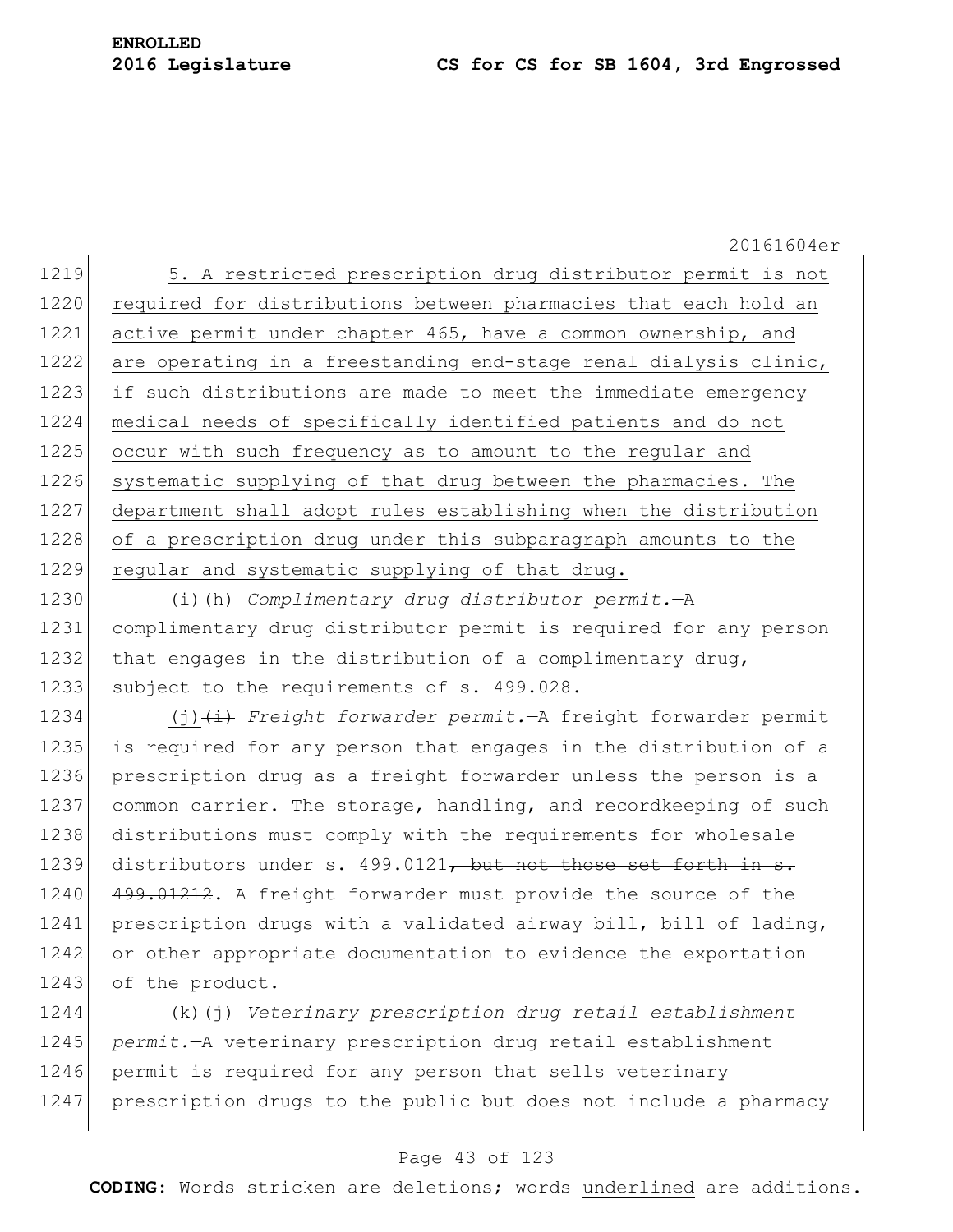**ENROLLED**

20161604er 1248 licensed under chapter 465. 1249 1. The sale to the public must be based on a valid written 1250 order from a veterinarian licensed in this state who has a valid 1251 client-veterinarian relationship with the purchaser's animal. 1252 2. Veterinary prescription drugs may not be sold in excess 1253 of the amount clearly indicated on the order or beyond the date 1254 indicated on the order. 1255 3. An order may not be valid for more than 1 year. 1256 4. A veterinary prescription drug retail establishment may 1257 not purchase, sell, trade, or possess human prescription drugs 1258 or any controlled substance as defined in chapter 893. 1259 5. A veterinary prescription drug retail establishment must 1260 sell a veterinary prescription drug in the original, sealed 1261 manufacturer's container with all labeling intact and legible. 1262 The department may adopt by rule additional labeling 1263 requirements for the sale of a veterinary prescription drug. 1264 6. A veterinary prescription drug retail establishment must 1265 comply with all of the wholesale distribution requirements of s. 1266 499.0121. 1267 7. Prescription drugs sold by a veterinary prescription 1268 drug retail establishment pursuant to a practitioner's order may 1269 not be returned into the retail establishment's inventory. 1270 (l)<del>(k)</del> *Veterinary prescription drug wholesale distributor* 1271 *permit.*—A veterinary prescription drug wholesale distributor 1272 permit is required for any person that engages in the 1273 distribution of veterinary prescription drugs in or into this 1274 state. A veterinary prescription drug wholesale distributor that 1275 also distributes prescription drugs subject to, defined by, or 1276 described by s. 503(b) of the Federal Food, Drug, and Cosmetic

#### Page 44 of 123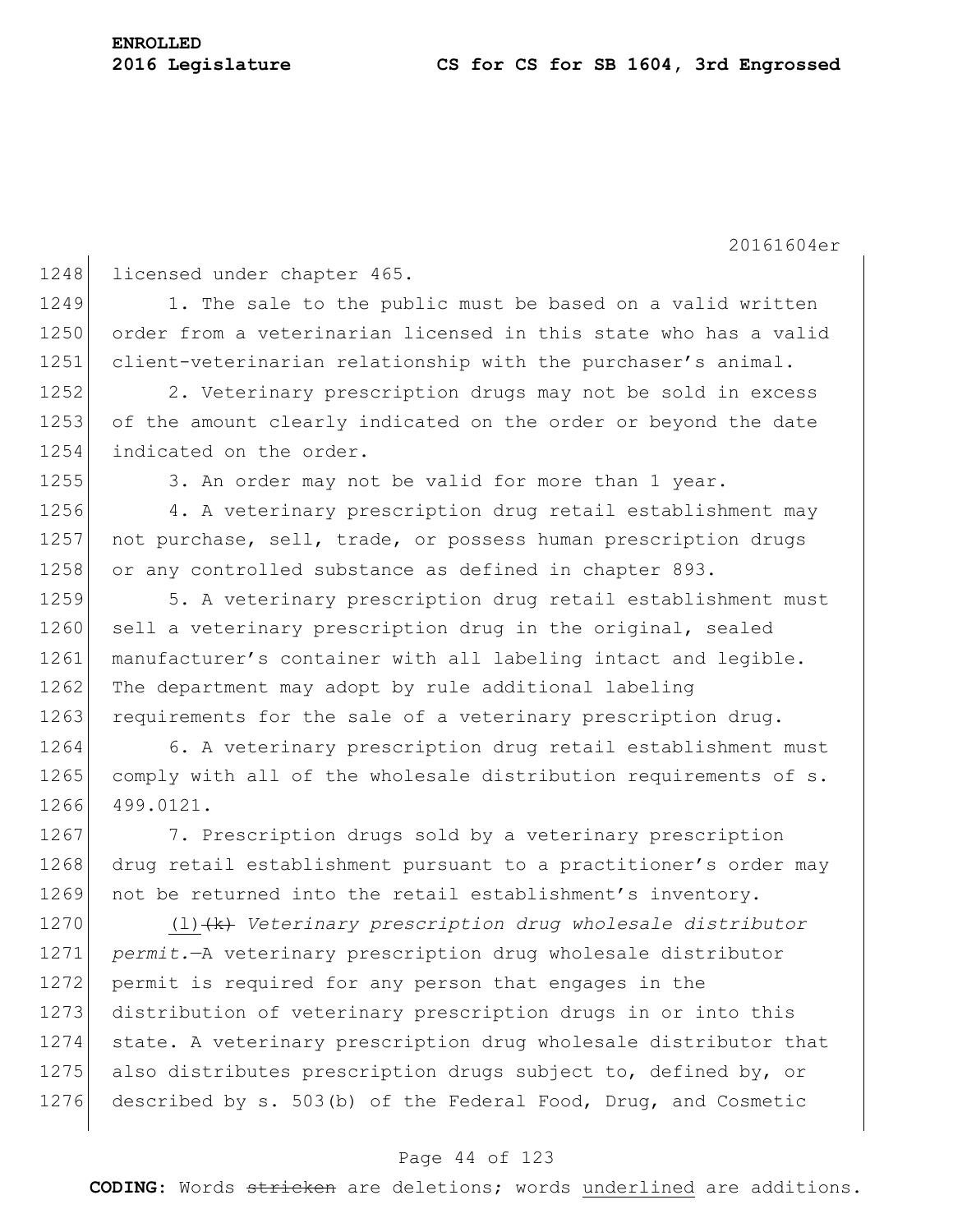20161604er 1277 Act which it did not manufacture must obtain a permit as a 1278 prescription drug wholesale distributor, an out-of-state 1279 prescription drug wholesale distributor, or a limited 1280 prescription drug veterinary wholesale distributor in lieu of 1281 the veterinary prescription drug wholesale distributor permit. A 1282 veterinary prescription drug wholesale distributor must comply 1283 with the requirements for wholesale distributors under s. 1284 499.0121, but not those set forth in s. 499.01212. 1285 (m) <sup>(1)</sup> *Limited prescription drug veterinary wholesale* 1286 *distributor permit.*—Unless engaging in the activities of and 1287 permitted as a prescription drug manufacturer, nonresident 1288 prescription drug manufacturer, prescription drug wholesale 1289 distributor, or out-of-state prescription drug wholesale 1290 distributor, a limited prescription drug veterinary wholesale 1291 distributor permit is required for any person that engages in 1292 the distribution in or into this state of veterinary 1293 prescription drugs and prescription drugs subject to, defined 1294 by, or described by s. 503(b) of the Federal Food, Drug, and 1295 Cosmetic Act under the following conditions: 1296 1. The person is engaged in the business of wholesaling 1297 prescription and veterinary prescription drugs to persons: 1298 a. Licensed as veterinarians practicing on a full-time 1299 basis; 1300 b. Regularly and lawfully engaged in instruction in 1301 veterinary medicine;

1302 c. Regularly and lawfully engaged in law enforcement 1303 activities;

1304 d. For use in research not involving clinical use; or 1305 e. For use in chemical analysis or physical testing or for

#### Page 45 of 123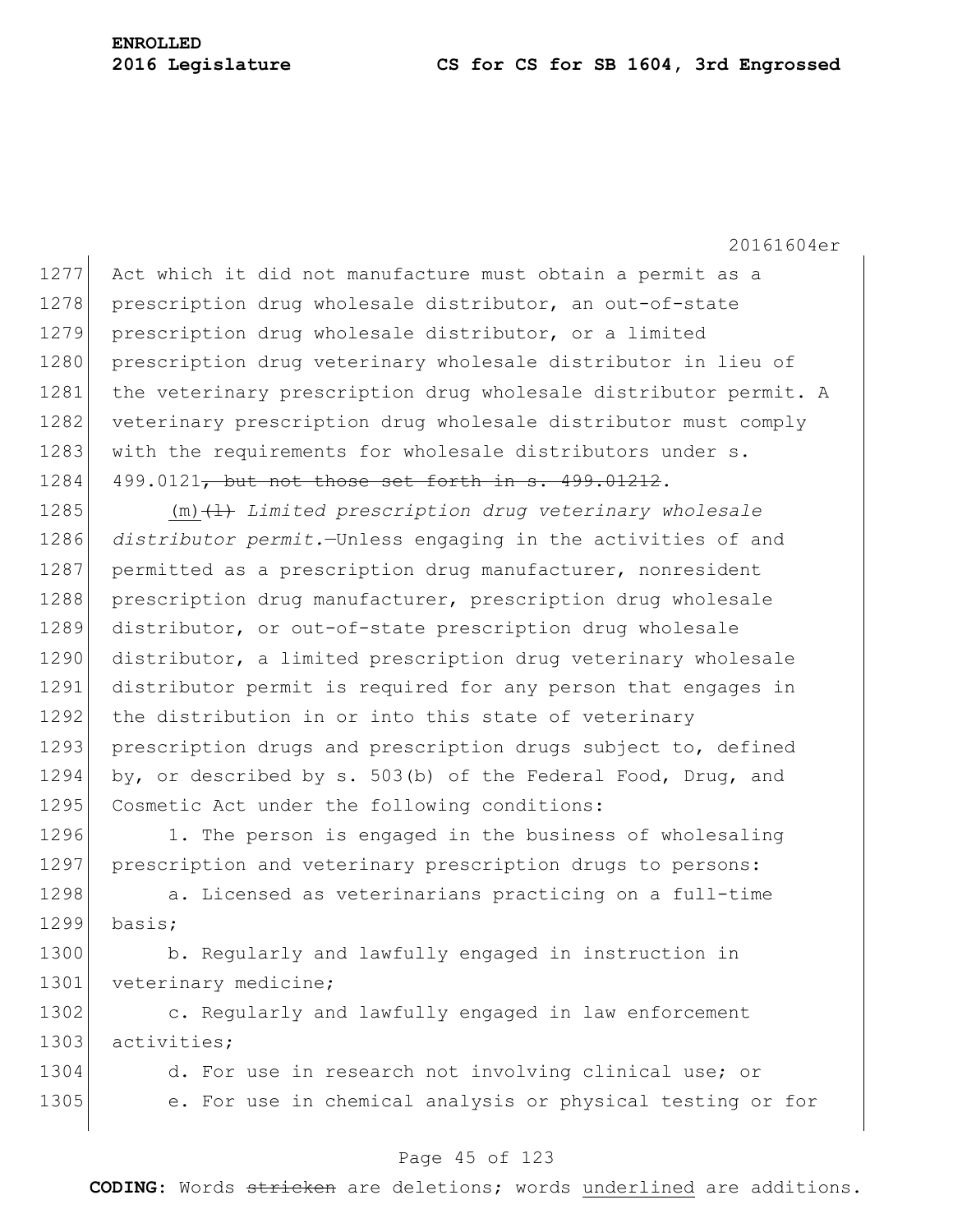20161604er 1306 purposes of instruction in law enforcement activities, research, 1307 or testing.

1308 2. No more than 30 percent of total annual prescription 1309 drug sales may be prescription drugs approved for human use 1310 which are subject to, defined by, or described by s. 503(b) of 1311 the Federal Food, Drug, and Cosmetic Act.

1312 3. The person does not distribute in any jurisdiction 1313 prescription drugs subject to, defined by, or described by s. 1314 503(b) of the Federal Food, Drug, and Cosmetic Act to any person 1315 who is authorized to sell, distribute, purchase, trade, or use 1316 these drugs on or for humans.

1317 4. A limited prescription drug veterinary wholesale 1318 distributor that applies to the department for a new permit or 1319 the renewal of a permit must submit a bond of \$20,000, or other 1320 equivalent means of security acceptable to the department, such 1321 as an irrevocable letter of credit or a deposit in a trust 1322 account or financial institution, payable to the Professional 1323 Regulation Trust Fund. The purpose of the bond is to secure 1324 payment of any administrative penalties imposed by the 1325 department and any fees and costs incurred by the department 1326 regarding that permit which are authorized under state law and 1327 which the permittee fails to pay 30 days after the fine or costs 1328 become final. The department may make a claim against such bond 1329 or security until 1 year after the permittee's license ceases to 1330 be valid or until 60 days after any administrative or legal 1331 proceeding authorized in this part which involves the permittee 1332 is concluded, including any appeal, whichever occurs later.

1333 5. A limited prescription drug veterinary wholesale 1334 distributor must maintain at all times a license or permit to

#### Page 46 of 123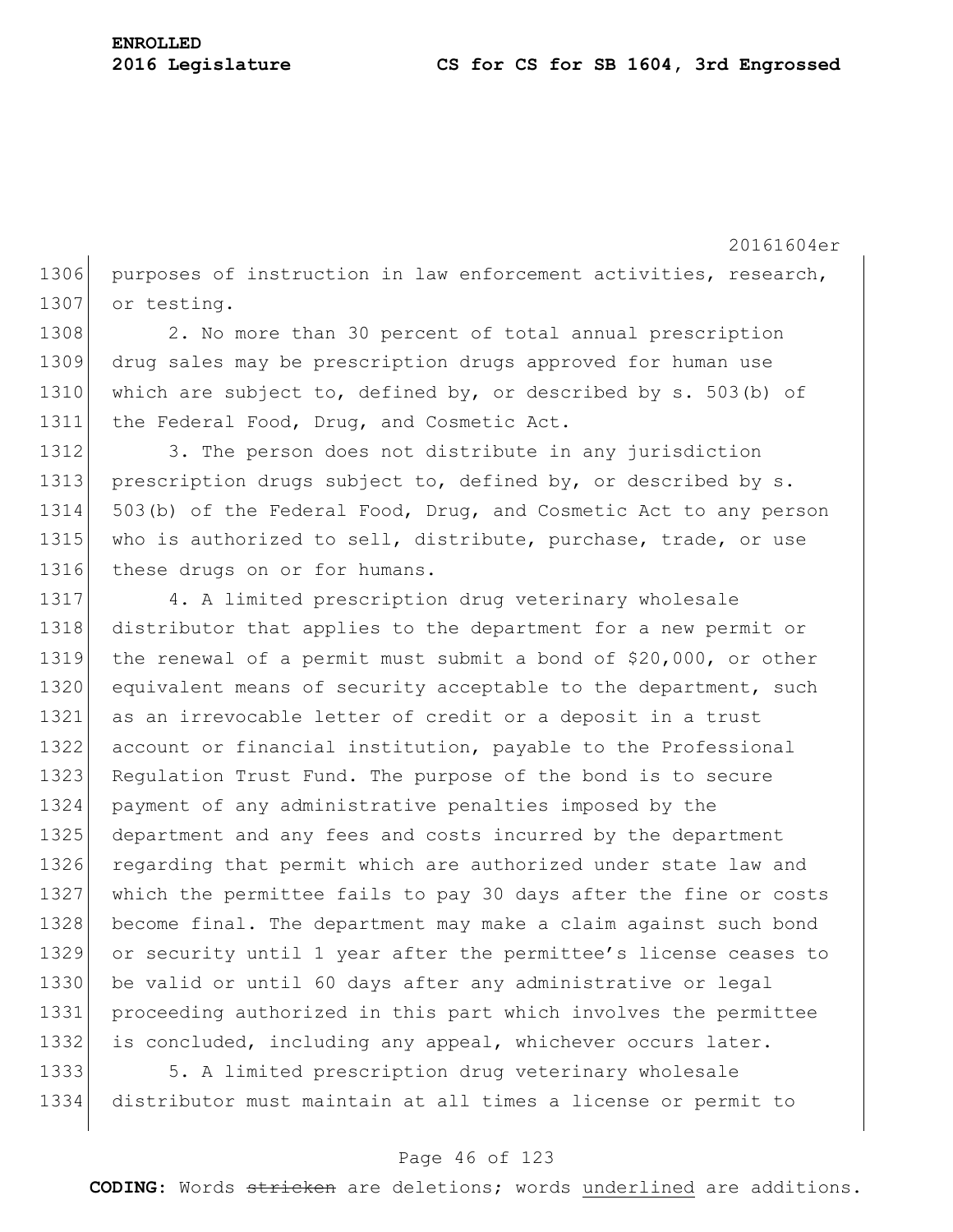20161604er 1335 engage in the wholesale distribution of prescription drugs in 1336 compliance with laws of the state in which it is a resident. 1337 6. A limited prescription drug veterinary wholesale 1338 distributor must comply with the requirements for wholesale 1339 distributors under s.  $\frac{1339}{121}$  and  $\frac{1339}{1212}$ , except that a 1340 <del>limited prescription drug veterinary wholesale distributor is</del> 1341 not required to provide a pedigree paper as required by s. 1342 499.01212 upon the wholesale distribution of a prescription drug 1343 to a veterinarian. 1344 7. A limited prescription drug veterinary wholesale 1345 distributor may not return to inventory for subsequent wholesale 1346 distribution any prescription drug subject to, defined by, or 1347 described by s. 503(b) of the Federal Food, Drug, and Cosmetic 1348 Act which has been returned by a veterinarian. 1349 8. A limited prescription drug veterinary wholesale 1350 distributor permit is not required for an intracompany sale or 1351 transfer of a prescription drug from an out-of-state 1352 establishment that is duly licensed to engage in the wholesale 1353 distribution of prescription drugs in its state of residence to 1354 a licensed limited prescription drug veterinary wholesale 1355 distributor in this state if both wholesale distributors conduct 1356 wholesale distributions of prescription drugs under the same 1357 business name. The recordkeeping requirements of s. ss. 1358 499.0121(6) and  $499.01212$  must be followed for this transaction.

1359 (n)(m) *Over-the-counter drug manufacturer permit.*—An over-1360 the-counter drug manufacturer permit is required for any person 1361 that engages in the manufacture or repackaging of an over-the-1362 counter drug.

1363 1. An over-the-counter drug manufacturer may not possess or

#### Page 47 of 123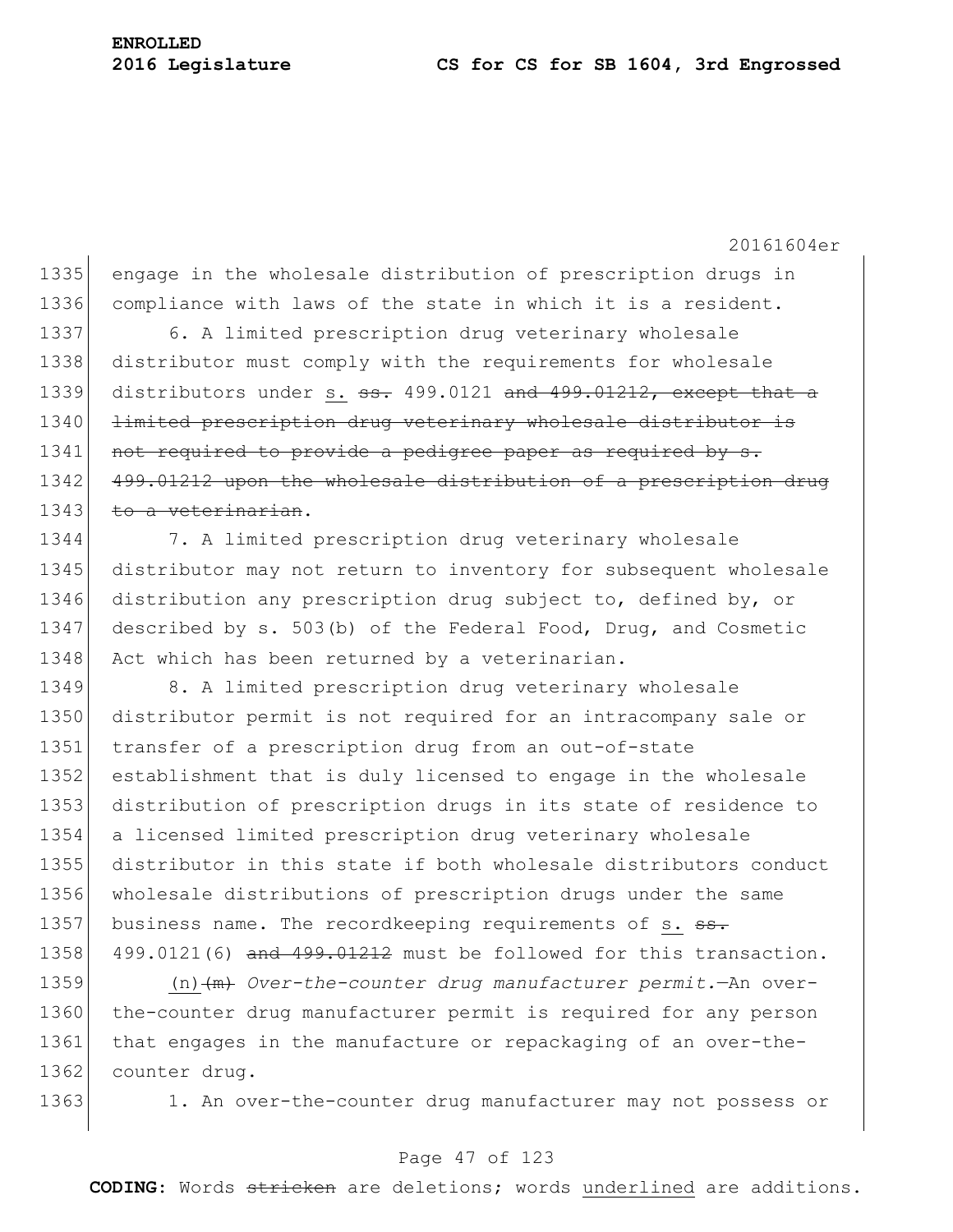1364 purchase prescription drugs.

1365 2. A pharmacy is exempt from obtaining an over-the-counter 1366 drug manufacturer permit if it is operating in compliance with 1367 pharmacy practice standards as defined in chapter 465 and the 1368 rules adopted under that chapter.

1369 3. An over-the-counter drug manufacturer must comply with 1370 all appropriate state and federal good manufacturing practices.

1371 (o)  $\left\langle n\right\rangle$  *Device manufacturer permit.*—

1372 1. A device manufacturer permit is required for any person 1373 that engages in the manufacture, repackaging, or assembly of 1374 medical devices for human use in this state, except that a 1375 permit is not required if:

1376 a. The person is engaged only in manufacturing, 1377 repackaging, or assembling a medical device pursuant to a 1378 practitioner's order for a specific patient; or

1379 b. The person does not manufacture, repackage, or assemble 1380 any medical devices or components for such devices, except those 1381 devices or components which are exempt from registration 1382 pursuant to s. 499.015(8).

1383 2. A manufacturer or repackager of medical devices in this 1384 state must comply with all appropriate state and federal good 1385 manufacturing practices and quality system rules.

1386 3. The department shall adopt rules related to storage, 1387 handling, and recordkeeping requirements for manufacturers of 1388 medical devices for human use.

1389 (p) (o) *Cosmetic manufacturer permit.*—A cosmetic 1390 manufacturer permit is required for any person that manufactures 1391 or repackages cosmetics in this state. A person that only labels 1392 or changes the labeling of a cosmetic but does not open the

#### Page 48 of 123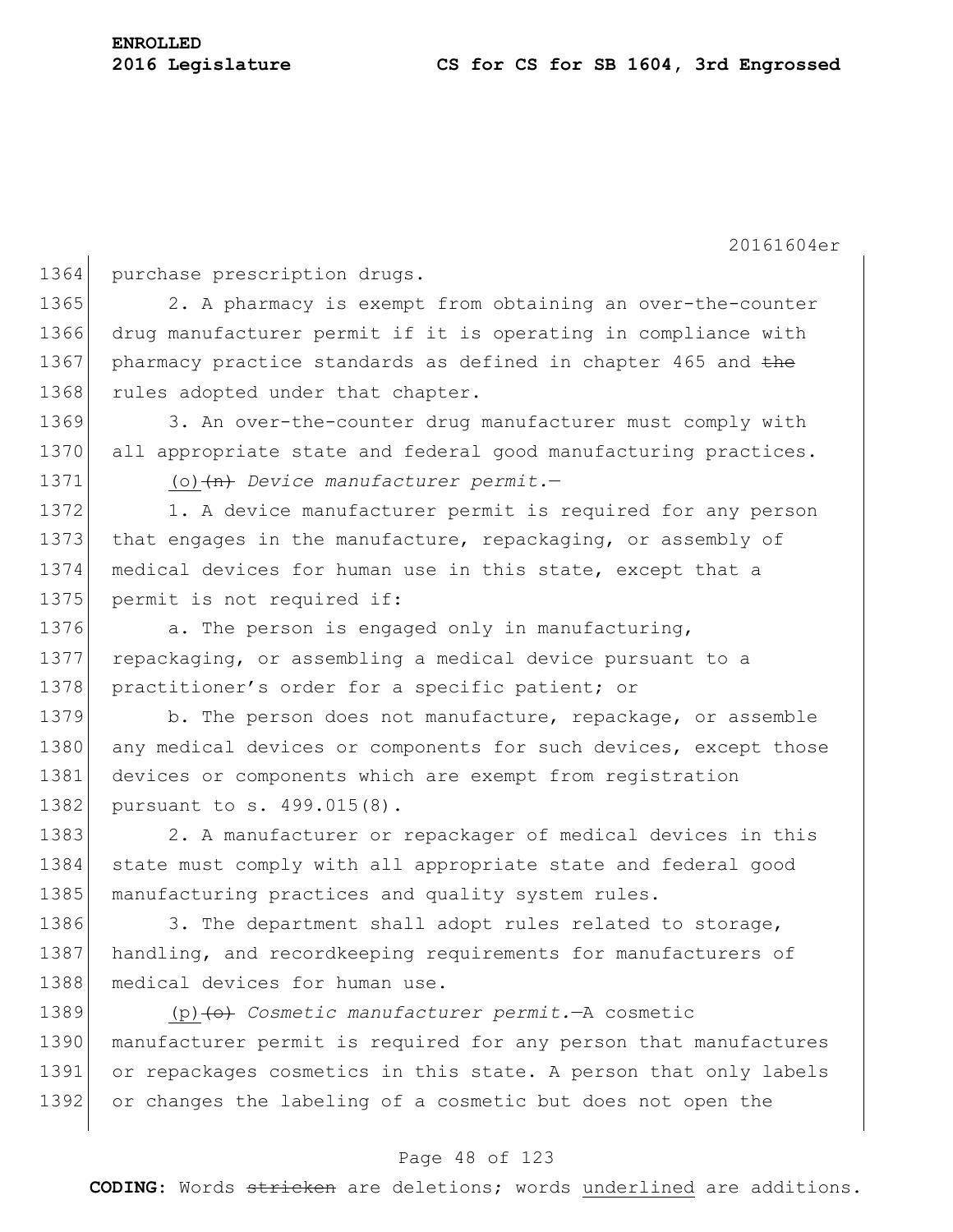20161604er 1393 container sealed by the manufacturer of the product is exempt 1394 from obtaining a permit under this paragraph. 1395 (q)<sup>(p)</sup> *Third party logistics provider permit.*—A third party 1396 logistics provider permit is required for any person that 1397 contracts with a prescription drug wholesale distributor or 1398 prescription drug manufacturer to provide warehousing, 1399 distribution, or other logistics services on behalf of a 1400 manufacturer, or wholesale distributor, or dispenser, but who 1401 does not take title to the prescription drug or have 1402 responsibility to direct the sale or disposition of the 1403 prescription drug. A third party logistics provider located 1404 outside of this state, must be licensed in the state or 1405 territory from which the prescription drug is distributed by the 1406 third party logistics provider. If the state or territory from 1407 which the third party logistics provider originates does not 1408 require a license to operate as a third party logistics 1409 provider, the third party logistics provider must be licensed as 1410 a third party logistics provider as required by the federal act. 1411 Each third party logistics provider permittee shall comply with 1412 s. the requirements for wholesale distributors under ss. 1413 499.0121 and 499.01212, with the exception of those wholesale 1414 distributions described in s.  $499.01212(3)(a)$ , and other rules 1415 that the department requires.

1416 (r)(q) *Health care clinic establishment permit.*—Effective 1417 January 1, 2009, A health care clinic establishment permit is 1418 required for the purchase of a prescription drug by a place of 1419 business at one general physical location that provides health 1420 care or veterinary services, which is owned and operated by a 1421 business entity that has been issued a federal employer tax

#### Page 49 of 123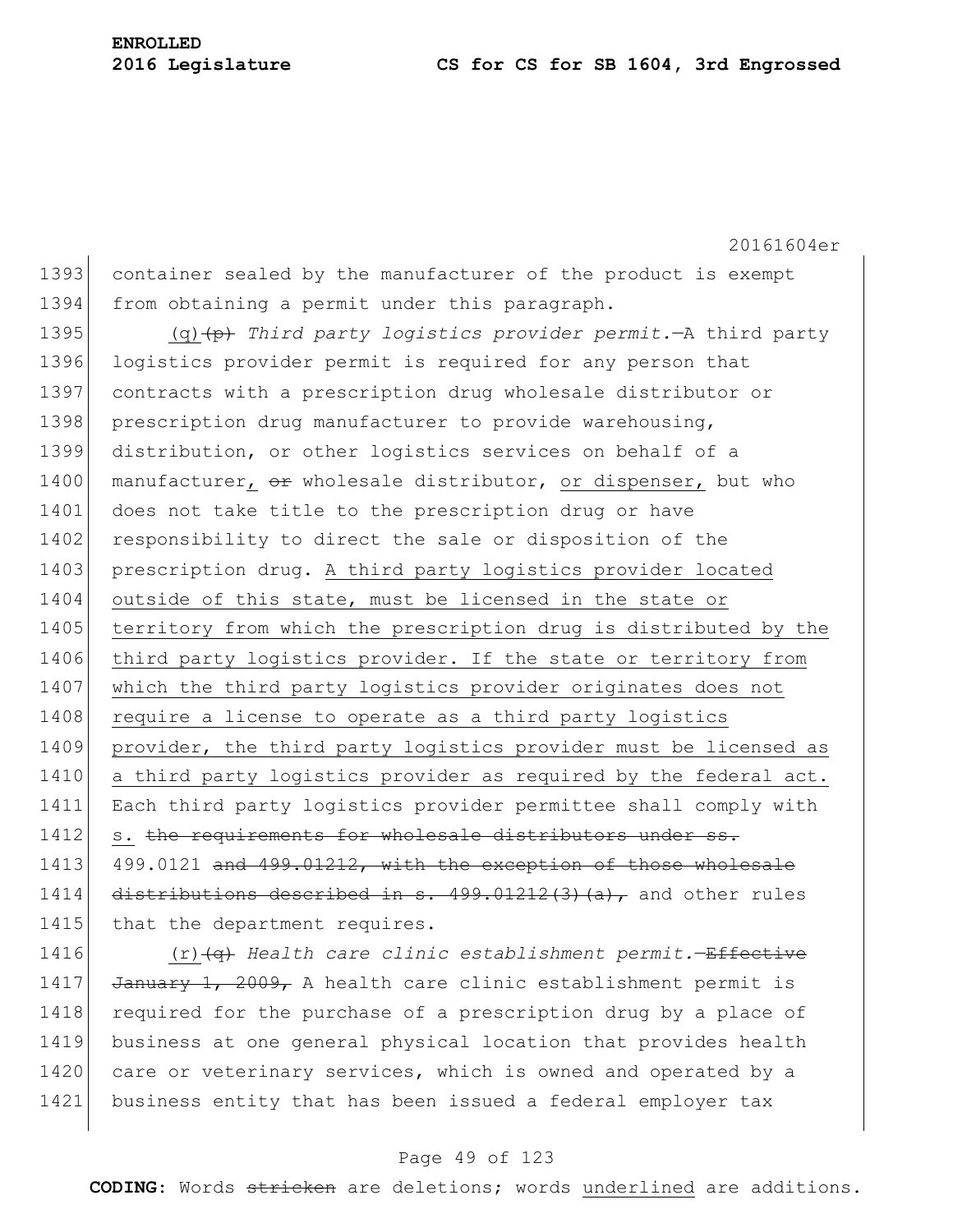#### **2016 Legislature CS for CS for SB 1604, 3rd Engrossed**

20161604er 1422 identification number. For the purpose of this paragraph, the 1423 term "qualifying practitioner" means a licensed health care 1424 practitioner defined in s. 456.001, or a veterinarian licensed 1425 under chapter 474, who is authorized under the appropriate 1426 practice act to prescribe and administer a prescription drug. 1427 1. An establishment must provide, as part of the 1428 application required under s. 499.012, designation of a 1429 qualifying practitioner who will be responsible for complying 1430 with all legal and regulatory requirements related to the 1431 purchase, recordkeeping, storage, and handling of the 1432 prescription drugs. In addition, the designated qualifying 1433 practitioner shall be the practitioner whose name, establishment 1434 address, and license number is used on all distribution 1435 documents for prescription drugs purchased or returned by the 1436 health care clinic establishment. Upon initial appointment of a 1437 qualifying practitioner, the qualifying practitioner and the 1438 health care clinic establishment shall notify the department on 1439 a form furnished by the department within 10 days after such 1440 employment. In addition, the qualifying practitioner and health 1441 care clinic establishment shall notify the department within 10 1442 days after any subsequent change.

1443 2. The health care clinic establishment must employ a 1444 qualifying practitioner at each establishment.

1445 3. In addition to the remedies and penalties provided in 1446 this part, a violation of this chapter by the health care clinic 1447 establishment or qualifying practitioner constitutes grounds for 1448 discipline of the qualifying practitioner by the appropriate 1449 regulatory board.

1450 4. The purchase of prescription drugs by the health care

# Page 50 of 123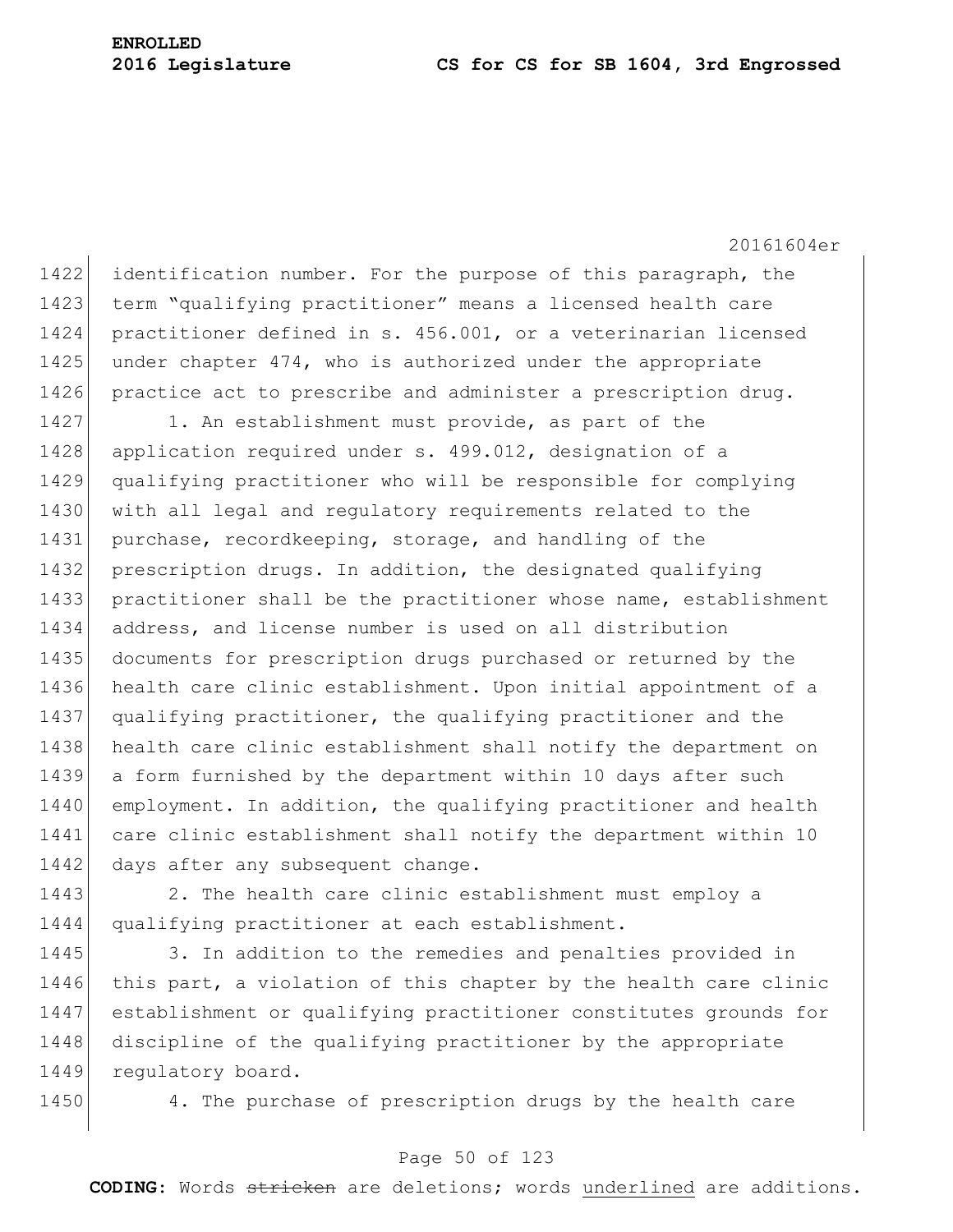1451 clinic establishment is prohibited during any period of time 1452 when the establishment does not comply with this paragraph.

1453 5. A health care clinic establishment permit is not a 1454 pharmacy permit or otherwise subject to chapter 465. A health 1455 care clinic establishment that meets the criteria of a modified 1456 Class II institutional pharmacy under s. 465.019 is not eligible 1457 to be permitted under this paragraph.

1458 6. This paragraph does not apply to the purchase of a 1459 prescription drug by a licensed practitioner under his or her 1460 license.

1461 (3) A nonresident prescription drug manufacturer permit is 1462 not required for a manufacturer to distribute a prescription 1463 drug active pharmaceutical ingredient that it manufactures to a 1464 prescription drug manufacturer permitted in this state in 1465 <del>limited quantities</del> intended for research and development and not 1466 for resale or human use other than lawful clinical trials and 1467 biostudies authorized and regulated by federal law. A 1468 manufacturer claiming to be exempt from the permit requirements 1469 of this subsection and the prescription drug manufacturer 1470 purchasing and receiving the active pharmaceutical ingredient 1471 shall comply with the recordkeeping requirements of s.  $1472$  499.0121(6), but not the requirements of s. 499.01212. The 1473 prescription drug manufacturer purchasing and receiving the 1474 active pharmaceutical ingredient shall maintain on file a record 1475 of the FDA registration number; if available, the out-of-state 1476 license, permit, or registration number; and, if available, a 1477 copy of the most current FDA inspection report, for all 1478 manufacturers from whom they purchase active pharmaceutical 1479 ingredients under this section. The department shall define the

#### Page 51 of 123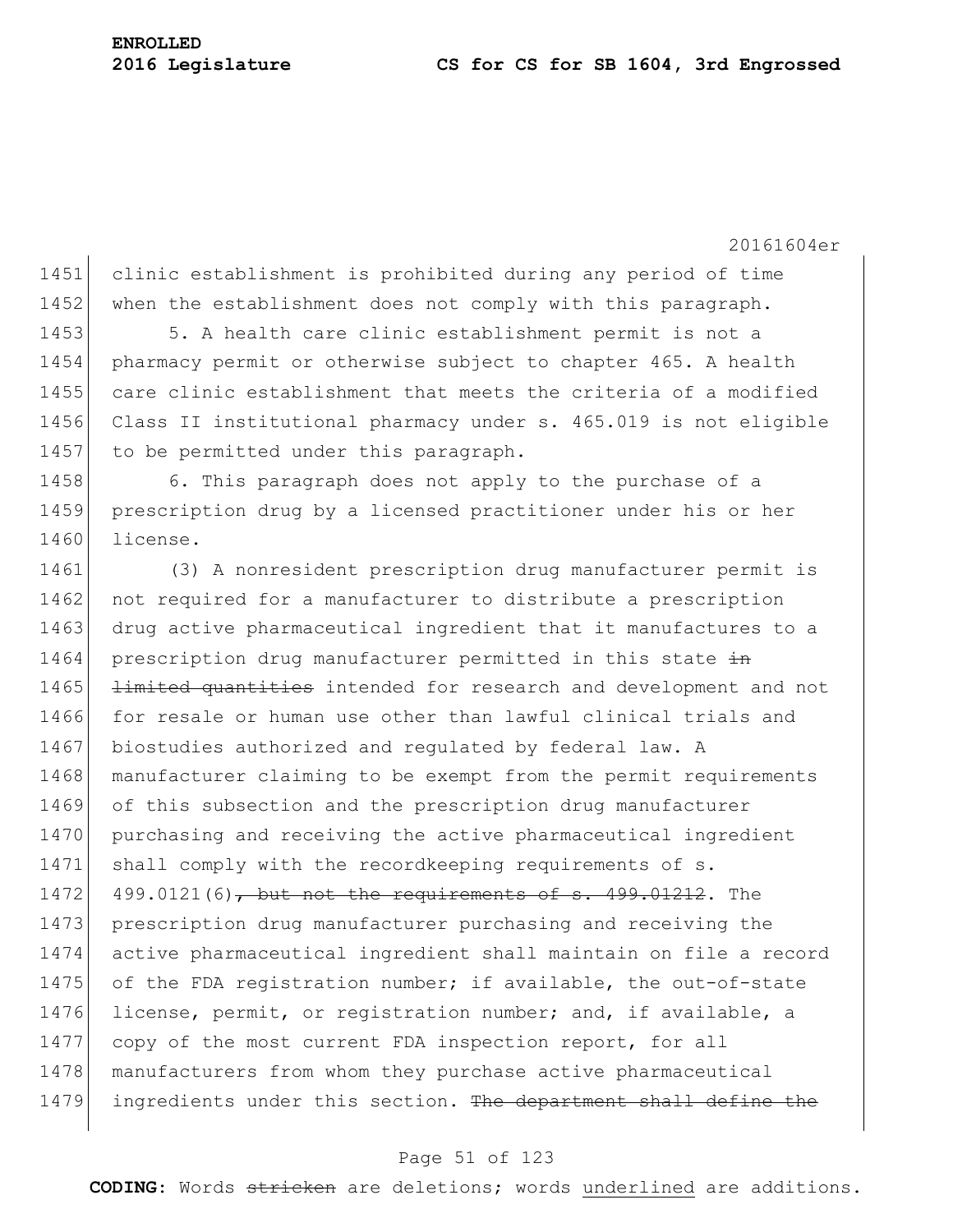20161604er 1480 term "limited quantities" by rule, and may include the allowable 1481 number of transactions within a given period of time and the 1482 amount of prescription drugs distributed into the state for 1483 purposes of this exemption. The failure to comply with the 1484 requirements of this subsection, or rules adopted by the 1485 department to administer this subsection, for the purchase of 1486 prescription drug active pharmaceutical ingredients is a 1487 violation of s. 499.005(14), and a knowing failure is a 1488 violation of s. 499.0051(3) 499.0051(4). 1489 (a) The immediate package or container of a prescription 1490 drug active pharmaceutical ingredient distributed into the state 1491 that is intended for research and development under this 1492 subsection shall bear a label prominently displaying the 1493 statement: "Caution: Research and Development Only-Not for 1494 Manufacturing, Compounding, or Resale." 1495 (b) A prescription drug manufacturer that obtains a 1496 prescription drug active pharmaceutical ingredient under this 1497 subsection for use in clinical trials and or biostudies 1498 authorized and regulated by federal law must create and maintain 1499 records detailing the specific clinical trials or biostudies for 1500 which the prescription drug active pharmaceutical ingredient was 1501 obtained. 1502 (4) (a) A permit issued under this part is not required to 1503 distribute a prescription drug active pharmaceutical ingredient 1504 from an establishment located in the United States to an 1505 establishment located in this state permitted as a prescription 1506 drug manufacturer under this part for use by the recipient in 1507 preparing, deriving, processing, producing, or fabricating a

#### Page 52 of 123

1508 prescription drug finished dosage form at the establishment in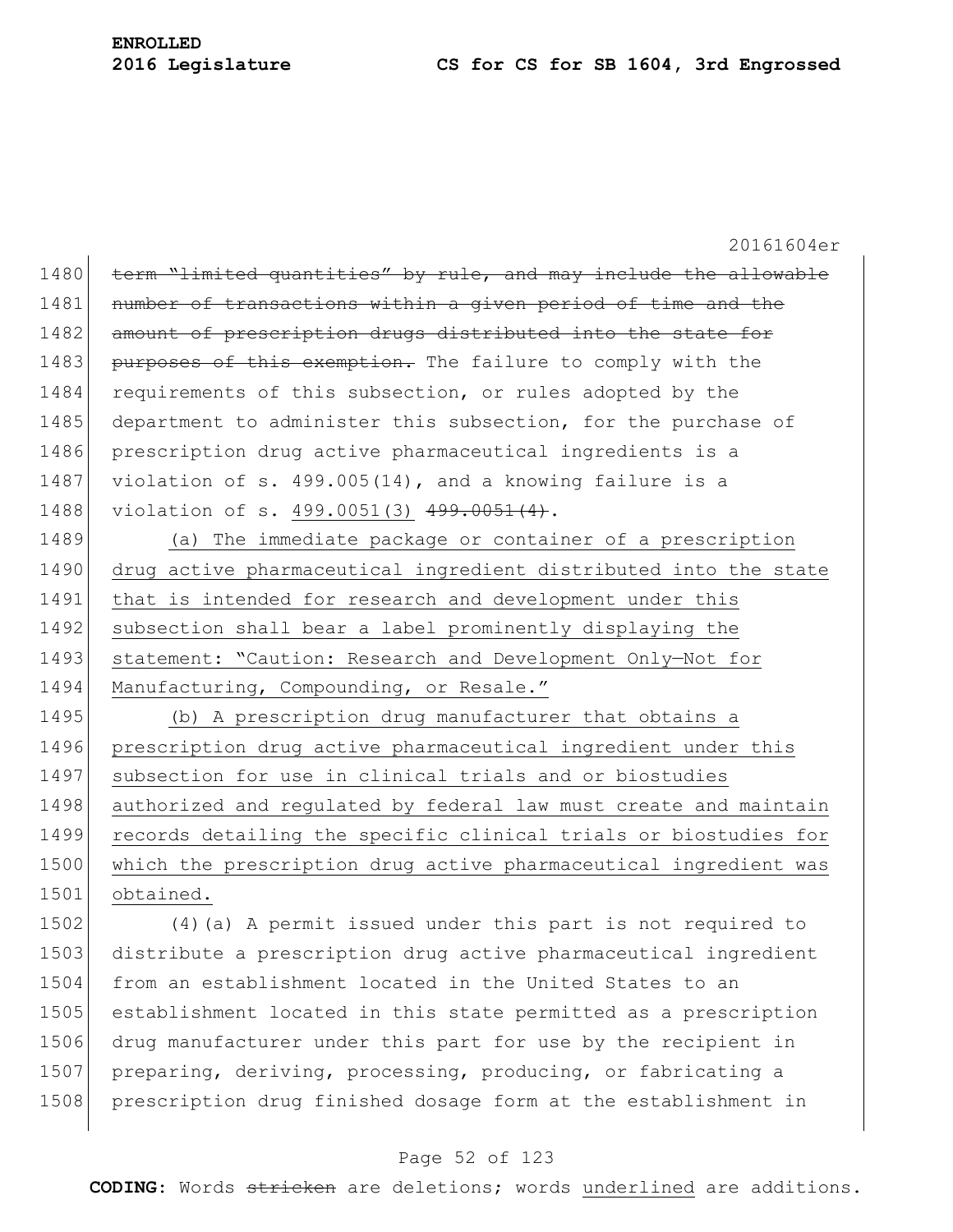this state where the product is received under an approved and 1510 otherwise valid New Drug Approval Application, Abbreviated New Drug Application, New Animal Drug Application, or Therapeutic Biologic Application, provided that the application, active 1513 pharmaceutical ingredient, or finished dosage form has not been withdrawn or removed from the market in this country for public health reasons.

1516 1. Any distributor claiming exemption from permitting requirements pursuant to this paragraph shall maintain a license, permit, or registration to engage in the wholesale distribution of prescription drugs under the laws of the state 1520 from which the product is distributed. If the state from which 1521 the prescription drugs are distributed does not require a license to engage in the wholesale distribution of prescription drugs, the distributor must be licensed as a wholesale distributor as required by the federal act.

 2. Any distributor claiming exemption from permitting 1526 requirements pursuant to this paragraph and the prescription drug manufacturer purchasing and receiving the active pharmaceutical ingredient shall comply with the recordkeeping 1529 requirements of s. 499.0121(6), but not the requirements of s. 499.01212.

 (b) A permit issued under this part is not required to 1532 distribute <del>limited quantities of</del> a prescription drug that has not been repackaged from an establishment located in the United States to an establishment located in this state permitted as a prescription drug manufacturer under this part for research and development or to a holder of a letter of exemption issued by 1537 the department under s. 499.03(4) for research, teaching, or

#### Page 53 of 123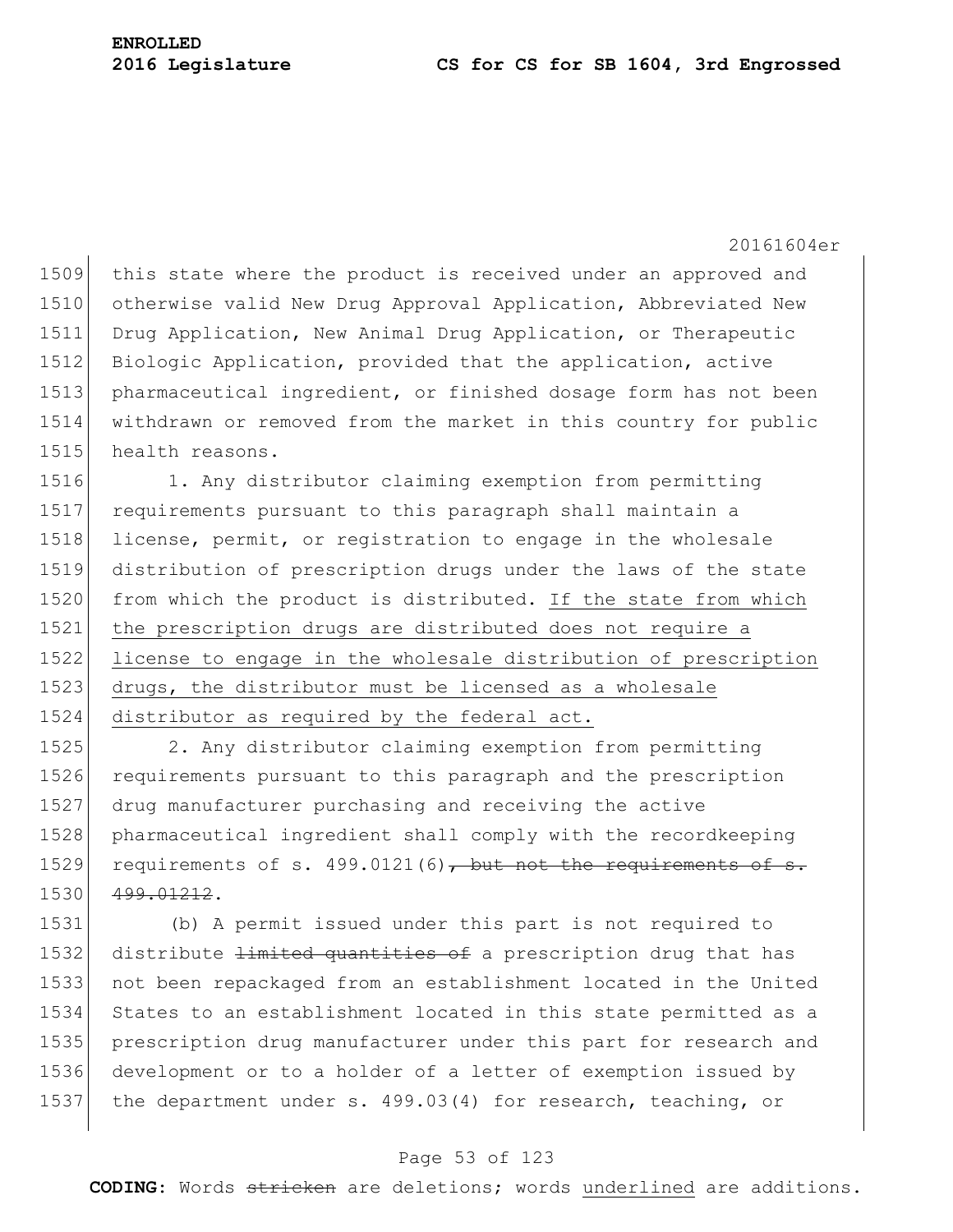1538 testing. The department shall define "limited quantities" by 1539 rule and may include the allowable number of transactions within 1540 a given period of time and the amounts of prescription drugs 1541 distributed into the state for purposes of this exemption.

1542 1. Any distributor claiming exemption from permitting 1543 requirements pursuant to this paragraph shall maintain a 1544 license, permit, or registration to engage in the wholesale 1545 distribution of prescription drugs under the laws of the state 1546 from which the product is distributed. If the state from which 1547 the prescription drugs are distributed does not require a 1548 license to engage in the wholesale distribution of prescription 1549 drugs, the distributor must be licensed as a wholesale 1550 distributor as required by the federal act.

1551 2. All purchasers and recipients of any prescription drugs distributed pursuant to this paragraph shall ensure that the products are not resold or used, directly or indirectly, on humans except in lawful clinical trials and biostudies authorized and regulated by federal law.

1556 3. Any distributor claiming exemption from permitting 1557 requirements pursuant to this paragraph, and the purchaser and 1558 recipient of the prescription drug, shall comply with the 1559 recordkeeping requirements of s. 499.0121(6), but not the 1560 requirements of s. 499.01212.

1561 4. The immediate package or container of any active 1562 pharmaceutical ingredient distributed into the state that is 1563 intended for teaching, testing, research, and development shall 1564 bear a label prominently displaying the statement: "Caution: 1565 Research, Teaching, or Testing Only - Not for Manufacturing, 1566 Compounding, or Resale."

#### Page 54 of 123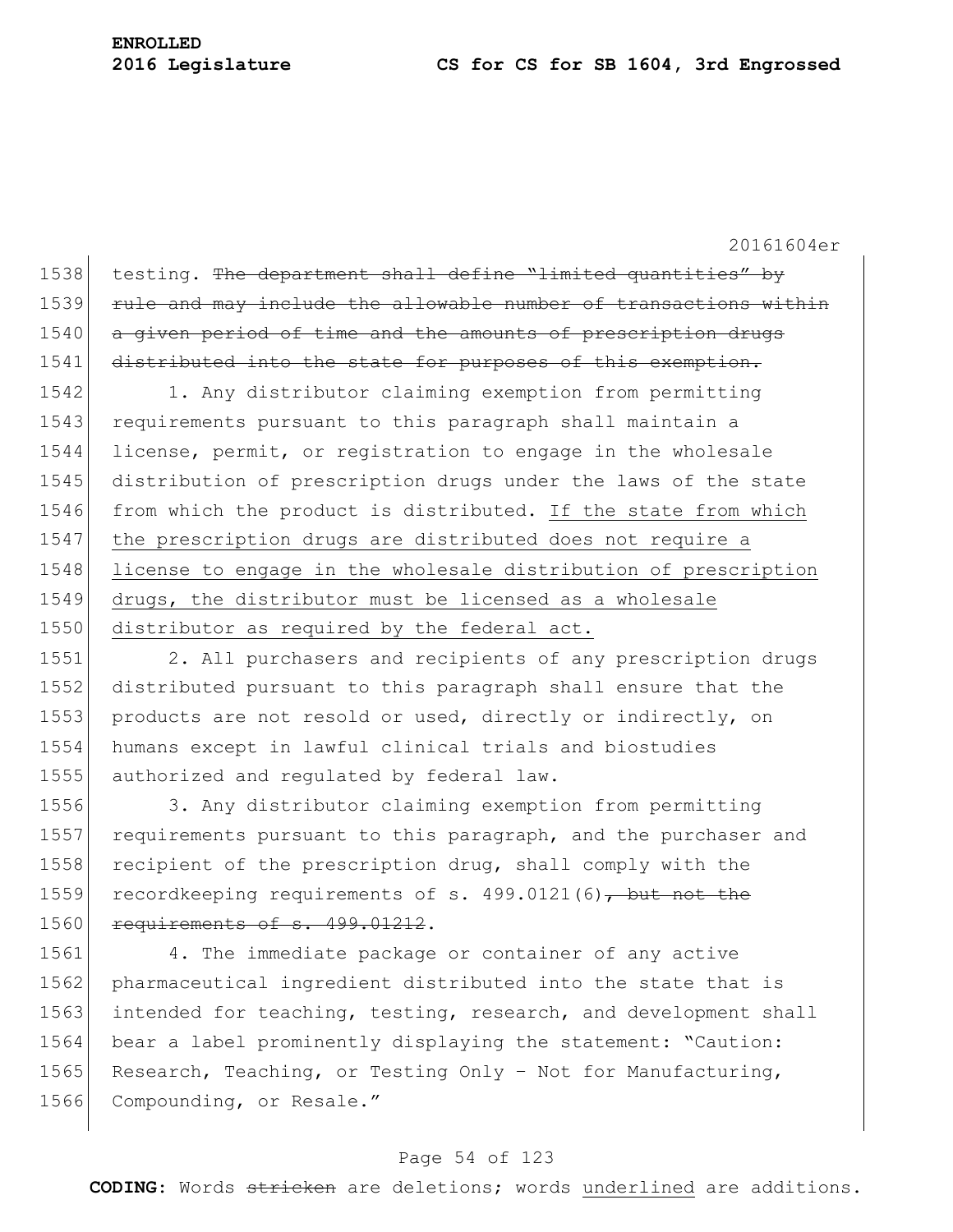20161604er 1567 (c) An out-of-state prescription drug wholesale distributor 1568 permit is not required for an intracompany sale or transfer of a 1569 prescription drug from an out-of-state establishment that is 1570 duly licensed as a prescription drug wholesale distributor in 1571 its state of residence to a licensed prescription drug wholesale 1572 distributor in this state, if both wholesale distributors 1573 conduct wholesale distributions of prescription drugs under the 1574 same business name. The recordkeeping requirements of s. <del>ss.</del> 1575 499.0121(6) and  $499.01212$  must be followed for such 1576 transactions. 1577 (d) Persons receiving prescription drugs from a source 1578 claimed to be exempt from permitting requirements under this 1579 subsection shall maintain on file:

1580 1. A record of the FDA establishment registration number, 1581 if any;

1582 2. The resident state or federal license, registration, or 1583 permit that authorizes the source to distribute prescription 1584 drugs drug wholesale distribution license, permit, or 1585 registration number; and

1586 3. A copy of the most recent resident state or FDA 1587 inspection report, for all distributors and establishments from 1588 whom they purchase or receive prescription drugs under this 1589 subsection.

 (e) All persons claiming exemption from permitting requirements pursuant to this subsection who engage in the distribution of prescription drugs within or into the state are 1593 subject to this part, including ss. 499.005 and 499.0051, and shall make available, within 48 hours, to the department on 1595 request all records related to any prescription drugs

#### Page 55 of 123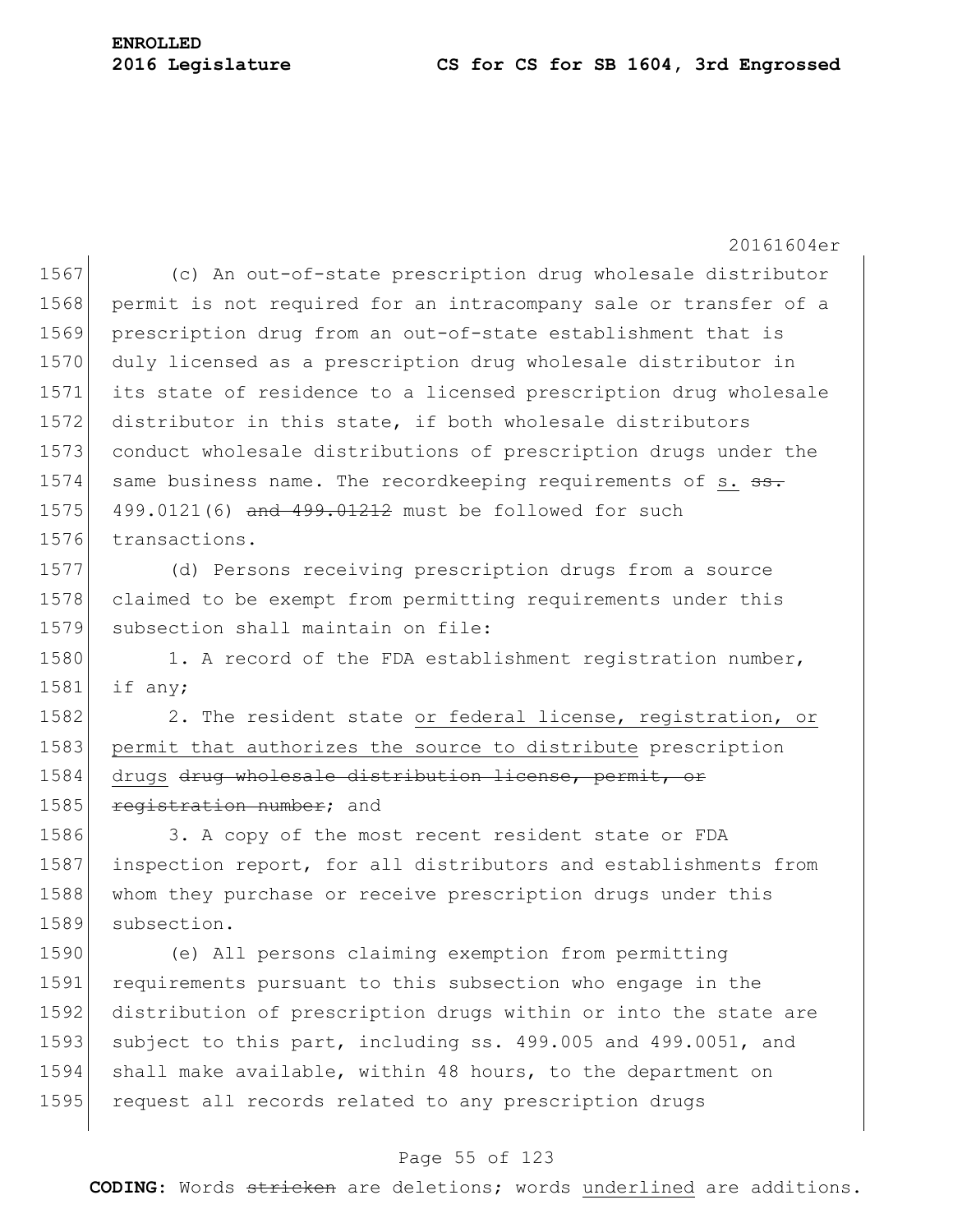1596 distributed under this subsection, including those records 1597 described in s. 499.051(4), regardless of the location where the 1598 records are stored.

1599 (f) A person purchasing and receiving a prescription drug 1600 from a person claimed to be exempt from licensing requirements 1601 pursuant to this subsection shall report to the department in 1602 writing within 14 days after receiving any product that is 1603 misbranded or adulterated or that fails to meet minimum 1604 standards set forth in the official compendium or state or 1605 federal good manufacturing practices for identity, purity, 1606 potency, or sterility, regardless of whether the product is 1607 thereafter rehabilitated, quarantined, returned, or destroyed.

1608 (q) The department may adopt rules to administer this 1609 subsection which are necessary for the protection of the public 1610 health, safety, and welfare. Failure to comply with the 1611 requirements of this subsection, or rules adopted by the 1612 department to administer this subsection, is a violation of s. 1613 499.005(14), and a knowing failure is a violation of s. 1614 499.0051(3) 499.0051(4).

1615 (h) This subsection does not relieve any person from any 1616 requirement prescribed by law with respect to controlled 1617 substances as defined in the applicable federal and state laws.

1618 (5) A prescription drug repackager permit issued under this 1619 part is not required for a restricted prescription drug 1620 distributor permitholder that is a health care entity to 1621 repackage prescription drugs in this state for its own use or 1622 for distribution to hospitals or other health care entities in 1623 the state for their own use, pursuant to s.  $499.003(48)(a)3$ . 1624 499.003(53)(a)3., if:

#### Page 56 of 123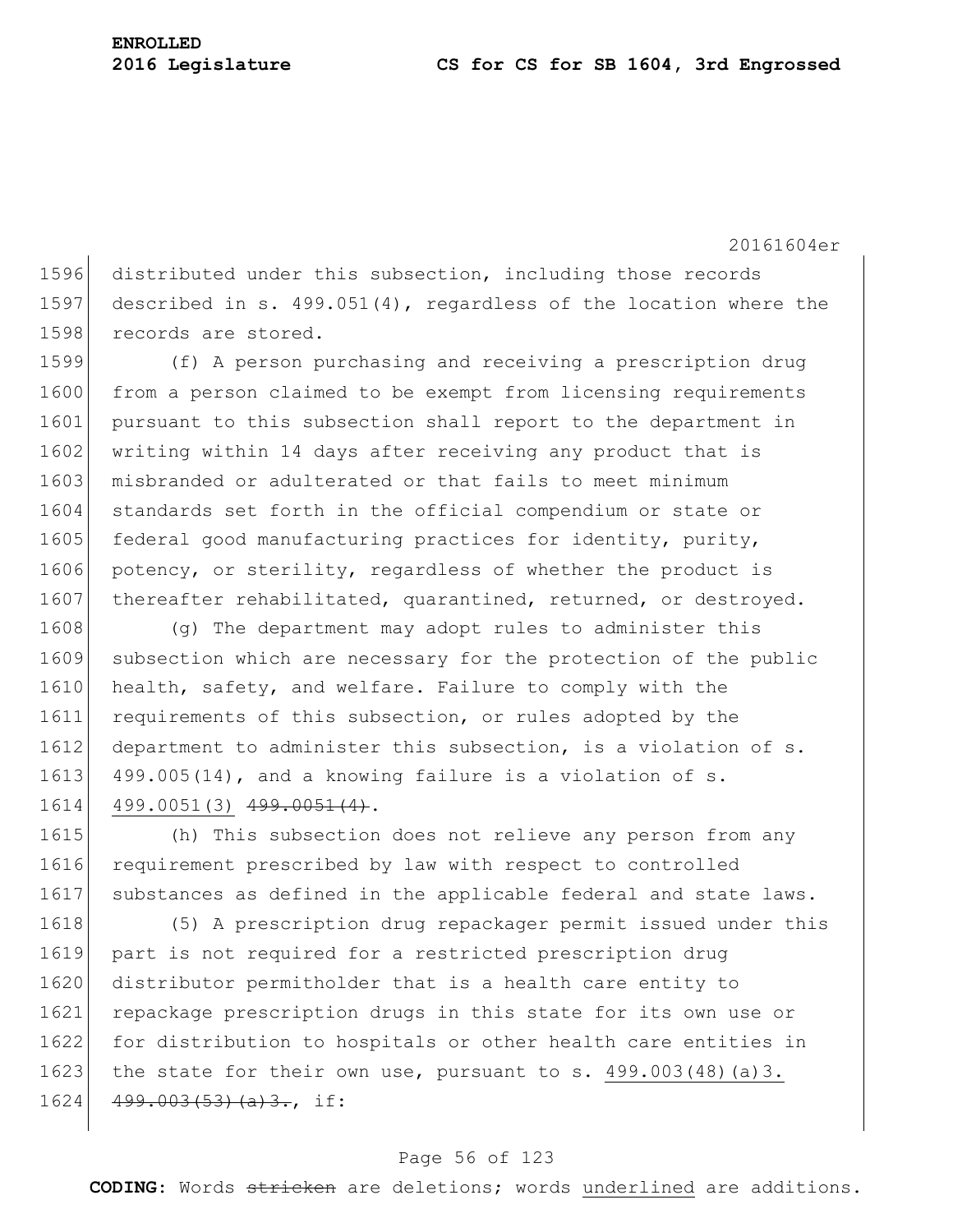#### **2016 Legislature CS for CS for SB 1604, 3rd Engrossed**

**ENROLLED**

20161604er 1625 (a) The prescription drug distributor notifies the 1626 department, in writing, of its intention to engage in 1627 repackaging under this exemption, 30 days before engaging in the 1628 repackaging of prescription drugs at the permitted 1629 establishment; 1630 (b) The prescription drug distributor is under common 1631 control with the hospitals or other health care entities to 1632 which the prescription drug distributor is distributing 1633 prescription drugs. As used in this paragraph, "common control" 1634 means the power to direct or cause the direction of the 1635 management and policies of a person or an organization, whether 1636 by ownership of stock, voting rights, contract, or otherwise; 1637 (c) The prescription drug distributor repackages the 1638 prescription drugs in accordance with current state and federal 1639 good manufacturing practices; and 1640 (d) The prescription drug distributor labels the 1641 prescription drug it repackages in accordance with state and 1642 federal laws and rules. 1643 1644 The prescription drug distributor is exempt from the product 1645 registration requirements of s. 499.015 with regard to the 1646 prescription drugs that it repackages and distributes under this 1647 subsection. A prescription drug distributor that repackages and 1648 distributes prescription drugs under this subsection to a not-1649 for-profit rural hospital, as defined in s. 395.602, is not 1650 required to comply with paragraph (c) or paragraph  $(d)$ , but must 1651 provide to each health care entity for which it repackages, for 1652 each prescription drug that is repackaged and distributed, the 1653 information required by department rule for labeling

#### Page 57 of 123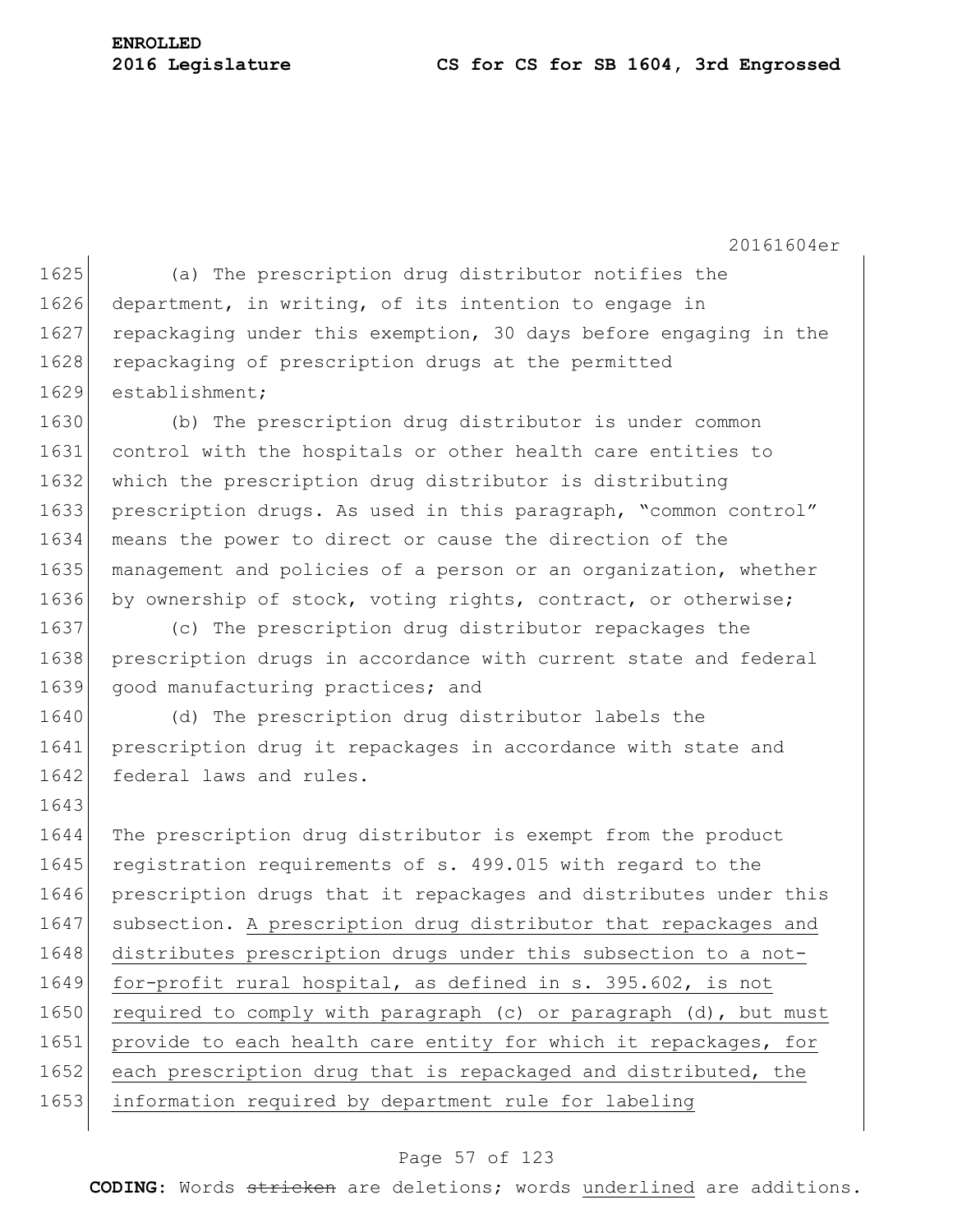20161604er 1654 prescription drugs. The department shall adopt rules to ensure 1655 the safety and integrity of prescription drugs repackaged and 1656 distributed under this subsection, including rules regarding 1657 prescription drug manufacturing and labeling requirements. 1658 Section 7. Section 499.012, Florida Statutes, is amended to 1659 read: 1660 499.012 Permit application requirements.-1661 (1)(a) A permit issued pursuant to this part may be issued 1662 only to a natural person who is at least 18 years of age or to 1663 an applicant that is not a natural person if each person who, 1664 directly or indirectly, manages, controls, or oversees the 1665 operation of that applicant is at least 18 years of age. 1666 (b) An establishment that is a place of residence may not 1667 receive a permit and may not operate under this part. 1668 (c) A person that applies for or renews a permit to

 manufacture or distribute prescription drugs may not use a name identical to the name used by any other establishment or licensed person authorized to purchase prescription drugs in 1672 this state, except that a restricted drug distributor permit 1673 issued to a health care entity will be issued in the name in which the institutional pharmacy permit is issued and a retail pharmacy drug wholesale distributor will be issued a permit in 1676 the name of its retail pharmacy permit.

1677 (d) A permit for a prescription drug manufacturer, 1678 prescription drug repackager, prescription drug wholesale 1679 distributor, limited prescription drug veterinary wholesale 1680 distributor, or retail pharmacy drug wholesale distributor may 1681 not be issued to the address of a health care entity or to a 1682 pharmacy licensed under chapter 465, except as provided in this

# Page 58 of 123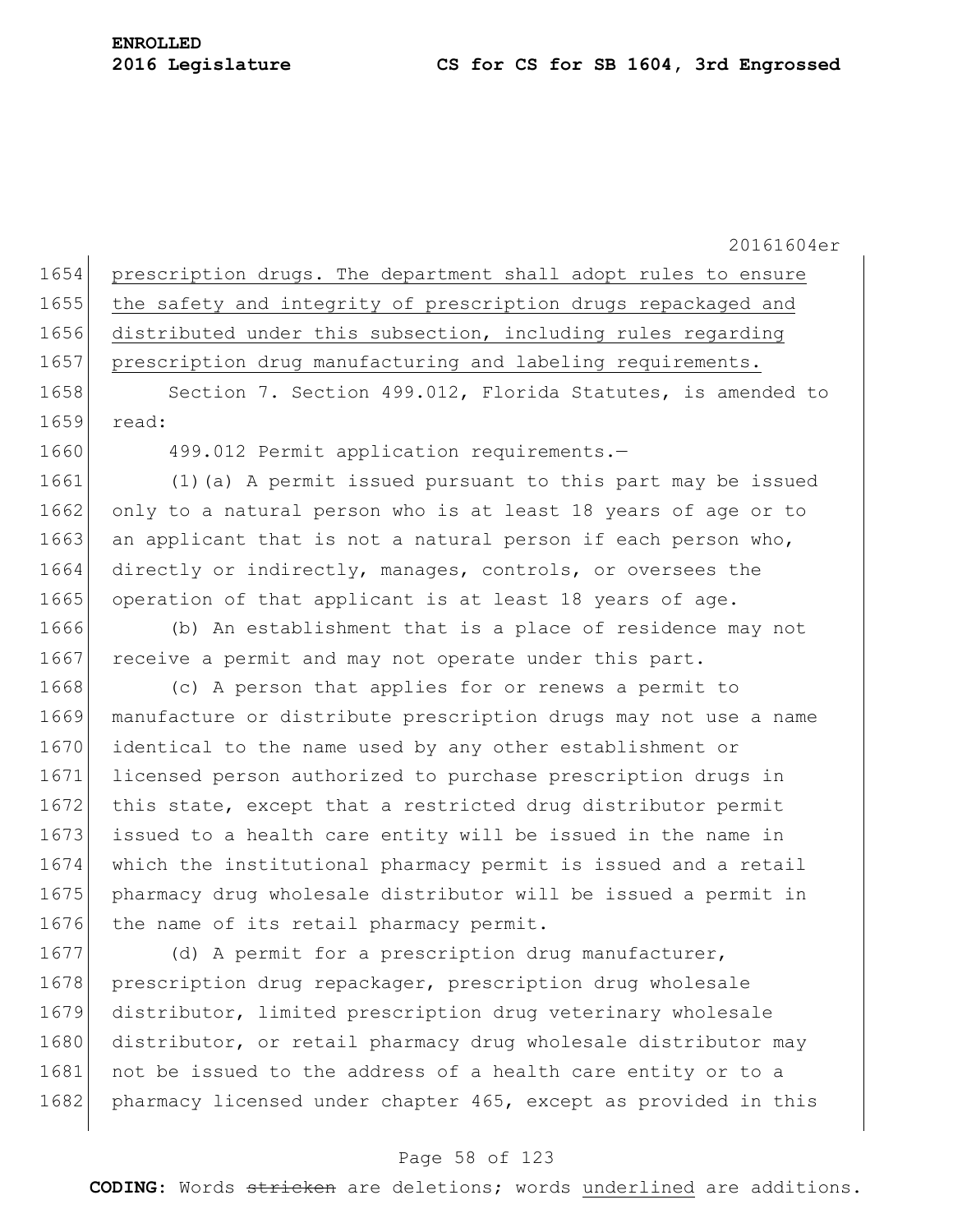1683 paragraph. The department may issue a prescription drug 1684 manufacturer permit to an applicant at the same address as a 1685 licensed nuclear pharmacy, which is a health care entity, even 1686 if the nuclear pharmacy holds a special sterile compounding 1687 permit under chapter 465, for the purpose of manufacturing 1688 prescription drugs used in positron emission tomography or other 1689 radiopharmaceuticals, as listed in a rule adopted by the 1690 department pursuant to this paragraph. The purpose of this 1691 exemption is to assure availability of state-of-the-art 1692 pharmaceuticals that would pose a significant danger to the 1693 public health if manufactured at a separate establishment 1694 address from the nuclear pharmacy from which the prescription 1695 drugs are dispensed. The department may also issue a retail 1696 pharmacy drug wholesale distributor permit to the address of a 1697 community pharmacy licensed under chapter 465, even if the 1698 community pharmacy holds a special sterile compounding permit 1699 under chapter 465, as long as the community pharmacy which does 1700 not meet the definition of a closed pharmacy in s. 499.003.

1701 (e) A county or municipality may not issue an occupational 1702 license for any licensing period beginning on or after October 1703  $\left| \frac{1}{1} \right|$ ,  $2003$ , for any establishment that requires a permit pursuant 1704 to this part, unless the establishment exhibits a current permit 1705 issued by the department for the establishment. Upon 1706 presentation of the requisite permit issued by the department, 1707 an occupational license may be issued by the municipality or 1708 county in which application is made. The department shall 1709 furnish to local agencies responsible for issuing occupational 1710 licenses a current list of all establishments licensed pursuant 1711 to this part.

## Page 59 of 123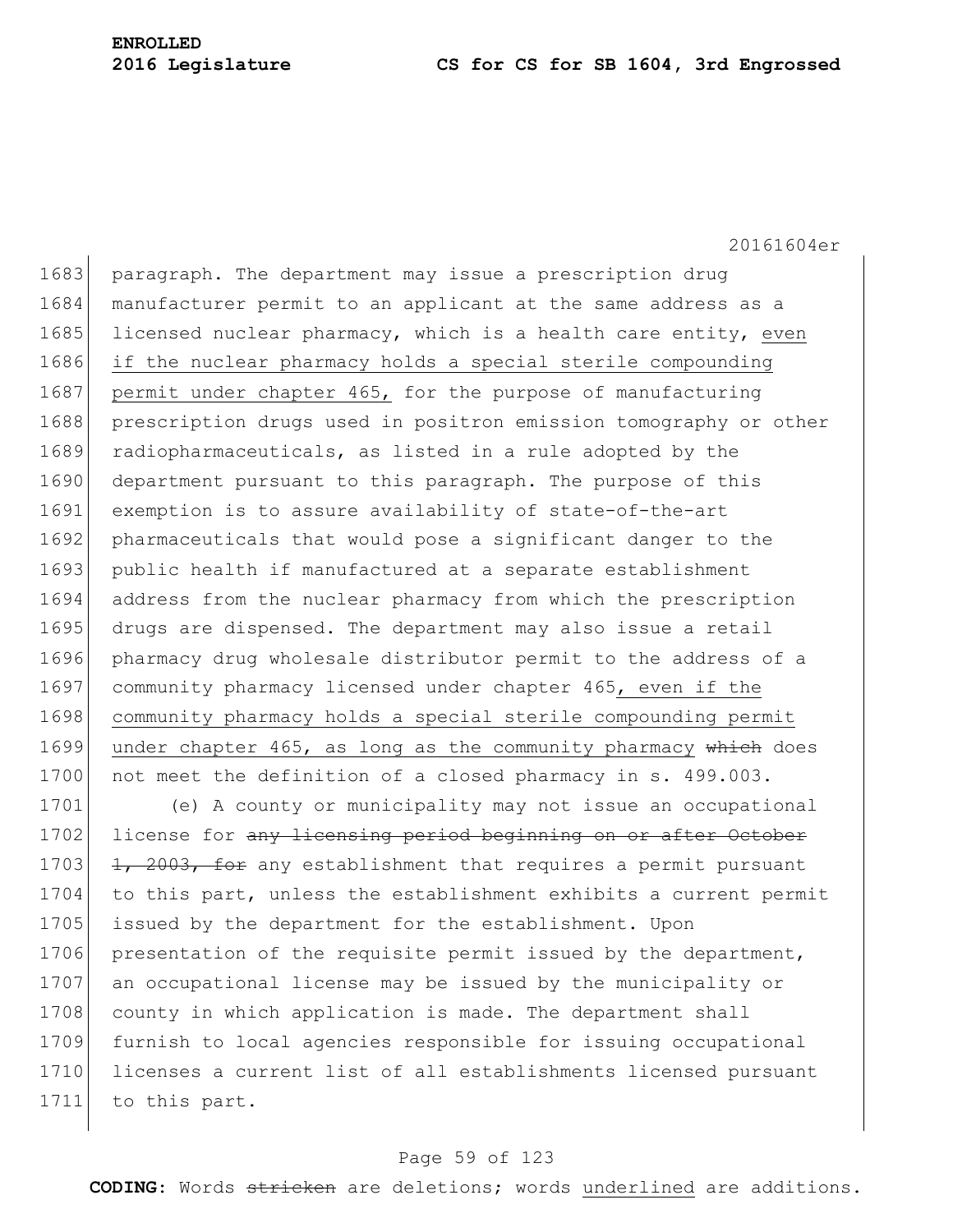#### **2016 Legislature CS for CS for SB 1604, 3rd Engrossed**

20161604er

1712 (2) Notwithstanding subsection (6), a permitted person in 1713 good standing may change the type of permit issued to that 1714 person by completing a new application for the requested permit, 1715 paying the amount of the difference in the permit fees if the 1716 fee for the new permit is more than the fee for the original 1717 permit, and meeting the applicable permitting conditions for the 1718 new permit type. The new permit expires on the expiration date 1719 of the original permit being changed; however, a new permit for 1720 a prescription drug wholesale distributor, an out-of-state 1721 prescription drug wholesale distributor, or a retail pharmacy 1722 drug wholesale distributor shall expire on the expiration date 1723 of the original permit or 1 year after the date of issuance of 1724 the new permit, whichever is earlier. A refund may not be issued 1725 if the fee for the new permit is less than the fee that was paid 1726 for the original permit.

1727 (3)(a) A written application for a permit or to renew a 1728 permit must be filed with the department on forms furnished by 1729 the department. The department shall establish, by rule, the 1730 form and content of the application to obtain or renew a permit. 1731 The applicant must submit to the department with the application 1732 a statement that swears or affirms that the information is true 1733 and correct.

1734 (b) Upon a determination that 2 years have elapsed since 1735 the department notified an applicant for permit, certification, 1736 or product registration of a deficiency in the application and 1737 that the applicant has failed to cure the deficiency, the 1738 application shall expire. The determination regarding the 2-year 1739 lapse of time shall be based on documentation that the 1740 department notified the applicant of the deficiency in

#### Page 60 of 123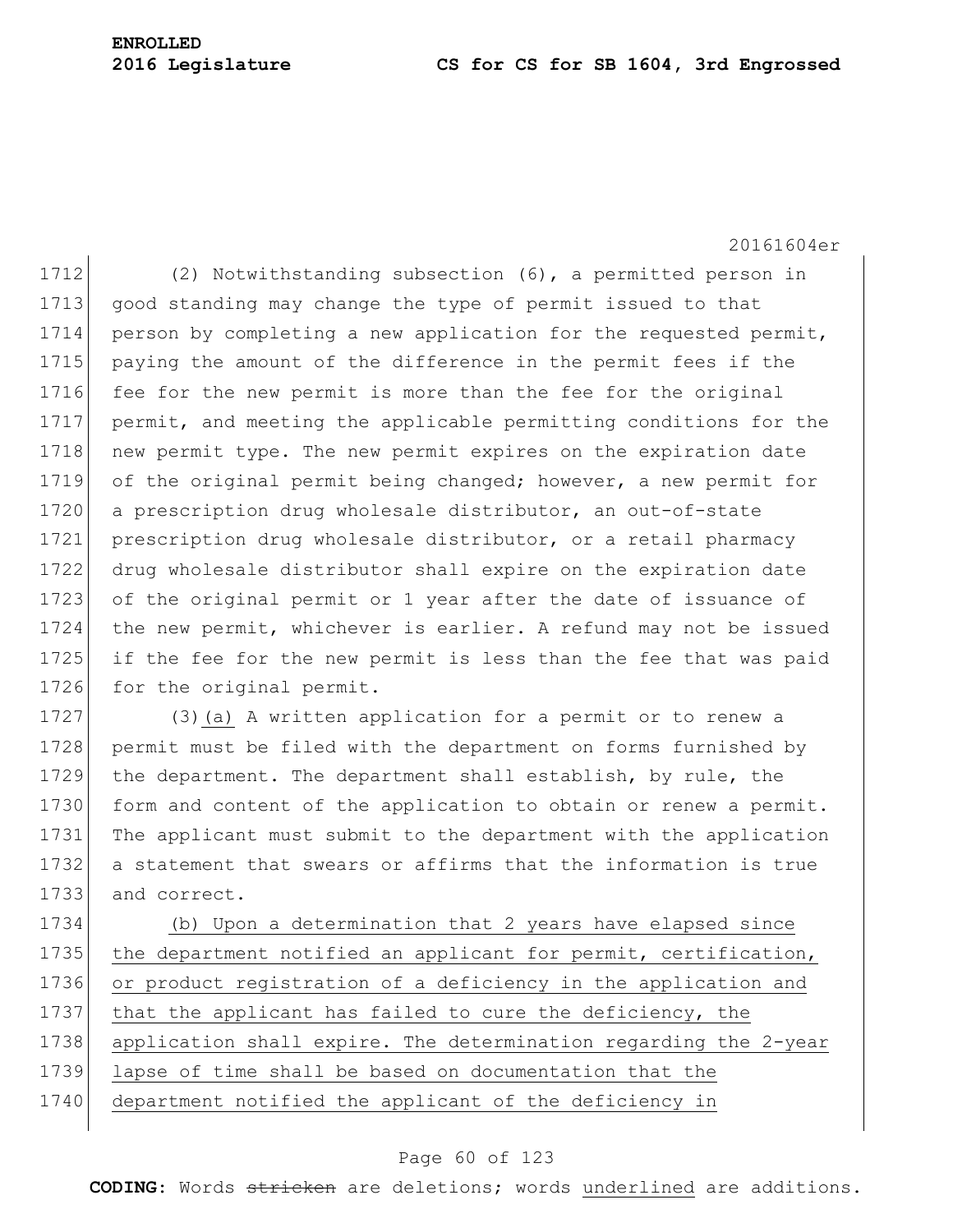|      | 20161604er                                                       |
|------|------------------------------------------------------------------|
| 1741 | accordance with s. 120.60.                                       |
| 1742 | (c) Information submitted by an applicant on an application      |
|      | required pursuant to this subsection which is a trade secret, as |
|      | defined in s. 812.081, shall be maintained by the department as  |
|      | trade secret information pursuant to s. 499.051(7).              |
|      | (4) (a) Except for a permit for a prescription drug              |
|      | wholesale distributor or an out-of-state prescription drug       |
|      | wholesale distributor, an application for a permit must include: |
|      | 1. The name, full business address, and telephone number of      |
|      | the applicant;                                                   |
|      | 2. All trade or business names used by the applicant;            |
|      | 3. The address, telephone numbers, and the names of contact      |
|      | persons for each facility used by the applicant for the storage, |
|      | handling, and distribution of prescription drugs;                |
|      | 4. The type of ownership or operation, such as a                 |
|      | partnership, corporation, or sole proprietorship; and            |
|      | 5. The names of the owner and the operator of the                |
|      | establishment, including:                                        |
|      | a. If an individual, the name of the individual;                 |
|      | b. If a partnership, the name of each partner and the name       |
|      | of the partnership;                                              |
|      | c. If a corporation, the name and title of each corporate        |
|      | officer and director, the corporate names, and the name of the   |
|      | state of incorporation;                                          |
|      | d. If a sole proprietorship, the full name of the sole           |
|      | proprietor and the name of the business entity;                  |
|      | e. If a limited liability company, the name of each member,      |
|      | the name of each manager, the name of the limited liability      |
|      | company, and the name of the state in which the limited          |

# Page 61 of 123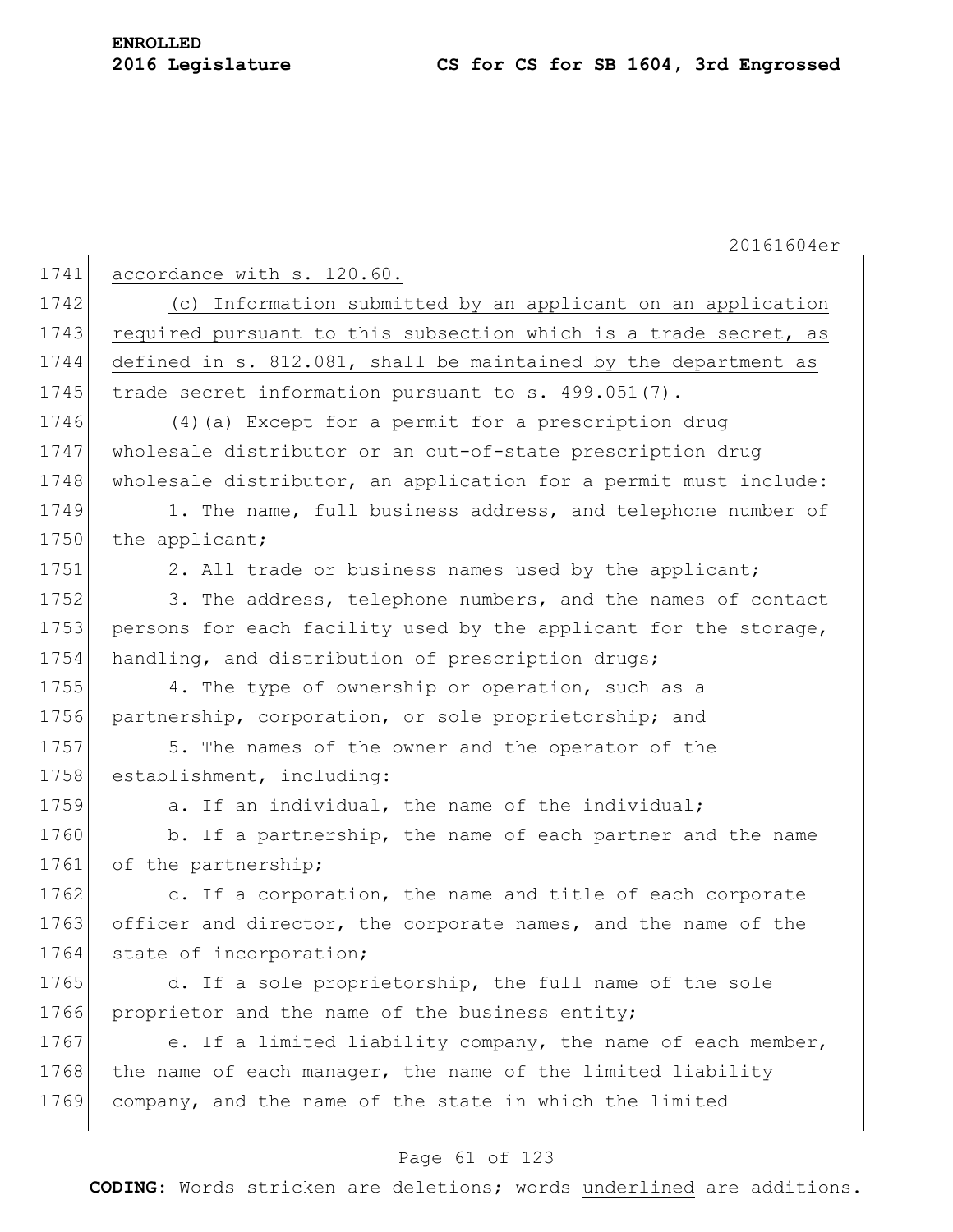20161604er 1770 liability company was organized; and 1771 f. Any other relevant information that the department 1772 requires. 1773 (b) Upon approval of the application by the department and 1774 payment of the required fee, the department shall issue a permit 1775 to the applicant, if the applicant meets the requirements of 1776 this part and rules adopted under this part. 1777 (c) Any change in information required under paragraph (a) 1778 must be submitted to the department before the change occurs. 1779 (d) The department shall consider, at a minimum, the 1780 following factors in reviewing the qualifications of persons to 1781 be permitted under this part: 1782 1. The applicant's having been found quilty, regardless of 1783 adjudication, in a court of this state or other jurisdiction, of 1784 a violation of a law that directly relates to a drug, device, or 1785 cosmetic. A plea of nolo contendere constitutes a finding of 1786 quilt for purposes of this subparagraph. 1787 2. The applicant's having been disciplined by a regulatory 1788 agency in any state for any offense that would constitute a 1789 violation of this part. 1790 3. Any felony conviction of the applicant under a federal, 1791 state, or local law; 1792 4. The applicant's past experience in manufacturing or 1793 distributing drugs, devices, or cosmetics; 1794 5. The furnishing by the applicant of false or fraudulent 1795 material in any application made in connection with 1796 manufacturing or distributing drugs, devices, or cosmetics; 1797 6. Suspension or revocation by a federal, state, or local 1798 government of any permit currently or previously held by the

#### Page 62 of 123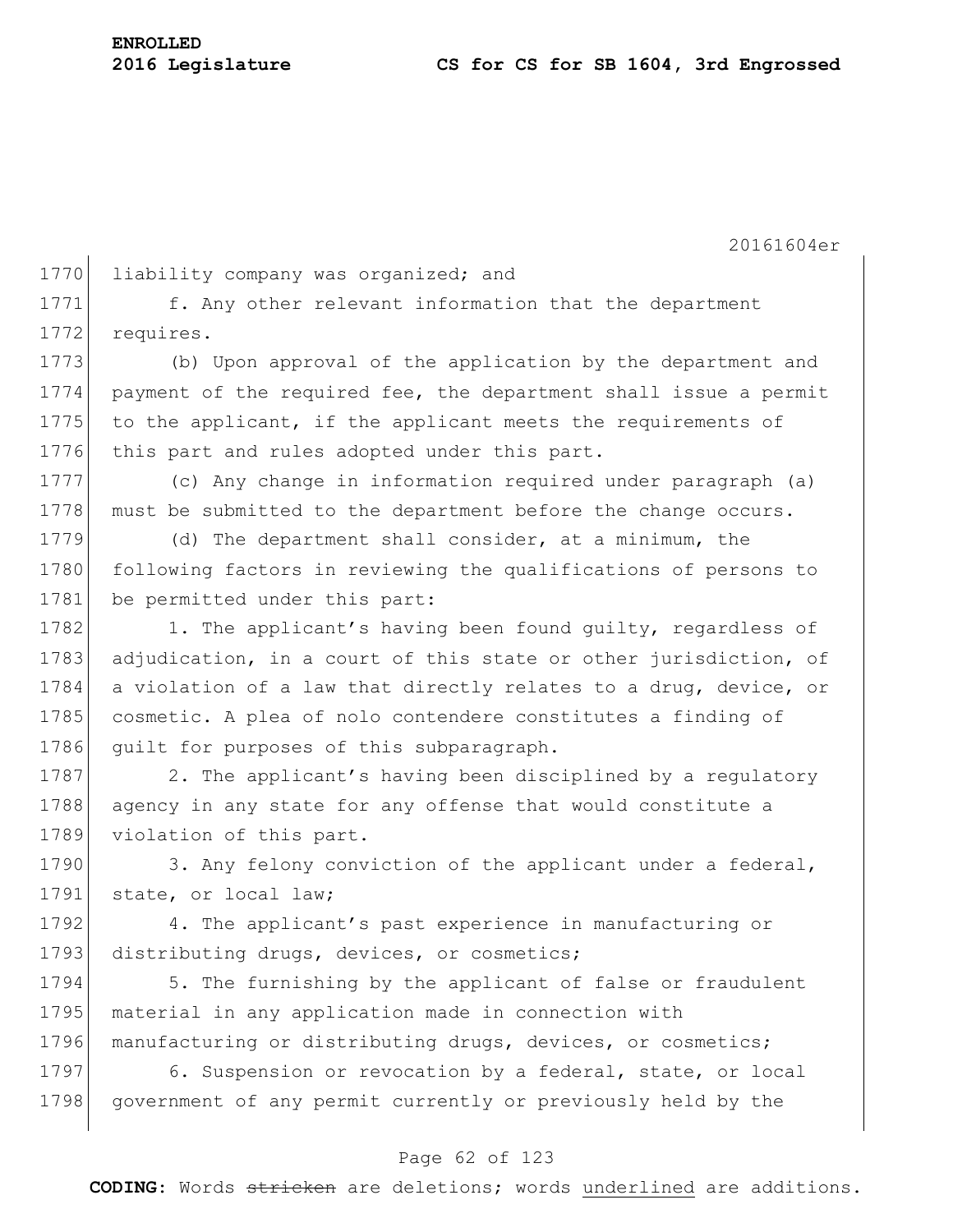|      | 20161604er                                                       |
|------|------------------------------------------------------------------|
| 1799 | applicant for the manufacture or distribution of any drugs,      |
| 1800 | devices, or cosmetics;                                           |
| 1801 | 7. Compliance with permitting requirements under any             |
| 1802 | previously granted permits;                                      |
| 1803 | 8. Compliance with requirements to maintain or make              |
| 1804 | available to the state permitting authority or to federal,       |
| 1805 | state, or local law enforcement officials those records required |
| 1806 | under this section; and                                          |
| 1807 | 9. Any other factors or qualifications the department            |
| 1808 | considers relevant to and consistent with the public health and  |
| 1809 | safety.                                                          |
| 1810 | (5) Except for a permit for a prescription drug wholesale        |
| 1811 | distributor or an out-of-state prescription drug wholesale       |
| 1812 | distributor:                                                     |
| 1813 | (a) The department shall adopt rules for the biennial            |
| 1814 | renewal of permits; however, the department may issue up to a 4- |
| 1815 | year permit to selected permittees notwithstanding any other     |
| 1816 | provision of law. Fees for such renewal may not exceed the fee   |
| 1817 | caps set forth in s. 499.041 on an annualized basis as           |
| 1818 | authorized by law.                                               |
| 1819 | (b) The department shall renew a permit upon receipt of the      |
| 1820 | renewal application and renewal fee if the applicant meets the   |
| 1821 | requirements established under this part and the rules adopted   |
| 1822 | under this part.                                                 |
| 1823 | (c) At least 90 days before the expiration date of a             |
| 1824 | permit, the department shall forward a permit renewal            |
| 1825 | notification to the permittee at the mailing address of the      |
| 1826 | permitted establishment on file with the department. The permit  |
| 1827 | renewal notification must state conspicuously the date on which  |
|      |                                                                  |

# Page 63 of 123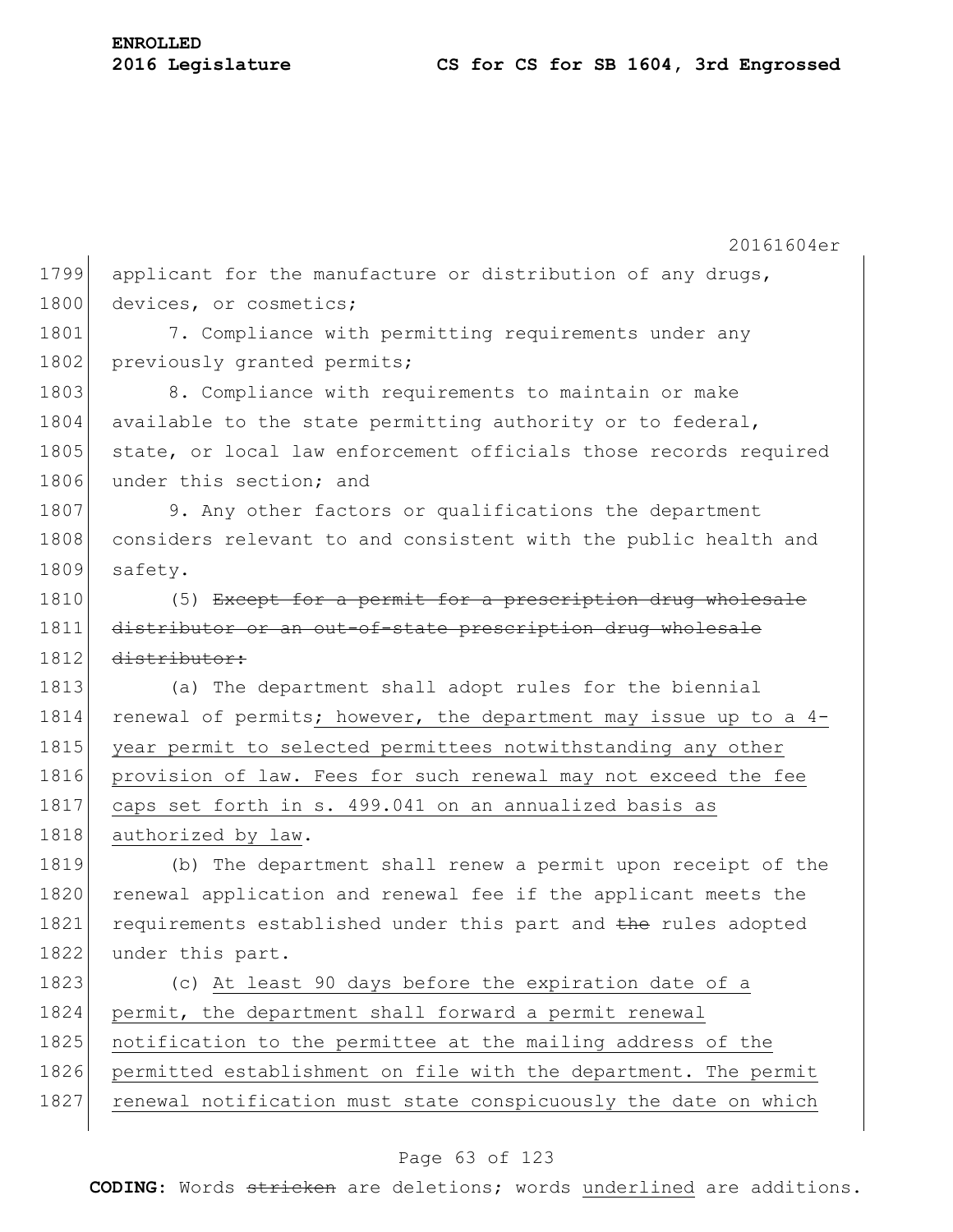1828 the permit for the establishment will expire and that the 1829 establishment may not operate unless the permit for the 1830 establishment is renewed timely. A permit, unless sooner 1831 suspended or revoked, automatically expires 2 years after the 1832 <del>last day of the anniversary month in which the permit was</del> 1833 originally issued. 1834 (d) A permit issued under this part may be renewed by 1835 making application for renewal on forms furnished by the 1836 department and paying the appropriate fees. 1837 1. If a prescription drug wholesale distributor or an out-1838 of-state prescription drug wholesale distributor renewal 1839 application and fee are submitted and postmarked later than 45 1840 days before the expiration date of the permit, the permit may be 1841 renewed only upon payment of a late renewal fee of \$100, plus 1842 the required renewal fee. 1843 2. If any other a renewal application and fee are submitted

1844 and postmarked after the expiration date of the permit, the 1845 permit may be renewed only upon payment of a late renewal 1846 delinquent fee of \$100, plus the required renewal fee, not later 1847 than 60 days after the expiration date.

1848 3. A permittee who submits a renewal application in 1849 accordance with this paragraph may continue to operate under its 1850 permit, unless the permit is suspended or revoked, until final 1851 disposition of the renewal application.

1852 4.  $\left(\frac{d}{dt}\right)$  Failure to renew a permit in accordance with this 1853 section precludes any future renewal of that permit. If a permit 1854 issued pursuant to this part has expired and cannot be renewed, 1855 before an establishment may engage in activities that require a 1856 permit under this part, the establishment must submit an

## Page 64 of 123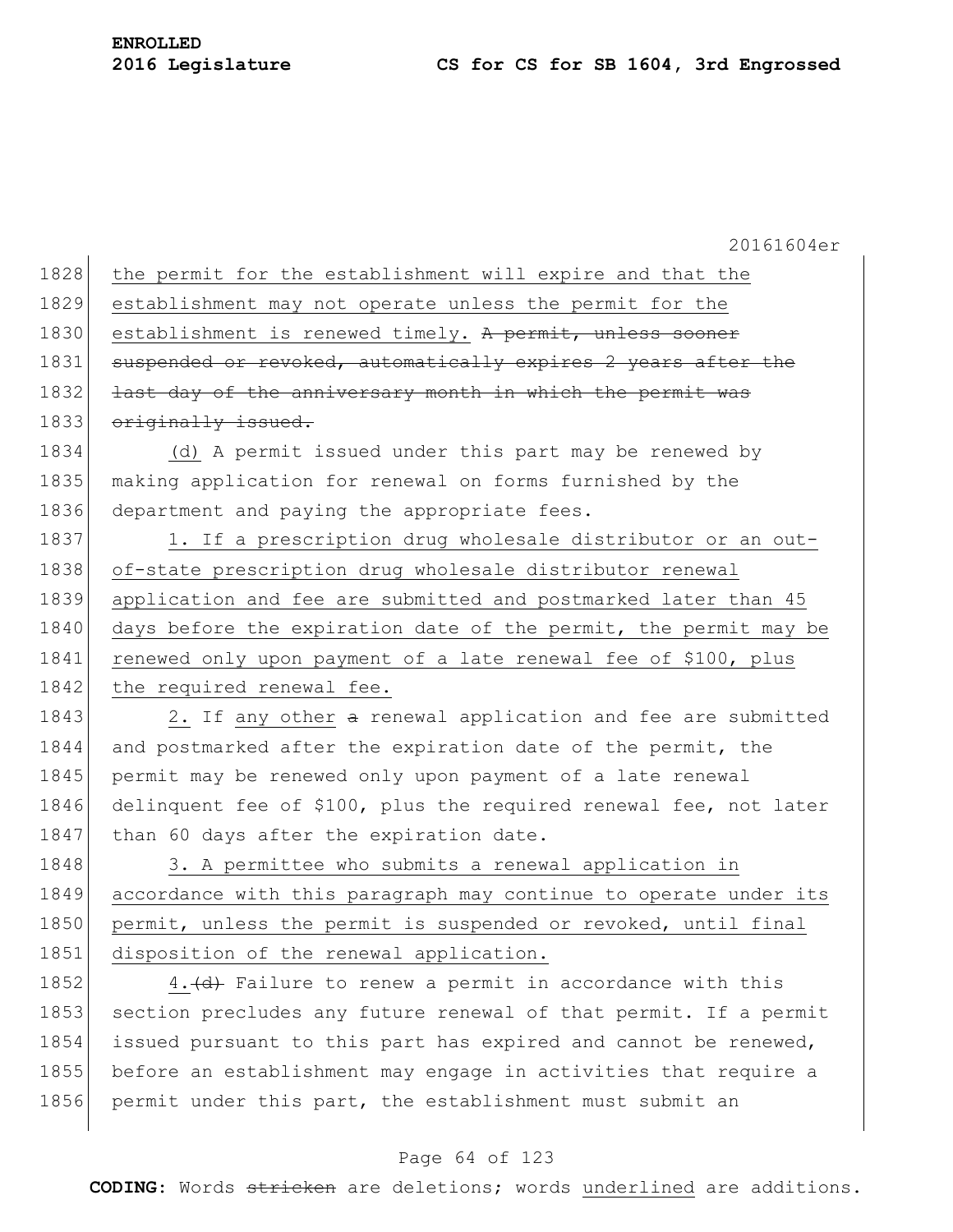20161604er 1857 application for a new permit, pay the applicable application 1858 fee, the initial permit fee, and all applicable penalties, and 1859 be issued a new permit by the department. 1860 (6) A permit issued by the department is nontransferable. 1861 Each permit is valid only for the person or governmental unit to 1862 which it is issued and is not subject to sale, assignment, or 1863 other transfer, voluntarily or involuntarily; nor is a permit 1864 valid for any establishment other than the establishment for 1865 which it was originally issued. 1866 (a) A person permitted under this part must notify the 1867 department before making a change of address. The department 1868 shall set a change of location fee not to exceed \$100. 1869 (b)1. An application for a new permit is required when a 1870 majority of the ownership or controlling interest of a permitted 1871 establishment is transferred or assigned or when a lessee agrees 1872 to undertake or provide services to the extent that legal 1873 liability for operation of the establishment will rest with the 1874 lessee. The application for the new permit must be made before 1875 the date of the sale, transfer, assignment, or lease. 1876 2. A permittee that is authorized to distribute 1877 prescription drugs may transfer such drugs to the new owner or 1878 lessee under subparagraph 1. only after the new owner or lessee 1879 has been approved for a permit to distribute prescription drugs. 1880 (c) If an establishment permitted under this part closes, 1881 the owner must notify the department in writing before the 1882 effective date of closure and must: 1883 1. Return the permit to the department; 1884 2. If the permittee is authorized to distribute 1885 prescription drugs, indicate the disposition of such drugs,

#### Page 65 of 123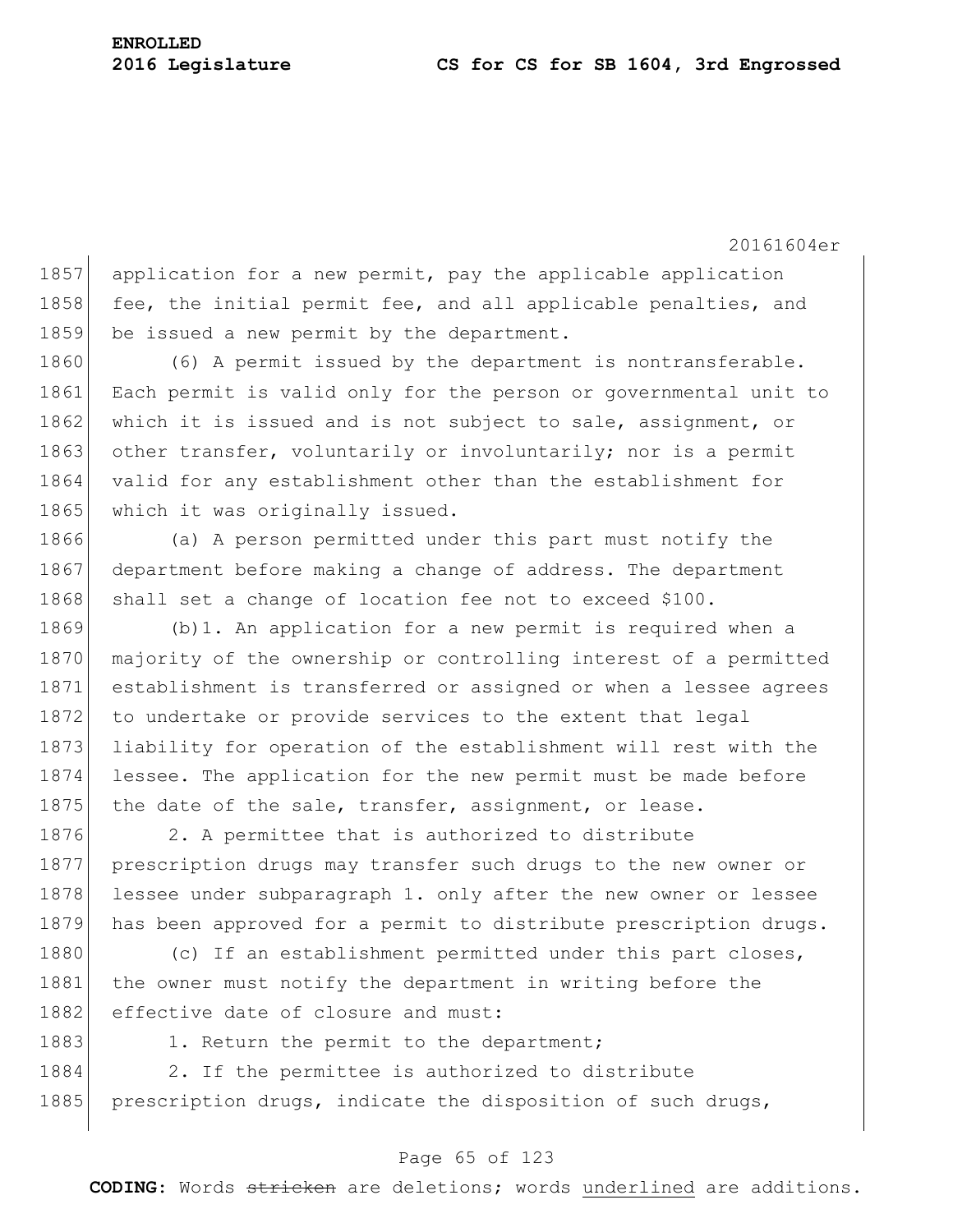20161604er 1886 including the name, address, and inventory, and provide the name 1887 and address of a person to contact regarding access to records 1888 that are required to be maintained under this part. Transfer of 1889 ownership of prescription drugs may be made only to persons 1890 authorized to possess prescription drugs under this part. 1891 1892 The department may revoke the permit of any person that fails to 1893 comply with the requirements of this subsection. 1894 (7) A permit must be posted in a conspicuous place on the 1895 licensed premises. 1896 (8) An application for a permit or to renew a permit for a 1897 prescription drug wholesale distributor or an out-of-state 1898 prescription drug wholesale distributor submitted to the 1899 department must include: 1900 (a) The name, full business address, and telephone number 1901 of the applicant. 1902 (b) All trade or business names used by the applicant. 1903 (c) The address, telephone numbers, and the names of 1904 contact persons for each facility used by the applicant for the 1905 storage, handling, and distribution of prescription drugs. 1906 (d) The type of ownership or operation, such as a 1907 partnership, corporation, or sole proprietorship. 1908 (e) The names of the owner and the operator of the 1909 establishment, including: 1910 1. If an individual, the name of the individual. 1911 2. If a partnership, the name of each partner and the name 1912 of the partnership. 1913 3. If a corporation: 1914 **a.** The name, address, and title of each corporate officer

# Page 66 of 123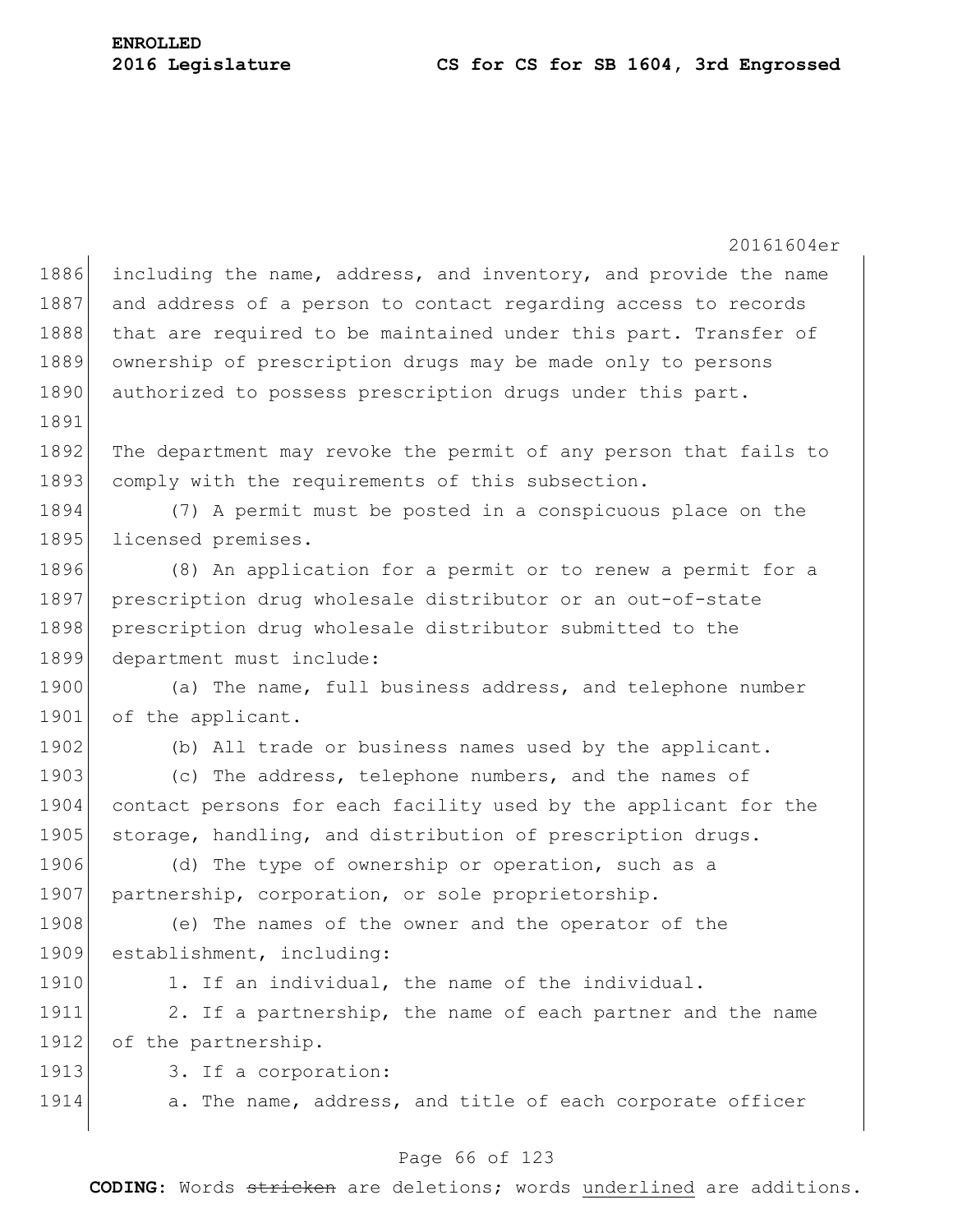**ENROLLED**

|      | 20161604er                                                                             |
|------|----------------------------------------------------------------------------------------|
| 1915 | and director.                                                                          |
| 1916 | b. The name and address of the corporation, resident agent                             |
| 1917 | of the corporation, the resident agent's address, and the                              |
| 1918 | corporation's state of incorporation.                                                  |
| 1919 | c. The name and address of each shareholder of the                                     |
| 1920 | corporation that owns 5 percent or more of the outstanding stock                       |
| 1921 | of the corporation.                                                                    |
| 1922 | 4. If a sole proprietorship, the full name of the sole                                 |
| 1923 | proprietor and the name of the business entity.                                        |
| 1924 | 5. If a limited liability company:                                                     |
| 1925 | a. The name and address of each member.                                                |
| 1926 | b. The name and address of each manager.                                               |
| 1927 | c. The name and address of the limited liability company,                              |
| 1928 | the resident agent of the limited liability company, and the                           |
| 1929 | name of the state in which the limited liability company was                           |
| 1930 | organized.                                                                             |
| 1931 | (f) If applicable, the name and address of each affiliate                              |
| 1932 | of member of the affiliated group of which the applicant is a                          |
| 1933 | member.                                                                                |
| 1934 | $(q)$ $\frac{1}{\sqrt{1 + q}}$ . The applicant's gross annual receipts attributable to |
| 1935 | prescription drug wholesale distribution activities for the                            |
| 1936 | previous tax year. For an application for a new permit, the                            |
| 1937 | estimated annual dollar volume of prescription drug sales of the                       |
| 1938 | applicant, the estimated annual percentage of the applicant's                          |
| 1939 | total company sales that are prescription drugs, the applicant's                       |
| 1940 | estimated annual total dollar volume of purchases of                                   |
| 1941 | prescription drugs, and the applicant's estimated annual total                         |
| 1942 | dollar volume of prescription drug purchases directly from                             |
| 1943 | manufacturers.                                                                         |
|      |                                                                                        |

# Page 67 of 123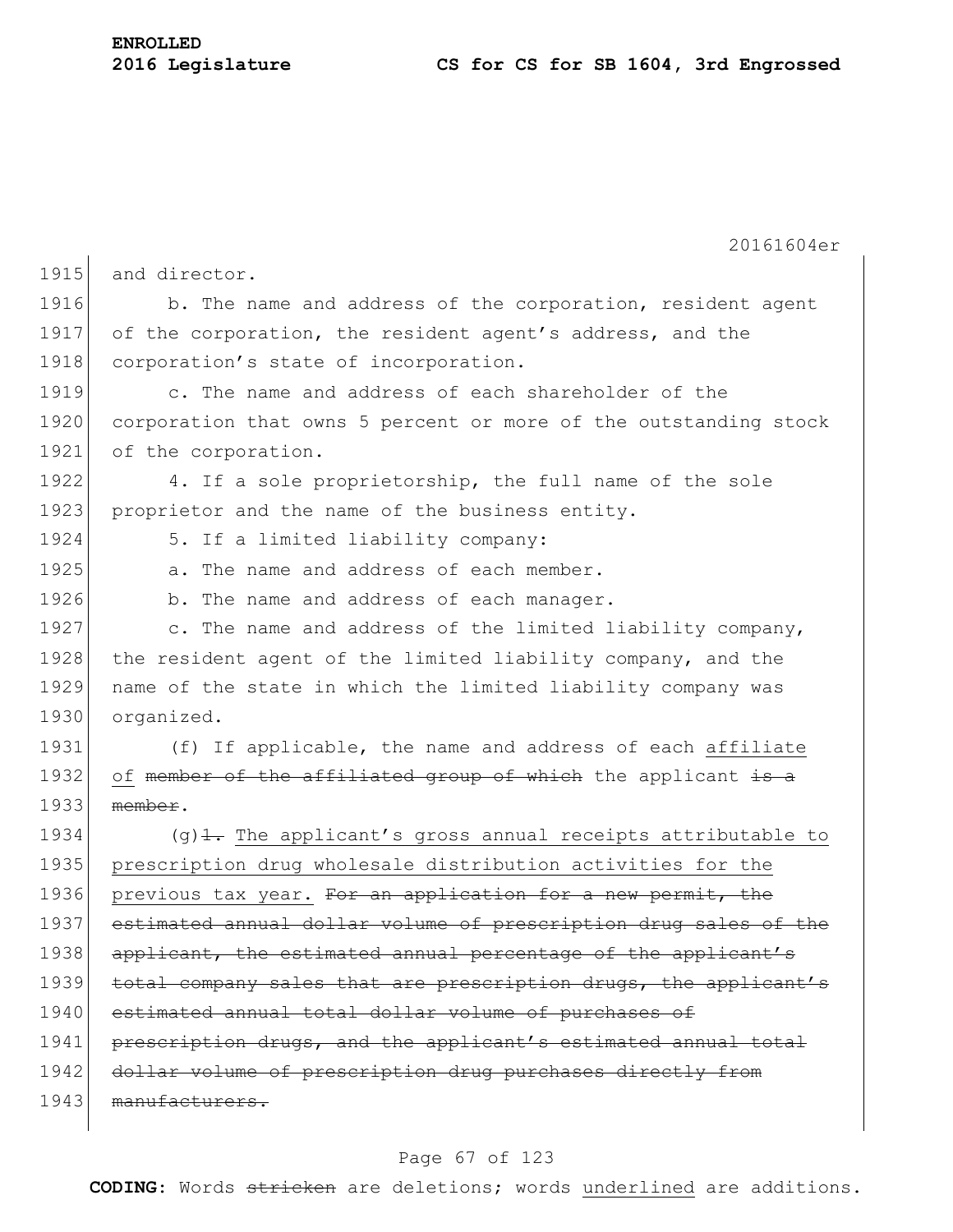20161604er 1944  $\sim$  2. For an application to renew a permit, the total dollar 1945 volume of prescription drug sales in the previous year, the 1946 total dollar volume of prescription drug sales made in the 1947 previous 6 months, the percentage of total company sales that 1948 were prescription drugs in the previous year, the total dollar 1949 volume of purchases of prescription drugs in the previous year, 1950 and the total dollar volume of prescription drug purchases 1951 directly from manufacturers in the previous year. 1952 1953 Such portions of the information required pursuant to this 1954 paragraph which are a trade secret, as defined in s. 812.081, 1955 shall be maintained by the department as trade secret 1956 information is required to be maintained under s. 499.051. 1957 (h) The tax year of the applicant. 1958 (i) A copy of the deed for the property on which 1959 applicant's establishment is located, if the establishment is 1960 owned by the applicant, or a copy of the applicant's lease for 1961 the property on which applicant's establishment is located that 1962 has an original term of not less than 1 calendar year, if the 1963 establishment is not owned by the applicant. 1964 (j) A list of all licenses and permits issued to the 1965 applicant by any other state which authorize the applicant to 1966 purchase or possess prescription drugs. 1967 (k) The name of the manager of the establishment that is 1968 applying for the permit or to renew the permit, the next four 1969 highest ranking employees responsible for prescription drug 1970 wholesale operations for the establishment, and the name of all

#### Page 68 of 123

1971 affiliated parties for the establishment, together with the

1972 personal information statement and fingerprints required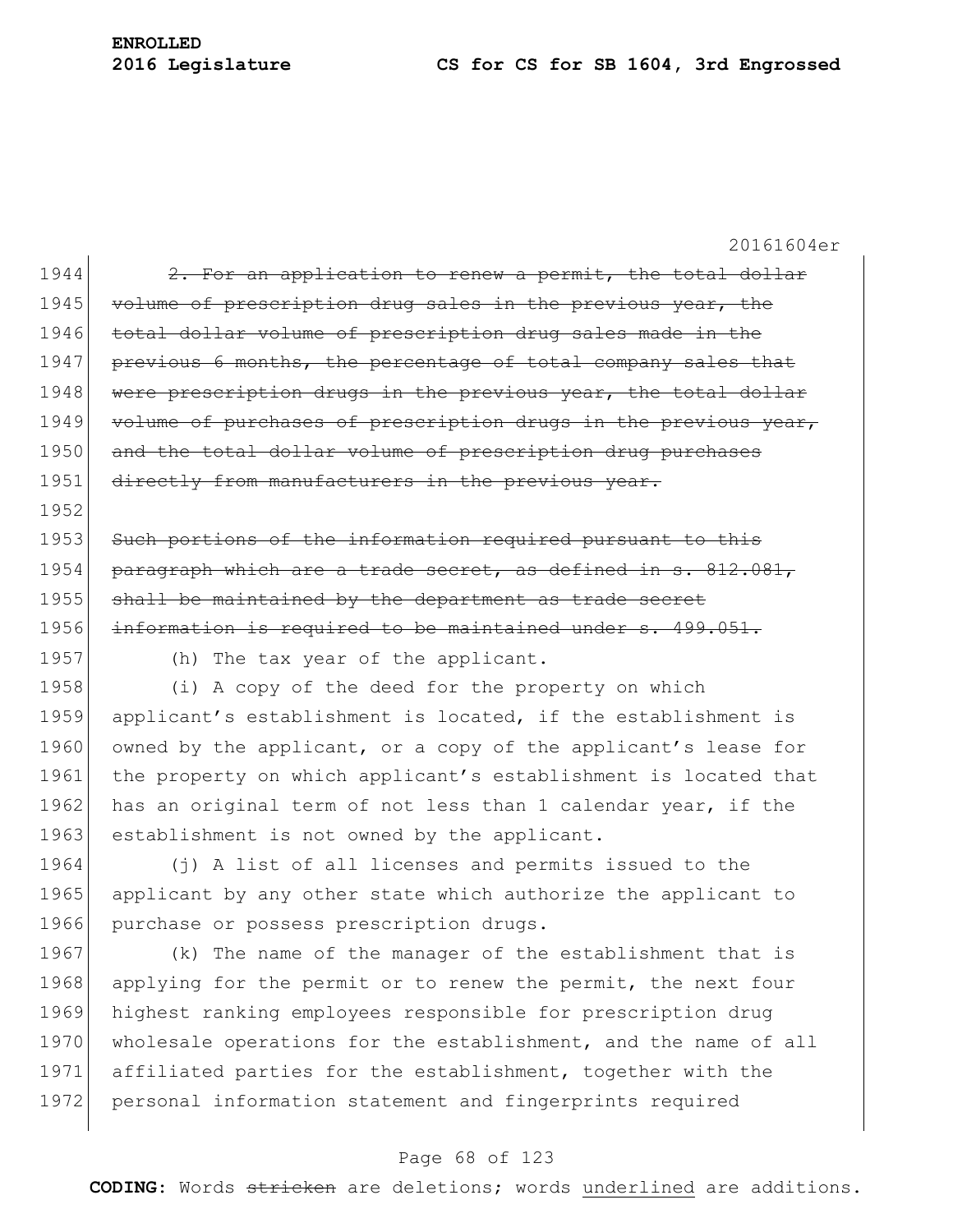20161604er 1973 pursuant to subsection (9) for each of such persons. 1974 (l) The name of each of the applicant's designated 1975 representatives as required by subsection (15)  $(16)$ , together 1976 with the personal information statement and fingerprints 1977 required pursuant to subsection (9) for each such person. 1978 (m) Evidence of a surety bond in this state or any other 1979 state in the United States in the amount of \$100,000. If the 1980 annual gross receipts of the applicant's previous tax year is 1981 \$10 million or less, evidence of a surety bond in the amount of 1982  $|$  \$25,000. The specific language of the surety bond must include 1983 the State of Florida as a beneficiary, payable to the 1984 Professional Regulation Trust Fund. In lieu of the surety bond, 1985 | the applicant may provide other equivalent security such as an 1986 irrevocable letter of credit, or a deposit in a trust account or 1987 financial institution, which includes the State of Florida as a 1988 beneficiary, payable to the Professional Regulation Trust Fund. 1989 The purpose of the bond or other security is to secure payment 1990 of any administrative penalties imposed by the department and 1991 any fees and costs incurred by the department regarding that 1992 permit which are authorized under state law and which the 1993 permittee fails to pay 30 days after the fine or costs become 1994 final. The department may make a claim against such bond or 1995 security until 1 year after the permittee's license ceases to be 1996 valid or until 60 days after any administrative or legal 1997 proceeding authorized in this part which involves the permittee 1998 is concluded, including any appeal, whichever occurs later. For 1999 an applicant that is a secondary wholesale distributor, each of  $2000$  the following:  $2001$  1. A personal background information statement containing

## Page 69 of 123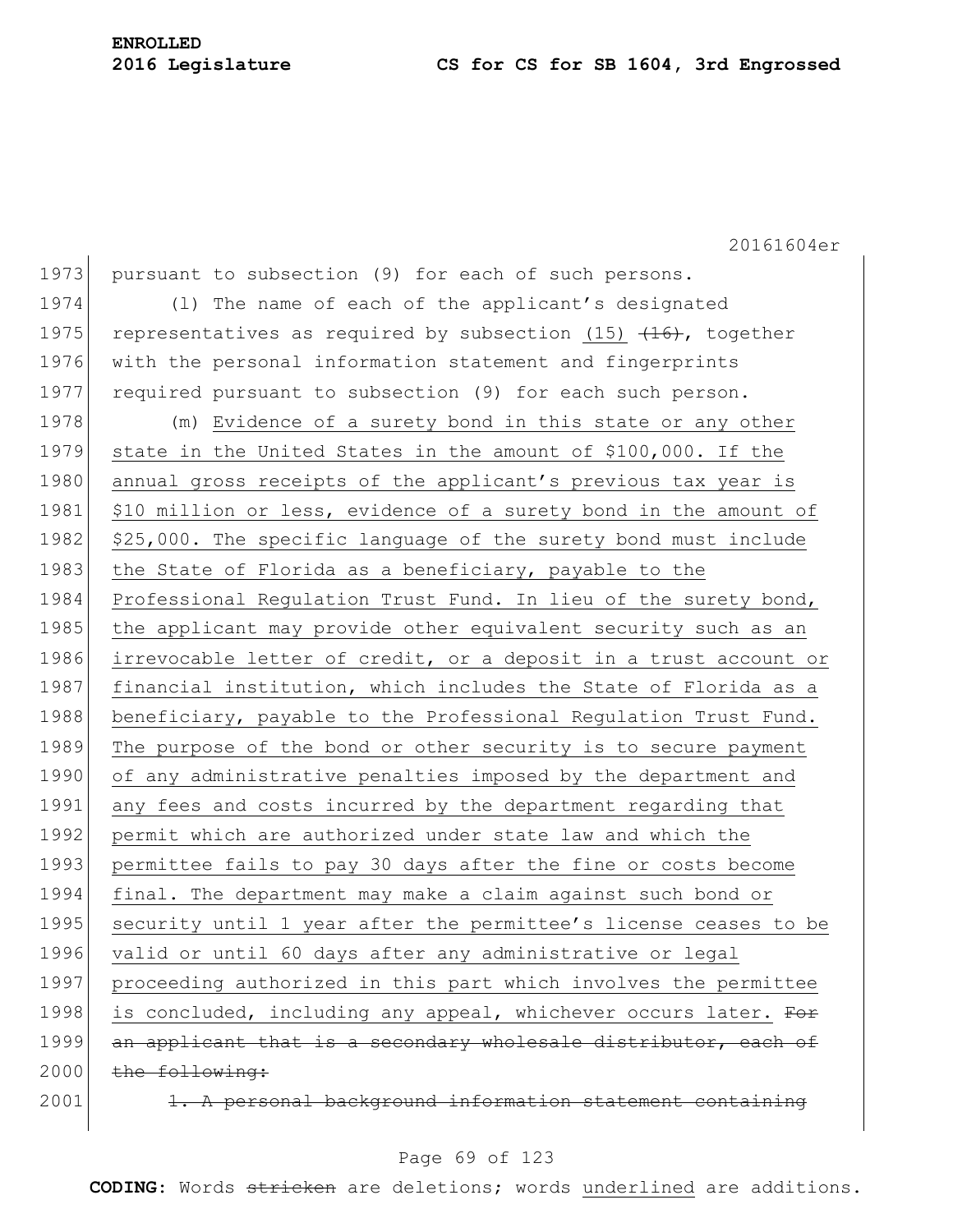20161604er 2002 the background information and fingerprints required pursuant to

2003 subsection (9) for each person named in the applicant's response  $2004$  to paragraphs (k) and (1) and for each affiliated party of the  $2005$  applicant.

 $2006$  2. If any of the five largest shareholders of the 2007 corporation seeking the permit is a corporation, the name, 2008 address, and title of each corporate officer and director of 2009 each such corporation; the name and address of such corporation; 2010 the name of such corporation's resident agent, such 2011 corporation's resident agent's address, and such corporation's 2012 state of its incorporation; and the name and address of each 2013 shareholder of such corporation that owns 5 percent or more of 2014 the stock of such corporation.

 $2015$  3. The name and address of all financial institutions in 2016 which the applicant has an account which is used to pay for the 2017 operation of the establishment or to pay for drugs purchased for 2018 the establishment, together with the names of all persons that 2019 are authorized signatories on such accounts. The portions of the 2020 information required pursuant to this subparagraph which are a 2021  $\left| \right|$  trade secret, as defined in s. 812.081, shall be maintained by 2022 the department as trade secret information is required to be 2023 maintained under s. 499.051.

 $2024$  4. The sources of all funds and the amounts of such funds 2025 used to purchase or finance purchases of prescription drugs or 2026 to finance the premises on which the establishment is to be  $2027$  <del>located.</del>

 $2028$  5. If any of the funds identified in subparagraph 4. were 2029 borrowed, copies of all promissory notes or loans used to obtain  $2030$  such funds.

#### Page 70 of 123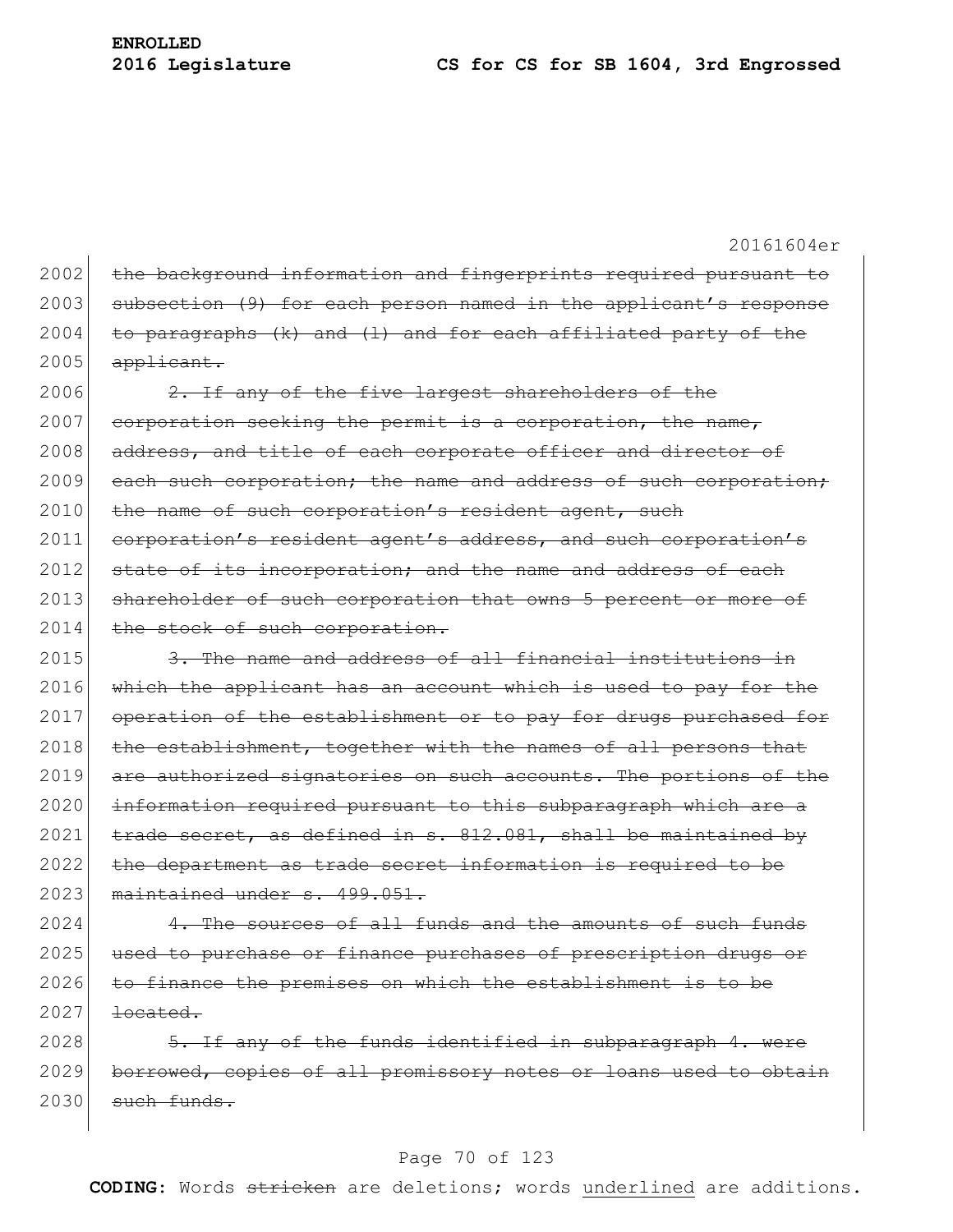20161604er 2031 (n) For establishments used in wholesale distribution, 2032 proof of an inspection conducted by the department, the United 2033 States Food and Drug Administration, or another governmental 2034 entity charged with the regulation of good manufacturing 2035 practices related to wholesale distribution of prescription 2036 drugs, within timeframes set forth by the department in 2037 departmental rules, which demonstrates substantial compliance 2038 with current good manufacturing practices applicable to 2039 wholesale distribution of prescription drugs. The department may 2040 recognize another state's inspection of a wholesale distributor 2041 located in that state if such state's laws are deemed to be 2042 substantially equivalent to the law of this state by the 2043 department. The department may accept an inspection by a third-2044 party accreditation or inspection service which meets the 2045 criteria set forth in department rule. 2046 (o) $\left\langle \text{h} \right\rangle$  Any other relevant information that the department  $2047$  requires, including, but not limited to, any information related  $2048$  to whether the applicant satisfies the definition of a primary 2049 wholesale distributor or a secondary wholesale distributor. 2050 (p) $\leftrightarrow$  Documentation of the credentialing policies and 2051 procedures required by s. 499.0121(15). 2052 (9)(a) Each person required by subsection (8) or subsection 2053 (15) to provide a personal information statement and 2054 fingerprints shall provide the following information to the 2055 department on forms prescribed by the department: 2056 1. The person's places of residence for the past 7 years. 2057 2. The person's date and place of birth. 2058 3. The person's occupations, positions of employment, and 2059 offices held during the past 7 years.

## Page 71 of 123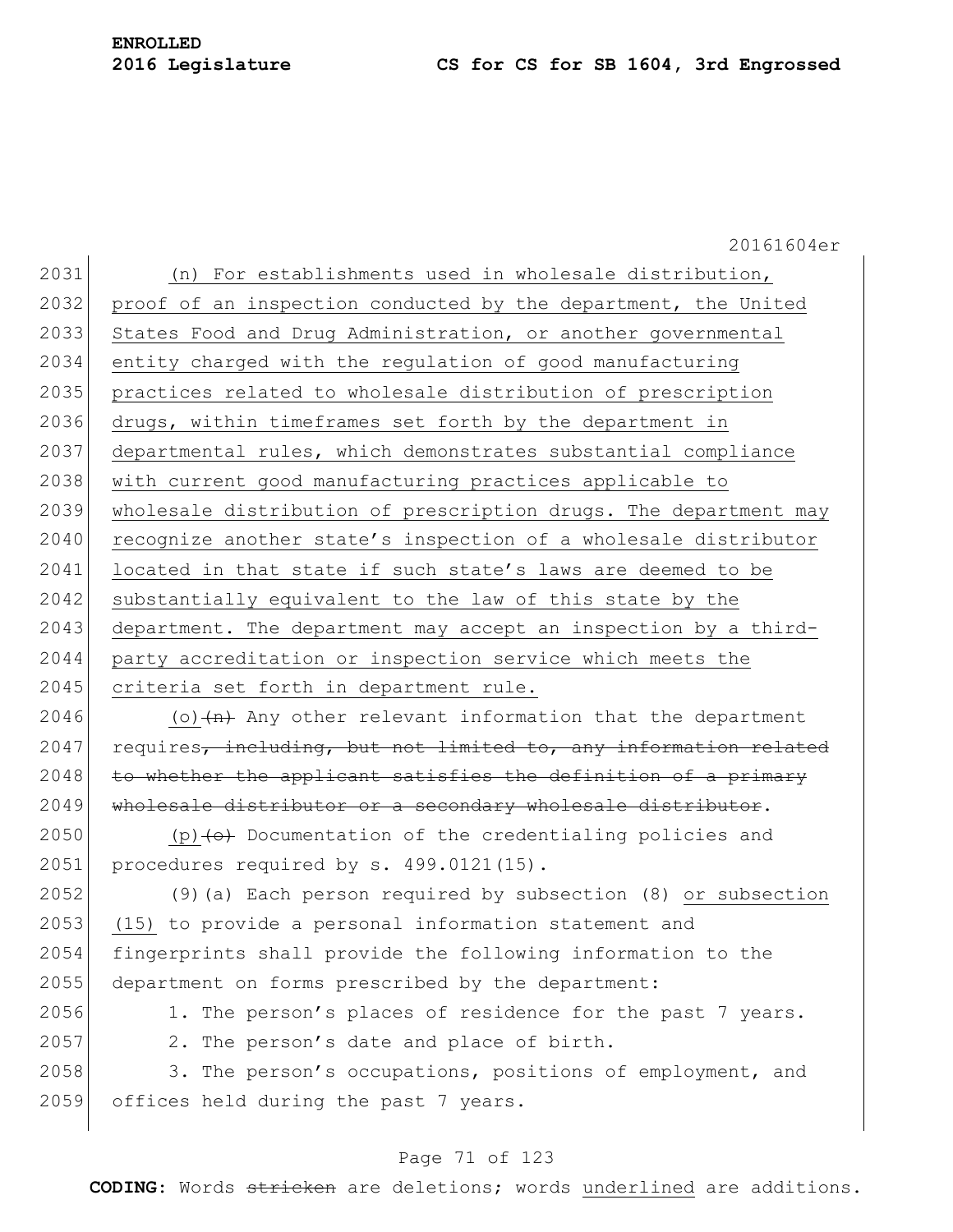**ENROLLED**

20161604er

2060 4. The principal business and address of any business, 2061 corporation, or other organization in which each such office of 2062 the person was held or in which each such occupation or position 2063 of employment was carried on.

2064 5. Whether the person has been, during the past 7 years, 2065 the subject of any proceeding for the revocation of any license 2066 and, if so, the nature of the proceeding and the disposition of 2067 the proceeding.

2068 6. Whether, during the past 7 years, the person has been 2069 enjoined, temporarily or permanently, by a court of competent 2070 jurisdiction from violating any federal or state law regulating 2071 the possession, control, or distribution of prescription drugs, 2072 together with details concerning any such event.

2073 7. A description of any involvement by the person with any 2074 business, including any investments, other than the ownership of 2075 stock in a publicly traded company or mutual fund, during the 2076 past 4 7 years, which manufactured, administered, prescribed, 2077 distributed, or stored pharmaceutical products and any lawsuits 2078 in which such businesses were named as a party.

2079 8. A description of any felony criminal offense of which 2080 the person, as an adult, was found quilty, regardless of whether 2081 adjudication of quilt was withheld or whether the person pled 2082 guilty or nolo contendere. A criminal offense committed in 2083 another jurisdiction which would have been a felony in this 2084 state must be reported. If the person indicates that a criminal 2085 conviction is under appeal and submits a copy of the notice of 2086 appeal of that criminal offense, the applicant must, within 15 2087 days after the disposition of the appeal, submit to the 2088 department a copy of the final written order of disposition.

# Page 72 of 123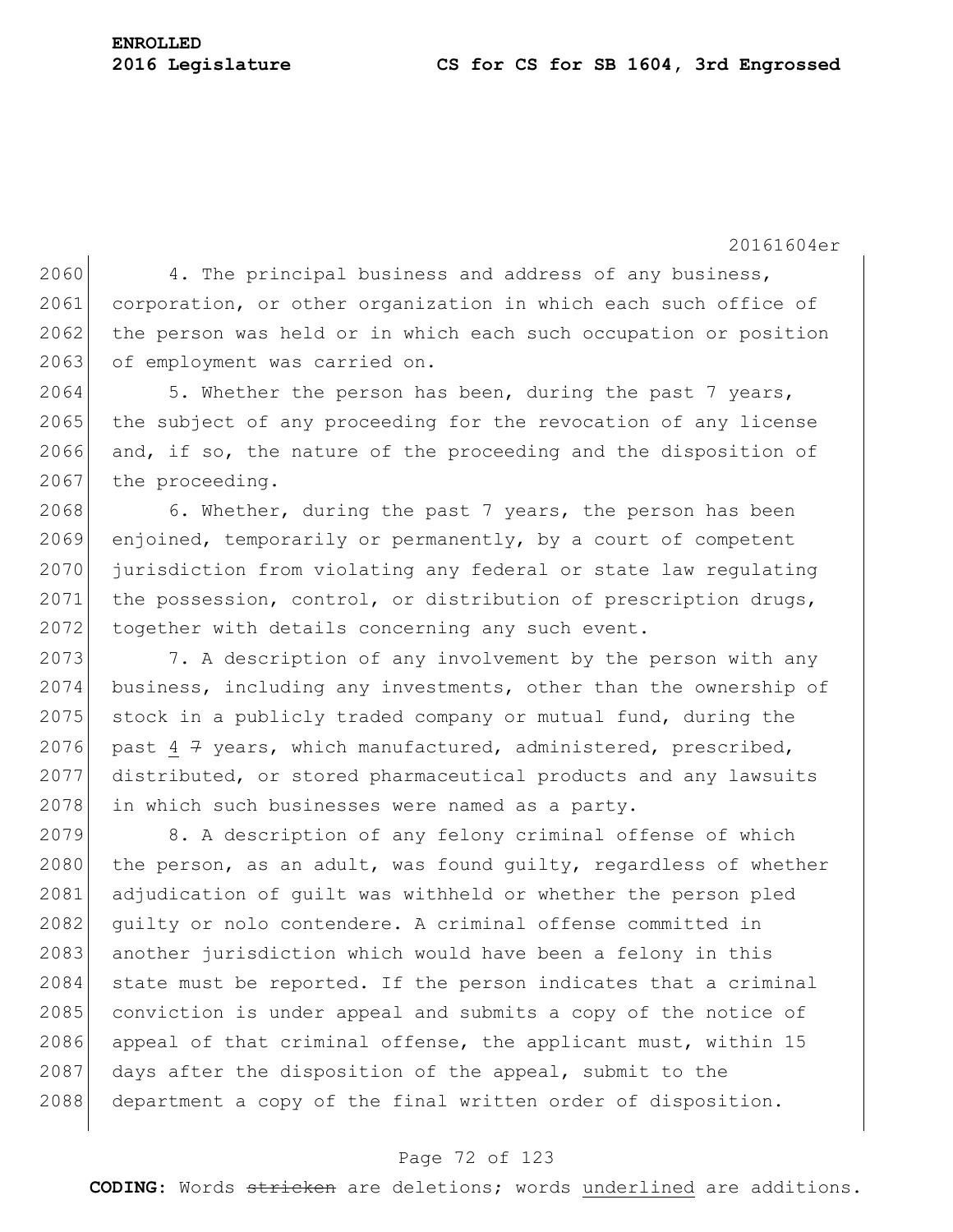2089 9. A photograph of the person taken in the previous 180  $30$ 2090 days. 2091 10. A set of fingerprints for the person on a form and 2092 under procedures specified by the department, together with 2093 payment of an amount equal to the costs incurred by the 2094 department for the criminal record check of the person. 2095 11. The name, address, occupation, and date and place of 2096 birth for each member of the person's immediate family who is 18 2097 years of age or older. As used in this subparagraph, the term 2098 "member of the person's immediate family" includes the person's 2099 spouse, children, parents, siblings, the spouses of the person's 2100 children, and the spouses of the person's siblings. 2101 12. Any other relevant information that the department 2102 requires. 2103 (b) The information required pursuant to paragraph (a) 2104 shall be provided under oath. 2105 (c) The department shall submit the fingerprints provided 2106 by a person for initial licensure to the Department of Law 2107 Enforcement for a statewide criminal record check and for 2108 forwarding to the Federal Bureau of Investigation for a national 2109 criminal record check of the person. The department shall submit 2110 the fingerprints provided by a person as a part of a renewal 2111 application to the Department of Law Enforcement for a statewide 2112 criminal record check, and for forwarding to the Federal Bureau 2113 of Investigation for a national criminal record check, for the 2114 initial renewal of a permit after January 1, 2004; for any 2115 subsequent renewal of a permit, the department shall submit the 2116 required information for a statewide and national criminal 2117 record check of the person. Any person who as a part of an

#### Page 73 of 123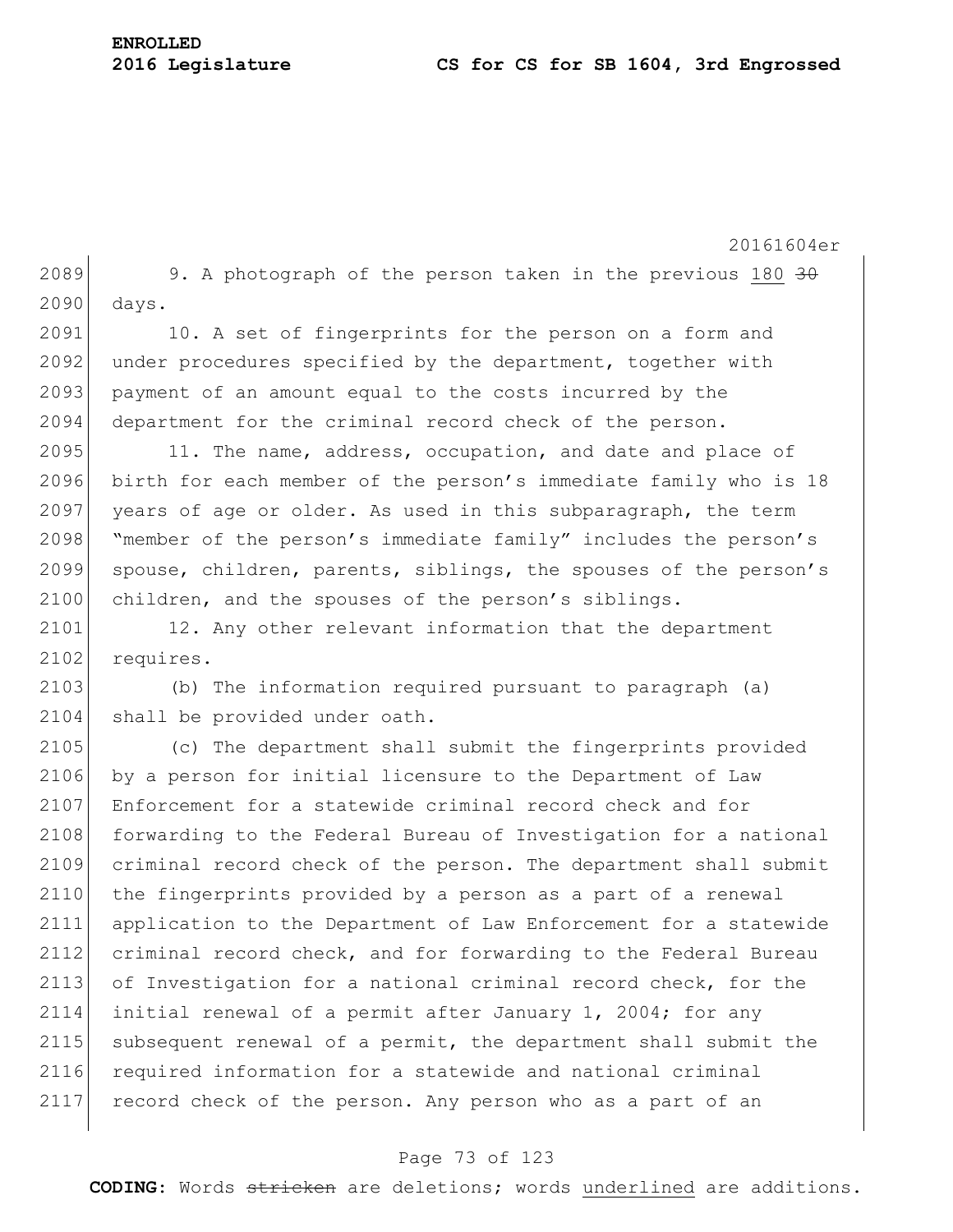20161604er 2118 initial permit application or initial permit renewal after 2119 January 1, 2004, submits to the department a set of fingerprints 2120 required for the criminal record check required in this 2121 paragraph are shall not be required to provide a subsequent set 2122 of fingerprints for a criminal record check to the department, 2123 if the person has undergone a criminal record check as a 2124 condition of the issuance of an initial permit or the initial 2125 renewal of a permit of an applicant after January 1, 2004. The 2126 department is authorized to contract with private vendors, or 2127 enter into interagency agreements, to collect electronic 2128 fingerprints where fingerprints are required for registration, 2129 certification, or the licensure process or where criminal 2130 history record checks are required. 2131 (d) For purposes of applying for renewal of a permit under 2132 subsection  $(8)$  or certification under subsection  $(16)$ , a person 2133 may submit the following in lieu of satisfying the requirements 2134 of paragraphs  $(a)$ ,  $(b)$ , and  $(c)$ : 2135 1. A photograph of the individual taken within 180 days; 2136 and 2137 2. A copy of the personal information statement form most 2138 recently submitted to the department and a certification under 2139 oath, on a form specified by the department, that the individual 2140 has reviewed the previously submitted personal information 2141 statement form and that the information contained therein 2142 remains unchanged. 2143 (10) The department may deny an application for a permit or 2144 refuse to renew a permit for a prescription drug wholesale 2145 distributor or an out-of-state prescription drug wholesale 2146 distributor if:

#### Page 74 of 123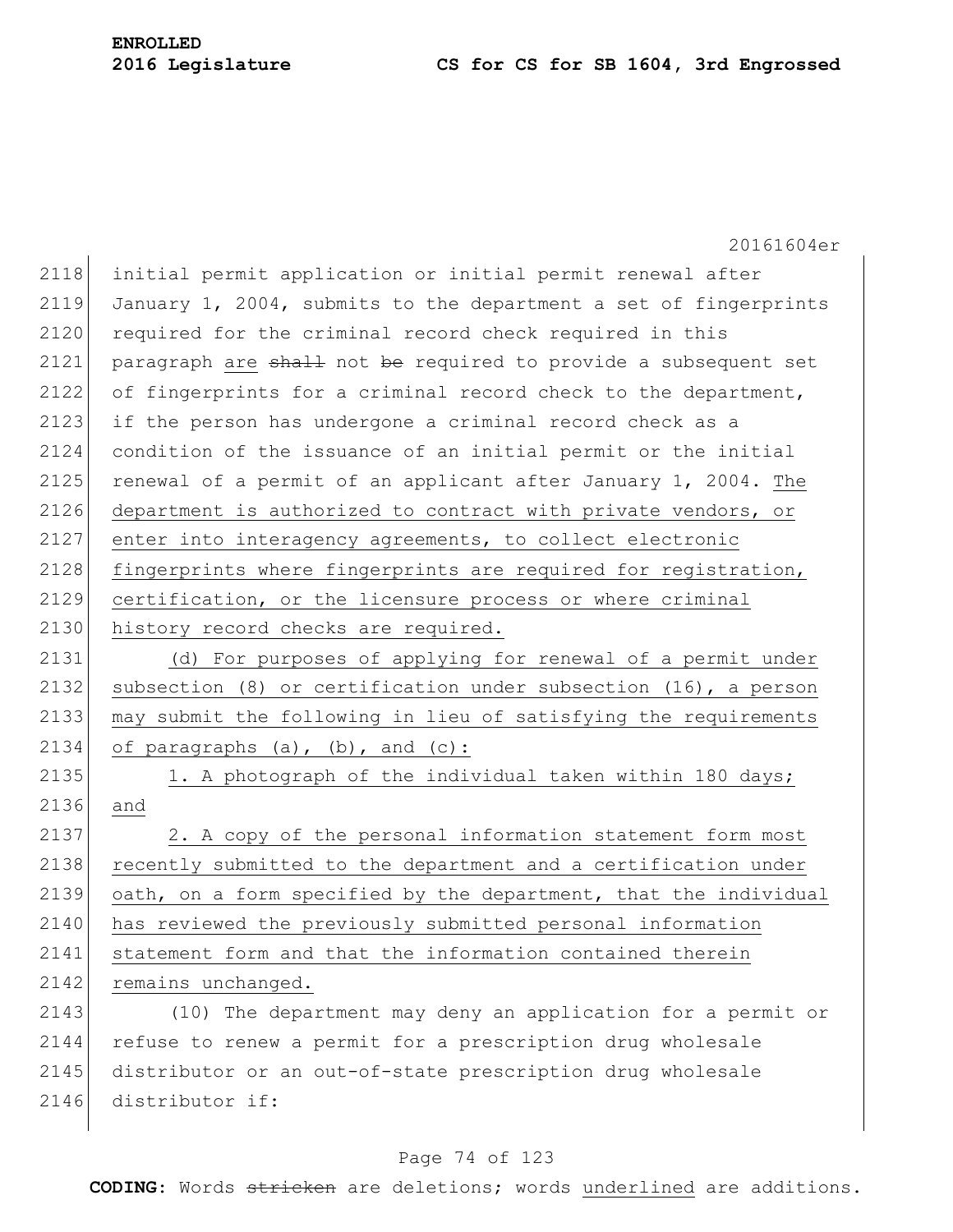20161604er  $2147$  (a) The applicant has not met the requirements for the 2148 permit. 2149 (b) The management, officers, or directors of the applicant 2150 or any affiliated party are found by the department to be 2151 incompetent or untrustworthy. 2152 (c) The applicant is so lacking in experience in managing a 2153 wholesale distributor as to make the issuance of the proposed 2154 permit hazardous to the public health. 2155 (d) The applicant is so lacking in experience in managing a 2156 wholesale distributor as to jeopardize the reasonable promise of 2157 successful operation of the wholesale distributor. 2158 (e) The applicant is lacking in experience in the 2159 distribution of prescription drugs. 2160 (f) The applicant's past experience in manufacturing or 2161 distributing prescription drugs indicates that the applicant 2162 poses a public health risk. 2163 (g) The applicant is affiliated directly or indirectly 2164 | through ownership, control, or other business relations, with 2165 any person or persons whose business operations are or have been 2166 detrimental to the public health. 2167 (h) The applicant, or any affiliated party, has been found 2168 guilty of or has pleaded quilty or nolo contendere to any felony 2169 or crime punishable by imprisonment for 1 year or more under the 2170 laws of the United States, any state, or any other country, 2171 regardless of whether adjudication of quilt was withheld. 2172 (i) The applicant or any affiliated party has been charged 2173 with a felony in a state or federal court and the disposition of 2174 that charge is pending during the application review or renewal 2175 review period.

#### Page 75 of 123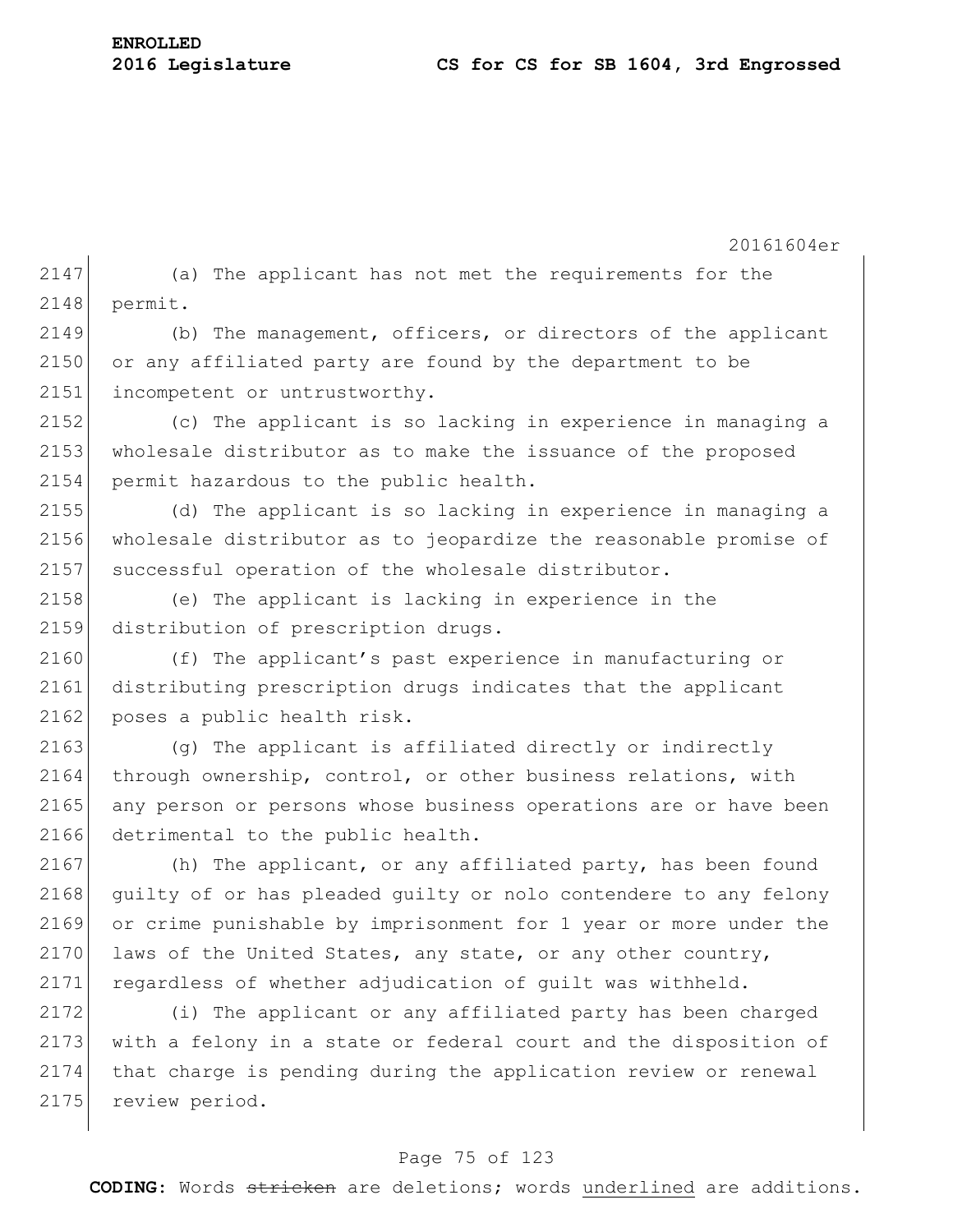#### **2016 Legislature CS for CS for SB 1604, 3rd Engrossed**

20161604er

 $2176$  (j) The applicant has furnished false or fraudulent 2177 information or material in any application made in this state or  $2178$  any other state in connection with obtaining a permit or license 2179 to manufacture or distribute drugs, devices, or cosmetics.  $2180$  (k) That a federal, state, or local government permit 2181 currently or previously held by the applicant, or any affiliated 2182 party, for the manufacture or distribution of any drugs, 2183 devices, or cosmetics has been disciplined, suspended, or 2184 revoked and has not been reinstated. 2185 (l) The applicant does not possess the financial or 2186 physical resources to operate in compliance with the permit 2187 being sought, this chapter, and the rules adopted under this 2188 chapter. 2189 (m) The applicant or any affiliated party receives, 2190 directly or indirectly, financial support and assistance from a 2191 person who was an affiliated party of a permittee whose permit 2192 was subject to discipline or was suspended or revoked, other 2193 than through the ownership of stock in a publicly traded company 2194 or a mutual fund. 2195 (n) The applicant or any affiliated party receives, 2196 directly or indirectly, financial support and assistance from a 2197 person who has been found guilty of any violation of this part 2198 or chapter 465, chapter 501, or chapter 893, any rules adopted 2199 under this part or those chapters, any federal or state drug  $2200$  law, or any felony where the underlying facts related to drugs, 2201 regardless of whether the person has been pardoned, had her or

2202 his civil rights restored, or had adjudication withheld, other 2203 than through the ownership of stock in a publicly traded company 2204 or a mutual fund.

#### Page 76 of 123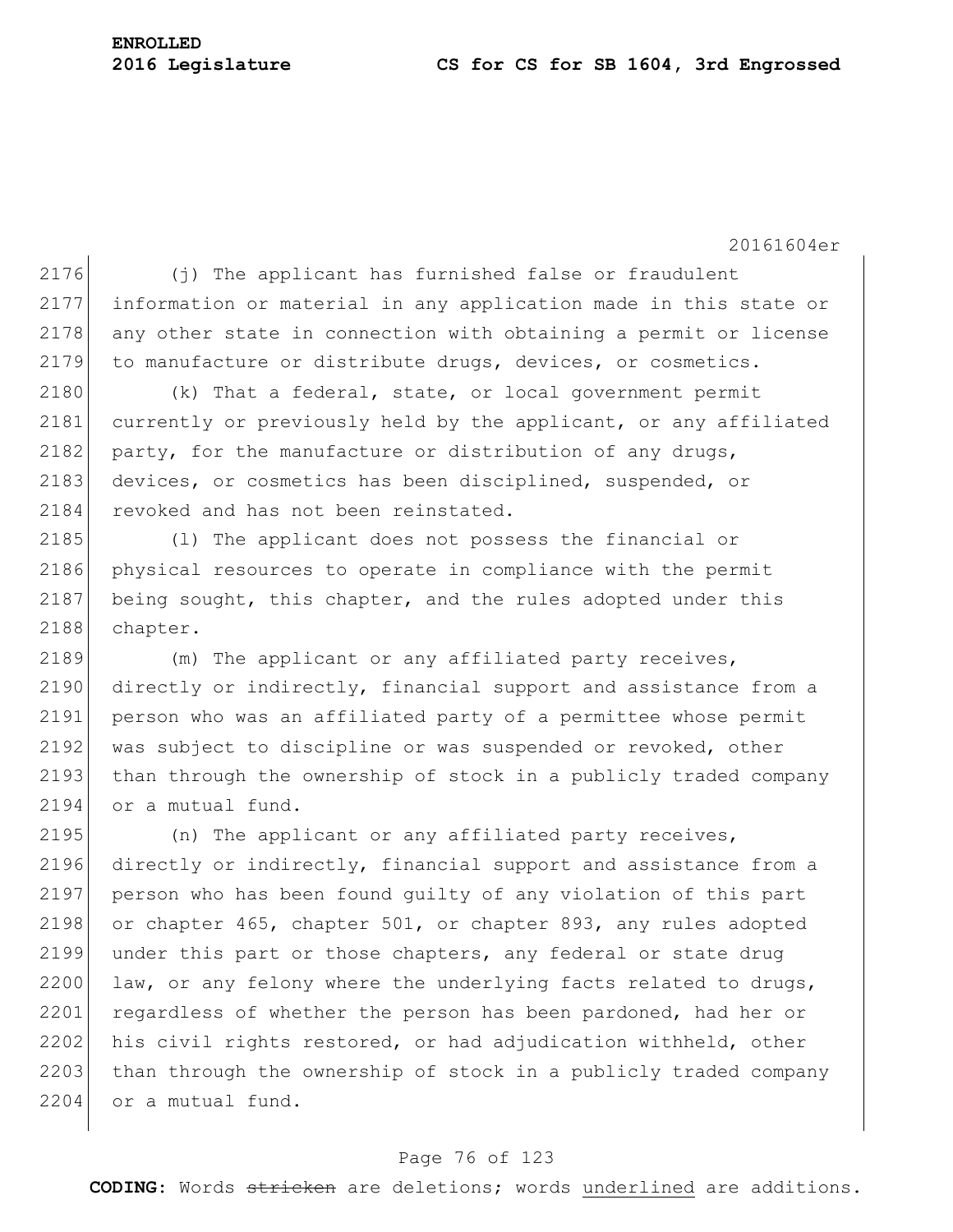#### **2016 Legislature CS for CS for SB 1604, 3rd Engrossed**

20161604er

2205 (o) The applicant for renewal of a permit under  $s$ . 2206 499.01(2)(e) or (f)  $499.01(2)$  (d) or (e) has not actively engaged  $2207$  in the wholesale distribution of prescription drugs, as 2208 demonstrated by the reqular and systematic distribution of 2209 prescription drugs throughout the year as evidenced by not fewer 2210 than 12 wholesale distributions in the previous year and not 2211 fewer than three wholesale distributions in the previous 6 2212 months.

2213 (p) Information obtained in response to s. 499.01(2)(e) or 2214 (f)  $499.01(2)(d)$  or (e) demonstrates it would not be in the best 2215 interest of the public health, safety, and welfare to issue a 2216 permit.

2217 (q) The applicant does not possess the financial standing 2218 and business experience for the successful operation of the 2219 applicant.

2220 (r) The applicant or any affiliated party has failed to 2221 comply with the requirements for manufacturing or distributing 2222 prescription drugs under this part, similar federal laws, 2223 similar laws in other states, or the rules adopted under such 2224 laws.

2225 (11) Upon approval of the application by the department and 2226 payment of the required fee, the department shall issue or renew 2227 a prescription drug wholesale distributor or an out-of-state 2228 prescription drug wholesale distributor permit to the applicant.

 $2229$  (12) For a permit for a prescription drug wholesale 2230 distributor or an out-of-state prescription drug wholesale 2231 distributor:

 $2232$  (a) The department shall adopt rules for the annual renewal  $2233$  of permits. At least 90 days before the expiration of a permit,

#### Page 77 of 123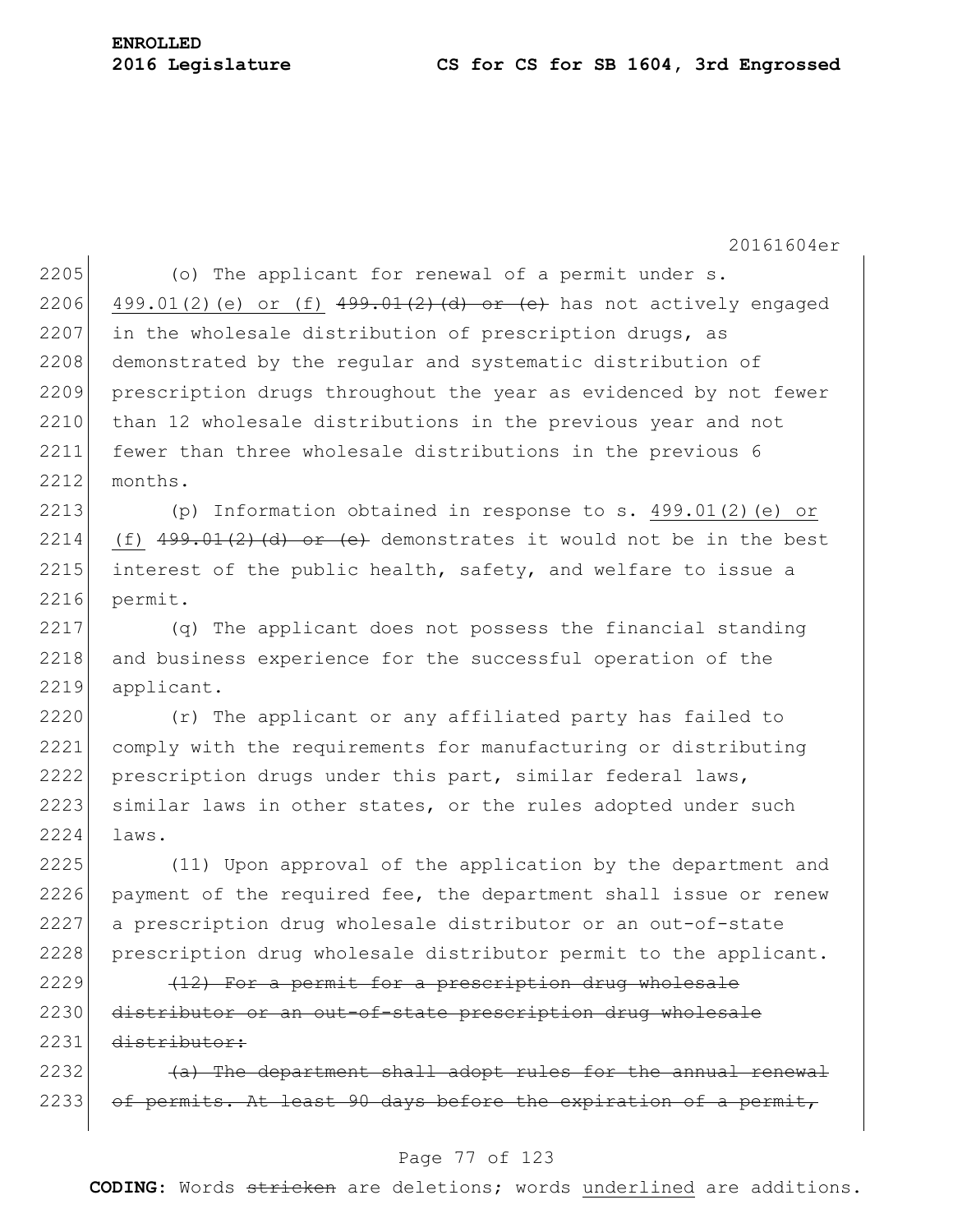20161604er 2234 the department shall forward a permit renewal notification and 2235 renewal application to the prescription drug wholesale 2236 distributor or out-of-state prescription drug wholesale 2237 distributor at the mailing address of the permitted 2238 establishment on file with the department. The permit renewal 2239 notification must state conspicuously the date on which the 2240 permit for the establishment will expire and that the 2241 establishment may not operate unless the permit for the 2242 establishment is renewed timely.  $2243$  (b) A permit, unless sooner suspended or revoked,  $2244$  automatically expires 1 year after the last day of the  $2245$  anniversary month in which the permit was originally issued. A 2246 permit may be renewed by making application for renewal on forms  $2247$  furnished by the department and paying the appropriate fees. If 2248 a renewal application and fee are submitted and postmarked after 2249  $\left|$  45 days prior to the expiration date of the permit, the permit  $2250$  may be renewed only upon payment of a late renewal fee of \$100, 2251 plus the required renewal fee. A permittee that has submitted a 2252 renewal application in accordance with this paragraph may  $2253$  continue to operate under its permit, unless the permit is 2254 suspended or revoked, until final disposition of the renewal 2255 application. 2256  $\left($  (c) Failure to renew a permit in accordance with this

2257 section precludes any future renewal of that permit. If a permit 2258 issued pursuant to this section has expired and cannot be 2259 renewed, before an establishment may engage in activities that  $2260$  require a permit under this part, the establishment must submit  $2261$  an application for a new permit; pay the applicable application 2262 fee, initial permit fee, and all applicable penalties; and be

#### Page 78 of 123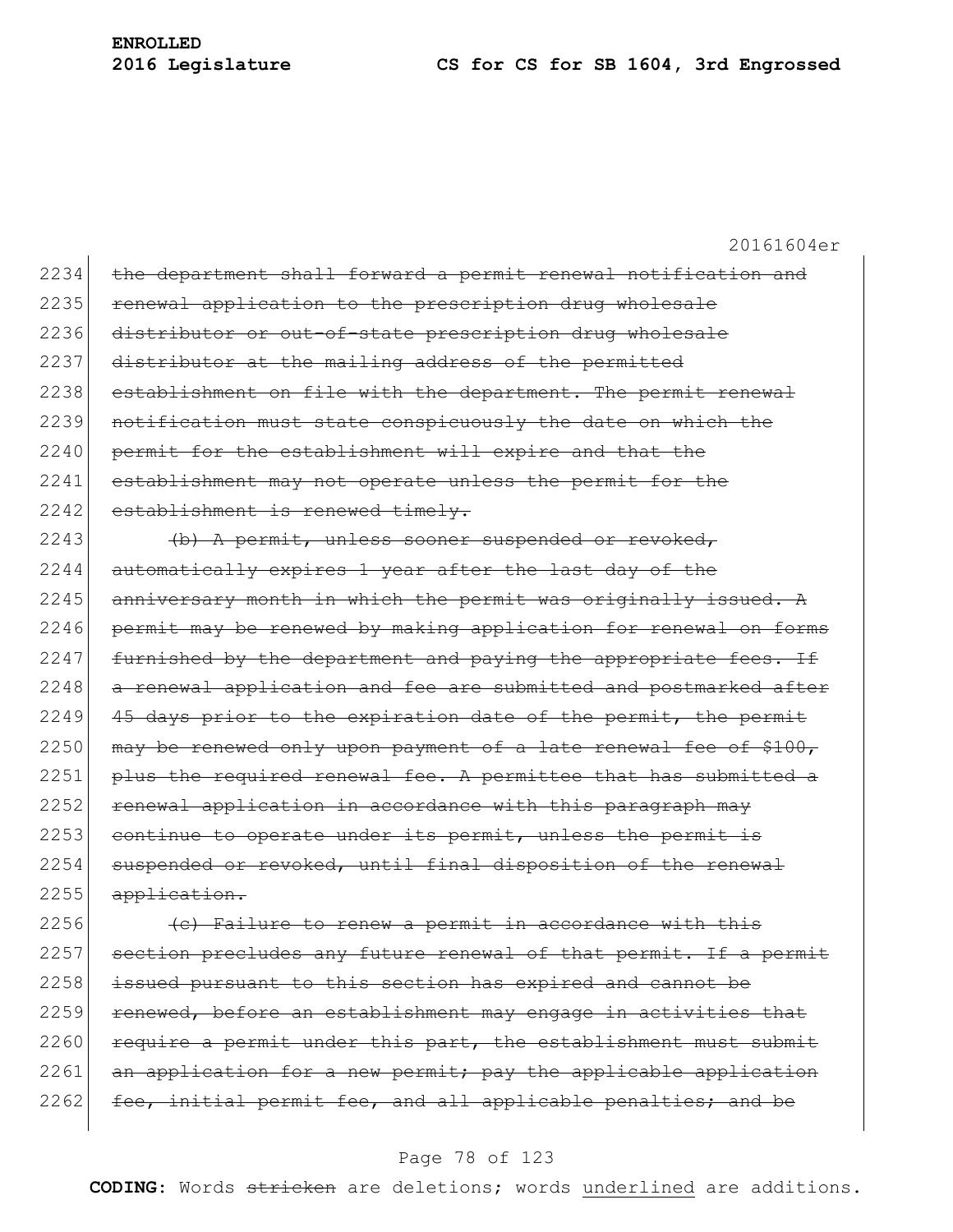#### 2263 issued a new permit by the department.

2264 (12) $(12)$  (13) A person that engages in wholesale distribution of 2265 prescription drugs in this state must have a wholesale 2266 distributor's permit issued by the department, except as noted 2267 in this section. Each establishment must be separately permitted 2268 except as noted in this subsection.

2269 (a) A separate establishment permit is not required when a 2270 permitted prescription drug wholesale distributor consigns a 2271 prescription drug to a pharmacy that is permitted under chapter 2272 465 and located in this state, provided that:

2273 1. The consignor wholesale distributor notifies the 2274 department in writing of the contract to consign prescription 2275 drugs to a pharmacy along with the identity and location of each 2276 consignee pharmacy;

 $2277$  2. The pharmacy maintains its permit under chapter 465;

 $2278$  3. The consignor wholesale distributor, which has no legal 2279 authority to dispense prescription drugs, complies with all 2280 wholesale distribution requirements of s. ss. 499.0121 and 2281 499.01212 with respect to the consigned drugs and maintains 2282 records documenting the transfer of title or other completion of 2283 the wholesale distribution of the consigned prescription drugs;

2284 4. The distribution of the prescription drug is otherwise 2285 lawful under this chapter and other applicable law;

2286 5. Open packages containing prescription drugs within a  $2287$  pharmacy are the responsibility of the pharmacy, regardless of 2288 how the drugs are titled; and

2289 6. The pharmacy dispenses the consigned prescription drug 2290 in accordance with the limitations of its permit under chapter 2291 465 or returns the consigned prescription drug to the consignor

#### Page 79 of 123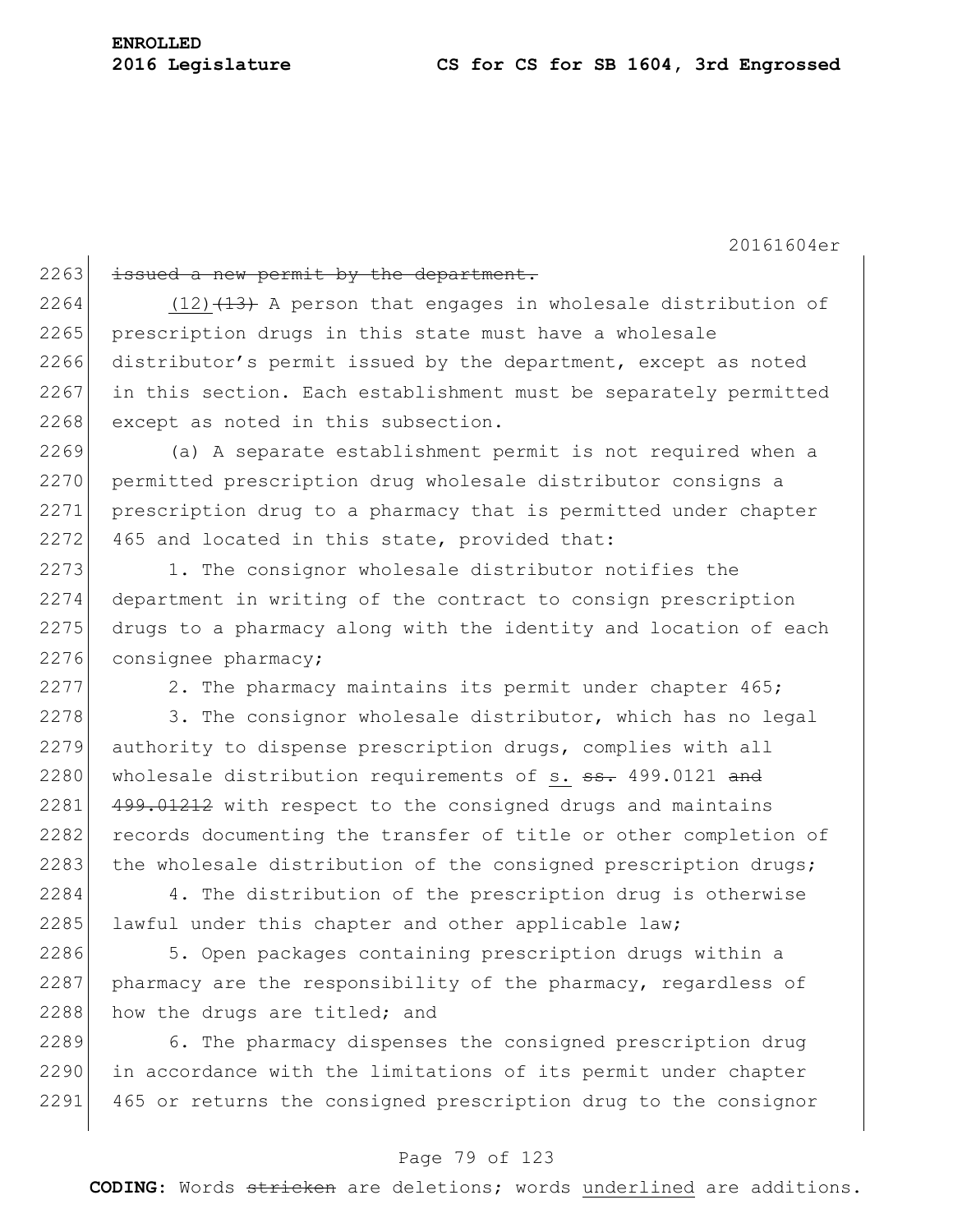2292 wholesale distributor. In addition, a person who holds title to 2293 prescription drugs may transfer the drugs to a person permitted 2294 or licensed to handle the reverse distribution or destruction of 2295 drugs. Any other distribution by and means of the consigned 2296 prescription drug by any person, not limited to the consignor 2297 wholesale distributor or consignee pharmacy, to any other person 2298 is prohibited.

2299 (b) A wholesale distributor's permit is not required for 2300 the one-time transfer of title of a pharmacy's lawfully acquired 2301 prescription drug inventory by a pharmacy with a valid permit 2302 issued under chapter 465 to a consignor prescription drug 2303 wholesale distributor, permitted under this chapter, in 2304 accordance with a written consignment agreement between the 2305 pharmacy and that wholesale distributor if the permitted 2306 pharmacy and the permitted prescription drug wholesale 2307 distributor comply with all of the provisions of paragraph (a) 2308 and the prescription drugs continue to be within the permitted 2309 pharmacy's inventory for dispensing in accordance with the 2310 limitations of the pharmacy permit under chapter 465. A 2311 consignor drug wholesale distributor may not use the pharmacy as 2312 a wholesale distributor through which it distributes the 2313 prescription drugs to other pharmacies. Nothing in this section 2314 is intended to prevent a wholesale distributor from obtaining 2315 this inventory in the event of nonpayment by the pharmacy.

2316 (c) A separate establishment permit is not required when a 2317 permitted prescription drug wholesale distributor operates 2318 temporary transit storage facilities for the sole purpose of 2319 storage, for up to 16 hours, of a delivery of prescription drugs 2320 when the wholesale distributor was temporarily unable to

#### Page 80 of 123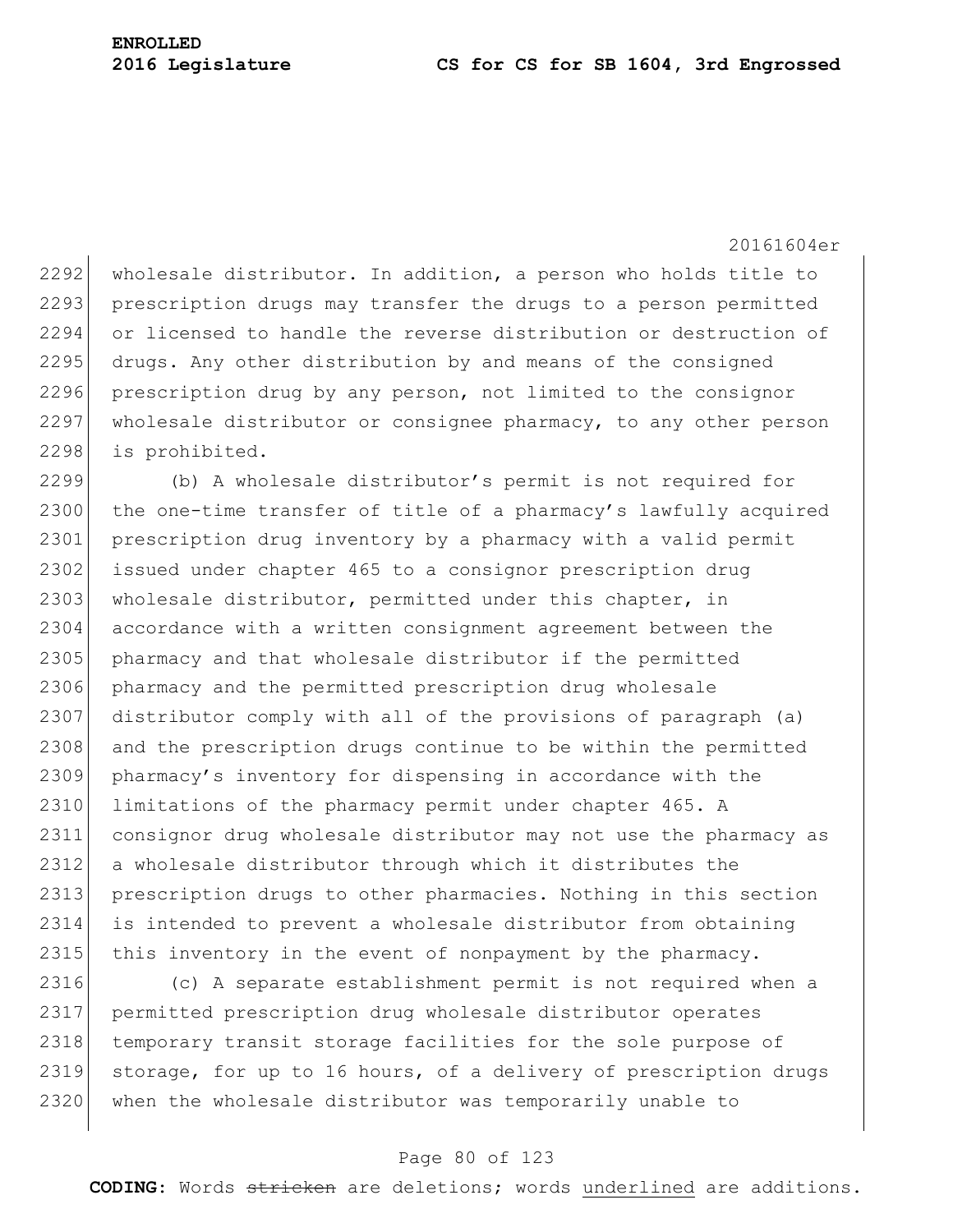2321 complete the delivery to the recipient. 2322 (d) The department shall require information from each 2323 wholesale distributor as part of the permit and renewal of such 2324 permit, as required under this section.

 $(13)$   $(14)$  Personnel employed in wholesale distribution must have appropriate education and experience to enable them to perform their duties in compliance with state permitting 2328 requirements.

2329  $(14)$   $(15)$  The name of a permittee or establishment on a 2330 prescription drug wholesale distributor permit or an out-of-2331 state prescription drug wholesale distributor permit may not 2332 include any indicia of attainment of any educational degree, any 2333 indicia that the permittee or establishment possesses a 2334 professional license, or any name or abbreviation that the 2335 department determines is likely to cause confusion or mistake or 2336 that the department determines is deceptive, including that of 2337 any other entity authorized to purchase prescription drugs.

2338  $(15)$  (15)(16) Each establishment that is issued an initial or 2339 renewal permit as a prescription drug wholesale distributor or 2340 an out-of-state prescription drug wholesale distributor must 2341 designate in writing to the department at least one natural 2342 person to serve as the designated representative of the 2343 wholesale distributor. Such person must have an active 2344 certification as a designated representative from the 2345 department.

2346 (b) To be certified as a designated representative, a 2347 | natural person must:

2348 1. Submit an application on a form furnished by the 2349 department and pay the appropriate fees.

#### Page 81 of 123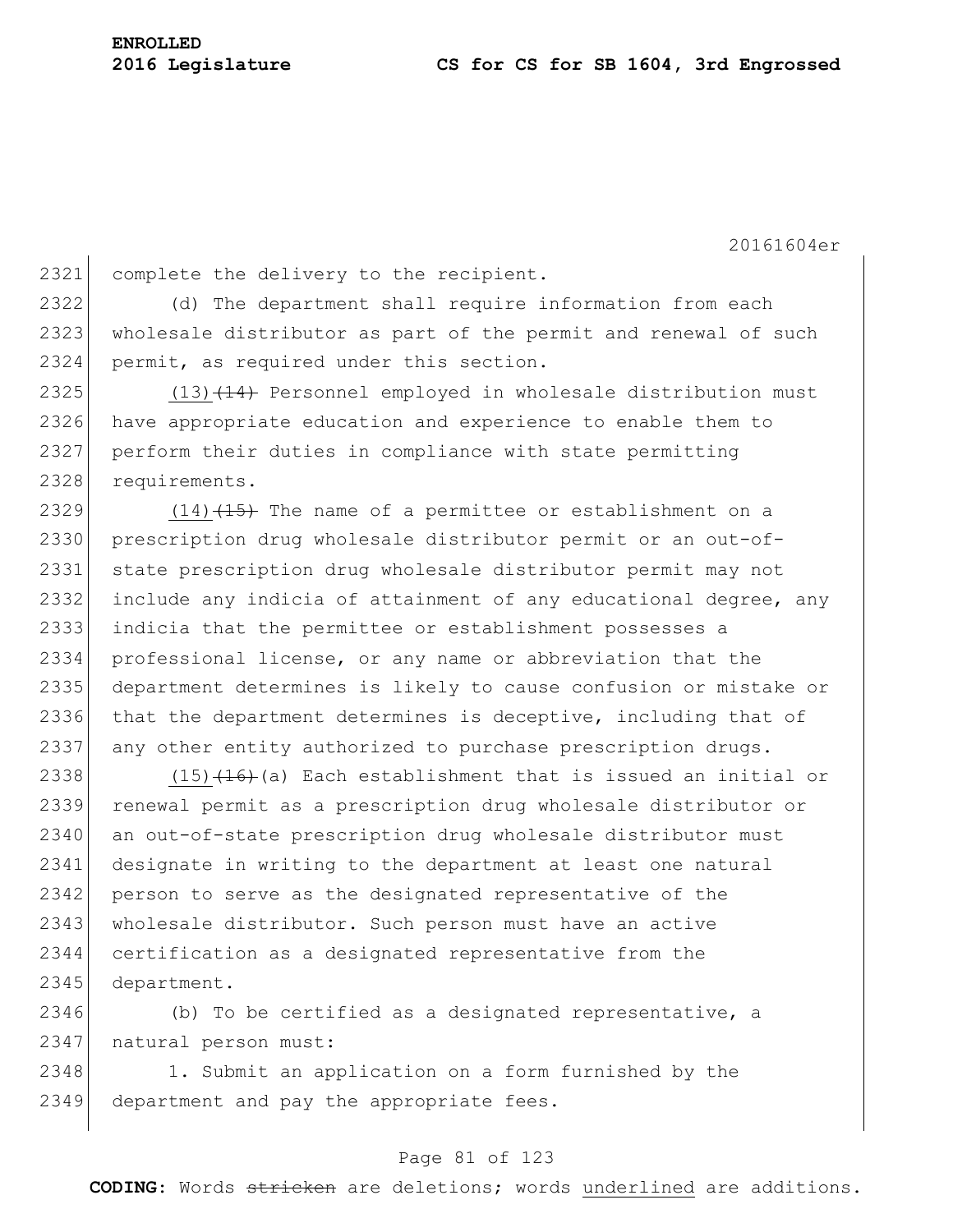2350 2. Be at least 18 years of age.

2351 3. Have at least 2 years of verifiable full-time:

2352 a. Work experience in a pharmacy licensed in this state or 2353 another state, where the person's responsibilities included, but 2354 were not limited to, recordkeeping for prescription drugs;

2355 b. Managerial experience with a prescription drug wholesale 2356 distributor licensed in this state or in another state; or

2357 c. Managerial experience with the United States Armed 2358 Forces, where the person's responsibilities included, but were 2359 not limited to, recordkeeping, warehousing, distributing, or 2360 other logistics services pertaining to prescription drugs.

2361 4. Receive a passing score of at least 75 percent on an 2362 examination given by the department regarding federal laws 2363 governing distribution of prescription drugs and this part and 2364 the rules adopted by the department governing the wholesale 2365 distribution of prescription drugs. This requirement shall be 2366 effective 1 year after the results of the initial examination 2367 are mailed to the persons that took the examination. The 2368 department shall offer such examinations at least four times 2369 each calendar year.

2370 5. Provide the department with a personal information 2371 statement and fingerprints pursuant to subsection (9).

2372 (c) The department may deny an application for 2373 certification as a designated representative or may suspend or 2374 revoke a certification of a designated representative pursuant 2375 to s. 499.067.

2376 (d) A designated representative:

2377 1. Must be actively involved in and aware of the actual 2378 daily operation of the wholesale distributor.

#### Page 82 of 123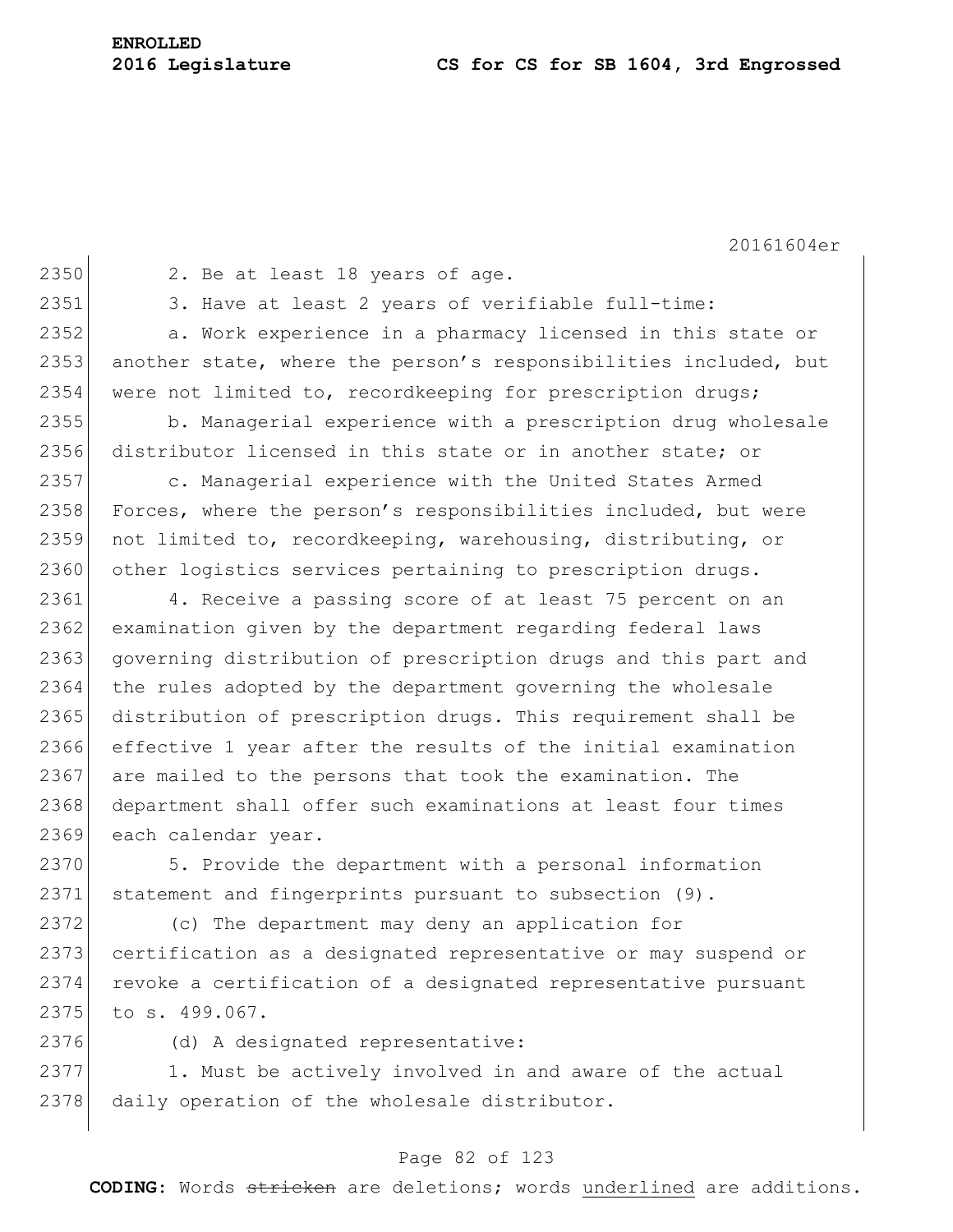**ENROLLED**

20161604er  $2379$  2. Must be employed full time in a managerial position by 2380 the wholesale distributor. 2381 3. Must be physically present at the establishment during 2382 normal business hours, except for time periods when absent due 2383 to illness, family illness or death, scheduled vacation, or 2384 other authorized absence. 2385 4. May serve as a designated representative for only one 2386 wholesale distributor at any one time. 2387 (e) A wholesale distributor must notify the department when 2388 a designated representative leaves the employ of the wholesale 2389 distributor. Such notice must be provided to the department 2390 within 10 business days after the last day of designated 2391 representative's employment with the wholesale distributor. 2392 (f) A wholesale distributor may not operate under a 2393 prescription drug wholesale distributor permit or an out-of-2394 state prescription drug wholesale distributor permit for more 2395 than 10 business days after the designated representative leaves 2396 the employ of the wholesale distributor, unless the wholesale 2397 distributor employs another designated representative and 2398 notifies the department within 10 business days of the identity 2399 of the new designated representative. 2400 Section 8. Section 499.01201, Florida Statutes, is amended 2401 to read: 2402 499.01201 Agency for Health Care Administration review and 2403 use of statute and rule violation or compliance  $data$ . 2404 Notwithstanding any other provision provisions of law to the

2406 (1) Review or use any violation or alleged violation of s. 2407 499.0121(6) or s. 499.01212, or any rules adopted under that

 $2405$  contrary, the Agency for Health Care Administration may not:

#### Page 83 of 123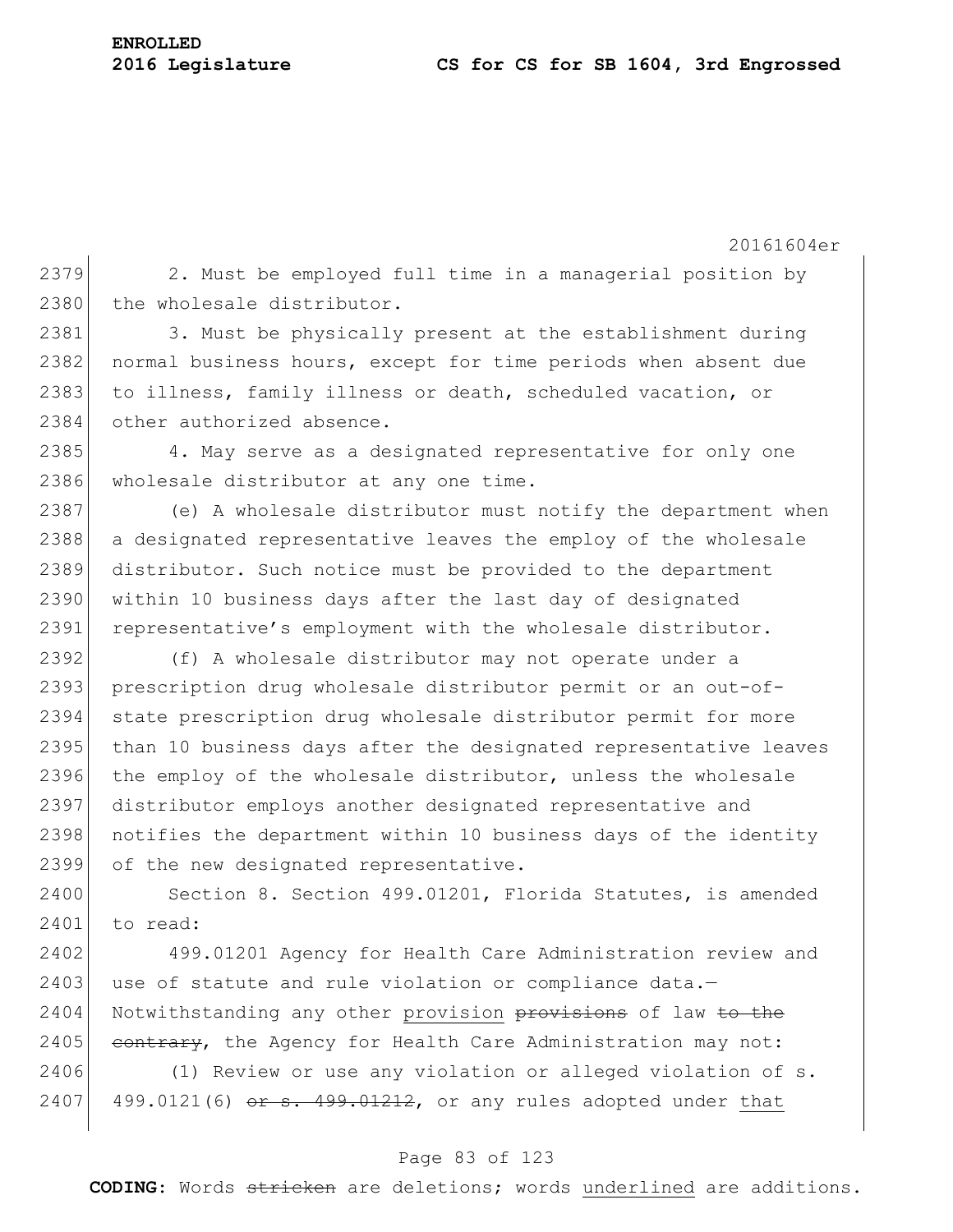20161604er  $2408$  section those sections, as a ground for denying or withholding 2409 any payment of a Medicaid reimbursement to a pharmacy licensed 2410 under chapter 465; or 2411 (2) Review or use compliance with s.  $499.0121(6)$  or s.  $2412$   $499.01212$ , or any rules adopted under that section those 2413 sections, as the subject of any audit of Medicaid-related 2414 records held by a pharmacy licensed under chapter 465. 2415 Section 9. Paragraph (d) of subsection (4), subsection (6), 2416 and paragraph (b) of subsection (15) of section 499.0121, 2417 Florida Statutes, are amended to read: 2418 499.0121 Storage and handling of prescription drugs; 2419 recordkeeping.—The department shall adopt rules to implement 2420 this section as necessary to protect the public health, safety, 2421 and welfare. Such rules shall include, but not be limited to, 2422 requirements for the storage and handling of prescription drugs 2423 and for the establishment and maintenance of prescription drug 2424 distribution records. 2425 (4) EXAMINATION OF MATERIALS AND RECORDS.— 2426 (d) Upon receipt, a wholesale distributor must review 2427 records required under this section for the acquisition of 2428 prescription drugs for accuracy and completeness, considering 2429 the total facts and circumstances surrounding the transactions  $2430$  and the wholesale distributors involved. This includes 2431 authenticating each transaction listed on a pedigree paper, as 2432 defined in s. 499.003(37).

2433 (6) RECORDKEEPING.—The department shall adopt rules that 2434 require keeping such records of prescription drugs, including 2435 active pharmaceutical ingredients, as are necessary for the 2436 protection of the public health.

#### Page 84 of 123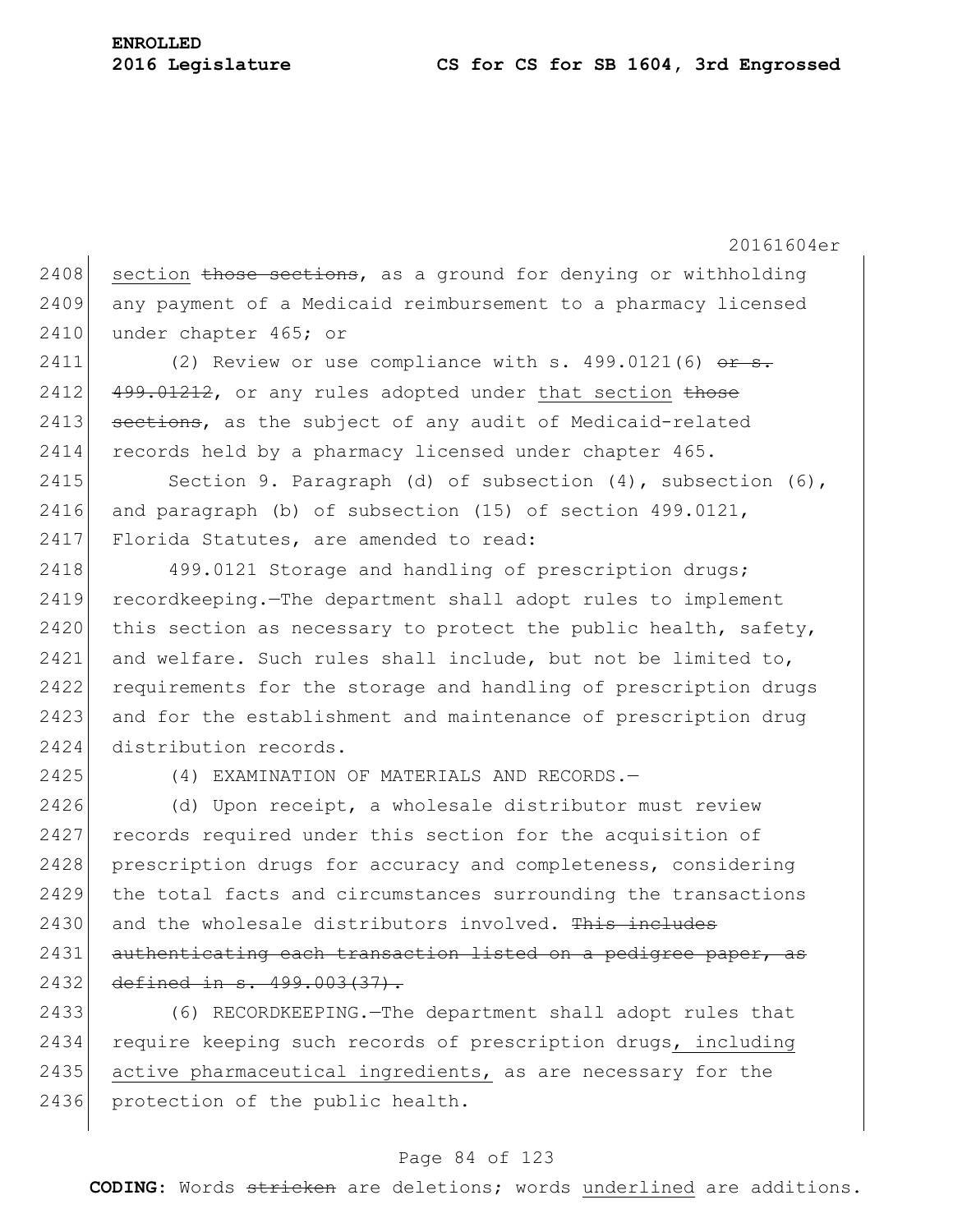20161604er 2437 (a) The following persons must maintain business records  $2438$  that include the information specified in paragraph (b) 2439 Wholesale distributors must establish and maintain inventories 2440 and records of all transactions regarding the receipt and 2441 distribution or other disposition of prescription drugs. These 2442 records must provide a complete audit trail from receipt to sale 2443 or other disposition, be readily retrievable for inspection, and  $2444$  include, at a minimum, the following information: 2445 1. Persons permitted or required to be permitted under 2446 chapter 499 to engage in the manufacture, repackaging, or 2447 distribution of active pharmaceutical ingredients or 2448 prescription drugs. The source of the drugs, including the name 2449 and principal address of the seller or transferor, and the 2450 address of the location from which the drugs were shipped; 2451 2. Persons other than those set forth in subparagraph 1. 2452 that engage in the receipt of active pharmaceutical ingredients 2453 or prescription drugs. The name, principal address, and state 2454 <del>license permit or registration number of the person authorized</del> 2455 to purchase prescription drugs; 2456 3. The name, strength, dosage form, and quantity of the 2457 drugs received and distributed or disposed of;  $2458$  4. The dates of receipt and distribution or other 2459 disposition of the drugs; and 2460 5. Any financial documentation supporting the transaction. 2461 (b) Business records for persons specified in paragraph (a) 2462 must include: 2463 1. The name and address of the seller, and the Florida 2464 permit number of the seller if such seller is not exempt from 2465 Florida permitting requirements, of the active pharmaceutical

#### Page 85 of 123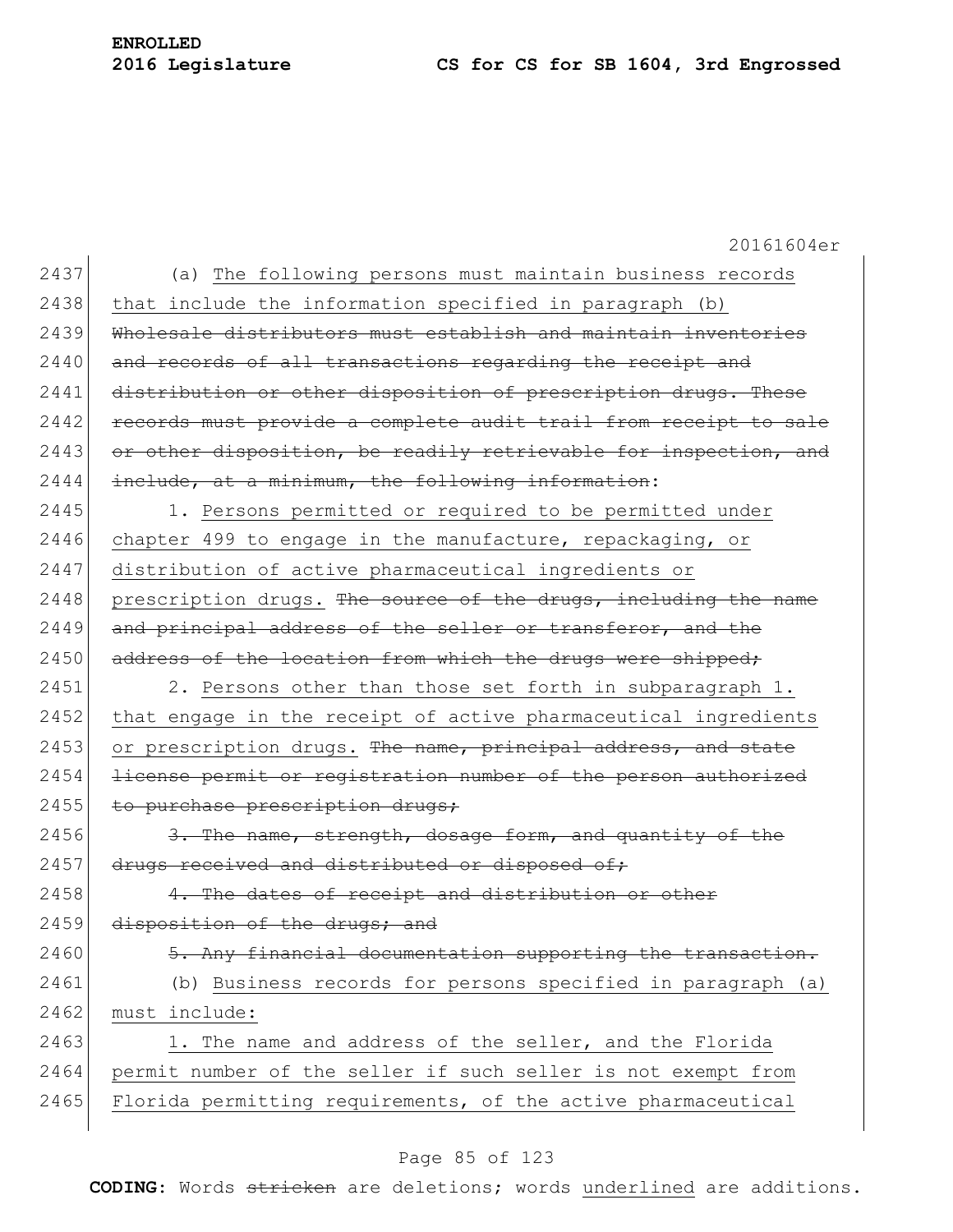|      | 20161604er                                                       |
|------|------------------------------------------------------------------|
| 2466 | ingredient or prescription drug.                                 |
| 2467 | 2. The address of the location the active pharmaceutical         |
| 2468 | ingredient or prescription drug was shipped from.                |
| 2469 | 3. The distribution date of the active pharmaceutical            |
| 2470 | ingredient or prescription drug.                                 |
| 2471 | 4. The name, strength, and quantity, and the National Drug       |
| 2472 | Code if such code has been assigned, of the distributed active   |
| 2473 | pharmaceutical ingredient or prescription drug.                  |
| 2474 | 5. The name and Florida permit number of the person that         |
| 2475 | purchased the active pharmaceutical ingredient or prescription   |
| 2476 | drug.                                                            |
| 2477 | 6. The financial data, including the unit type and unit          |
| 2478 | price, for the distributions involving active pharmaceutical     |
| 2479 | ingredients or prescription drugs.                               |
| 2480 | 7. The date and method of disposition of the active              |
| 2481 | pharmaceutical ingredient or prescription drug. Inventories and  |
| 2482 | records must be made available for inspection and photocopying   |
| 2483 | by authorized federal, state, or local officials for a period of |
| 2484 | 2 years following disposition of the drugs or 3 years after the  |
| 2485 | ereation of the records, whichever period is longer.             |
| 2486 | (c) Each manufacturer or repackager of medical devices,          |
| 2487 | over-the-counter drugs, or cosmetics must maintain business      |
| 2488 | records that include:                                            |
| 2489 | 1. The name and address of the seller or transferor of the       |
| 2490 | product.                                                         |
| 2491 | 2. The address of the location the product was shipped           |
| 2492 | from.                                                            |
| 2493 | 3. The date of the sale or distribution of the product.          |
| 2494 | 4. The name and quantity of the product involved.                |

## Page 86 of 123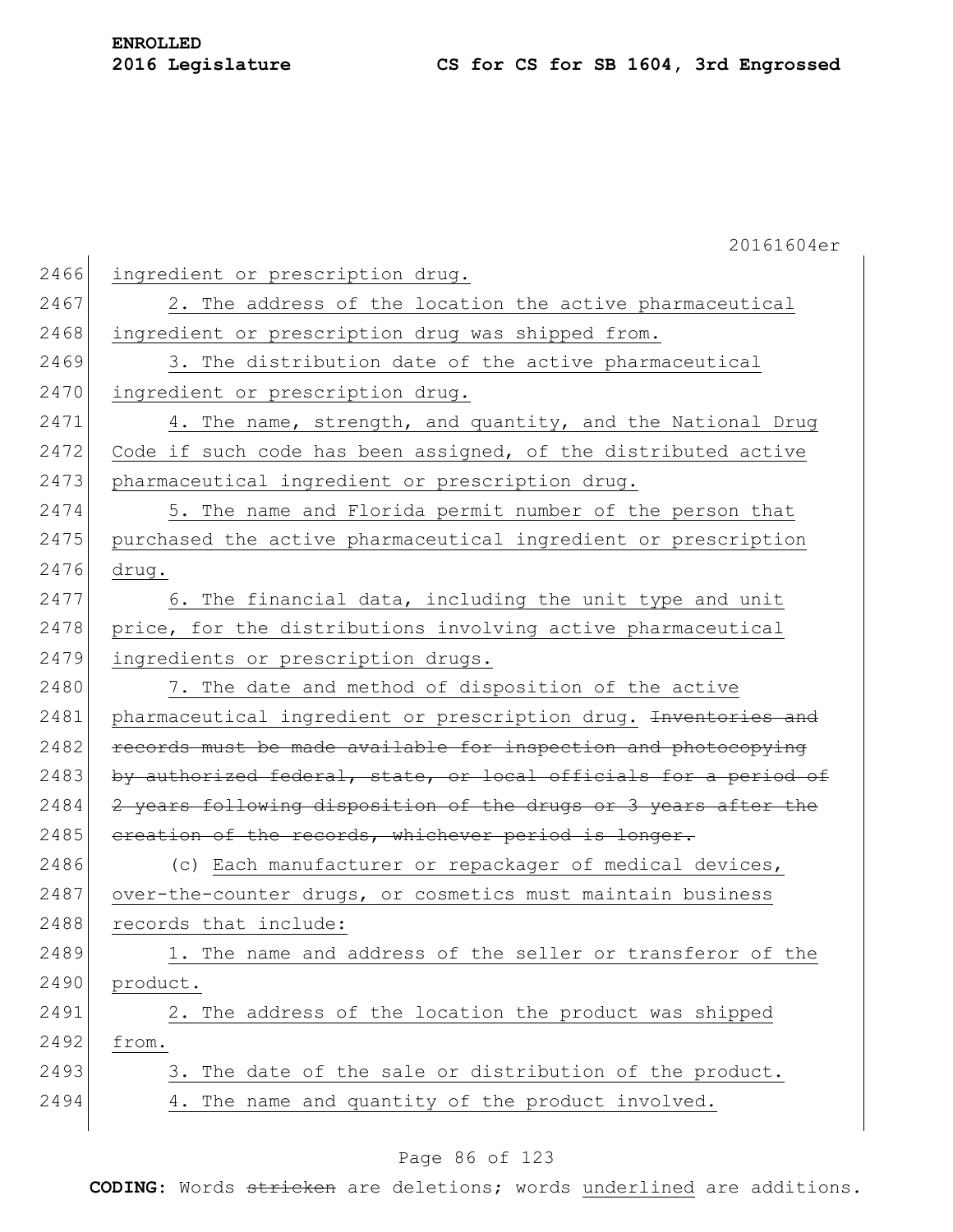#### **2016 Legislature CS for CS for SB 1604, 3rd Engrossed**

**ENROLLED**

20161604er 2495 5. The name and address of the person who purchased the 2496 product Records described in this section that are kept at the 2497 inspection site or that can be immediately retrieved by computer 2498 or other electronic means must be readily available for 2499 authorized inspection during the retention period. Records that 2500 are kept at a central location outside of this state and that 2501 are not electronically retrievable must be made available for  $2502$  inspection within 2 working days after a request by an 2503 authorized official of a federal, state, or local law  $2504$  enforcement agency. Records that are maintained at a central  $2505$  location within this state must be maintained at an 2506 establishment that is permitted pursuant to this part and must  $2507$  be readily available. 2508 (d) Persons permitted, or required to be permitted, under 2509 this chapter to engage in the manufacture, repackaging, or 2510 distribution of active pharmaceutical ingredients or 2511 prescription drugs; or the manufacture or repackaging of medical 2512 devices, over-the-counter drugs, and cosmetics; must establish,  $2513$  maintain, or have the capability to create a current inventory 2514 of the active pharmaceutical ingredients, prescription drugs, 2515 over-the-counter drugs, cosmetics, and devices at an 2516 establishment where activities specified in this paragraph are 2517 undertaken and must be able to produce such inventory for  $2518$  inspection by the department within 2 business days  $\frac{12}{2}$ 2519 manufacturer or repackager of medical devices, over-the-counter 2520 drugs, or cosmetics must maintain records that include the name 2521 and principal address of the seller or transferor of the 2522 product, the address of the location from which the product was 2523 shipped, the date of the transaction, the name and quantity of

#### Page 87 of 123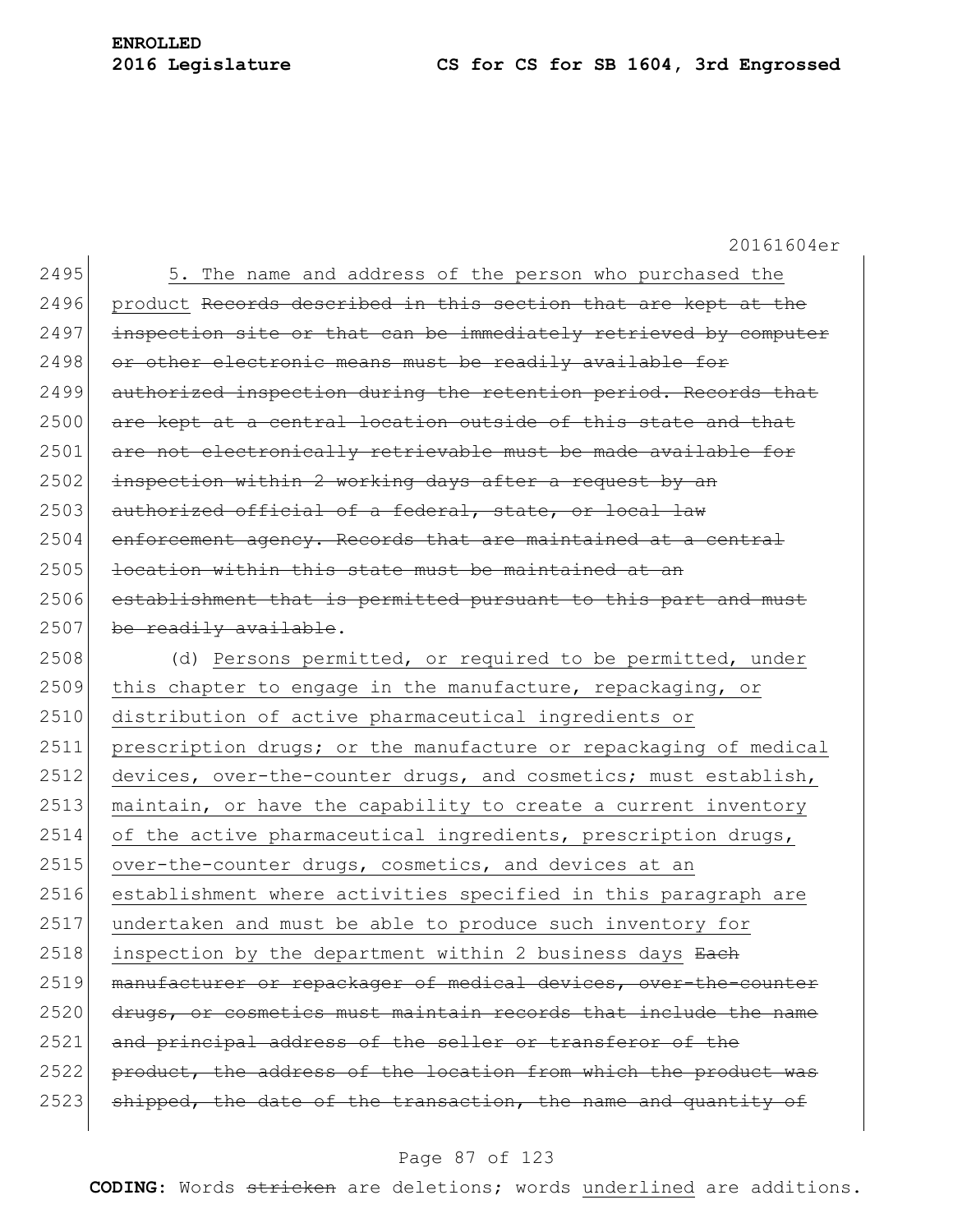$2524$  the product involved, and the name and principal address of the 2525 person who purchased the product. 2526 (e) Business records required to be kept pursuant to this  $2527$  section, and that are kept at the inspection site or can be 2528 immediately retrieved by computer or other electronic means, 2529 must be readily available for authorized inspection during the 2530 retention period. Records kept at a central location outside of 2531 this state which are not electronically retrievable must be made 2532 available for inspection within 2 working days after a request 2533 by an authorized official of a federal, state, or local law 2534 enforcement agency. Records maintained at a central location 2535 within this state must be maintained at an establishment that is 2536 permitted pursuant to this part and such records must be readily 2537 available for inspection When pedigree papers are required by  $2538$  this part, a wholesale distributor must maintain the pedigree 2539 papers separate and distinct from other records required under  $2540$  this part. 2541 (f) Records required to be kept pursuant to this subsection 2542 must be maintained as specified for a period of not less than 6

2543 years from the date of disposition of the active pharmaceutical 2544 ingredients, prescription drugs, over-the-counter drugs, medical 2545 devices, or cosmetics.

 (g) To the extent that prescription drugs are also products as defined in the federal act, as amended, and the information 2548 required by the business records requirements of this section are also included in the tracking and tracing requirements of the federal act, as amended, and departmental rules, the 2551 manufacturer, wholesale distributor, repackager, or dispenser must follow both the requirements of the federal act, as

#### Page 88 of 123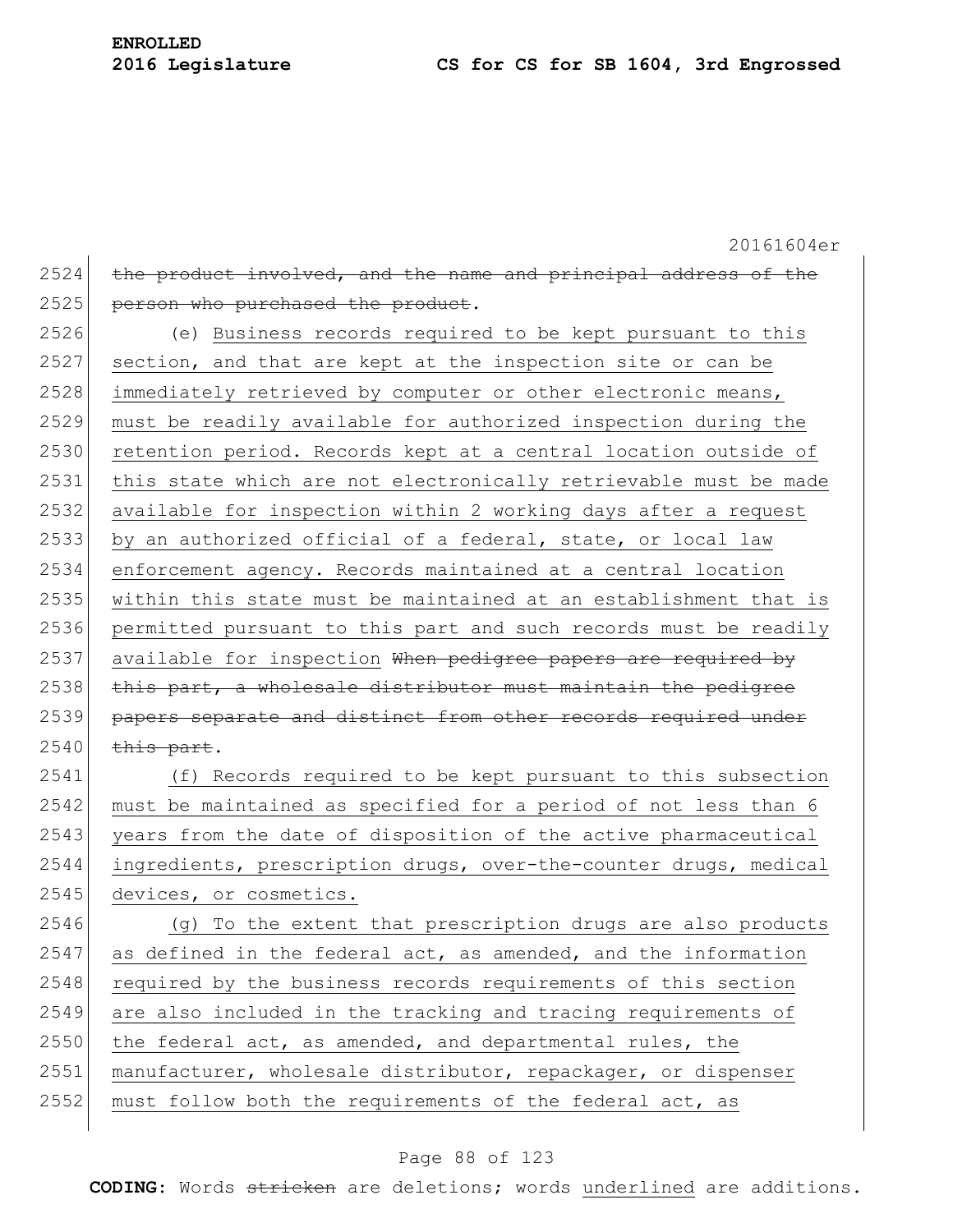| 2553 | amended, and departmental rules.                                        |
|------|-------------------------------------------------------------------------|
| 2554 | (15) DUE DILIGENCE OF PURCHASERS.-                                      |
| 2555 | (b) A wholesale distributor must take reasonable measures               |
| 2556 | to identify its customers, understand the normal and expected           |
| 2557 | transactions conducted by those customers, and identify those           |
| 2558 | transactions that are suspicious in nature. A wholesale                 |
| 2559 | distributor must establish internal policies and procedures for         |
| 2560 | identifying suspicious orders and preventing suspicious                 |
| 2561 | transactions. A wholesale distributor must assess orders for            |
| 2562 | more $\theta$ areater than 7,500 5,000 unit doses of any one controlled |
| 2563 | substance in any one month to determine whether the purchase is         |
| 2564 | reasonable. In making such assessments, a wholesale distributor         |
| 2565 | may consider the purchasing entity's clinical business needs,           |
| 2566 | location, and population served, in addition to other factors           |
| 2567 | established in the distributor's policies and procedures. A             |
| 2568 | wholesale distributor must report to the department any                 |
| 2569 | regulated transaction involving an extraordinary quantity of a          |
| 2570 | listed chemical, an uncommon method of payment or delivery, or          |
| 2571 | any other circumstance that the regulated person believes may           |
| 2572 | indicate that the listed chemical will be used in violation of          |
| 2573 | the law. The wholesale distributor shall maintain records that          |
| 2574 | document the report submitted to the department in compliance           |
| 2575 | with this paragraph.                                                    |
| 2576 | Section 10. Subsection (4) of section 499.015, Florida                  |
| 2577 | Statutes, is amended to read:                                           |
| 2578 | 499.015 Registration of drugs, devices, and cosmetics;                  |
| 2579 | issuance of certificates of free sale.-                                 |
| 2580 | (4) Unless a registration is renewed, it expires 2 years                |
| 2581 | after the last day of the month in which it was issued. Any             |
|      |                                                                         |

#### Page 89 of 123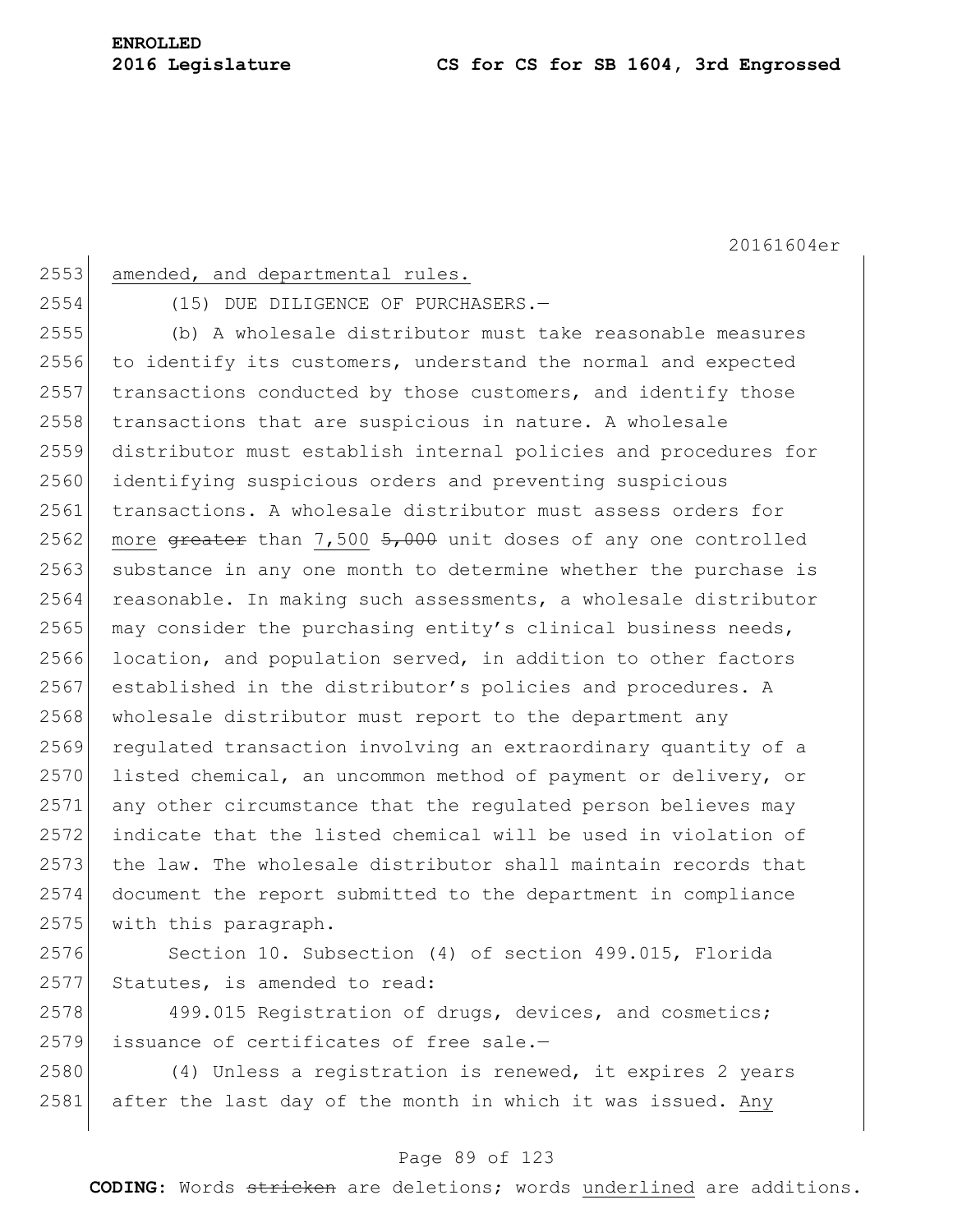20161604er 2582 product registration issued or renewed on or after July 1, 2016, 2583 shall expire on the same date as the manufacturer or repackager 2584 permit of the person seeking to register the product. If the 2585 first product registration issued to a person on or after July 2586 1, 2016, expires less than 366 days after issuance, the fee for 2587 product registration shall be \$15. If the first product 2588 registration issued to a person on or after July 1, 2016, 2589 expires more than 365 days after issuance, the fee for product  $2590$  registration shall be \$30. The department may issue a stop-sale 2591 notice or order against a person that is subject to the 2592 requirements of this section and that fails to comply with this 2593 section within 31 days after the date the registration expires. 2594 The notice or order shall prohibit such person from selling or 2595 causing to be sold any drugs, devices, or cosmetics covered by 2596 this part until he or she complies with the requirements of this 2597 section. 2598 Section 11. Subsection (1) of section 499.03, Florida 2599 Statutes, is amended to read: 2600 499.03 Possession of certain drugs without prescriptions 2601 unlawful; exemptions and exceptions.-2602 (1) A person may not possess, or possess with intent to 2603 sell, dispense, or deliver, any habit-forming, toxic, harmful, 2604 or new drug subject to s. 499.003(32) 499.003(33), or 2605 prescription drug as defined in s.  $499.003(40)$   $499.003(43)$ , 2606 unless the possession of the drug has been obtained by a valid 2607 prescription of a practitioner licensed by law to prescribe the 2608 drug. However, this section does not apply to the delivery of 2609 such drugs to persons included in any of the classes named in 2610 this subsection, or to the agents or employees of such persons,

#### Page 90 of 123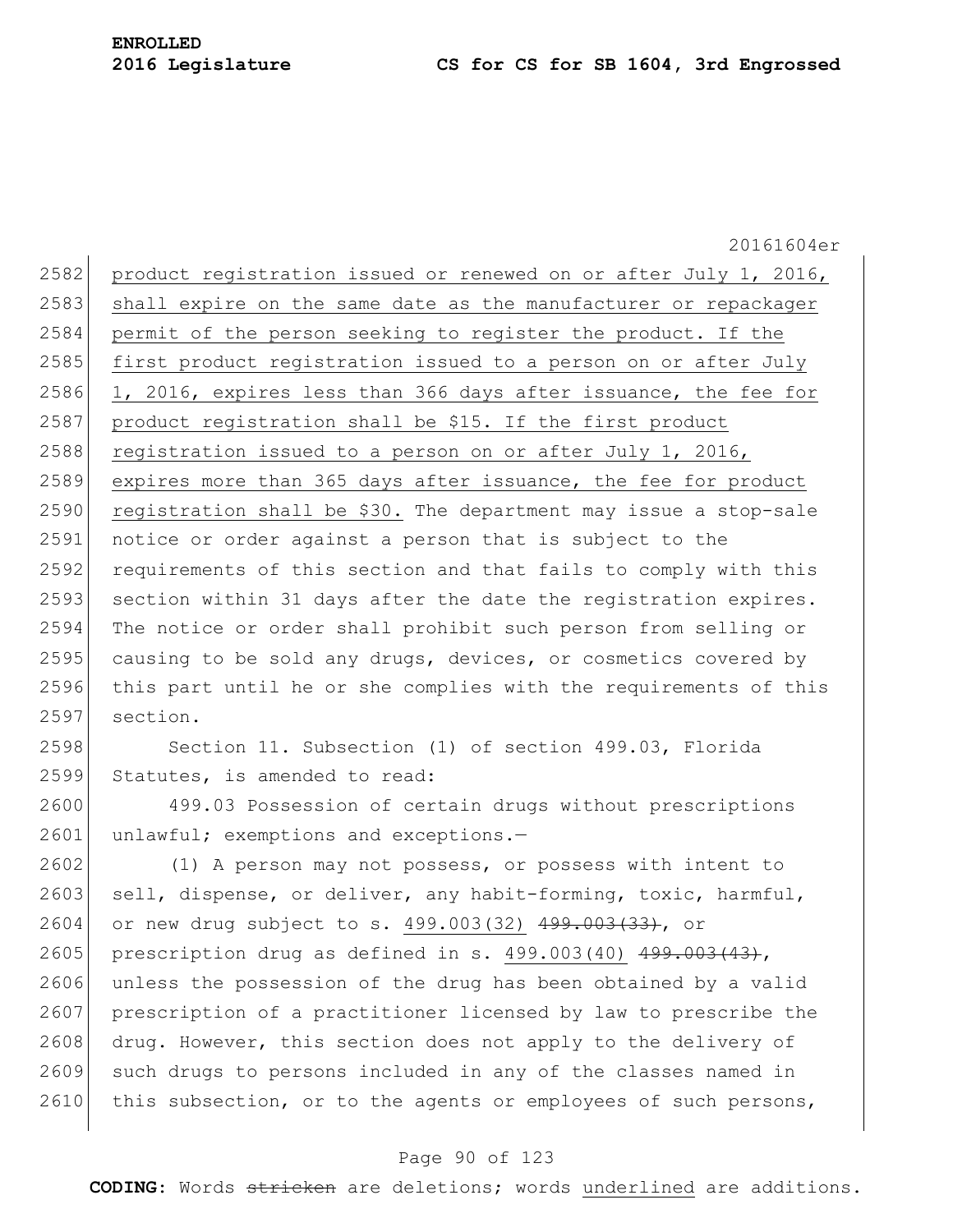20161604er 2611 for use in the usual course of their businesses or practices or 2612 in the performance of their official duties, as the case may be; 2613 nor does this section apply to the possession of such drugs by 2614 those persons or their agents or employees for such use: 2615 (a) A licensed pharmacist or any person under the licensed 2616 pharmacist's supervision while acting within the scope of the 2617 licensed pharmacist's practice; 2618 (b) A licensed practitioner authorized by law to prescribe 2619 prescription drugs or any person under the licensed 2620 practitioner's supervision while acting within the scope of the 2621 licensed practitioner's practice; 2622 (c) A qualified person who uses prescription drugs for 2623 lawful research, teaching, or testing, and not for resale; 2624 (d) A licensed hospital or other institution that procures 2625 such drugs for lawful administration or dispensing by 2626 practitioners; 2627 (e) An officer or employee of a federal, state, or local 2628 government; or 2629 (f) A person that holds a valid permit issued by the 2630 department pursuant to this part which authorizes that person to 2631 possess prescription drugs. 2632 Section 12. Paragraphs (i) through (p) of subsection (1) of 2633 section 499.05, Florida Statutes, are amended to read: 2634 499.05 Rules.— 2635 (1) The department shall adopt rules to implement and 2636 enforce this chapter with respect to: 2637 (i) Additional conditions that qualify as an emergency 2638 medical reason under s. 499.003(48)(b)2. 499.003(53)(b)2. or s. 2639 499.82.

#### Page 91 of 123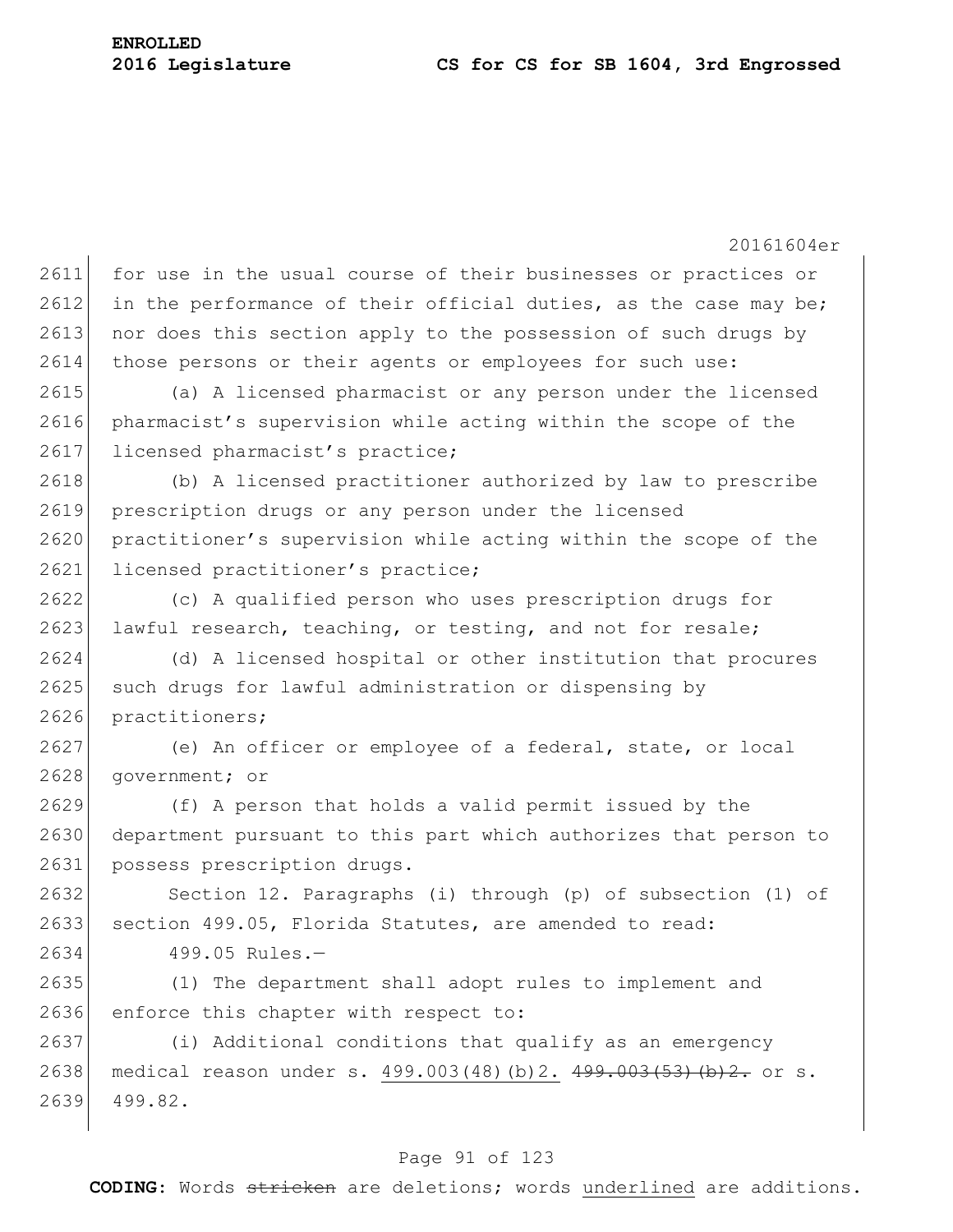**ENROLLED**

|      | 20161604er                                                                 |
|------|----------------------------------------------------------------------------|
| 2640 | (j) Procedures and forms relating to the pedigree paper                    |
| 2641 | requirement of s. 499.01212.                                               |
| 2642 | (j) $\{k\}$ The protection of the public health, safety, and               |
| 2643 | welfare regarding good manufacturing practices that                        |
| 2644 | manufacturers and repackagers must follow to ensure the safety             |
| 2645 | of the products.                                                           |
| 2646 | $(k)$ $(1)$ Information required from each retail establishment            |
| 2647 | pursuant to s. 499.012(3) or s. 499.83(2)(c), including                    |
| 2648 | requirements for prescriptions or orders.                                  |
| 2649 | $(1)$ $(m)$ The recordkeeping, storage, and handling with                  |
| 2650 | respect to each of the distributions of prescription drugs                 |
| 2651 | specified in s. 499.003(48)(a)-(v) $499.003(53)(a) - (d)$ or s.            |
| 2652 | 499.82(14).                                                                |
| 2653 | (n) Alternatives to compliance with s. 499.01212 for a                     |
| 2654 | prescription drug in the inventory of a permitted prescription             |
| 2655 | drug wholesale distributor as of June 30, 2006, and the return             |
| 2656 | of a prescription drug purchased prior to July 1, 2006. The                |
| 2657 | department may specify time limits for such alternatives.                  |
| 2658 | $(m)$ $\leftrightarrow$ Wholesale distributor reporting requirements of s. |
| 2659 | 499.0121(14).                                                              |
| 2660 | (n) $\overline{p}$ Wholesale distributor credentialing and distribution    |
| 2661 | requirements of s. 499.0121(15).                                           |
| 2662 | Section 13. Subsection (7) of section 499.051, Florida                     |
| 2663 | Statutes, is amended to read:                                              |
| 2664 | 499.051 Inspections and investigations.-                                   |
| 2665 | (7) The complaint and all information obtained pursuant to                 |
| 2666 | the investigation by the department are confidential and exempt            |
| 2667 | from s. 119.07(1) and s. 24(a), Art. I of the State Constitution           |
| 2668 | until the investigation and the enforcement action are                     |

## Page 92 of 123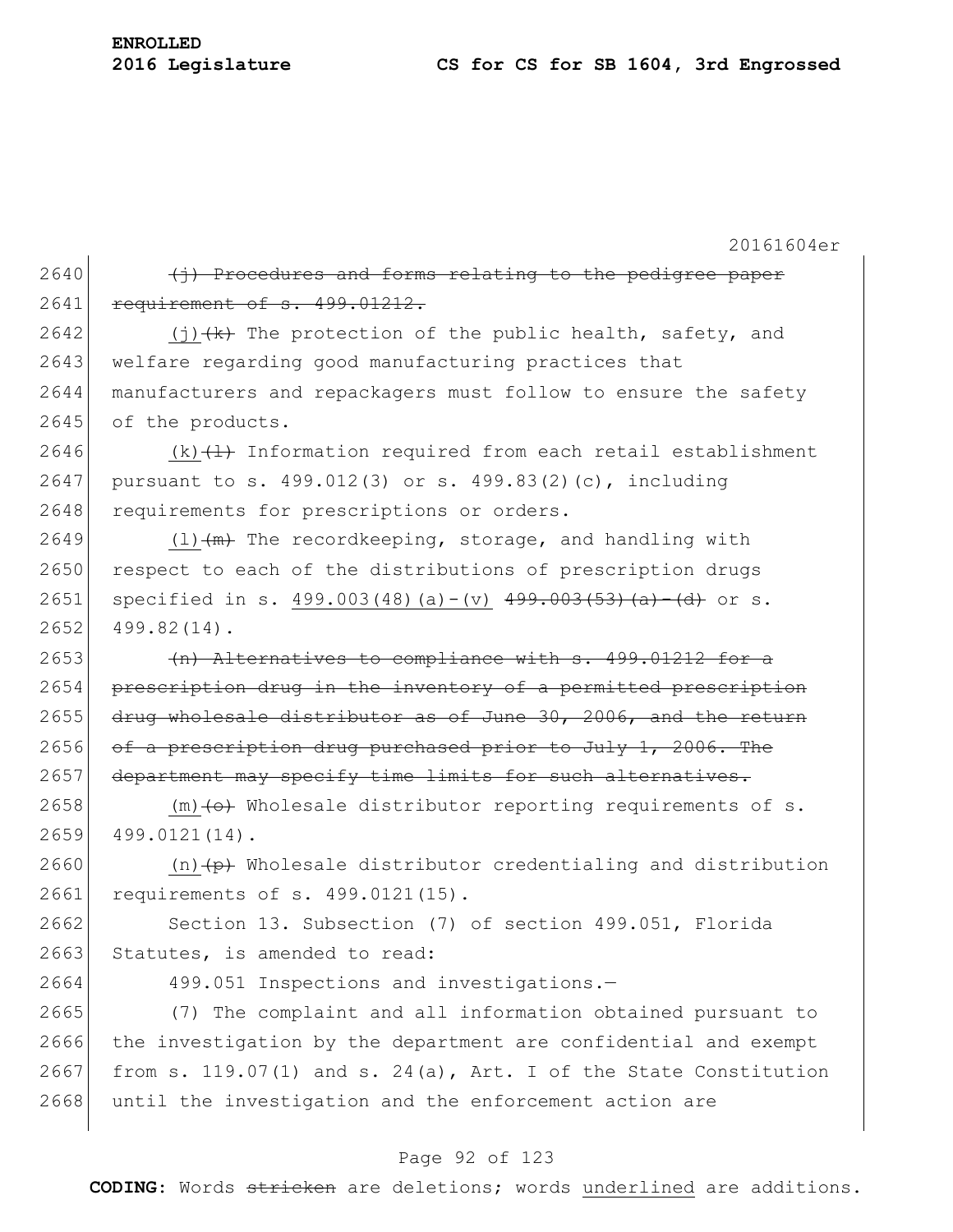20161604er 2669 completed. However, trade secret information contained therein  $2670$  as defined by s.  $812.081(1)(c)$  shall remain confidential and 2671 exempt from the provisions of s. 119.07(1) and s. 24(a), Art. I 2672 of the State Constitution, as long as the information is 2673 retained by the department. This subsection does not prohibit 2674 the department from using such information for regulatory or 2675 enforcement proceedings under this chapter or from providing 2676 such information to any law enforcement agency or any other 2677 regulatory agency. However, the receiving agency shall keep such 2678 records confidential and exempt as provided in this subsection. 2679 In addition, this subsection is not intended to prevent 2680 compliance with the provisions of s. 499.01212, and the pedigree 2681 papers required in that section shall not be deemed a trade  $2682$  secret. 2683 Section 14. Subsection (14) of section 499.82, Florida 2684 Statutes, is amended to read: 2685 499.82 Definitions.—As used in this part, the term: 2686 (14) "Wholesale distribution" means the distribution of 2687 medical gas to a person other than a consumer or patient. 2688 Wholesale distribution of medical gases does not include: 2689 (a) The sale, purchase, or trade of a medical gas; an offer 2690 to sell, purchase, or trade a medical gas; or the dispensing of 2691 a medical gas pursuant to a prescription; 2692 (b) Activities exempt from the definition of wholesale

2693 distribution in s. 499.003; or

2694 (c) The sale, purchase, or trade of a medical gas or an 2695 offer to sell, purchase, or trade a medical gas for emergency 2696 medical reasons<del>; or</del>

 $2697$  (d) Other transactions excluded from the definition

#### Page 93 of 123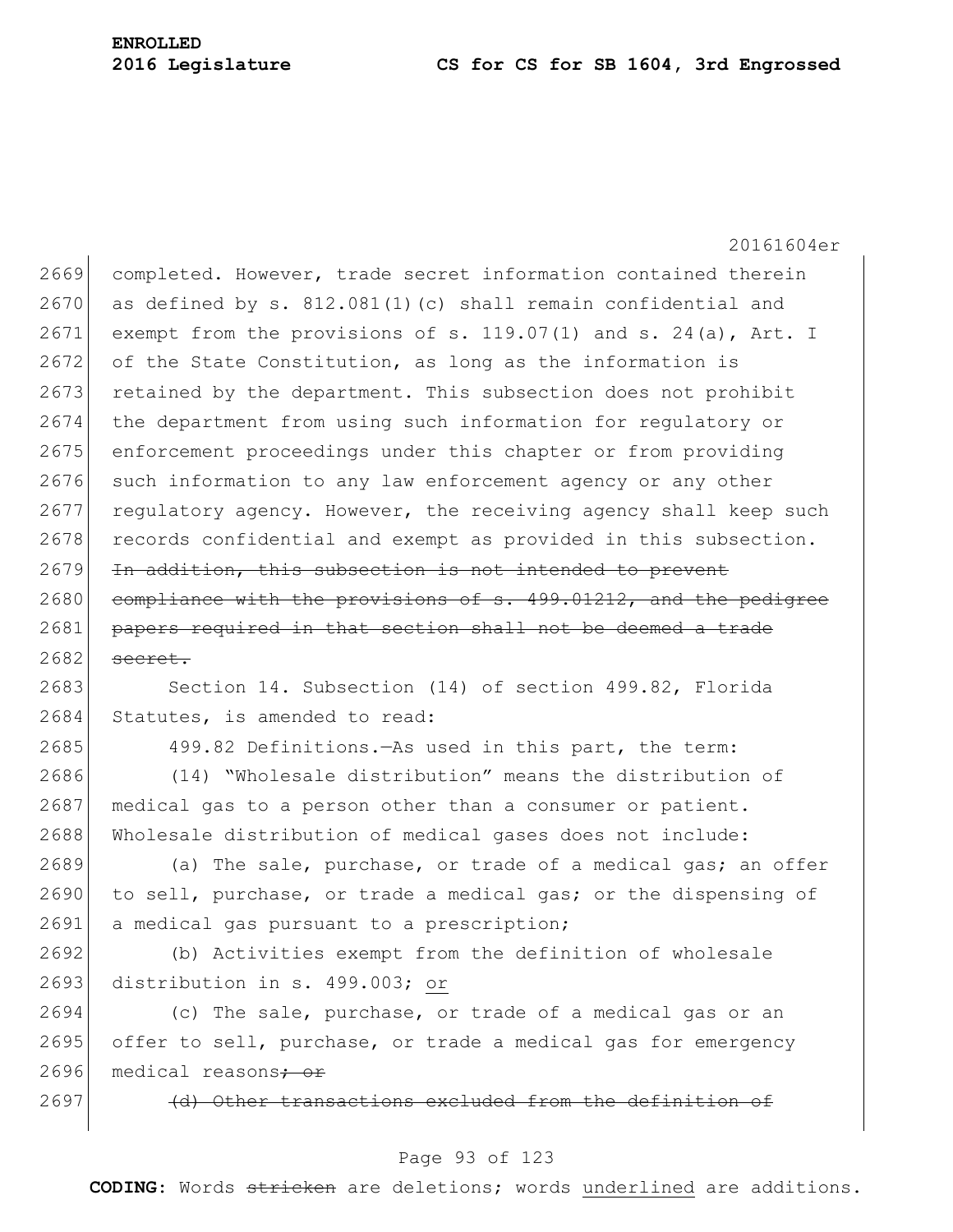**ENROLLED**

|      | 20161604er                                                       |
|------|------------------------------------------------------------------|
| 2698 | wholesale distribution under the federal act or regulations      |
| 2699 | implemented under the federal act related to medical gas.        |
| 2700 | Section 15. Subsection (6) of section 499.83, Florida            |
| 2701 | Statutes, is created to read:                                    |
| 2702 | 499.83 Permits.-                                                 |
| 2703 | (6) A hospice licensed by the Agency for Health Care             |
| 2704 | Administration pursuant to part IV of chapter 400 is not         |
| 2705 | required to obtain medical oxygen retail establishment permit to |
| 2706 | purchase on behalf of and sell medical oxygen to its hospice     |
| 2707 | patients, if the hospice contracts for the purchase and delivery |
| 2708 | of medical oxygen from an establishment permitted pursuant to    |
| 2709 | this part. Sale and delivery to patients by hospices pursuant to |
| 2710 | this subsection must be based upon on a prescription or an order |
| 2711 | from a practitioner authorized by law to prescribe medical       |
| 2712 | oxygen. For sales to hospices pursuant to this subsection, the   |
| 2713 | medical gas wholesale distributor or the medical gas             |
| 2714 | manufacturer selling medical oxygen to a hospice shall reflect   |
| 2715 | on its invoice the hospice license number provided by the Agency |
| 2716 | for Health Care Administration and shall maintain such record    |
| 2717 | pursuant to s. 499.89. Both the hospice and the medical oxygen   |
| 2718 | retailer delivering medical oxygen to the patient must maintain  |
| 2719 | a copy of a valid order or prescription for medical oxygen in    |
| 2720 | accordance with s. 499.89 and department rule, which copy must   |
| 2721 | be readily available for inspection.                             |
| 2722 | Section 16. Subsection (4) of section 499.89, Florida            |
| 2723 | Statutes, is amended to read:                                    |
| 2724 | 499.89 Recordkeeping.-                                           |
| 2725 | (4) A pedigree paper is not required for distributing or         |
| 2726 | dispensing medical gas.                                          |
|      |                                                                  |

## Page 94 of 123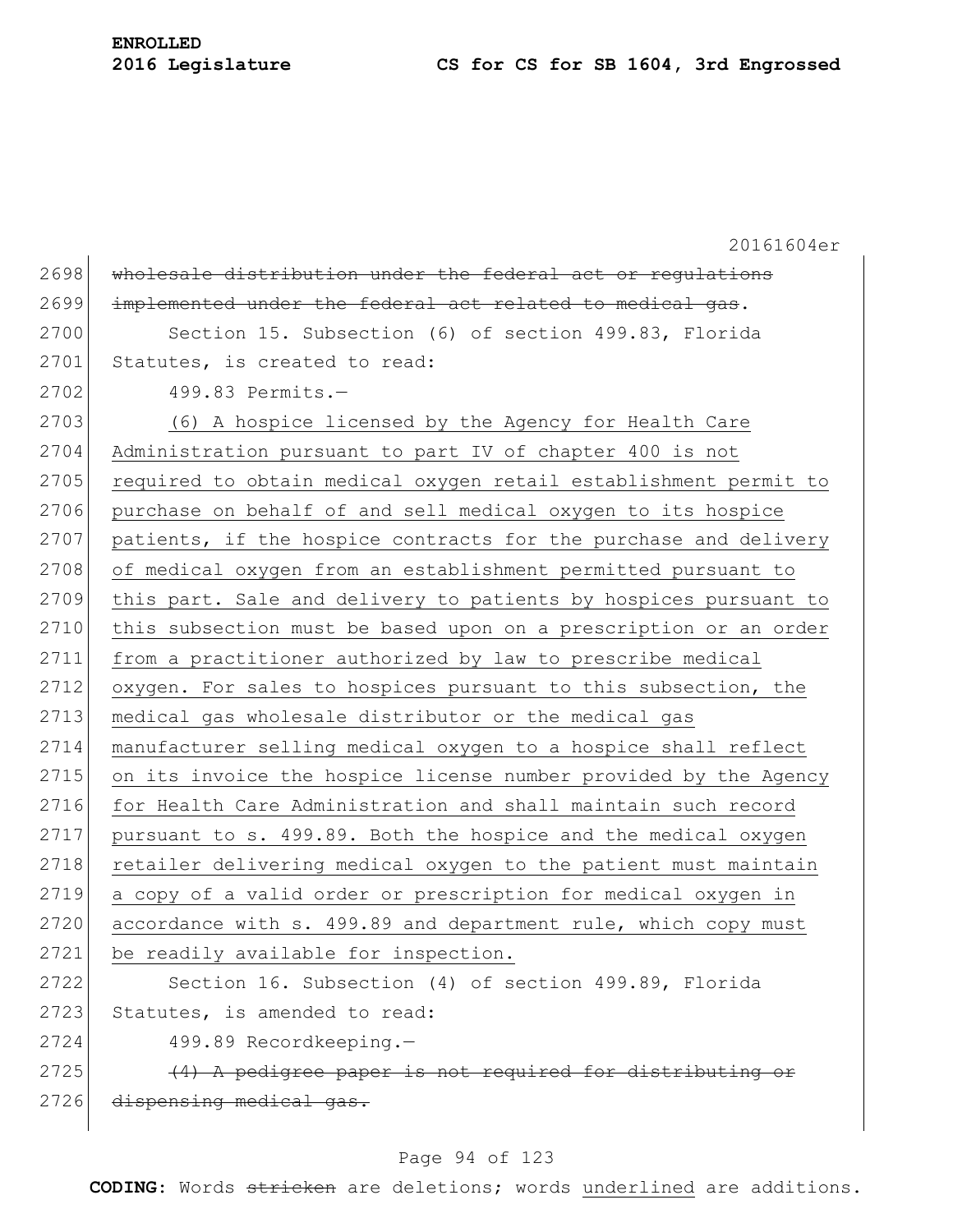**ENROLLED**

|      | 20161604er                                                       |
|------|------------------------------------------------------------------|
| 2727 | Section 17. Section 499.01212, Florida Statutes, is              |
| 2728 | repealed.                                                        |
| 2729 | Section 18. Paragraph (a) of subsection (1) of section           |
| 2730 | 409.9201, Florida Statutes, is amended to read:                  |
| 2731 | 409.9201 Medicaid fraud.-                                        |
| 2732 | (1) As used in this section, the term:                           |
| 2733 | (a) "Prescription drug" means any drug, including, but not       |
| 2734 | limited to, finished dosage forms or active ingredients that are |
| 2735 | subject to, defined in, or described in s. 503(b) of the Federal |
| 2736 | Food, Drug, and Cosmetic Act or in s. 465.003(8), s. 499.003(47) |
| 2737 | $499.003(52)$ , s. 499.007(13), or s. 499.82(10).                |
| 2738 |                                                                  |
| 2739 | The value of individual items of the legend drugs or goods or    |
| 2740 | services involved in distinct transactions committed during a    |
| 2741 | single scheme or course of conduct, whether involving a single   |
| 2742 | person or several persons, may be aggregated when determining    |
| 2743 | the punishment for the offense.                                  |
| 2744 | Section 19. Paragraph (b) of subsection (1) of section           |
| 2745 | 499.067, Florida Statutes, is amended to read:                   |
| 2746 | 499.067 Denial, suspension, or revocation of permit,             |
| 2747 | certification, or registration.-                                 |
| 2748 | (1)                                                              |
| 2749 | (b) The department may deny an application for a permit or       |
| 2750 | certification, or suspend or revoke a permit or certification,   |
| 2751 | if the department finds that:                                    |
| 2752 | 1. The applicant is not of good moral character or that it       |
| 2753 | would be a danger or not in the best interest of the public      |
| 2754 | health, safety, and welfare if the applicant were issued a       |
| 2755 | permit or certification.                                         |
|      |                                                                  |

## Page 95 of 123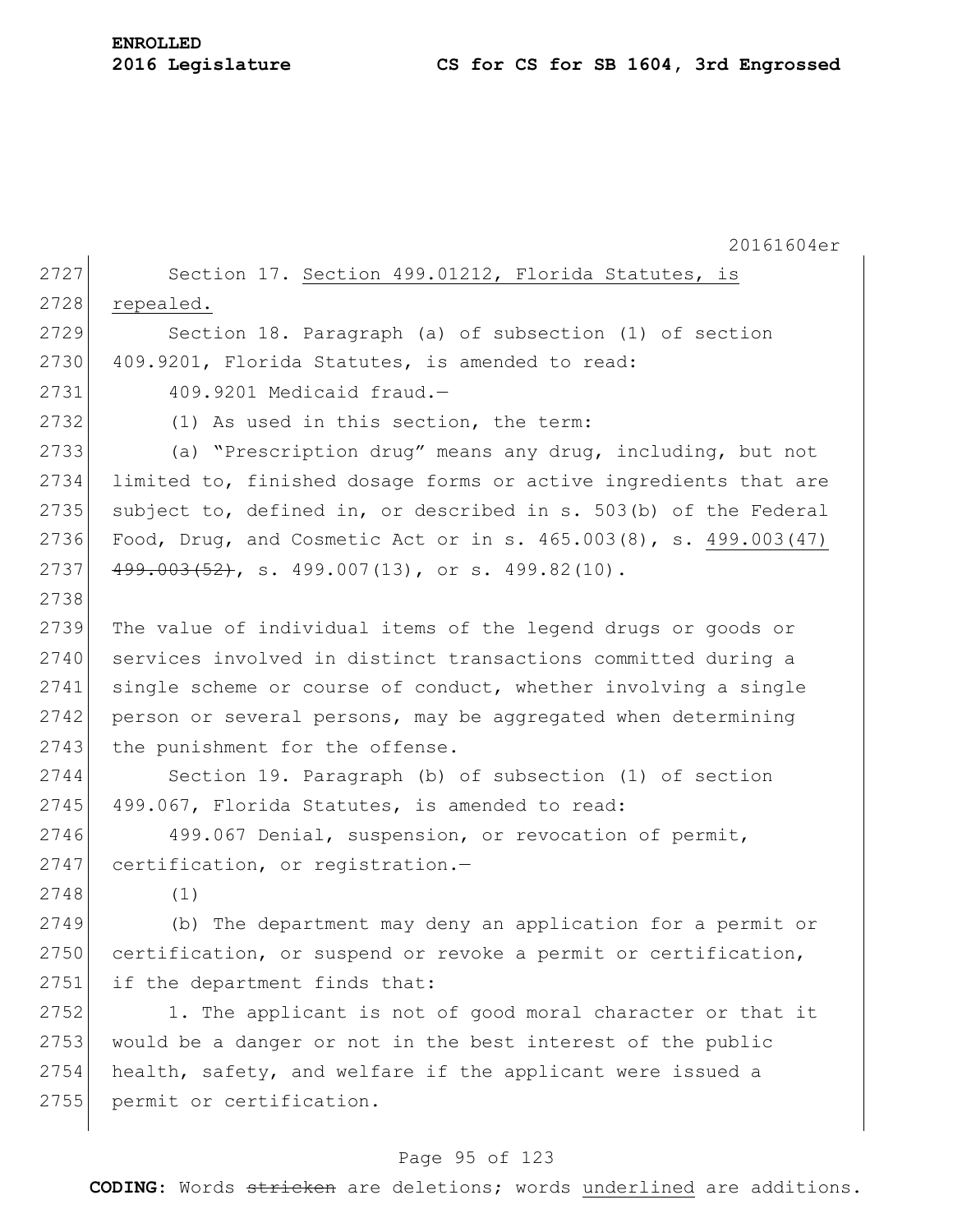|      |                                                                 |        | 20161604er                                                         |  |  |
|------|-----------------------------------------------------------------|--------|--------------------------------------------------------------------|--|--|
| 2756 |                                                                 |        | 2. The applicant has not met the requirements for the              |  |  |
| 2757 | permit or certification.                                        |        |                                                                    |  |  |
| 2758 | 3. The applicant is not eligible for a permit or                |        |                                                                    |  |  |
| 2759 |                                                                 |        | certification for any of the reasons enumerated in s. 499.012.     |  |  |
| 2760 |                                                                 |        | 4. The applicant, permittee, or person certified under s.          |  |  |
| 2761 |                                                                 |        | $499.012(15)$ s. $499.012(16)$ demonstrates any of the conditions  |  |  |
| 2762 | enumerated in s. 499.012.                                       |        |                                                                    |  |  |
| 2763 |                                                                 |        | 5. The applicant, permittee, or person certified under s.          |  |  |
| 2764 |                                                                 |        | $499.012(15)$ s. $499.012(16)$ has committed any violation of this |  |  |
| 2765 | chapter.                                                        |        |                                                                    |  |  |
| 2766 |                                                                 |        | Section 20. Subsection (1) of section 794.075, Florida             |  |  |
| 2767 | Statutes, is amended to read:                                   |        |                                                                    |  |  |
| 2768 |                                                                 |        | 794.075 Sexual predators; erectile dysfunction drugs.-             |  |  |
| 2769 |                                                                 |        | (1) A person may not possess a prescription drug, as               |  |  |
| 2770 | defined in s. $499.003(40)$ $499.003(43)$ , for the purpose of  |        |                                                                    |  |  |
| 2771 | treating erectile dysfunction if the person is designated as a  |        |                                                                    |  |  |
| 2772 | sexual predator under s. 775.21.                                |        |                                                                    |  |  |
| 2773 | Section 21. Paragraphs (d), $(f)$ , (i), and (j) of subsection  |        |                                                                    |  |  |
| 2774 | (3) of section 921.0022, Florida Statutes, are amended to read: |        |                                                                    |  |  |
| 2775 | 921.0022 Criminal Punishment Code; offense severity ranking     |        |                                                                    |  |  |
| 2776 | $chart. -$                                                      |        |                                                                    |  |  |
| 2777 |                                                                 |        | (3) OFFENSE SEVERITY RANKING CHART                                 |  |  |
| 2778 | $(d)$ LEVEL 4                                                   |        |                                                                    |  |  |
| 2779 |                                                                 |        |                                                                    |  |  |
| 2780 |                                                                 |        |                                                                    |  |  |
|      | Florida                                                         | Felony | Description                                                        |  |  |
|      | Statute                                                         | Degree |                                                                    |  |  |
| 2781 |                                                                 |        |                                                                    |  |  |
|      | 316.1935(3)(a)                                                  | 2nd    | Driving at high speed or with                                      |  |  |
|      |                                                                 |        | 06.65102                                                           |  |  |

#### Page 96 of 123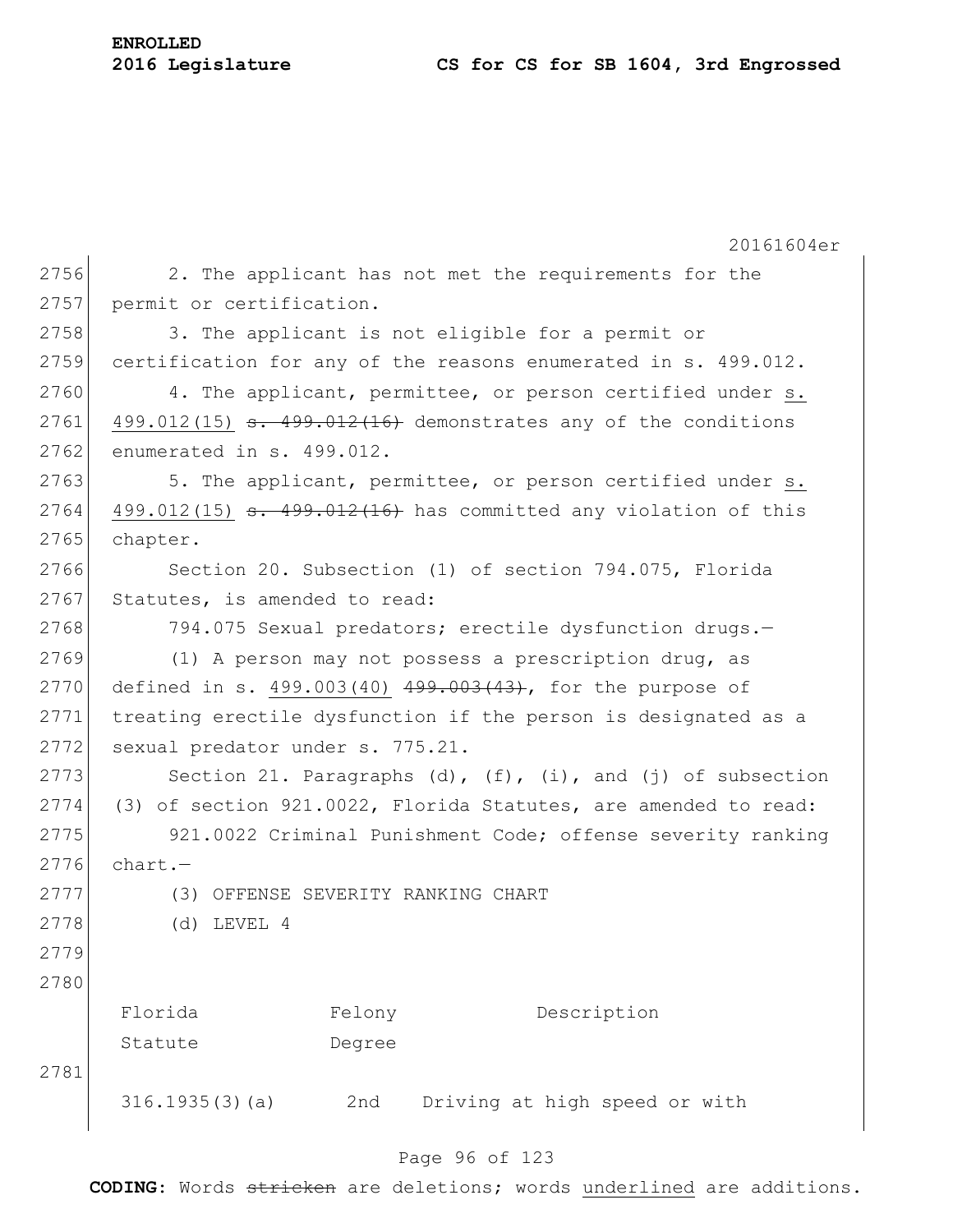## **2016 Legislature CS for CS for SB 1604, 3rd Engrossed**

|      |                 |                | 20161604er                      |
|------|-----------------|----------------|---------------------------------|
|      |                 |                | wanton disregard for safety     |
|      |                 |                | while fleeing or attempting to  |
|      |                 |                | elude law enforcement officer   |
|      |                 |                | who is in a patrol vehicle with |
|      |                 |                | siren and lights activated.     |
| 2782 |                 |                |                                 |
|      | 499.0051(1)     | 3rd            | Failure to maintain or deliver  |
|      |                 |                | transaction history,            |
|      |                 |                | transaction information, or     |
|      |                 |                | transaction statements pedigree |
|      |                 |                | papers.                         |
| 2783 |                 |                |                                 |
|      | 499.0051(2)     | <del>3rd</del> | Failure to authenticate         |
|      |                 |                | pedigree papers.                |
| 2784 |                 |                |                                 |
|      | 499.0051(5)     | 2nd            | Knowing sale or delivery, or    |
|      | 499.0051(6)     |                | possession with intent to sell, |
|      |                 |                | contraband prescription drugs.  |
| 2785 |                 |                |                                 |
|      | 517.07(1)       | 3rd            | Failure to register securities. |
| 2786 |                 |                |                                 |
|      | 517.12(1)       | 3rd            | Failure of dealer, associated   |
|      |                 |                | person, or issuer of securities |
|      |                 |                | to register.                    |
| 2787 |                 |                |                                 |
|      | $784.07(2)$ (b) | 3rd            | Battery of law enforcement      |
|      |                 |                | officer, firefighter, etc.      |
| 2788 |                 |                |                                 |
|      | 784.074(1)(c)   | 3rd            |                                 |
|      |                 |                | Battery of sexually violent     |

## Page 97 of 123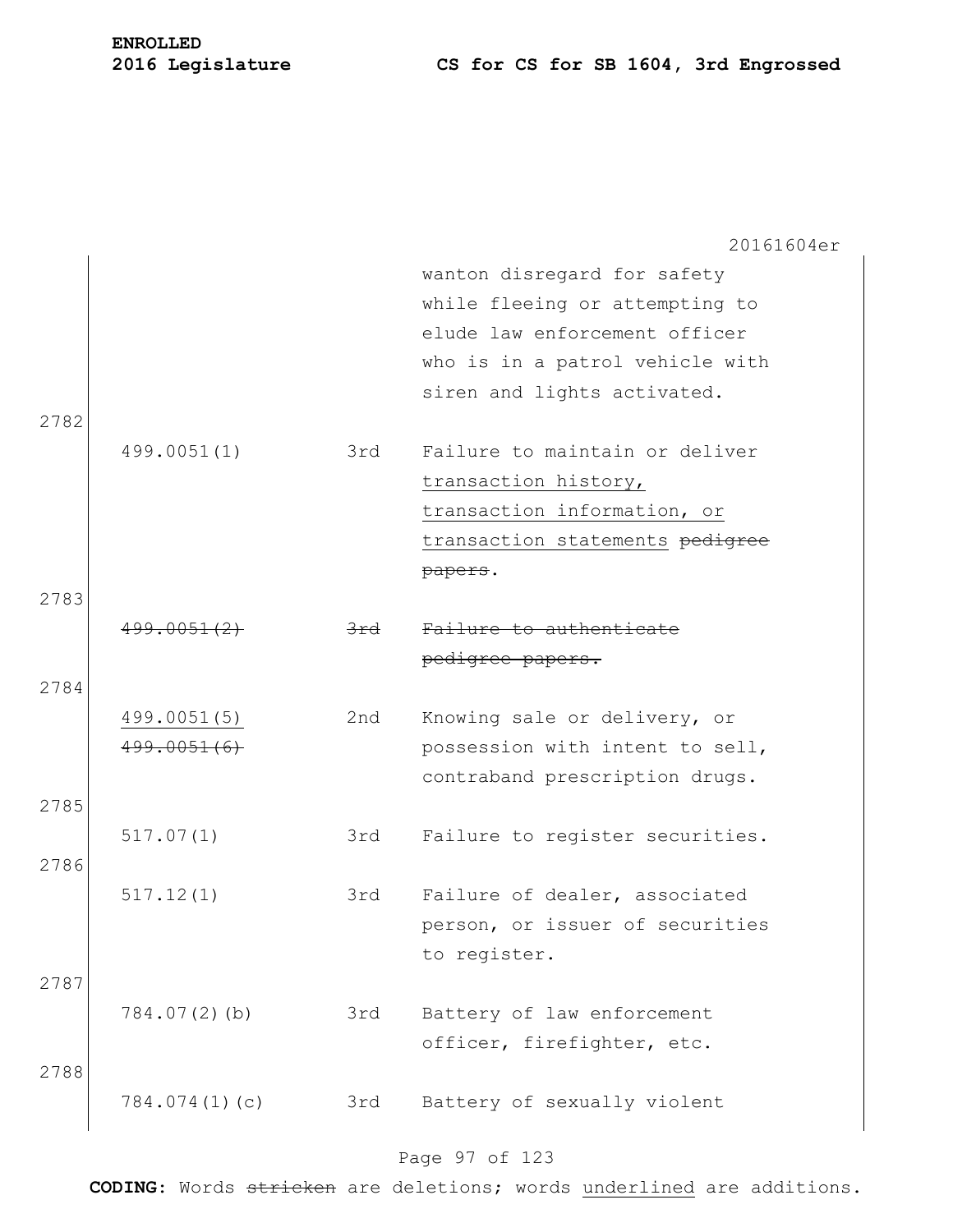|      |              |     | 20161604er                                                                                            |
|------|--------------|-----|-------------------------------------------------------------------------------------------------------|
| 2789 |              |     | predators facility staff.                                                                             |
|      | 784.075      | 3rd | Battery on detention or<br>commitment facility staff.                                                 |
| 2790 |              |     |                                                                                                       |
| 2791 | 784.078      | 3rd | Battery of facility employee by<br>throwing, tossing, or expelling<br>certain fluids or materials.    |
|      | 784.08(2)(c) | 3rd | Battery on a person 65 years of<br>age or older.                                                      |
| 2792 |              |     |                                                                                                       |
|      | 784.081(3)   | 3rd | Battery on specified official<br>or employee.                                                         |
| 2793 |              |     |                                                                                                       |
|      | 784.082(3)   | 3rd | Battery by detained person on<br>visitor or other detainee.                                           |
| 2794 |              |     |                                                                                                       |
| 2795 | 784.083(3)   | 3rd | Battery on code inspector.                                                                            |
|      | 784.085      | 3rd | Battery of child by throwing,<br>tossing, projecting, or<br>expelling certain fluids or<br>materials. |
| 2796 |              |     |                                                                                                       |
|      | 787.03(1)    | 3rd | Interference with custody;<br>wrongly takes minor from<br>appointed guardian.                         |
| 2797 |              |     |                                                                                                       |

## Page 98 of 123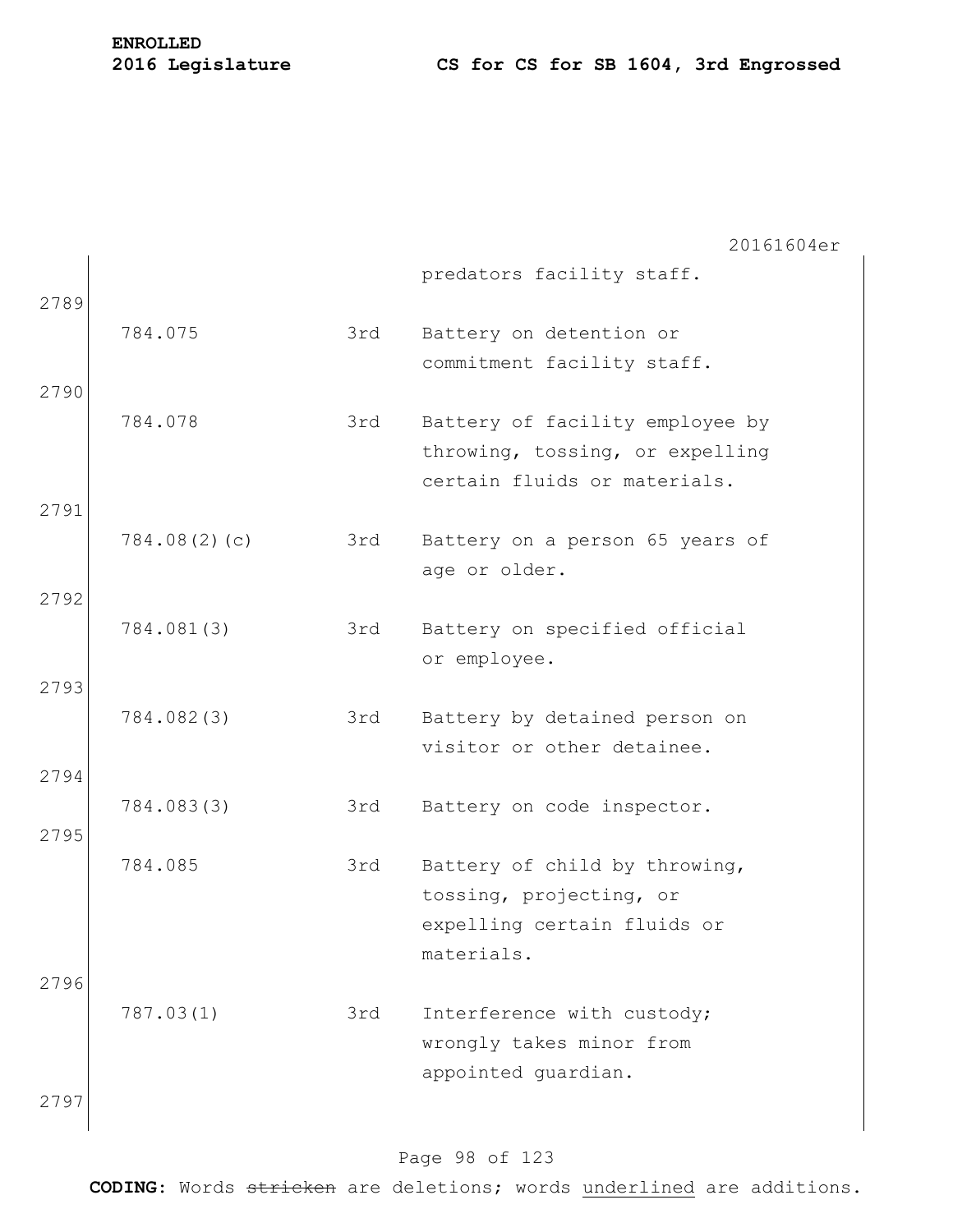# **ENROLLED**

## **2016 Legislature CS for CS for SB 1604, 3rd Engrossed**

|      |                  |     | 20161604er                                                                                                                                         |
|------|------------------|-----|----------------------------------------------------------------------------------------------------------------------------------------------------|
| 2798 | 787.04(2)        | 3rd | Take, entice, or remove child<br>beyond state limits with<br>criminal intent pending custody<br>proceedings.                                       |
|      | 787.04(3)        | 3rd | Carrying child beyond state<br>lines with criminal intent to<br>avoid producing child at<br>custody hearing or delivering<br>to designated person. |
| 2799 |                  |     |                                                                                                                                                    |
| 2800 | 787.07           | 3rd | Human smuggling.                                                                                                                                   |
|      | 790.115(1)       | 3rd | Exhibiting firearm or weapon<br>within 1,000 feet of a school.                                                                                     |
| 2801 | $790.115(2)$ (b) | 3rd | Possessing electric weapon or<br>device, destructive device, or<br>other weapon on school<br>property.                                             |
| 2802 |                  |     |                                                                                                                                                    |
|      | 790.115(2)(c)    | 3rd | Possessing firearm on school<br>property.                                                                                                          |
| 2803 | 800.04(7)(c)     | 3rd | Lewd or lascivious exhibition;<br>offender less than 18 years.                                                                                     |
| 2804 | 810.02(4)(a)     | 3rd | Burglary, or attempted<br>burglary, of an unoccupied                                                                                               |

## Page 99 of 123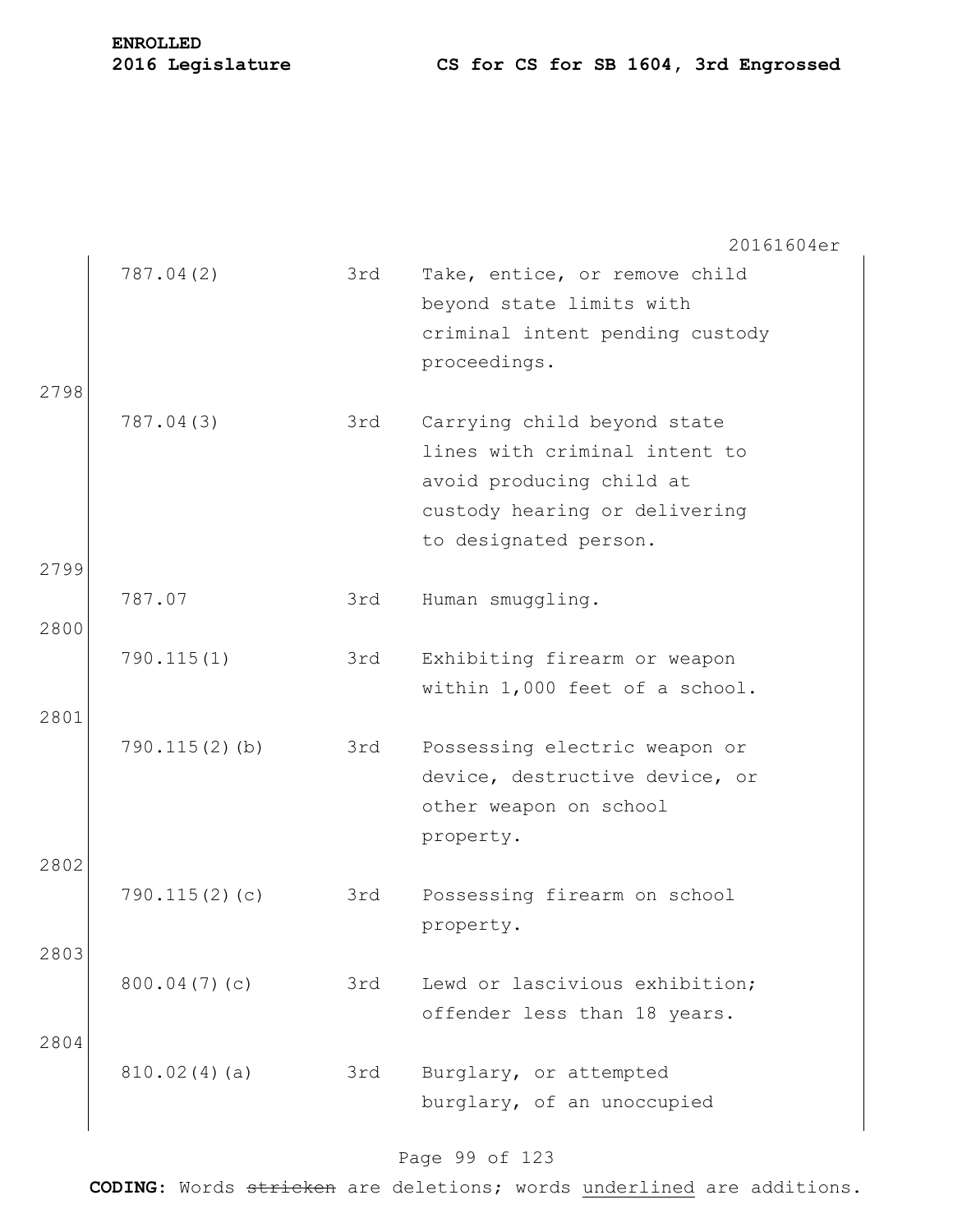|      |                                 |     | 20161604er                                                  |
|------|---------------------------------|-----|-------------------------------------------------------------|
|      |                                 |     | structure; unarmed; no assault                              |
|      |                                 |     | or battery.                                                 |
| 2805 |                                 |     |                                                             |
|      | 810.02(4)(b)                    | 3rd | Burglary, or attempted                                      |
|      |                                 |     | burglary, of an unoccupied                                  |
|      |                                 |     | conveyance; unarmed; no assault<br>or battery.              |
| 2806 |                                 |     |                                                             |
|      | 810.06                          | 3rd | Burglary; possession of tools.                              |
| 2807 |                                 |     |                                                             |
|      | 810.08(2)(c)                    | 3rd | Trespass on property, armed                                 |
|      |                                 |     | with firearm or dangerous                                   |
|      |                                 |     | weapon.                                                     |
| 2808 |                                 |     |                                                             |
|      | 812.014(2)(c)3.                 | 3rd | Grand theft, 3rd degree \$10,000                            |
|      |                                 |     | or more but less than \$20,000.                             |
| 2809 |                                 |     |                                                             |
|      | 812.014<br>$(2)$ (c) 4. $-10$ . | 3rd | Grand theft, 3rd degree, a<br>will, firearm, motor vehicle, |
|      |                                 |     | livestock, etc.                                             |
| 2810 |                                 |     |                                                             |
|      | 812.0195(2)                     | 3rd | Dealing in stolen property by                               |
|      |                                 |     | use of the Internet; property                               |
|      |                                 |     | stolen \$300 or more.                                       |
| 2811 |                                 |     |                                                             |
|      | 817.563(1)                      | 3rd | Sell or deliver substance other                             |
|      |                                 |     | than controlled substance                                   |
|      |                                 |     | agreed upon, excluding s.                                   |
|      |                                 |     | 893.03(5) drugs.                                            |
|      |                                 |     |                                                             |

## Page 100 of 123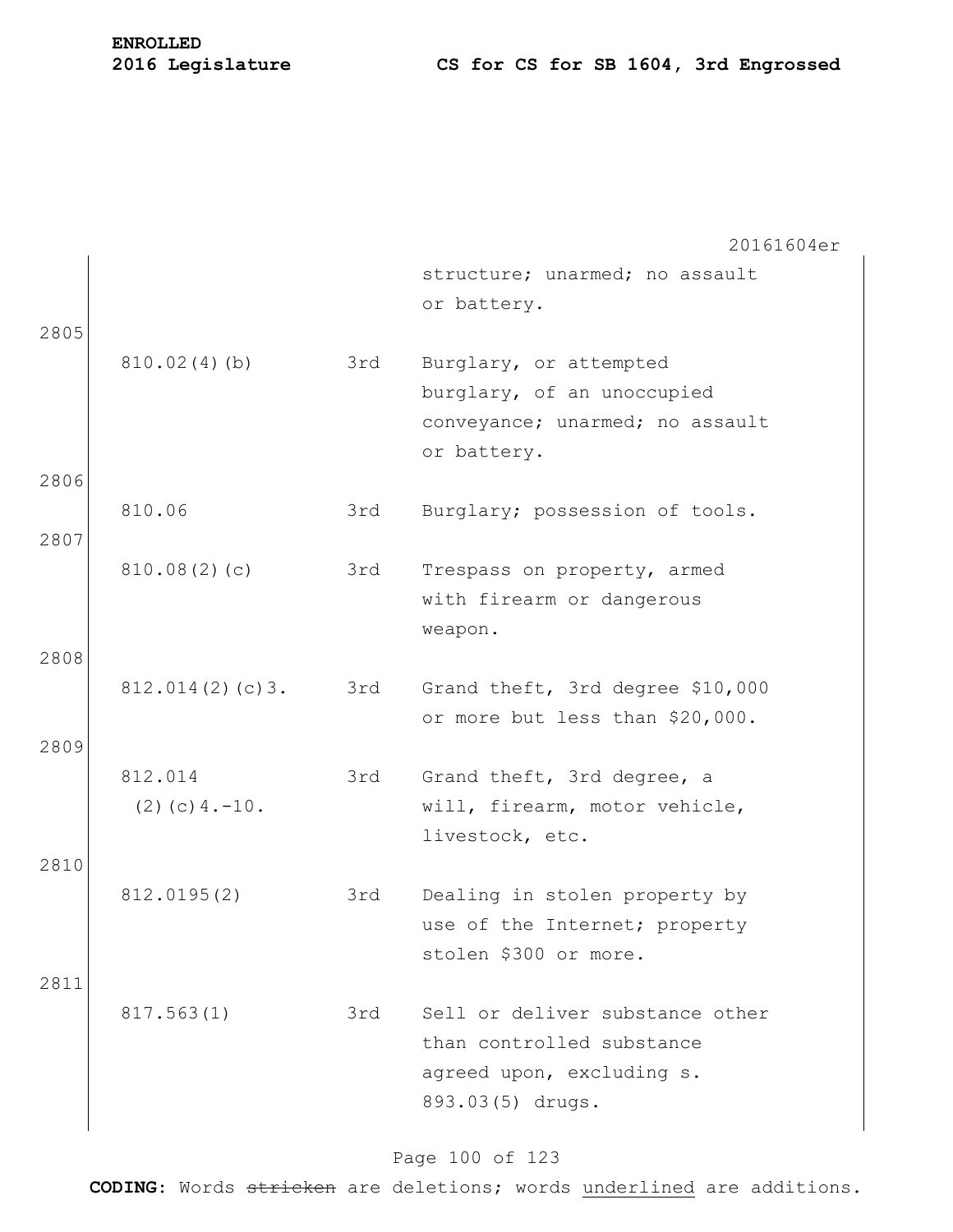|      |               |     | 20161604er                    |
|------|---------------|-----|-------------------------------|
| 2812 |               |     |                               |
|      | 817.568(2)(a) | 3rd | Fraudulent use of personal    |
|      |               |     | identification information.   |
| 2813 |               |     |                               |
|      | 817.625(2)(a) | 3rd | Fraudulent use of scanning    |
|      |               |     | device or reencoder.          |
| 2814 |               |     |                               |
|      | 828.125(1)    | 2nd | Kill, maim, or cause great    |
|      |               |     | bodily harm or permanent      |
|      |               |     | breeding disability to any    |
|      |               |     | registered horse or cattle.   |
| 2815 |               |     |                               |
|      | 837.02(1)     | 3rd | Perjury in official           |
|      |               |     | proceedings.                  |
| 2816 |               |     |                               |
|      | 837.021(1)    | 3rd | Make contradictory statements |
|      |               |     | in official proceedings.      |
| 2817 |               |     |                               |
|      | 838.022       | 3rd | Official misconduct.          |
| 2818 |               |     |                               |
|      |               |     |                               |
|      | 839.13(2)(a)  | 3rd | Falsifying records of an      |
|      |               |     | individual in the care and    |
|      |               |     | custody of a state agency.    |
| 2819 |               |     |                               |
|      | 839.13(2)(c)  | 3rd | Falsifying records of the     |
|      |               |     | Department of Children and    |
|      |               |     | Families.                     |
| 2820 |               |     |                               |
|      | 843.021       | 3rd | Possession of a concealed     |
|      |               |     |                               |

## Page 101 of 123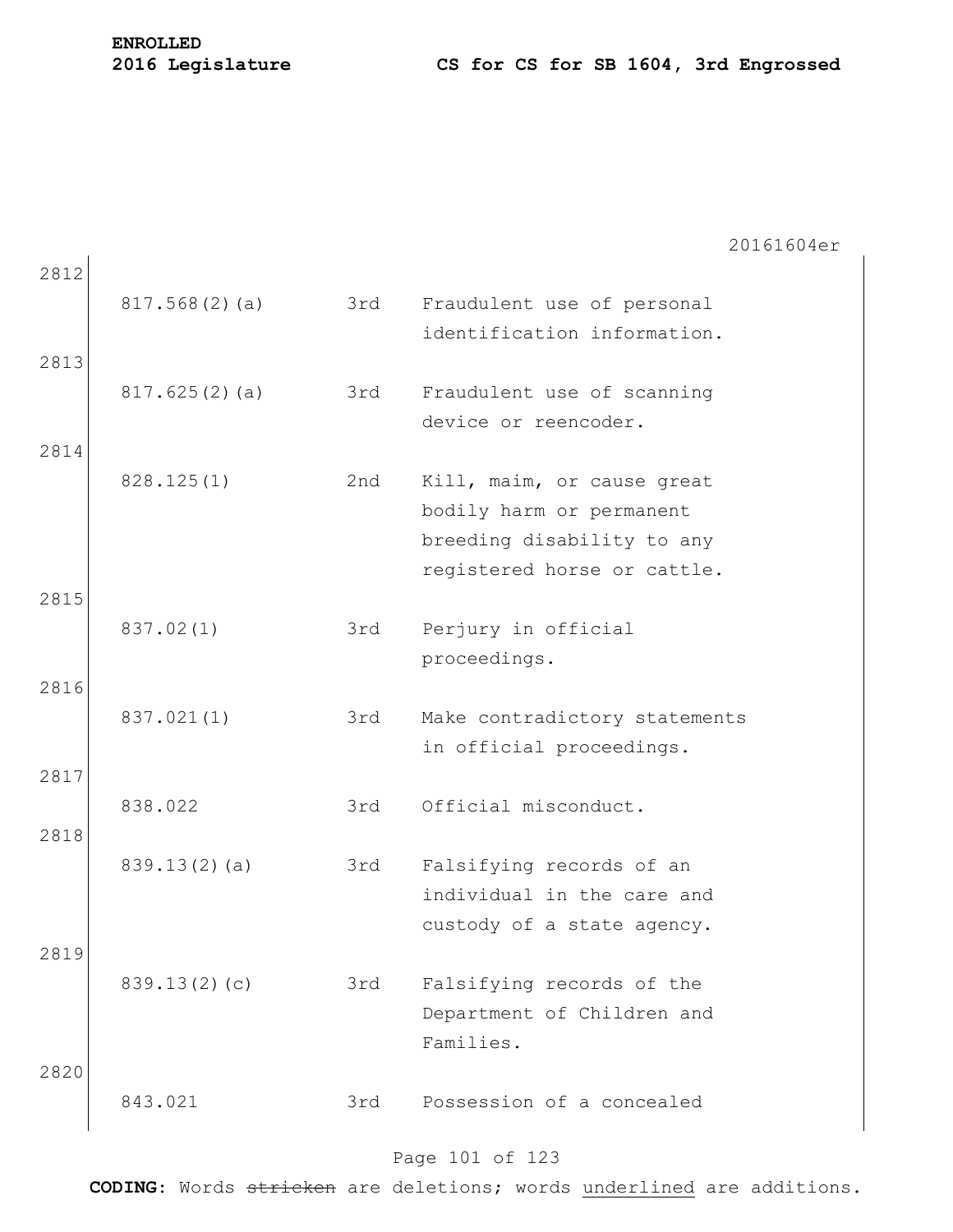|      |                |     | 20161604er                                                                                                                 |
|------|----------------|-----|----------------------------------------------------------------------------------------------------------------------------|
| 2821 |                |     | handcuff key by a person in<br>custody.                                                                                    |
| 2822 | 843.025        | 3rd | Deprive law enforcement,<br>correctional, or correctional<br>probation officer of means of<br>protection or communication. |
| 2823 | 843.15(1)(a)   | 3rd | Failure to appear while on bail<br>for felony (bond estreature or<br>bond jumping).                                        |
|      | 847.0135(5)(c) | 3rd | Lewd or lascivious exhibition<br>using computer; offender less<br>than 18 years.                                           |
| 2824 | 874.05(1)(a)   | 3rd | Encouraging or recruiting<br>another to join a criminal<br>gang.                                                           |
| 2825 | 893.13(2)(a)1. | 2nd | Purchase of cocaine (or other<br>s. $893.03(1)(a)$ , (b), or (d),<br>$(2)$ (a), $(2)$ (b), or $(2)$ (c) 4.<br>drugs).      |
| 2826 | 914.14(2)      | 3rd | Witnesses accepting bribes.                                                                                                |
| 2827 |                |     |                                                                                                                            |
|      | 914.22(1)      | 3rd | Force, threaten, etc., witness,<br>victim, or informant.                                                                   |

## Page 102 of 123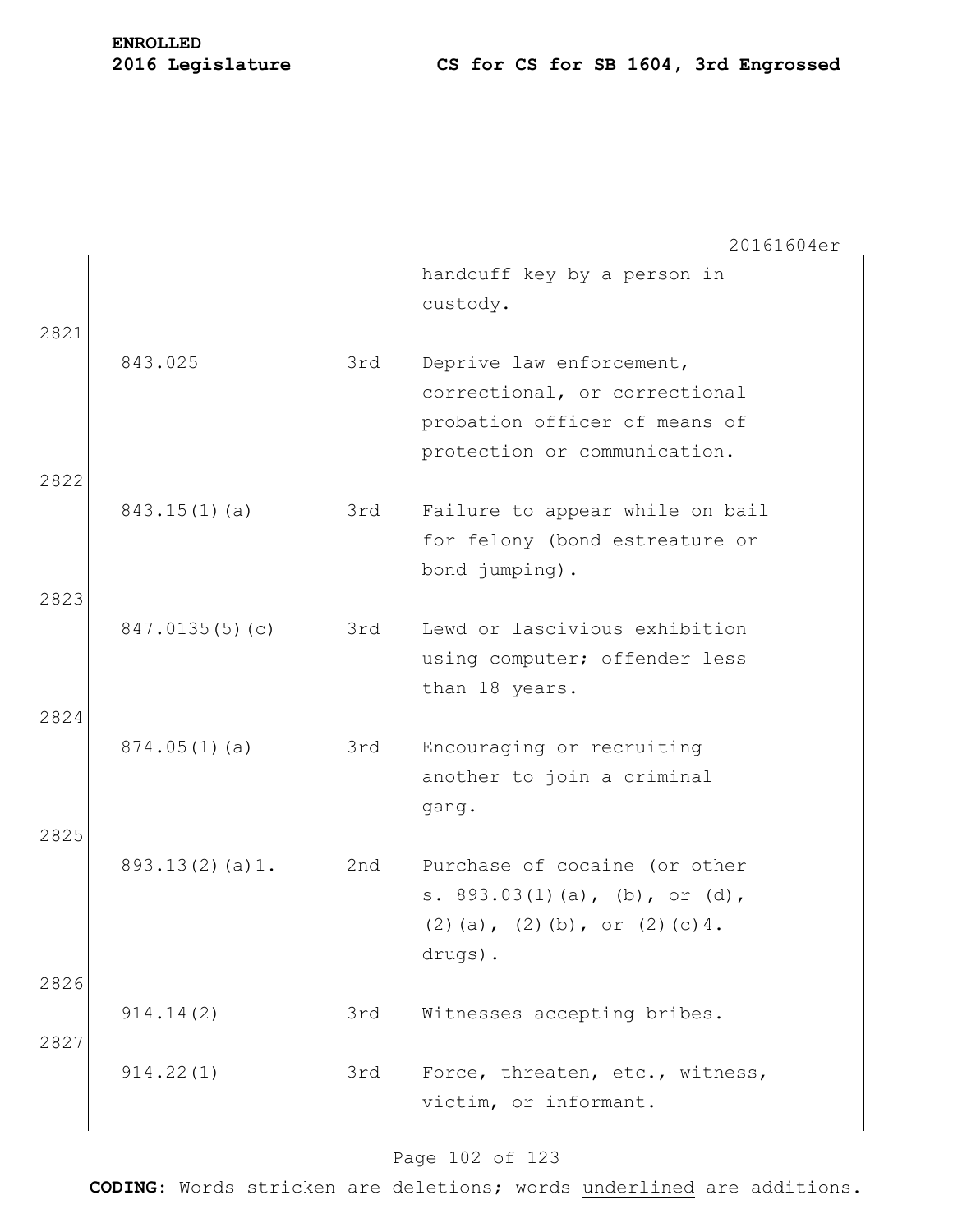20161604er 2828 914.23(2) 3rd Retaliation against a witness, victim, or informant, no bodily injury. 2829 918.12 3rd Tampering with jurors. 2830 934.215 3rd Use of two-way communications device to facilitate commission of a crime. 2831 2832 2833 (f) LEVEL 6 2834 2835 Florida Statute Felony Degree Description 2836 316.027(2)(b) 2nd Leaving the scene of a crash involving serious bodily injury. 2837 316.193(2)(b) 3rd Felony DUI, 4th or subsequent conviction. 2838 400.9935(4)(c) 2nd Operating a clinic, or offering services requiring licensure, without a license. 2839

#### Page 103 of 123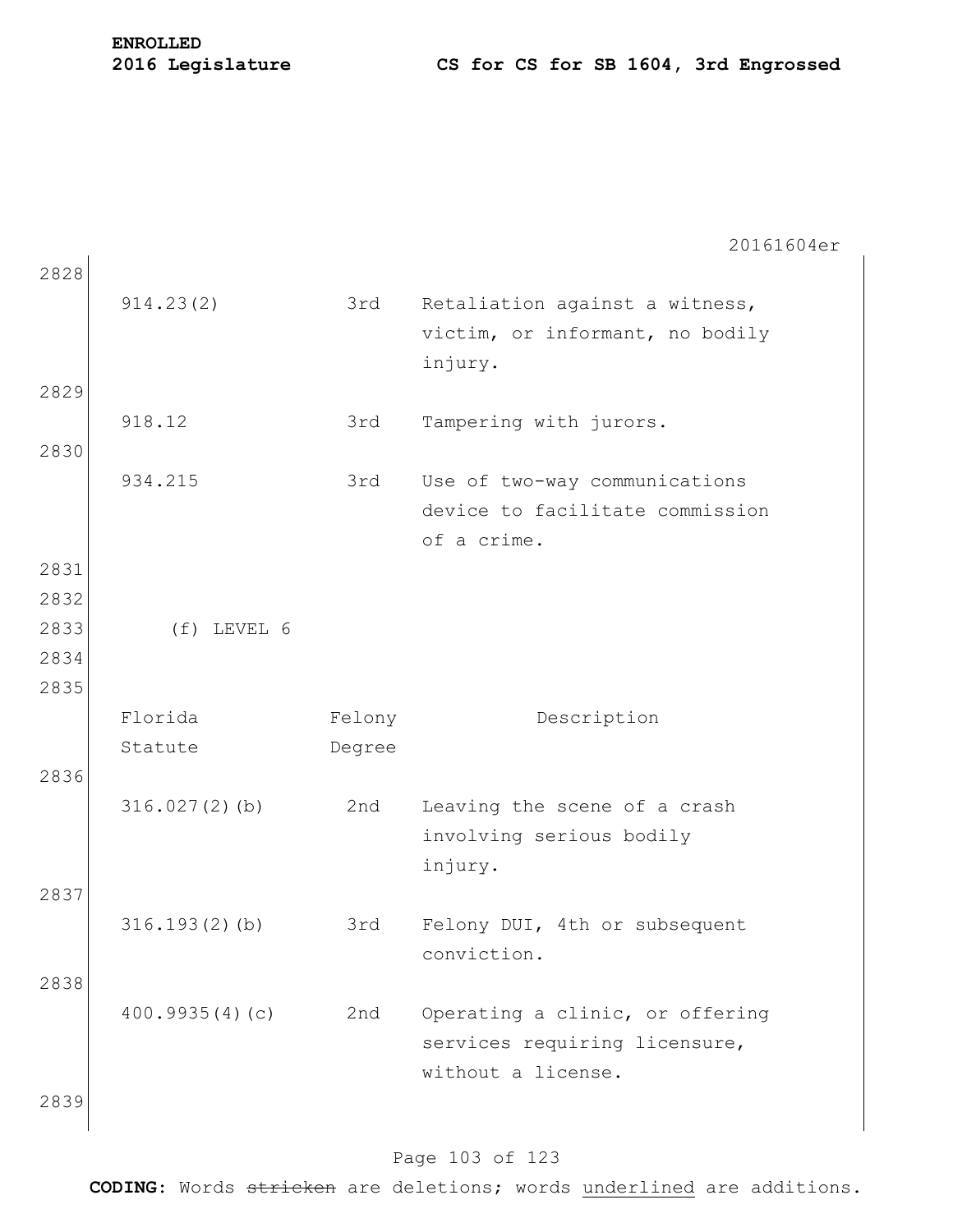|      | 499.0051(2)<br>499.0051(3) | 2nd | Knowing forgery of transaction<br>history, transaction<br>information, or transaction<br>statement pedigree papers. |
|------|----------------------------|-----|---------------------------------------------------------------------------------------------------------------------|
| 2840 |                            |     |                                                                                                                     |
|      | 499.0051(3)<br>499.0051(4) | 2nd | Knowing purchase or receipt of<br>prescription drug from<br>unauthorized person.                                    |
| 2841 | 499.0051(4)<br>499.0051(5) | 2nd | Knowing sale or transfer of<br>prescription drug to<br>unauthorized person.                                         |
| 2842 | 775.0875(1)                | 3rd | Taking firearm from law<br>enforcement officer.                                                                     |
| 2843 | 784.021(1)(a)              | 3rd | Aggravated assault; deadly<br>weapon without intent to kill.                                                        |
| 2844 | 784.021(1)(b)              | 3rd | Aggravated assault; intent to<br>commit felony.                                                                     |
| 2845 | 784.041                    | 3rd | Felony battery; domestic<br>battery by strangulation.                                                               |
| 2846 | 784.048(3)                 | 3rd | Aggravated stalking; credible<br>threat.                                                                            |
| 2847 | 784.048(5)                 | 3rd | Aggravated stalking of person                                                                                       |

## Page 104 of 123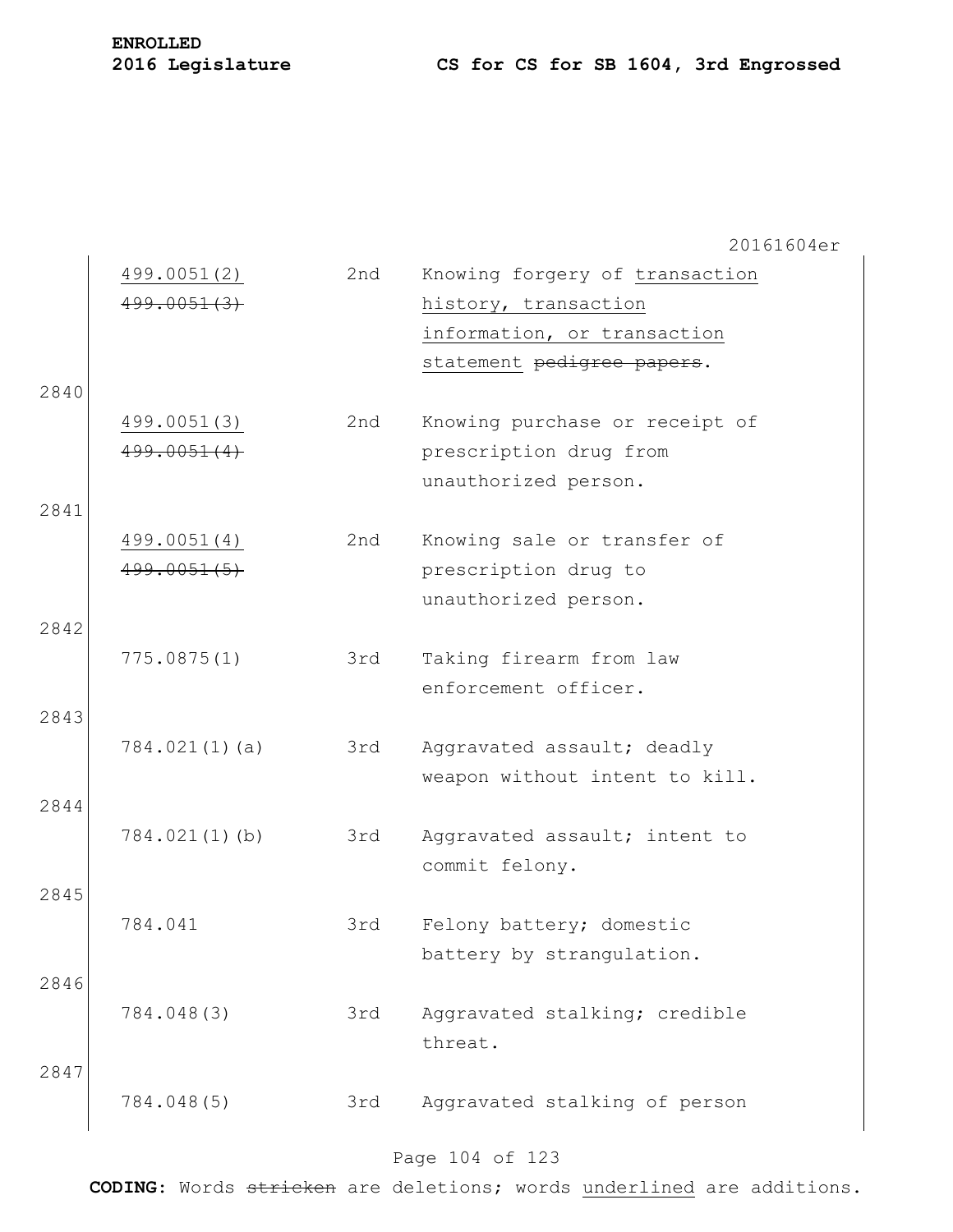|              |                 |     | 20161604er                                                                        |
|--------------|-----------------|-----|-----------------------------------------------------------------------------------|
| 2848         |                 |     | under 16.                                                                         |
|              | 784.07(2)(c)    | 2nd | Aggravated assault on law<br>enforcement officer.                                 |
| 2849         | 784.074(1)(b)   | 2nd | Aggravated assault on sexually<br>violent predators facility<br>staff.            |
| 2850<br>2851 | $784.08(2)$ (b) | 2nd | Aggravated assault on a person<br>65 years of age or older.                       |
| 2852         | 784.081(2)      | 2nd | Aggravated assault on specified<br>official or employee.                          |
| 2853         | 784.082(2)      | 2nd | Aggravated assault by detained<br>person on visitor or other<br>detainee.         |
|              | 784.083(2)      | 2nd | Aggravated assault on code<br>inspector.                                          |
| 2854         | 787.02(2)       | 3rd | False imprisonment; restraining<br>with purpose other than those<br>in s. 787.01. |
| 2855         | 790.115(2)(d)   | 2nd | Discharging firearm or weapon<br>on school property.                              |
| 2856         |                 |     |                                                                                   |

## Page 105 of 123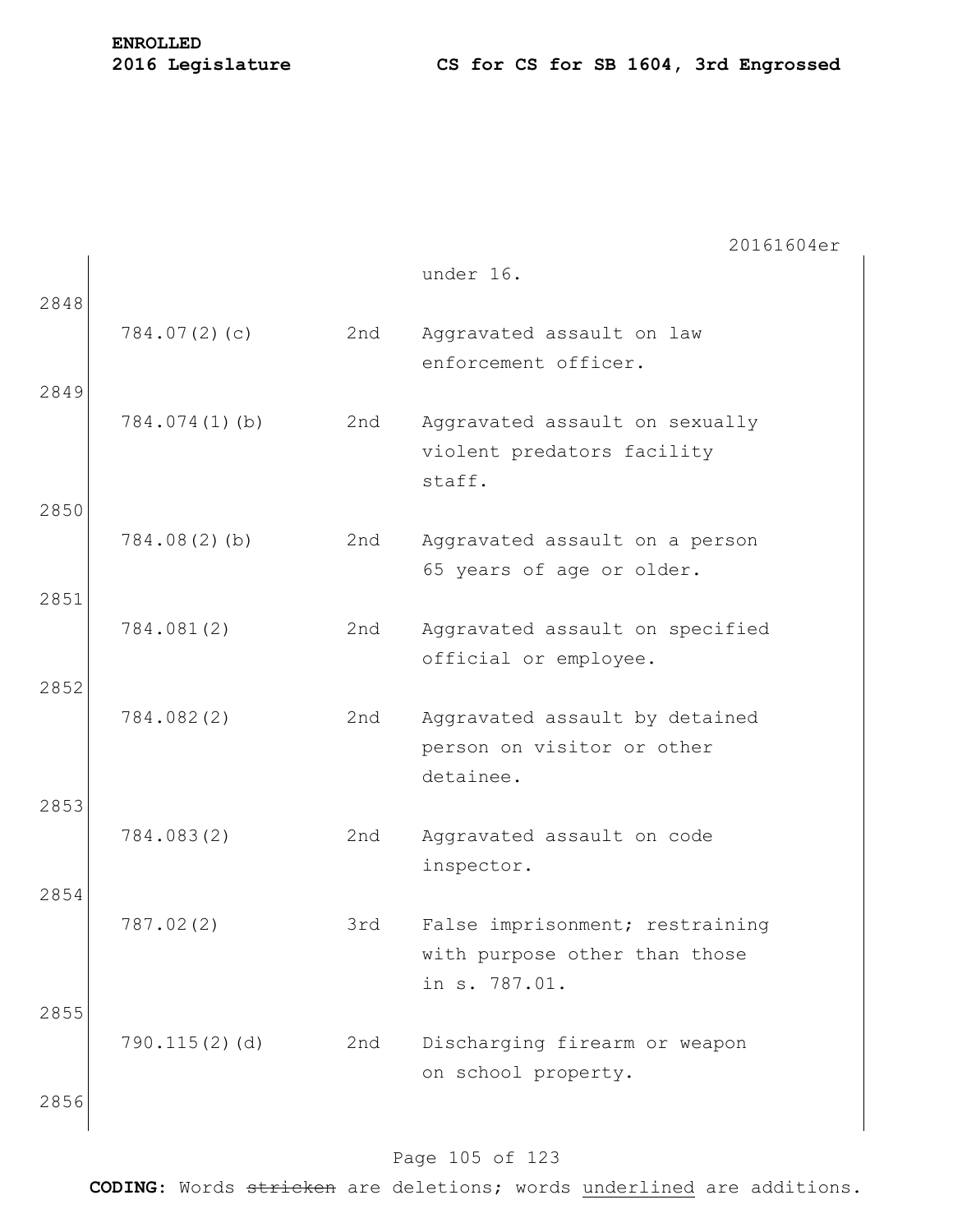# **ENROLLED**

20161604er

| 2857 | 790.161(2)       | 2nd | Make, possess, or throw<br>destructive device with intent<br>to do bodily harm or damage<br>property.                                |
|------|------------------|-----|--------------------------------------------------------------------------------------------------------------------------------------|
| 2858 | 790.164(1)       | 2nd | False report of deadly<br>explosive, weapon of mass<br>destruction, or act of arson or<br>violence to state property.                |
| 2859 | 790.19           | 2nd | Shooting or throwing deadly<br>missiles into dwellings,<br>vessels, or vehicles.                                                     |
| 2860 | $794.011(8)$ (a) | 3rd | Solicitation of minor to<br>participate in sexual activity<br>by custodial adult.                                                    |
| 2861 | 794.05(1)        | 2nd | Unlawful sexual activity with<br>specified minor.                                                                                    |
| 2862 | 800.04(5)(d)     | 3rd | Lewd or lascivious molestation;<br>victim 12 years of age or older<br>but less than 16 years of age;<br>offender less than 18 years. |
|      | 800.04(6)(b)     | 2nd | Lewd or lascivious conduct;<br>offender 18 years of age or<br>older.                                                                 |

## Page 106 of 123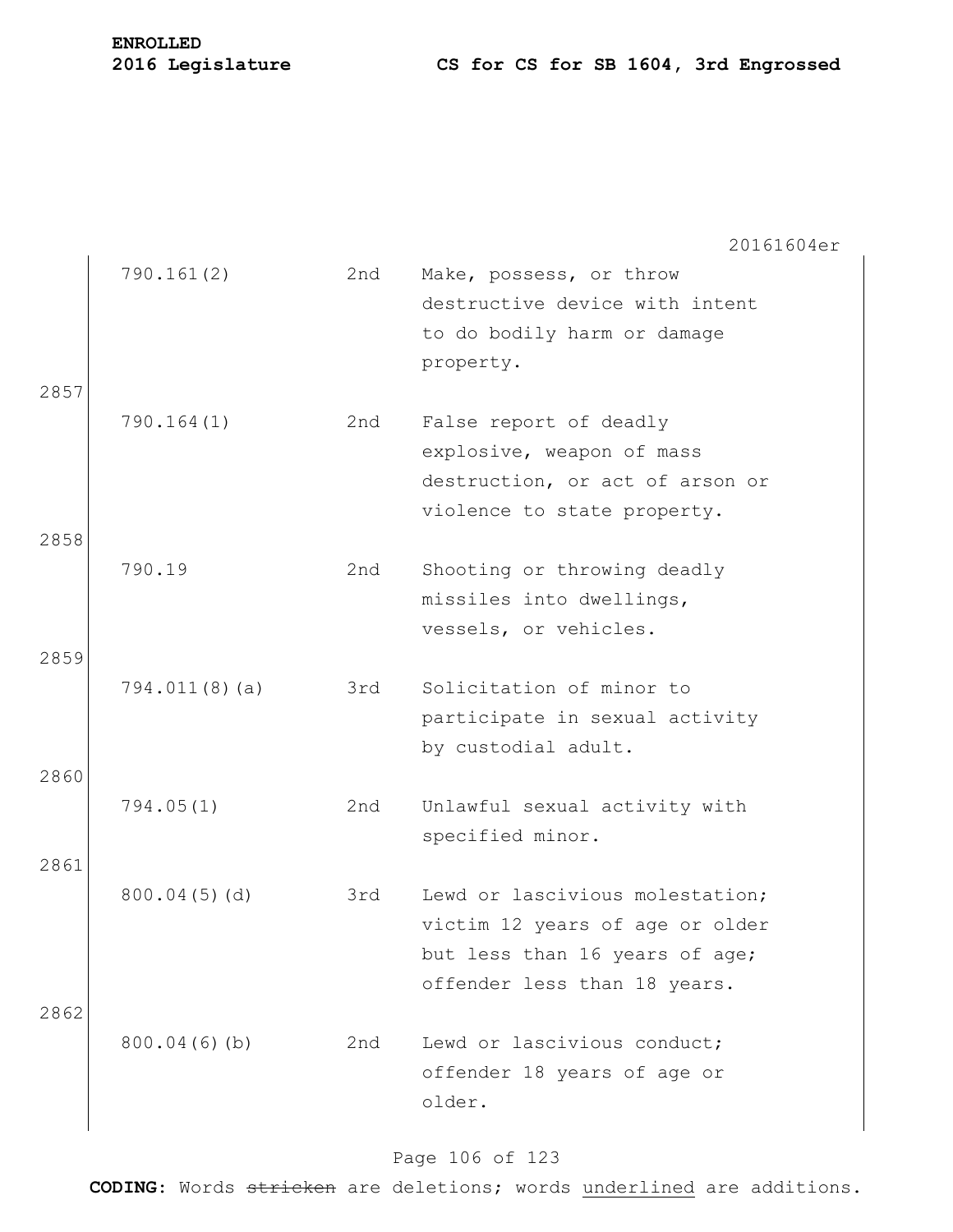|      |                  |     | 20161604er                                                         |
|------|------------------|-----|--------------------------------------------------------------------|
| 2863 |                  |     |                                                                    |
|      | 806.031(2)       | 2nd | Arson resulting in great bodily<br>harm to firefighter or any      |
|      |                  |     | other person.                                                      |
| 2864 |                  |     |                                                                    |
|      | 810.02(3)(c)     | 2nd | Burglary of occupied structure;<br>unarmed; no assault or battery. |
| 2865 |                  |     |                                                                    |
|      | 810.145(8)(b)    | 2nd | Video voyeurism; certain minor                                     |
|      |                  |     | victims; 2nd or subsequent                                         |
| 2866 |                  |     | offense.                                                           |
|      | 812.014(2)(b)1.  | 2nd | Property stolen \$20,000 or                                        |
|      |                  |     | more, but less than \$100,000,                                     |
| 2867 |                  |     | grand theft in 2nd degree.                                         |
|      | 812.014(6)       | 2nd | Theft; property stolen \$3,000                                     |
|      |                  |     | or more; coordination of                                           |
|      |                  |     | others.                                                            |
| 2868 | $812.015(9)$ (a) | 2nd | Retail theft; property stolen                                      |
|      |                  |     | \$300 or more; second or                                           |
|      |                  |     | subsequent conviction.                                             |
| 2869 | $812.015(9)$ (b) | 2nd | Retail theft; property stolen                                      |
|      |                  |     | \$3,000 or more; coordination of                                   |
|      |                  |     | others.                                                            |
| 2870 |                  |     |                                                                    |
|      | 812.13(2)(c)     | 2nd | Robbery, no firearm or other                                       |

## Page 107 of 123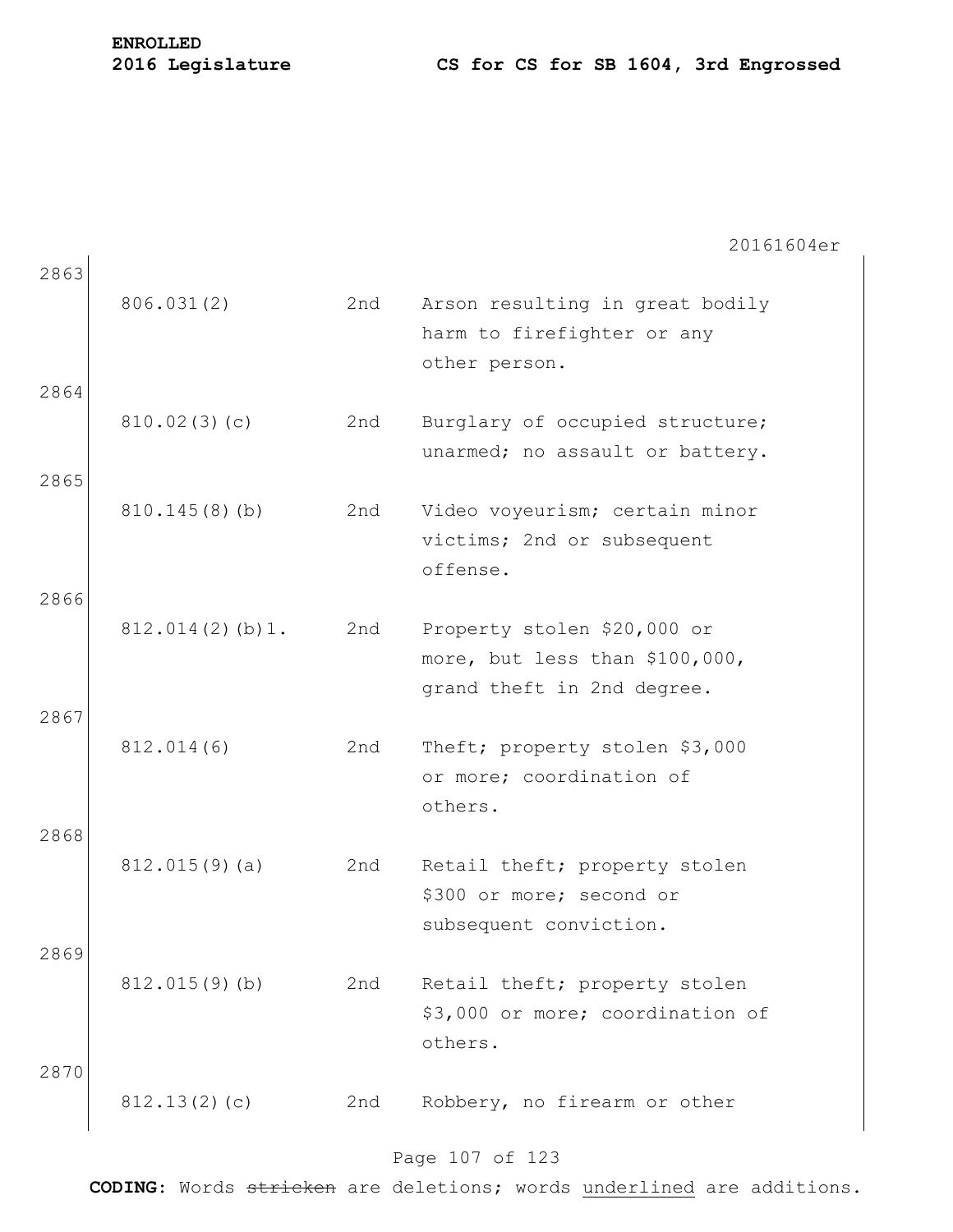|      |                    |     | 20161604er                      |
|------|--------------------|-----|---------------------------------|
| 2871 |                    |     | weapon (strong-arm robbery).    |
|      | 817.4821(5)        | 2nd | Possess cloning paraphernalia   |
|      |                    |     | with intent to create cloned    |
|      |                    |     | cellular telephones.            |
| 2872 |                    |     |                                 |
|      | 825.102(1)         | 3rd | Abuse of an elderly person or   |
|      |                    |     | disabled adult.                 |
| 2873 |                    |     |                                 |
|      | 825.102(3)(c)      | 3rd | Neglect of an elderly person or |
|      |                    |     | disabled adult.                 |
| 2874 |                    |     |                                 |
|      | 825.1025(3)        | 3rd | Lewd or lascivious molestation  |
|      |                    |     | of an elderly person or         |
|      |                    |     | disabled adult.                 |
| 2875 |                    |     |                                 |
|      | 825.103(3)(c)      | 3rd | Exploiting an elderly person or |
|      |                    |     | disabled adult and property is  |
| 2876 |                    |     | valued at less than \$10,000.   |
|      | 827.03(2)(c)       | 3rd | Abuse of a child.               |
| 2877 |                    |     |                                 |
|      | 827.03(2)(d)       | 3rd | Neglect of a child.             |
| 2878 |                    |     |                                 |
|      | $827.071(2)$ & (3) | 2nd | Use or induce a child in a      |
|      |                    |     | sexual performance, or promote  |
|      |                    |     | or direct such performance.     |
| 2879 |                    |     |                                 |
|      | 836.05             | 2nd | Threats; extortion.             |
|      |                    |     |                                 |

## Page 108 of 123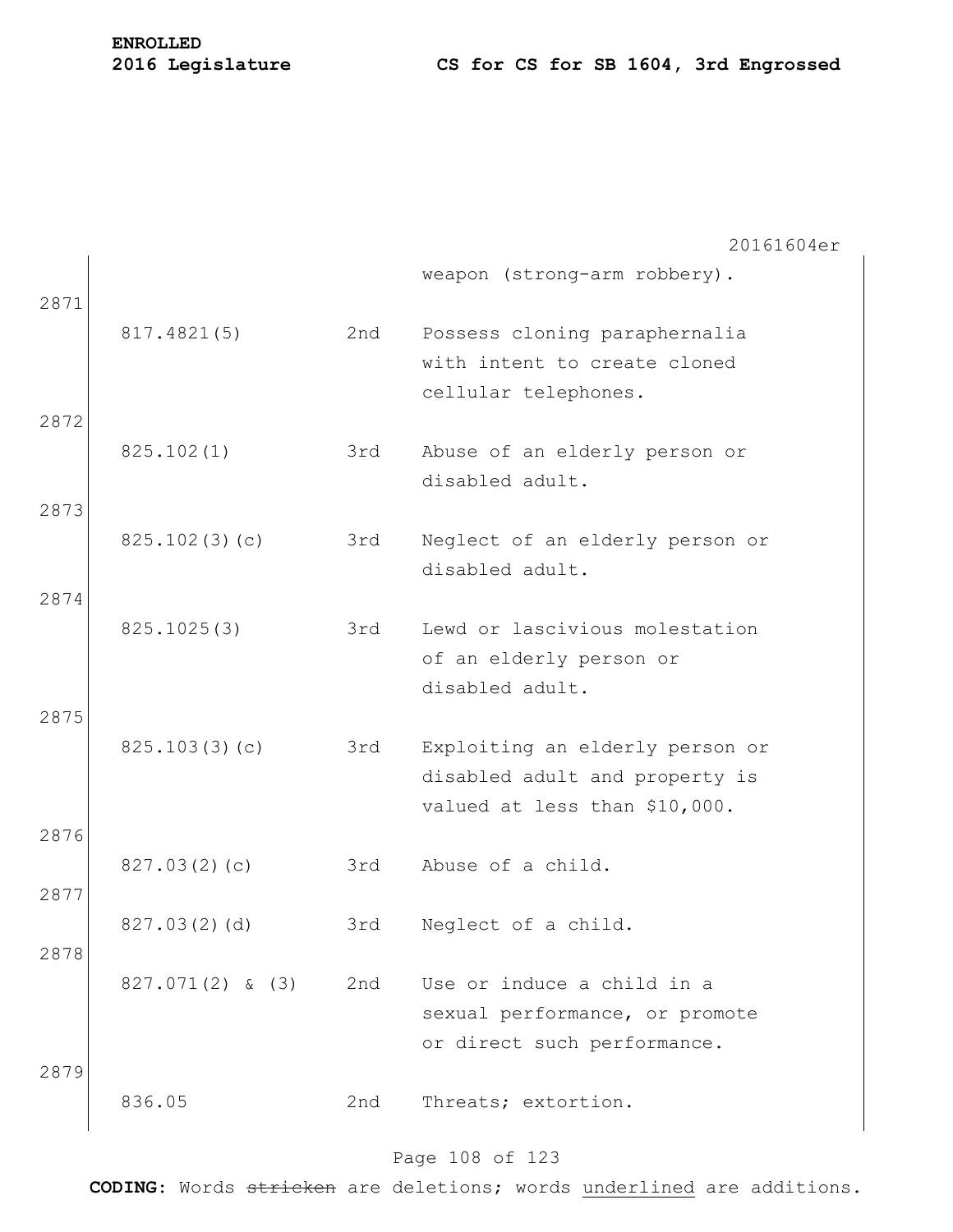2880 836.10 2nd Written threats to kill or do bodily injury. 2881 843.12 3rd Aids or assists person to escape. 2882 847.011 3rd Distributing, offering to distribute, or possessing with intent to distribute obscene materials depicting minors. 2883 847.012 3rd Knowingly using a minor in the production of materials harmful to minors. 2884 847.0135(2) 3rd Facilitates sexual conduct of or with a minor or the visual depiction of such conduct. 2885 914.23 2nd Retaliation against a witness, victim, or informant, with bodily injury. 2886 944.35(3)(a)2. 3rd Committing malicious battery upon or inflicting cruel or inhuman treatment on an inmate or offender on community

### Page 109 of 123

supervision, resulting in great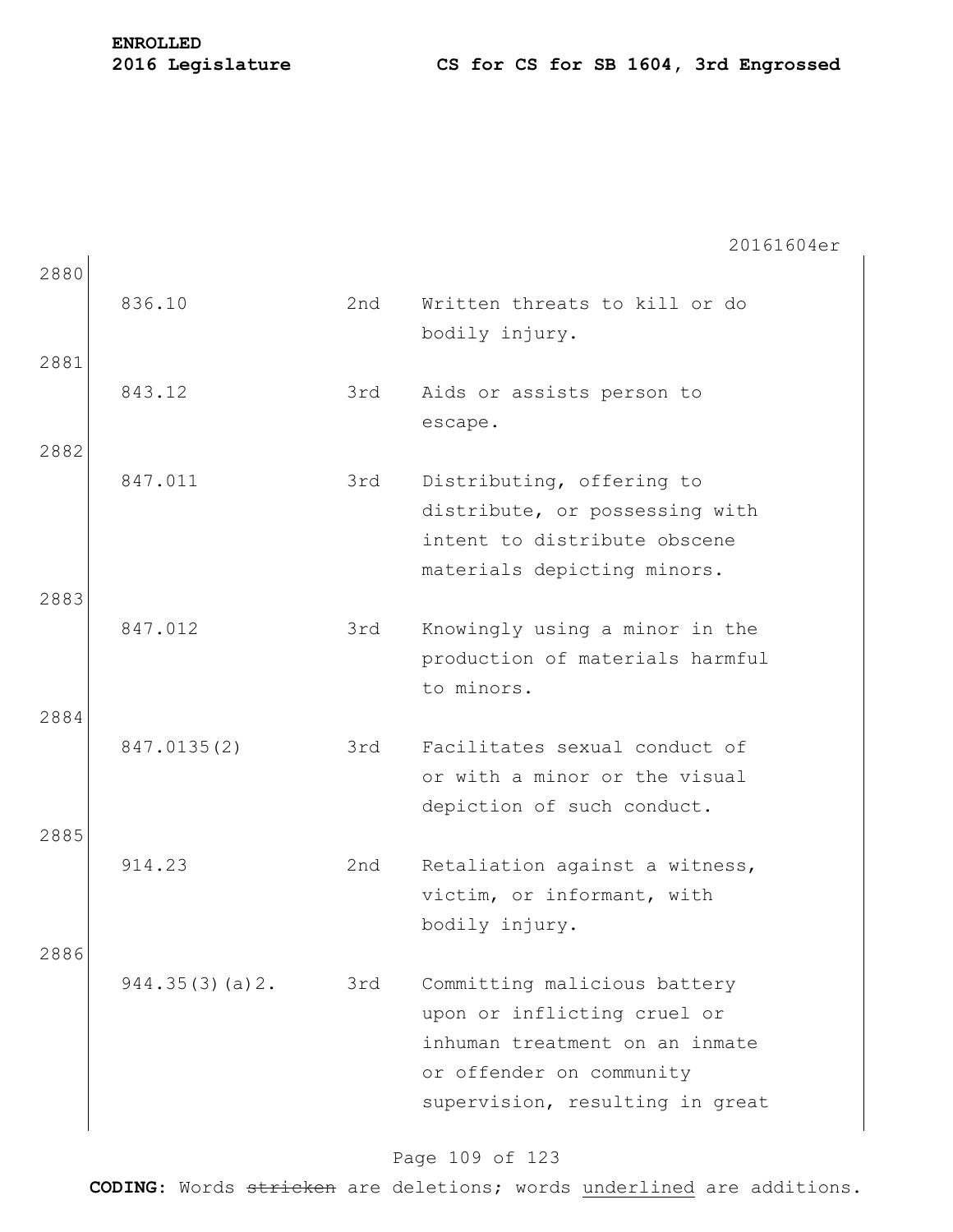|            |                                                                              |              | 20161604er                                    |
|------------|------------------------------------------------------------------------------|--------------|-----------------------------------------------|
|            |                                                                              | bodily harm. |                                               |
|            |                                                                              |              |                                               |
| 944.40     | 2nd                                                                          | Escapes.     |                                               |
|            |                                                                              |              |                                               |
|            |                                                                              |              | Harboring, concealing, aiding                 |
|            |                                                                              |              |                                               |
|            |                                                                              |              | Introduction of contraband                    |
|            |                                                                              |              | (firearm, weapon, or explosive)               |
|            |                                                                              |              | into correctional facility.                   |
|            |                                                                              |              |                                               |
| 951.22(1)  | 3rd                                                                          |              | Intoxicating drug, firearm, or                |
|            |                                                                              |              | weapon introduced into county                 |
|            |                                                                              | facility.    |                                               |
|            |                                                                              |              |                                               |
|            |                                                                              |              |                                               |
|            |                                                                              |              |                                               |
|            |                                                                              |              |                                               |
|            |                                                                              |              | Description                                   |
|            |                                                                              |              |                                               |
|            |                                                                              |              | DUI manslaughter; failing                     |
| (3)(c)3.b. |                                                                              |              | to render aid or give                         |
|            |                                                                              |              | information.                                  |
|            |                                                                              |              |                                               |
| 327.35     |                                                                              | 1st          | BUI manslaughter; failing                     |
| (3)(c)3.b. |                                                                              |              | to render aid or give                         |
|            |                                                                              |              | information.                                  |
|            |                                                                              |              |                                               |
|            | 944.46<br>944.47(1)(a)5.<br>$(i)$ LEVEL $9$<br>Florida<br>Statute<br>316.193 | 3rd<br>2nd   | escaped prisoners.<br>Felony<br>Degree<br>1st |

### Page 110 of 123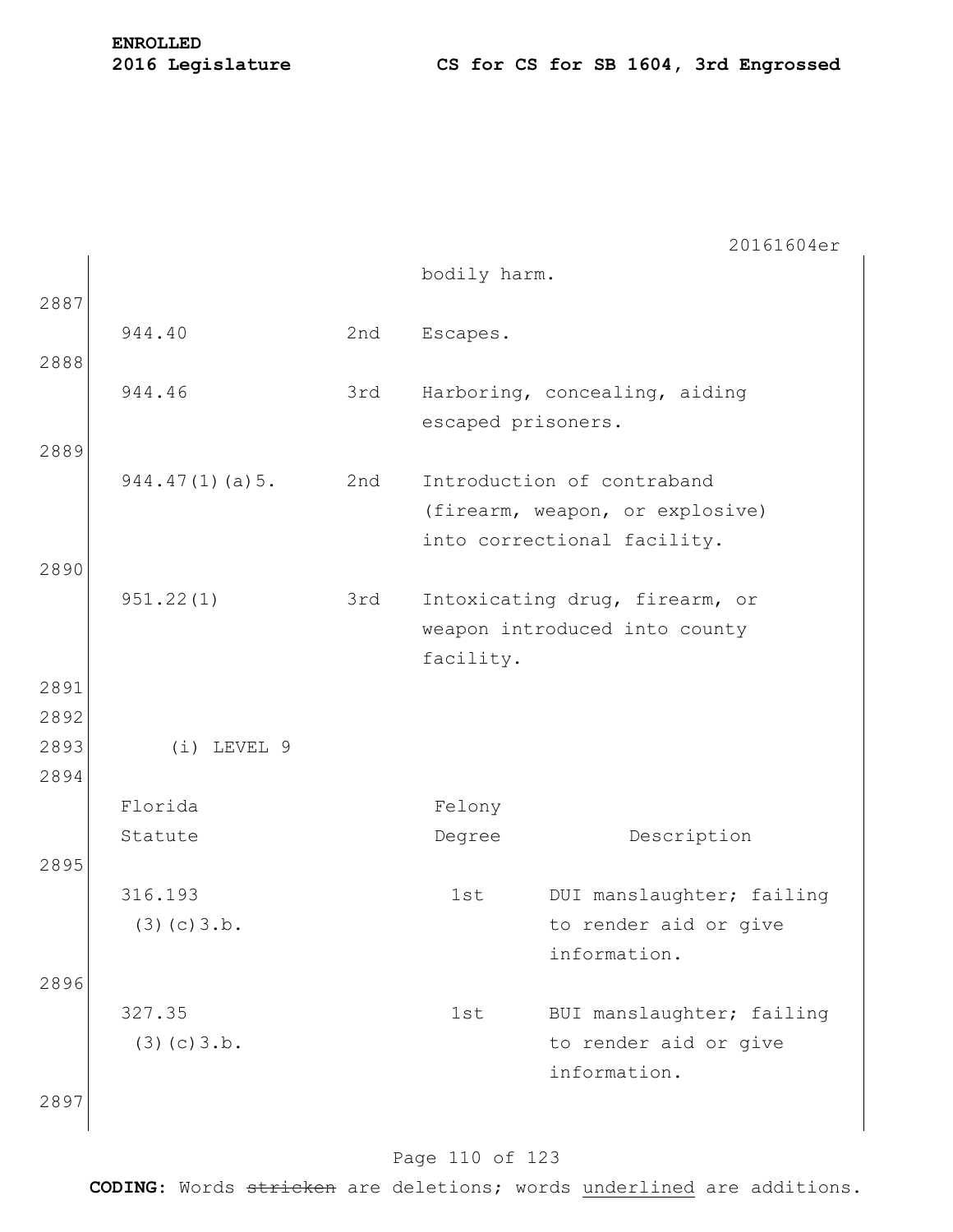|      |                         |     | 20161604er                |
|------|-------------------------|-----|---------------------------|
|      | 409.920                 | 1st | Medicaid provider fraud;  |
|      | $(2)$ (b) $1.c.$        |     | \$50,000 or more.         |
| 2898 |                         |     |                           |
|      | 499.0051(8) 499.0051(9) | 1st | Knowing sale or purchase  |
|      |                         |     | of contraband             |
|      |                         |     | prescription drugs        |
|      |                         |     | resulting in great bodily |
|      |                         |     | harm.                     |
| 2899 | 560.123(8)(b)3.         | 1st | Failure to report         |
|      |                         |     | currency or payment       |
|      |                         |     | instruments totaling or   |
|      |                         |     | exceeding \$100,000 by    |
|      |                         |     | money transmitter.        |
| 2900 |                         |     |                           |
|      | 560.125(5)(c)           | 1st | Money transmitter         |
|      |                         |     | business by unauthorized  |
|      |                         |     | person, currency, or      |
|      |                         |     | payment instruments       |
|      |                         |     | totaling or exceeding     |
|      |                         |     | \$100,000.                |
| 2901 | 655.50(10)(b)3.         | 1st | Failure to report         |
|      |                         |     | financial transactions    |
|      |                         |     | totaling or exceeding     |
|      |                         |     | \$100,000 by financial    |
|      |                         |     | institution.              |
| 2902 |                         |     |                           |
|      | 775.0844                | 1st | Aggravated white collar   |
|      |                         |     |                           |

# Page 111 of 123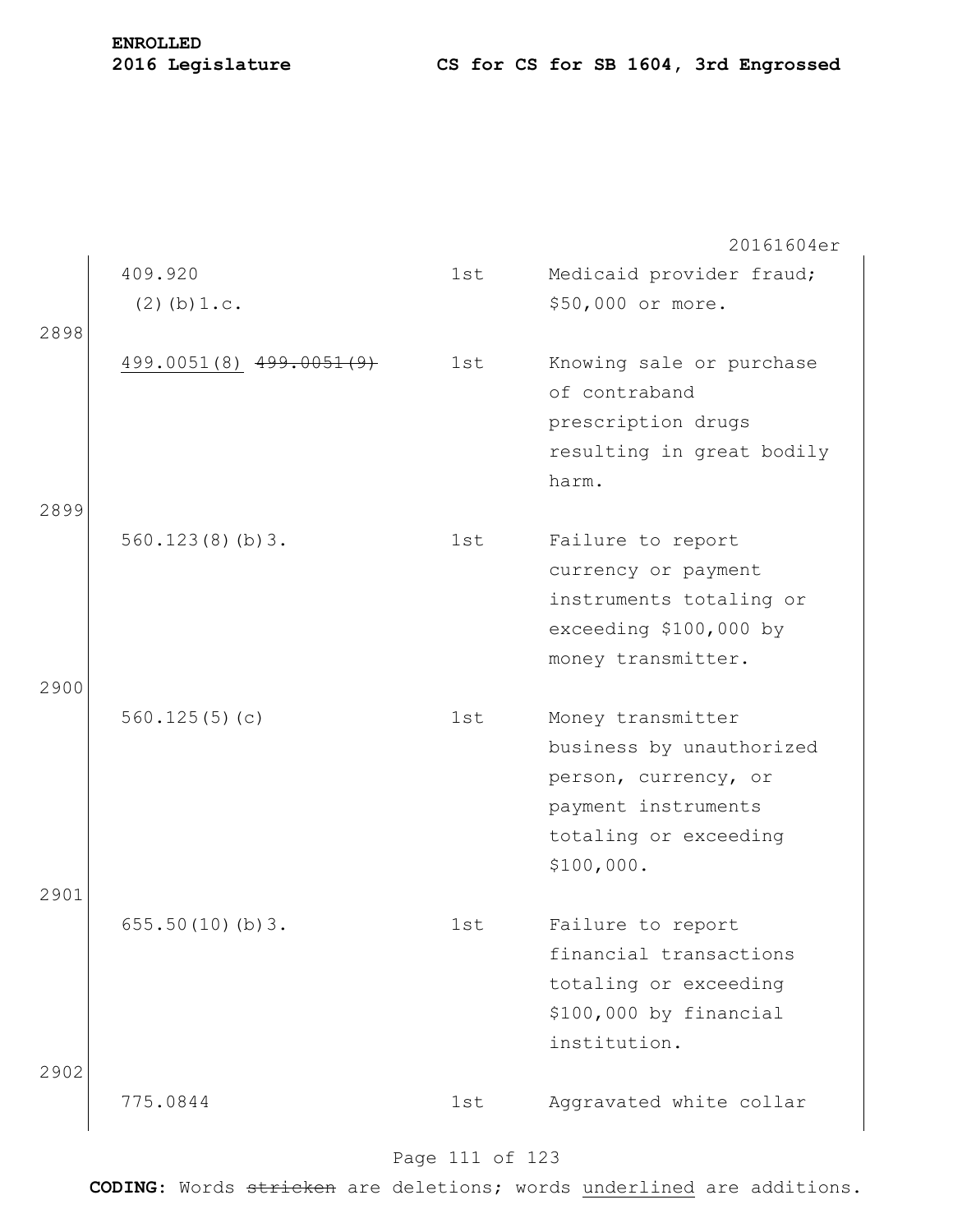| 2903         |                |          | crime.                                                                                                                                                                                                  |
|--------------|----------------|----------|---------------------------------------------------------------------------------------------------------------------------------------------------------------------------------------------------------|
| 2904         | 782.04(1)      | 1st      | Attempt, conspire, or<br>solicit to commit<br>premeditated murder.                                                                                                                                      |
| 2905         | 782.04(3)      | 1st, PBL | Accomplice to murder in<br>connection with arson,<br>sexual battery, robbery,<br>burglary, aggravated<br>fleeing or eluding with<br>serious bodily injury or<br>death, and other<br>specified felonies. |
|              | 782.051(1)     | 1st      | Attempted felony murder<br>while perpetrating or<br>attempting to perpetrate<br>a felony enumerated in s.<br>$782.04(3)$ .                                                                              |
| 2906<br>2907 | 782.07(2)      | 1st      | Aggravated manslaughter<br>of an elderly person or<br>disabled adult.                                                                                                                                   |
| 2908         | 787.01(1)(a)1. | 1st, PBL | Kidnapping; hold for<br>ransom or reward or as a<br>shield or hostage.                                                                                                                                  |

### Page 112 of 123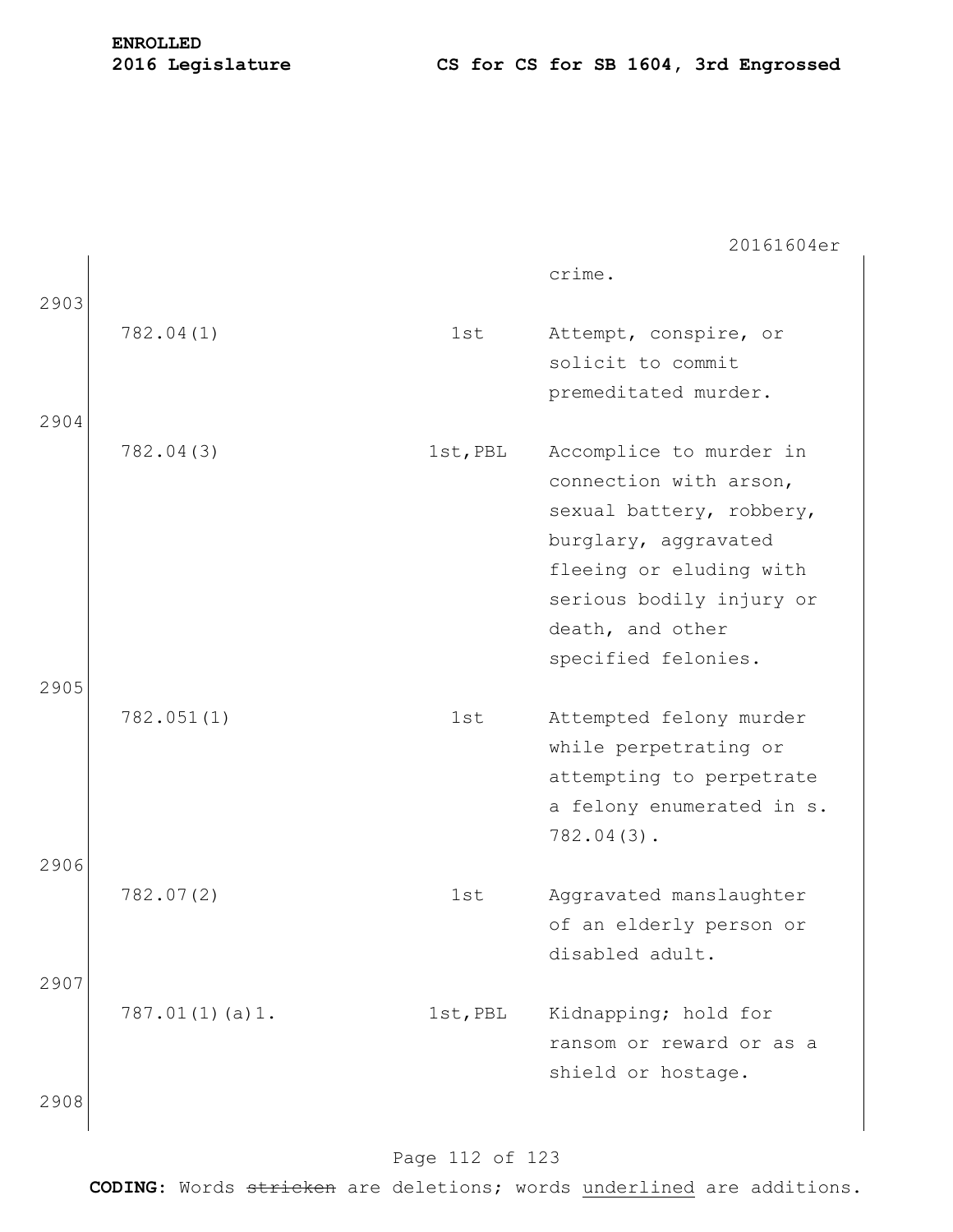|      |                |          | 20161604er                |
|------|----------------|----------|---------------------------|
|      | 787.01(1)(a)2. | 1st, PBL | Kidnapping with intent to |
|      |                |          | commit or facilitate      |
|      |                |          | commission of any felony. |
| 2909 |                |          |                           |
|      | 787.01(1)(a)4. | 1st, PBL | Kidnapping with intent to |
|      |                |          | interfere with            |
|      |                |          | performance of any        |
|      |                |          | governmental or political |
|      |                |          | function.                 |
| 2910 |                |          |                           |
|      | 787.02(3)(a)   | 1st, PBL | False imprisonment; child |
|      |                |          | under age 13; perpetrator |
|      |                |          | also commits aggravated   |
|      |                |          | child abuse, sexual       |
|      |                |          | battery, or lewd or       |
|      |                |          | lascivious battery,       |
|      |                |          | molestation, conduct, or  |
|      |                |          | exhibition.               |
| 2911 |                |          |                           |
|      | 787.06(3)(c)1. | 1st      | Human trafficking for     |
|      |                |          | labor and services of an  |
|      |                |          | unauthorized alien child. |
| 2912 |                |          |                           |
|      | 787.06(3)(d)   | 1st      | Human trafficking using   |
|      |                |          | coercion for commercial   |
|      |                |          | sexual activity of an     |
|      |                |          | unauthorized adult alien. |
| 2913 |                |          |                           |
|      | 787.06(3)(f)1. | 1st, PBL | Human trafficking for     |
|      |                |          |                           |

### Page 113 of 123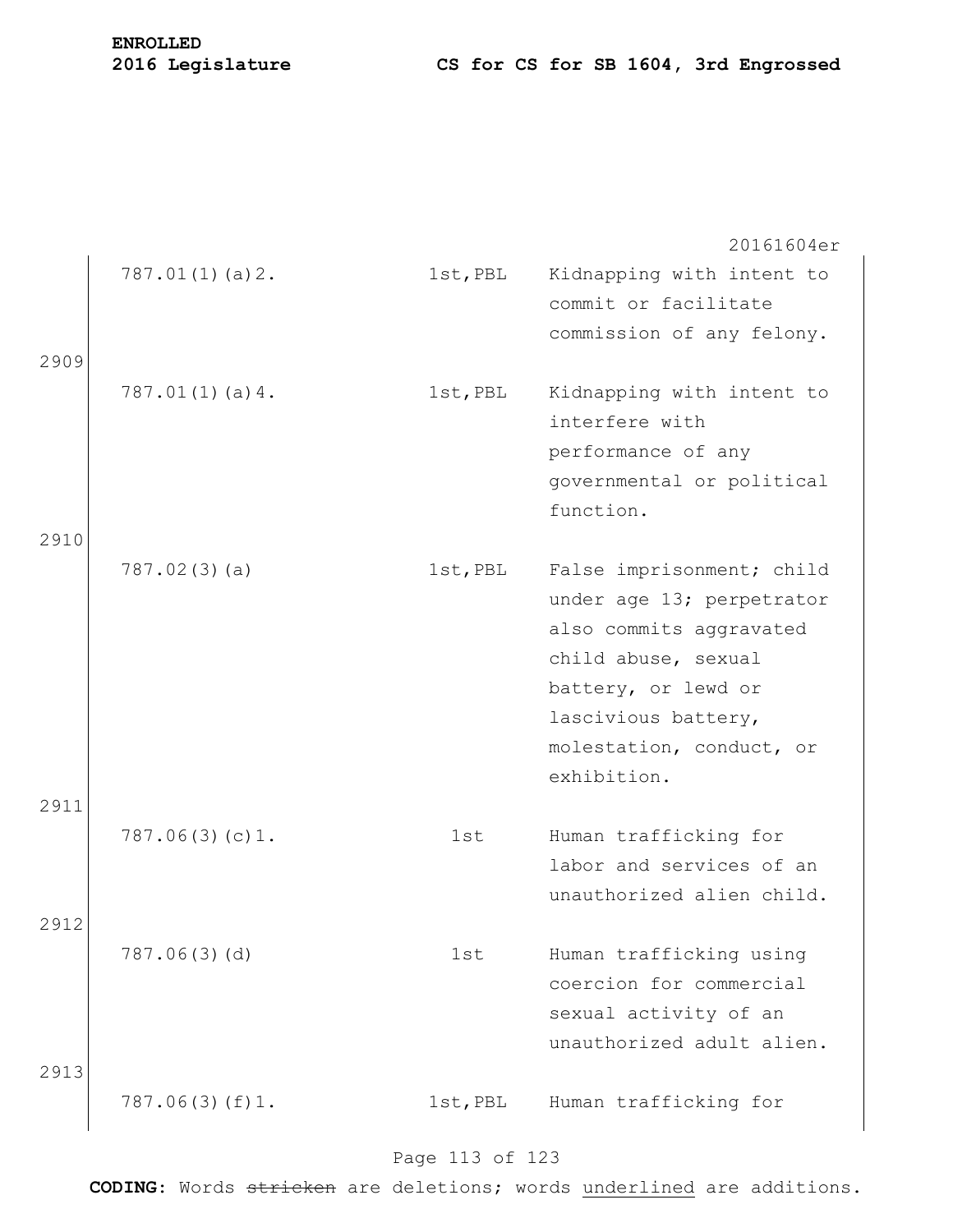|      |               |          | 20161604er                |
|------|---------------|----------|---------------------------|
|      |               |          | commercial sexual         |
|      |               |          | activity by the transfer  |
|      |               |          | or transport of any child |
|      |               |          | from outside Florida to   |
|      |               |          | within the state.         |
| 2914 |               |          |                           |
|      | 790.161       | 1st      | Attempted capital         |
|      |               |          | destructive device        |
|      |               |          | offense.                  |
| 2915 |               |          |                           |
|      | 790.166(2)    | 1st, PBL | Possessing, selling,      |
|      |               |          | using, or attempting to   |
|      |               |          | use a weapon of mass      |
| 2916 |               |          | destruction.              |
|      | 794.011(2)    | 1st      | Attempted sexual battery; |
|      |               |          | victim less than 12 years |
|      |               |          | of age.                   |
| 2917 |               |          |                           |
|      | 794.011(2)    | Life     | Sexual battery; offender  |
|      |               |          | younger than 18 years and |
|      |               |          | commits sexual battery on |
|      |               |          | a person less than 12     |
|      |               |          | years.                    |
| 2918 |               |          |                           |
|      | 794.011(4)(a) | 1st, PBL | Sexual battery, certain   |
|      |               |          | circumstances; victim 12  |
|      |               |          | years of age or older but |
|      |               |          | younger than 18 years;    |
|      |               |          |                           |

### Page 114 of 123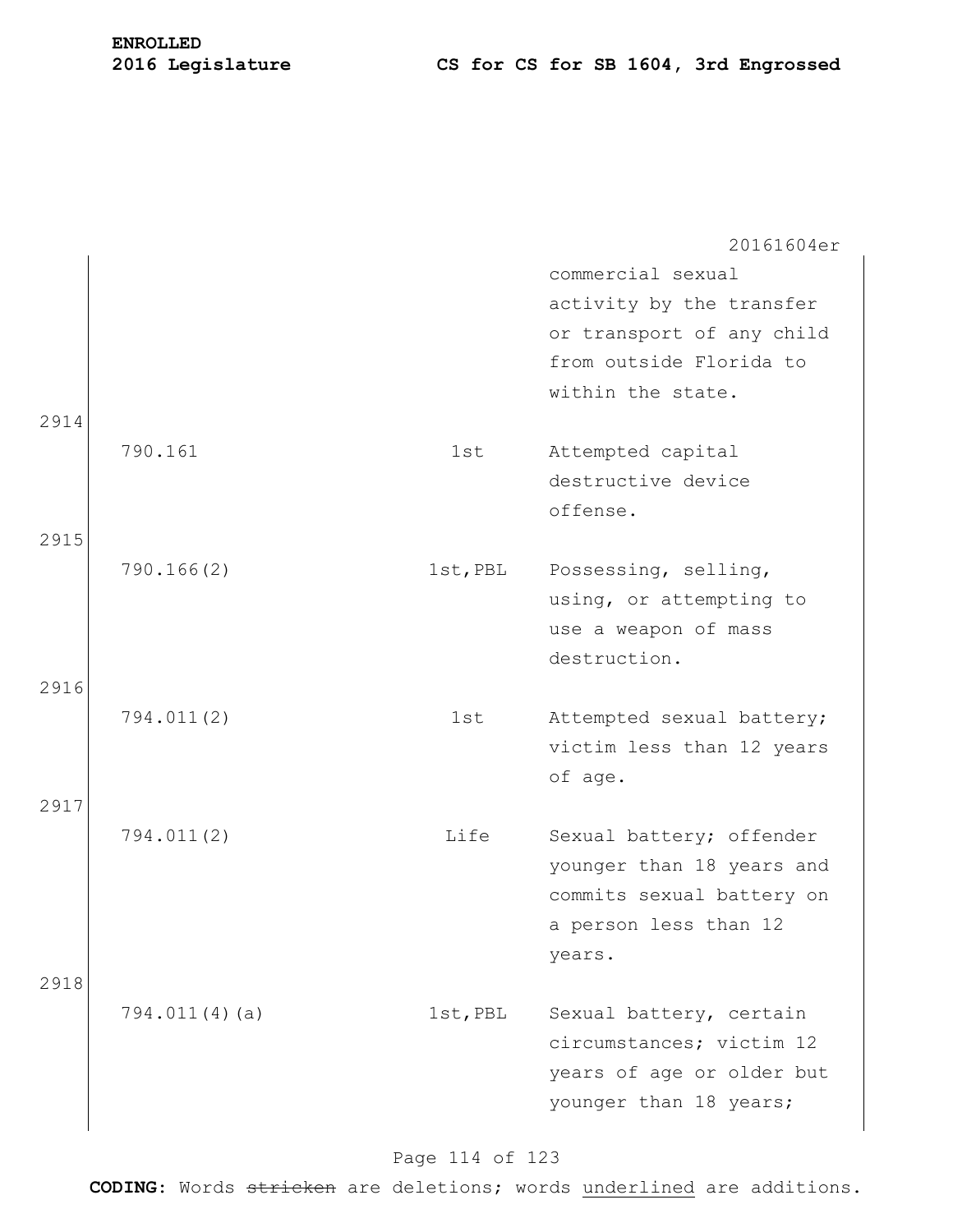20161604er offender 18 years or older. 2919 794.011(4)(b) 1st Sexual battery, certain circumstances; victim and offender 18 years of age or older. 2920 794.011(4)(c) 1st Sexual battery, certain circumstances; victim 12 years of age or older; offender younger than 18 years. 2921 794.011(4)(d) 1st,PBL Sexual battery, certain circumstances; victim 12 years of age or older; prior conviction for specified sex offenses. 2922 794.011(8)(b) 1st,PBL Sexual battery; engage in sexual conduct with minor 12 to 18 years by person in familial or custodial authority. 2923 794.08(2) 1st Female genital mutilation; victim younger than 18 years of

### Page 115 of 123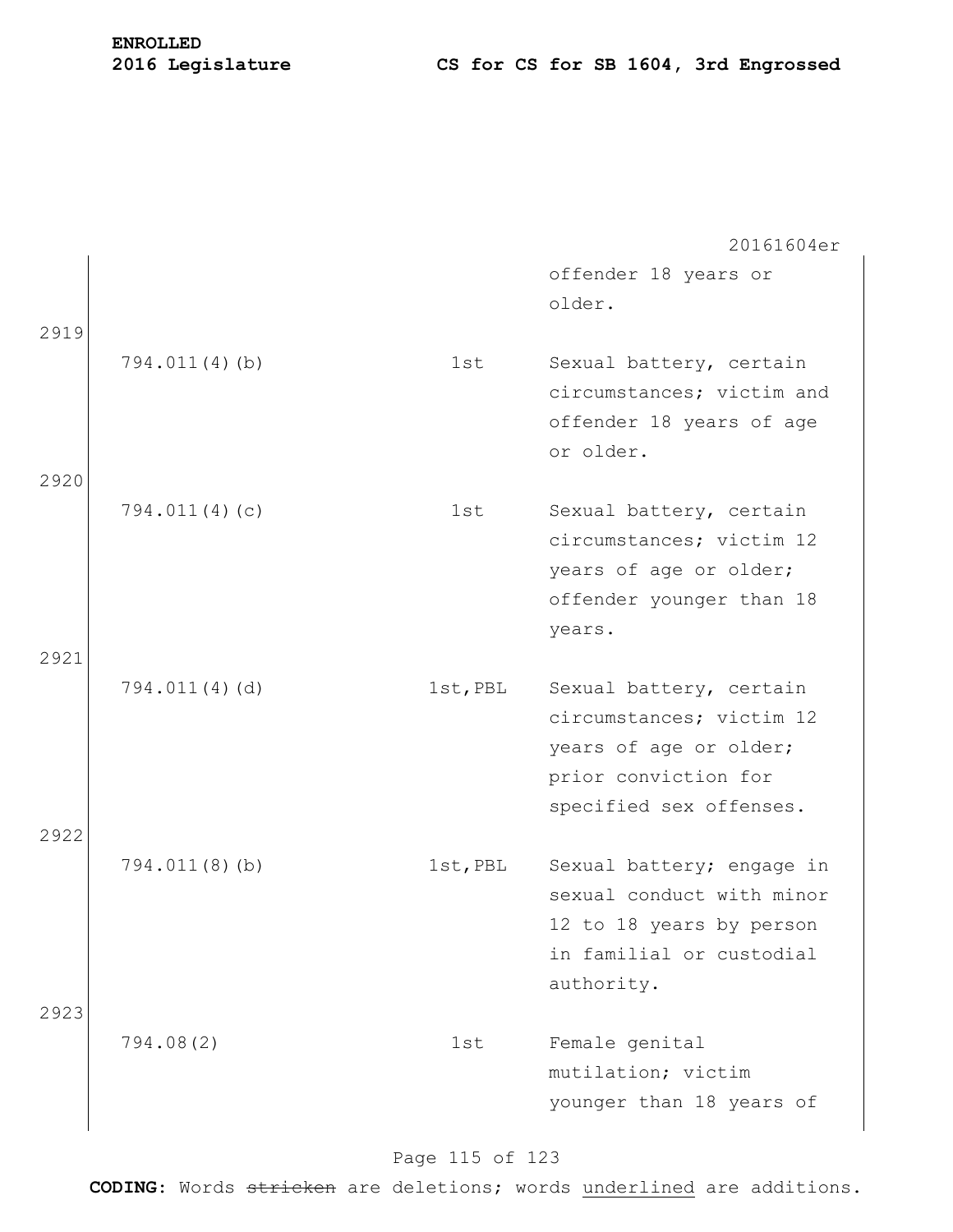age.

| 2924 |                  |          |                                                                                                                                                   |
|------|------------------|----------|---------------------------------------------------------------------------------------------------------------------------------------------------|
|      | 800.04(5)(b)     | Life     | Lewd or lascivious<br>molestation; victim less<br>than 12 years; offender<br>18 years or older.                                                   |
| 2925 |                  |          |                                                                                                                                                   |
|      | 812.13(2)(a)     | 1st, PBL | Robbery with firearm or<br>other deadly weapon.                                                                                                   |
| 2926 |                  |          |                                                                                                                                                   |
|      | 812.133(2)(a)    | 1st, PBL | Carjacking; firearm or<br>other deadly weapon.                                                                                                    |
| 2927 |                  |          |                                                                                                                                                   |
|      | $812.135(2)$ (b) | 1st      | Home-invasion robbery<br>with weapon.                                                                                                             |
| 2928 |                  |          |                                                                                                                                                   |
|      | 817.535(3)(b)    | 1st      | Filing false lien or<br>other unauthorized<br>document; second or<br>subsequent offense;<br>property owner is a<br>public officer or<br>employee. |
| 2929 |                  |          |                                                                                                                                                   |
|      | 817.535(4)(a)2.  | 1st      | Filing false claim or<br>other unauthorized<br>document; defendant is<br>incarcerated or under<br>supervision.                                    |

## Page 116 of 123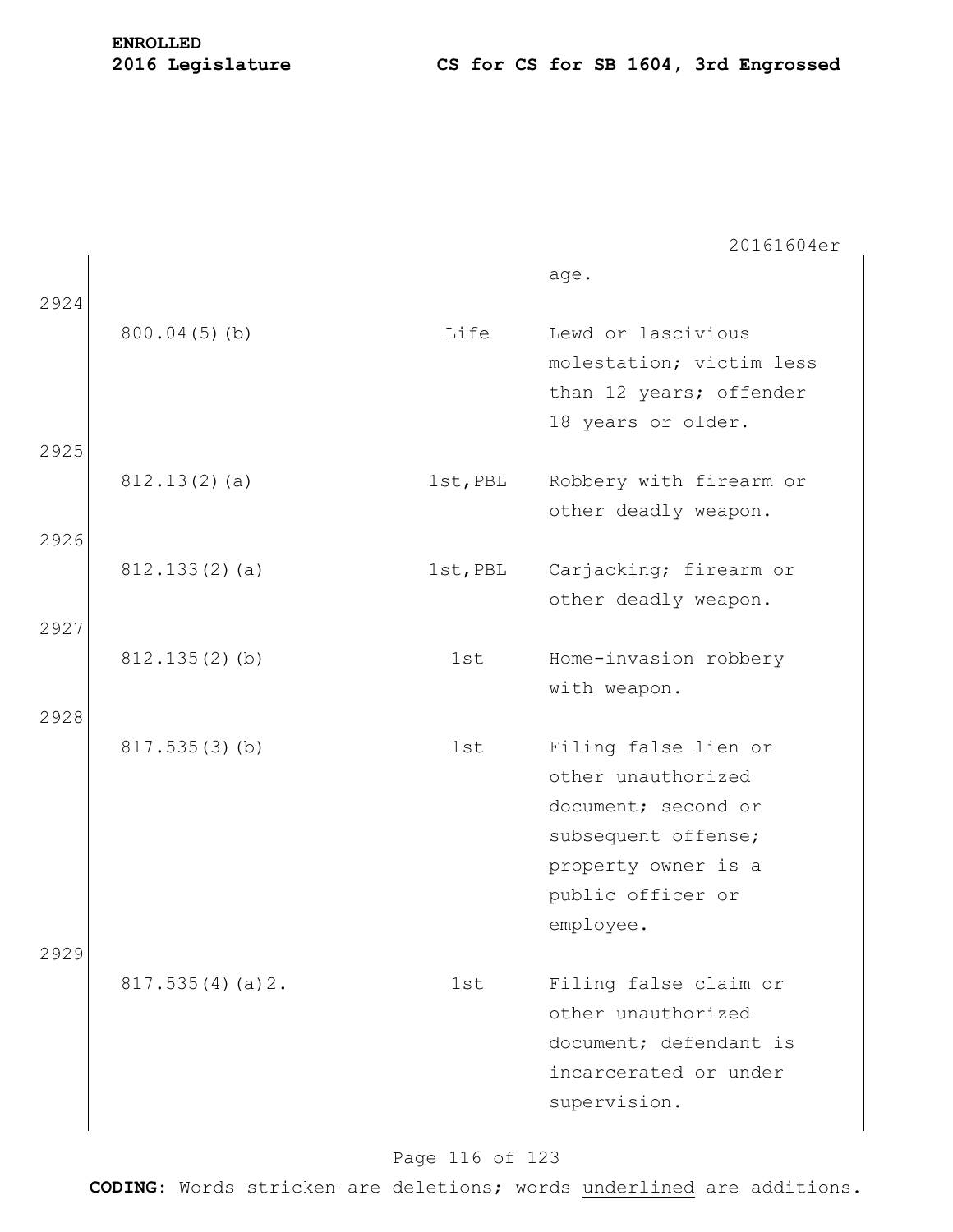20161604er

| 2930 |               |             |                                                                                                                                                                                                 |
|------|---------------|-------------|-------------------------------------------------------------------------------------------------------------------------------------------------------------------------------------------------|
|      | 817.535(5)(b) | 1st         | Filing false lien or<br>other unauthorized<br>document; second or<br>subsequent offense; owner<br>of the property incurs<br>financial loss as a<br>result of the false<br>instrument.           |
| 2931 |               |             |                                                                                                                                                                                                 |
|      | 817.568(7)    | 2nd,<br>PBL | Fraudulent use of<br>personal identification<br>information of an<br>individual under the age<br>of 18 by his or her<br>parent, legal guardian,<br>or person exercising<br>custodial authority. |
| 2932 |               |             |                                                                                                                                                                                                 |
| 2933 | 827.03(2)(a)  | 1st         | Aggravated child abuse.                                                                                                                                                                         |
|      | 847.0145(1)   | 1st         | Selling, or otherwise<br>transferring custody or<br>control, of a minor.                                                                                                                        |
| 2934 |               |             |                                                                                                                                                                                                 |
| 2935 | 847.0145(2)   | 1st         | Purchasing, or otherwise<br>obtaining custody or<br>control, of a minor.                                                                                                                        |
|      |               |             |                                                                                                                                                                                                 |

### Page 117 of 123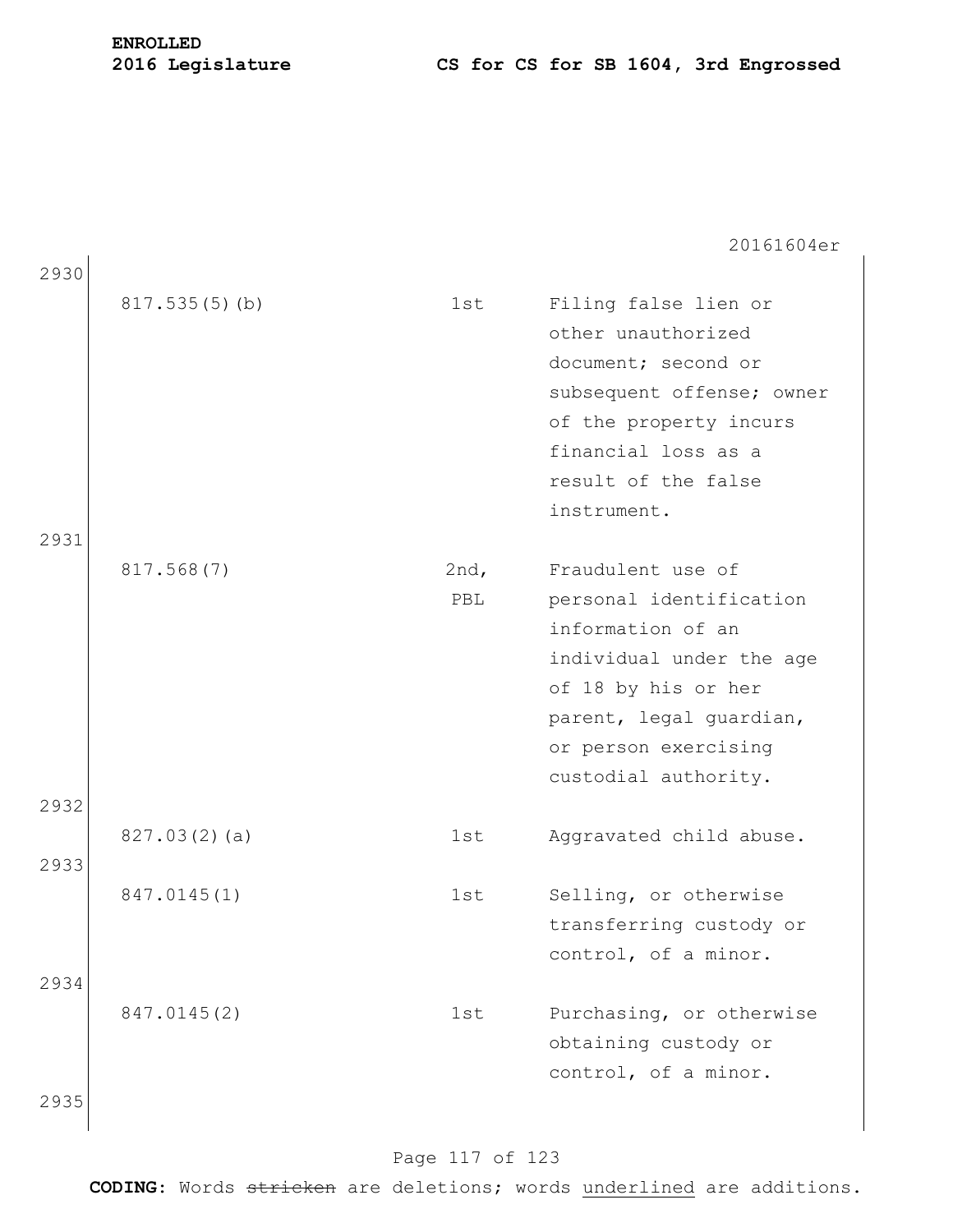|      |                  |     | 20161604er                |
|------|------------------|-----|---------------------------|
|      | 859.01           | 1st | Poisoning or introducing  |
|      |                  |     | bacteria, radioactive     |
|      |                  |     | materials, viruses, or    |
|      |                  |     | chemical compounds into   |
|      |                  |     | food, drink, medicine, or |
|      |                  |     | water with intent to kill |
|      |                  |     | or injure another person. |
| 2936 |                  |     |                           |
|      | 893.135          | 1st | Attempted capital         |
|      |                  |     | trafficking offense.      |
| 2937 |                  |     |                           |
|      | 893.135(1)(a)3.  | 1st | Trafficking in cannabis,  |
|      |                  |     | more than 10,000 lbs.     |
| 2938 |                  |     |                           |
|      | 893.135          | 1st | Trafficking in cocaine,   |
|      | $(1)$ (b) $1.c.$ |     | more than 400 grams, less |
|      |                  |     | than 150 kilograms.       |
| 2939 |                  |     |                           |
|      | 893.135          | 1st | Trafficking in illegal    |
|      | $(1)$ (c) $1.c.$ |     | drugs, more than 28       |
|      |                  |     | grams, less than 30       |
| 2940 |                  |     | kilograms.                |
|      | 893.135          | 1st | Trafficking in            |
|      | $(1)$ (c) $2.d.$ |     | hydrocodone, 200 grams or |
|      |                  |     | more, less than 30        |
|      |                  |     | kilograms.                |
| 2941 |                  |     |                           |
|      | 893.135          | 1st | Trafficking in oxycodone, |
|      |                  |     |                           |

## Page 118 of 123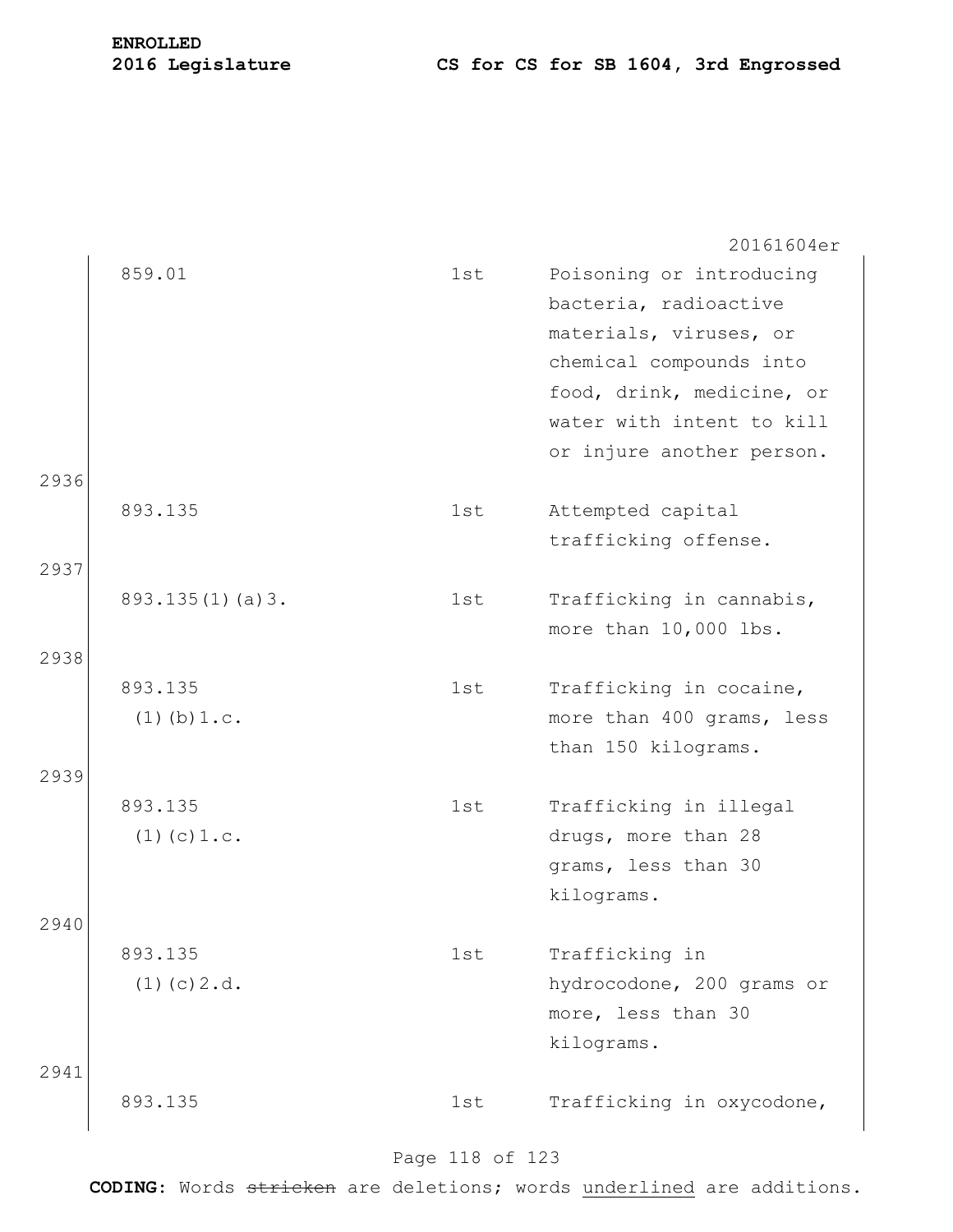|      |                    |     | 20161604er               |
|------|--------------------|-----|--------------------------|
|      | $(1)$ (c) $3.d.$   |     | 100 grams or more, less  |
|      |                    |     | than 30 kilograms.       |
| 2942 |                    |     |                          |
|      | 893.135            | 1st | Trafficking in           |
|      | $(1)$ $(d)$ $1.c.$ |     | phencyclidine, more than |
|      |                    |     | 400 grams.               |
| 2943 |                    |     |                          |
|      | 893.135            | 1st | Trafficking in           |
|      | $(1)$ (e) $1.c.$   |     | methaqualone, more than  |
|      |                    |     | 25 kilograms.            |
| 2944 |                    |     |                          |
|      | 893.135            | 1st | Trafficking in           |
|      | $(1)$ $(f)$ $1.c.$ |     | amphetamine, more than   |
|      |                    |     | 200 grams.               |
| 2945 |                    |     |                          |
|      | 893.135            | 1st | Trafficking in gamma-    |
|      | $(1)$ (h) $1.c.$   |     | hydroxybutyric acid      |
|      |                    |     | (GHB), 10 kilograms or   |
|      |                    |     | more.                    |
| 2946 |                    |     |                          |
|      | 893.135            | 1st | Trafficking in 1,4-      |
|      | $(1)$ $(j)$ $1.c.$ |     | Butanediol, 10 kilograms |
|      |                    |     | or more.                 |
| 2947 |                    |     |                          |
|      | 893.135            | 1st | Trafficking in           |
|      | $(1)$ (k) $2.c.$   |     | Phenethylamines, 400     |
|      |                    |     | grams or more.           |
| 2948 |                    |     |                          |
|      | 896.101(5)(c)      | 1st | Money laundering,        |
|      |                    |     |                          |

# Page 119 of 123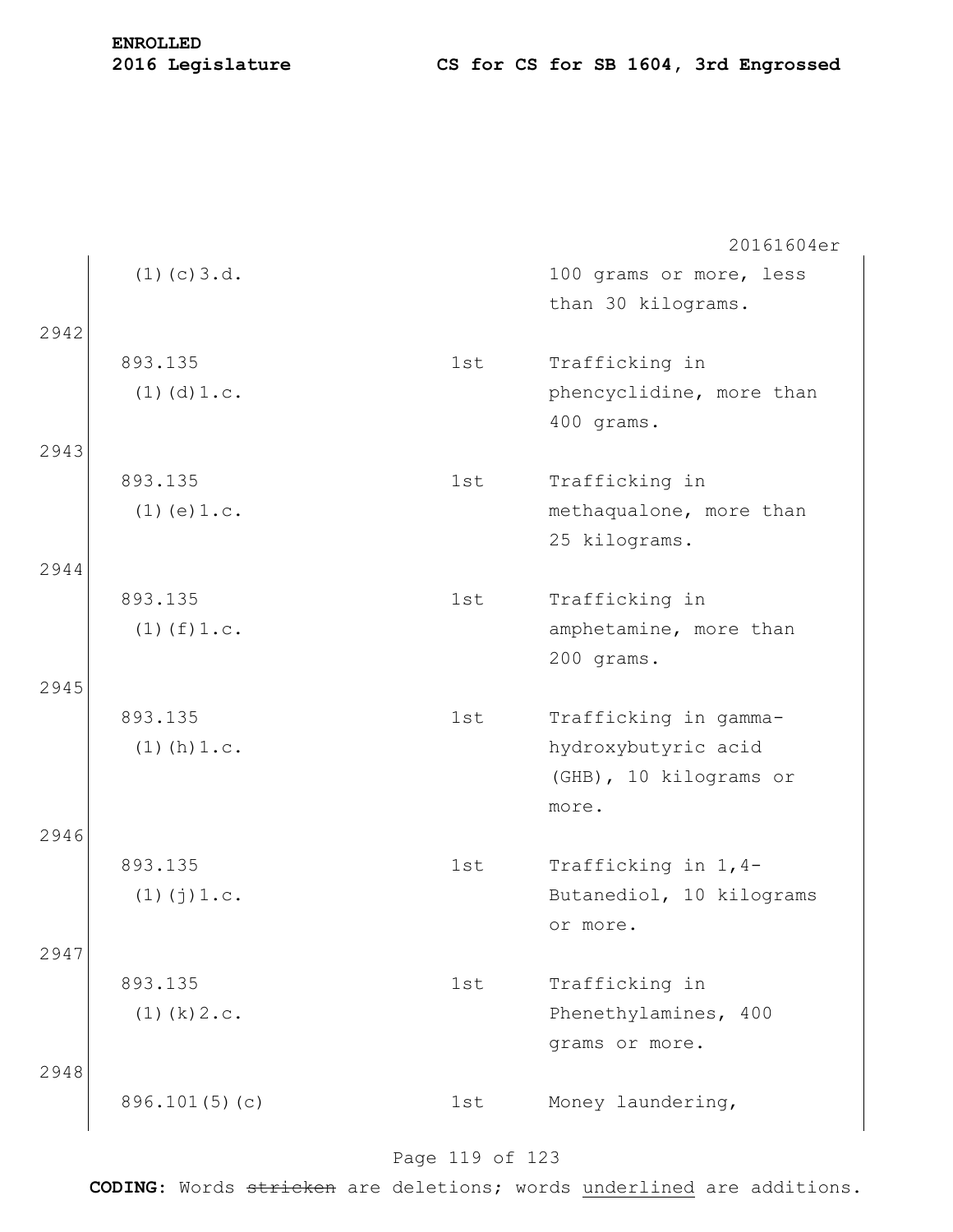|      |                    |               | 20161604er                             |
|------|--------------------|---------------|----------------------------------------|
|      |                    |               | financial instruments                  |
|      |                    |               | totaling or exceeding                  |
|      |                    |               | \$100,000.                             |
| 2949 |                    |               |                                        |
|      | $896.104(4)(a)$ 3. | 1st           | Structuring transactions               |
|      |                    |               | to evade reporting or                  |
|      |                    |               | registration                           |
|      |                    |               | requirements, financial                |
|      |                    |               | transactions totaling or               |
|      |                    |               | exceeding \$100,000.                   |
| 2950 |                    |               |                                        |
| 2951 |                    |               |                                        |
| 2952 | $(i)$ LEVEL 10     |               |                                        |
| 2953 |                    |               |                                        |
|      | Florida            | Felony        |                                        |
|      | Statute            | Degree        | Description                            |
| 2954 |                    |               |                                        |
|      | 499.0051(9)        | 1st           | Knowing sale or purchase               |
|      | 499.0051(10)       |               | of contraband                          |
|      |                    |               | prescription drugs                     |
|      |                    |               | resulting in death.                    |
| 2955 |                    |               |                                        |
|      | 782.04(2)          | $1st$ , $PBL$ | Unlawful killing of                    |
|      |                    |               | human; act is homicide,                |
| 2956 |                    |               | unpremeditated.                        |
|      | 782.07(3)          | 1st           |                                        |
|      |                    |               | Aggravated manslaughter<br>of a child. |
| 2957 |                    |               |                                        |
|      |                    |               |                                        |

### Page 120 of 123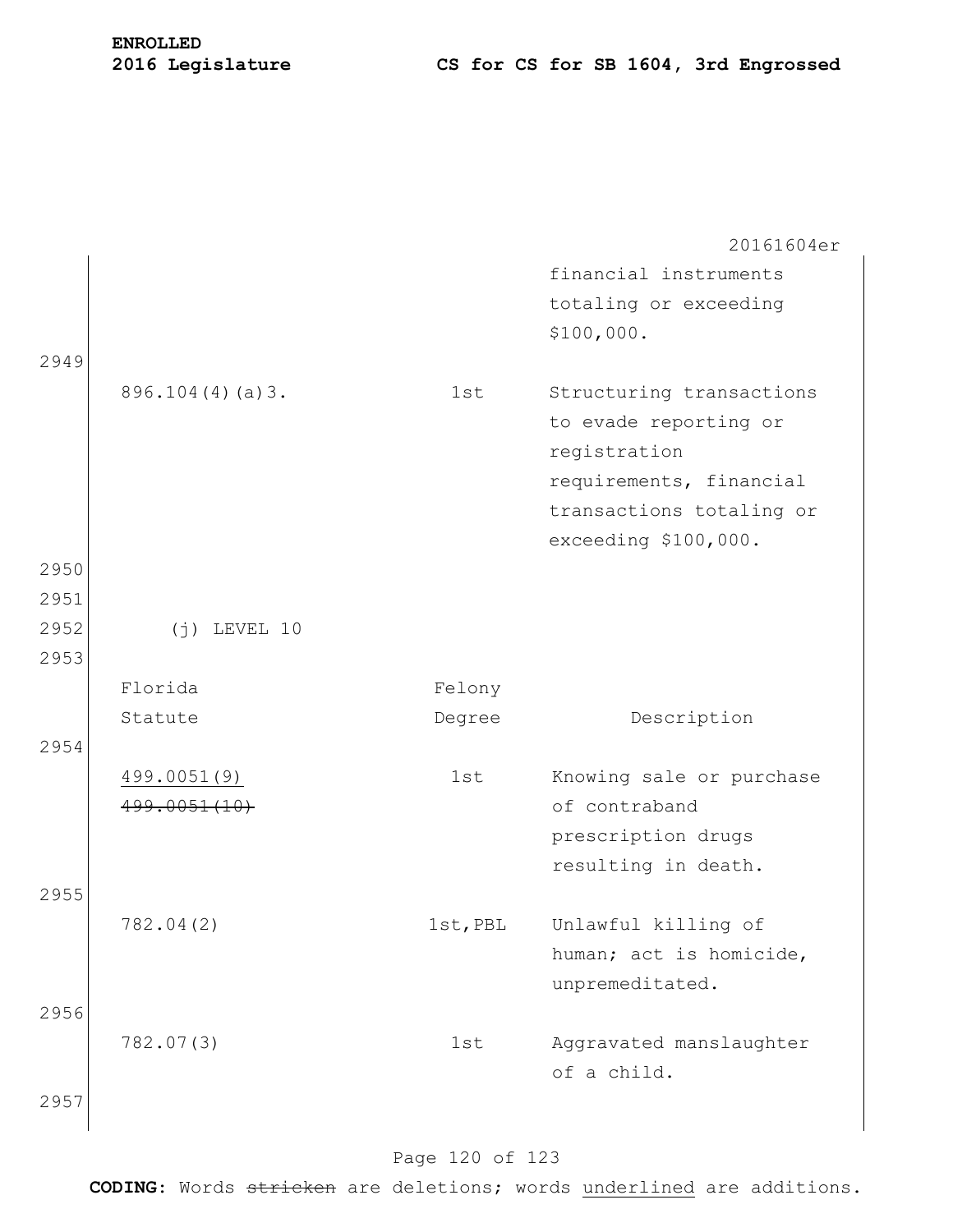|      |                |          | 20161604er               |
|------|----------------|----------|--------------------------|
|      | 787.01(1)(a)3. | 1st, PBL | Kidnapping; inflict      |
|      |                |          | bodily harm upon or      |
|      |                |          | terrorize victim.        |
| 2958 |                |          |                          |
|      | 787.01(3)(a)   | Life     | Kidnapping; child under  |
|      |                |          | age 13, perpetrator also |
|      |                |          | commits aggravated child |
|      |                |          | abuse, sexual battery,   |
|      |                |          | or lewd or lascivious    |
|      |                |          | battery, molestation,    |
|      |                |          | conduct, or exhibition.  |
| 2959 |                |          |                          |
|      | 787.06(3)(q)   | Life     | Human trafficking for    |
|      |                |          | commercial sexual        |
|      |                |          | activity of a child      |
|      |                |          | under the age of 18 or   |
|      |                |          | mentally defective or    |
|      |                |          | incapacitated person.    |
| 2960 |                |          |                          |
|      | 787.06(4)(a)   | Life     | Selling or buying of     |
|      |                |          | minors into human        |
|      |                |          | trafficking.             |
| 2961 |                |          |                          |
|      | 794.011(3)     | Life     | Sexual battery; victim   |
|      |                |          | 12 years or older,       |
|      |                |          | offender uses or         |
|      |                |          | threatens to use deadly  |
|      |                |          | weapon or physical force |
|      |                |          | to cause serious injury. |
|      |                |          |                          |

# Page 121 of 123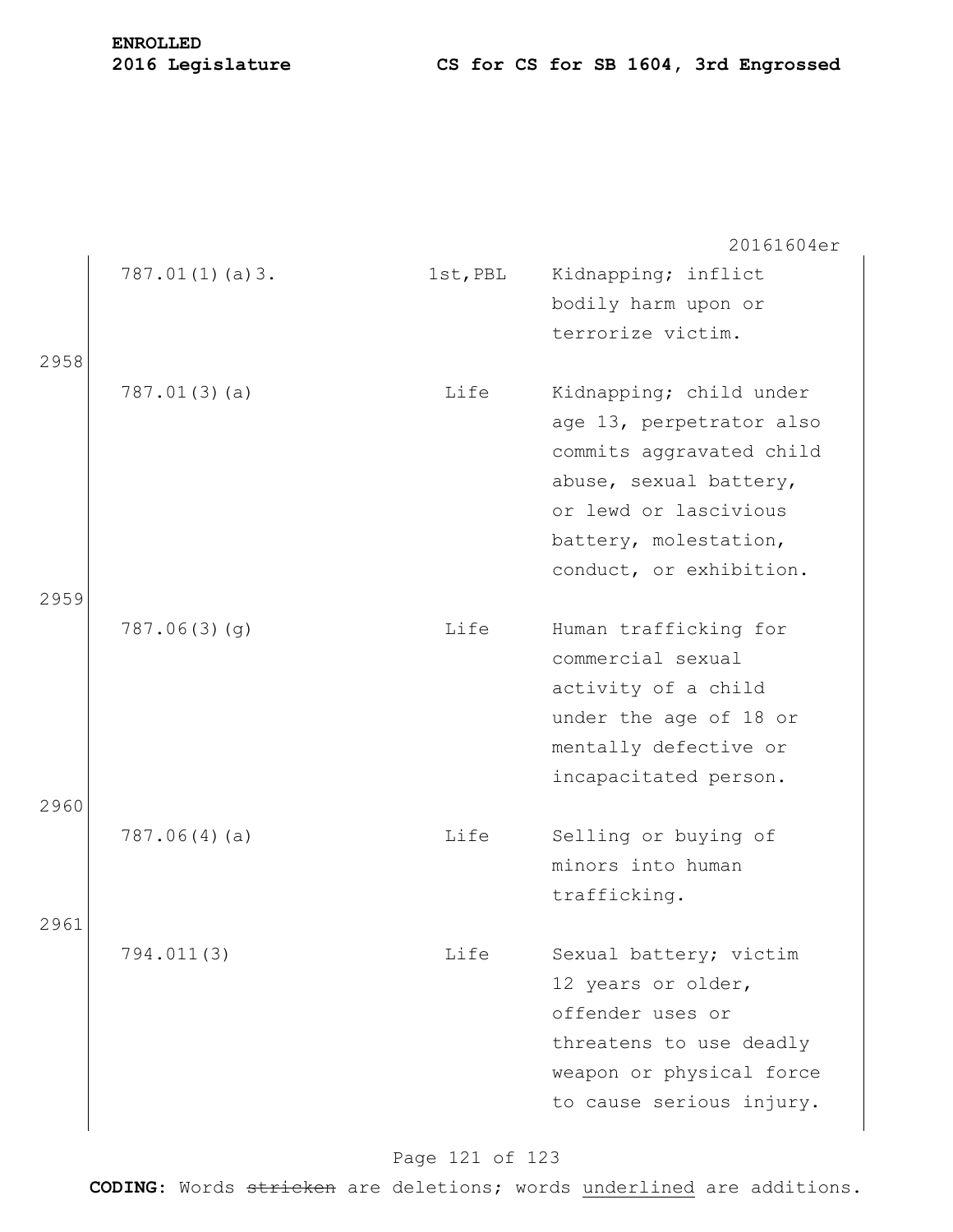2962 812.135(2)(a) 1st, PBL Home-invasion robbery with firearm or other deadly weapon. 2963 876.32 1st Treason against the state. 2964 2965 Section 22. Section 893.30, Florida Statutes, is created to 2966 read: 2967 893.30 Controlled substance safety education and 2968 awareness.— 2969 (1) This section may be cited as the "Victoria Siegel 2970 Controlled Substance Safety Education and Awareness Act." 2971 (2) The department shall develop a written pamphlet 2972 relating to controlled substances which includes educational 2973 information about the following: 2974 (a) Precautions regarding the use of pain management 2975 prescriptions. 2976 (b) The potential for misuse and abuse of controlled 2977 substances by adults and children. 2978 (c) The risk of controlled substance dependency and 2979 addiction. 2980 (d) The proper storage and disposal of controlled 2981 substances. 2982 (e) Controlled substance addiction support and treatment 2983 resources. 2984 (f) Telephone helplines and website links that provide 2985 counseling and emergency assistance for individuals dealing with

### Page 122 of 123